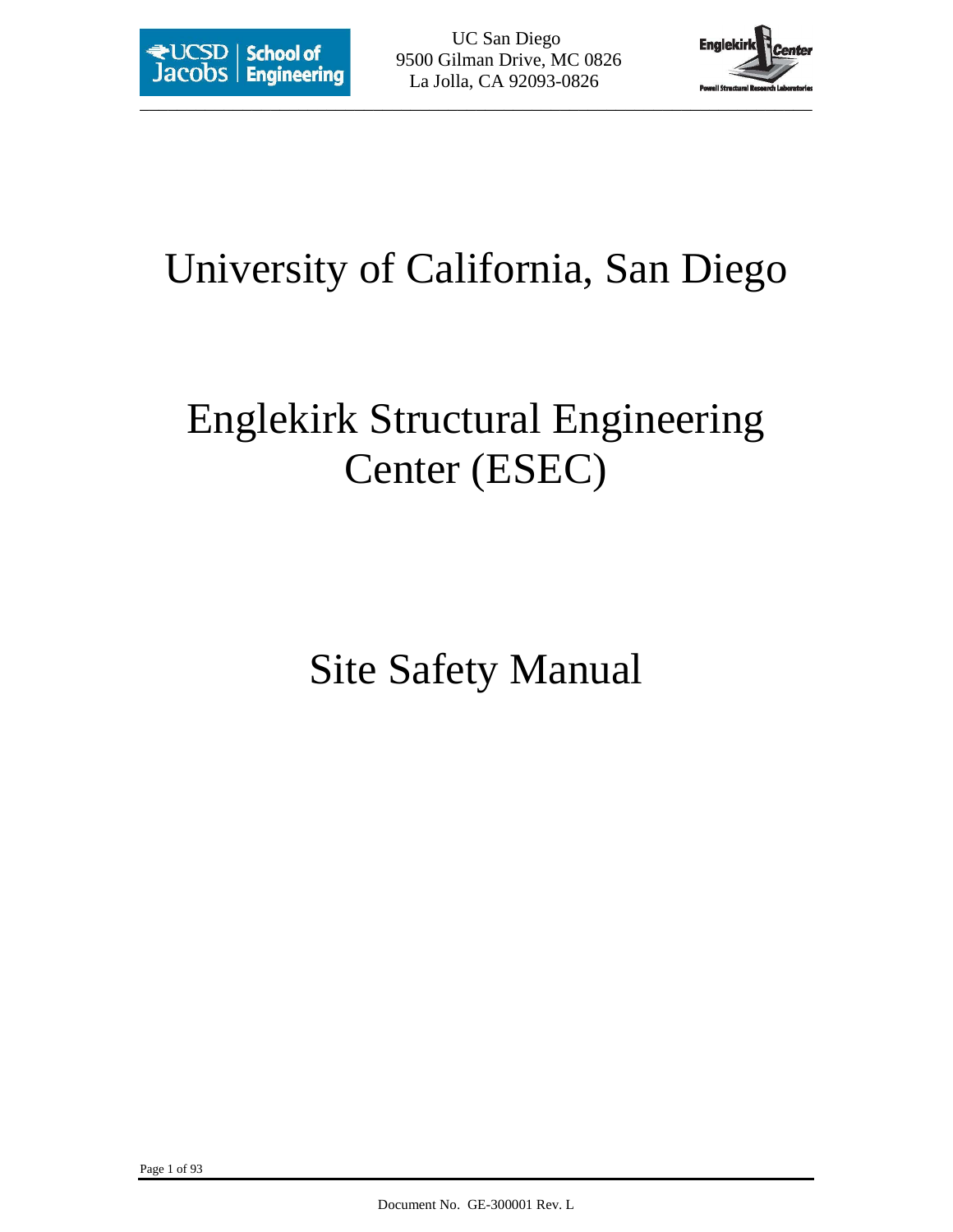

**Except School of** 9500 Gilman Drive, MC 0826 La Jolla, CA 92093-0826



# **REVISION HISTORY**

| <b>Revision</b> | Change             | <b>Approval List</b> | <b>Release</b>   |
|-----------------|--------------------|----------------------|------------------|
|                 | <b>Description</b> |                      | <b>Date</b>      |
| B               | Original           | MD                   | January 2007     |
| C               | Edit               | MD                   | March 2007       |
| D               | Edit               | MD                   | August 2007      |
| Е               | Edit               | MD                   | October 2007     |
| F               | Edit/Additions     | <b>MD</b>            | May 2009         |
| G               | Edit/Additions     | MD                   | May 2009         |
| Н               | Edit/Additions     | MD                   | <b>July 2009</b> |
| I               | Edit/Additions     | MD                   | August 2009      |
| J               | Edit/Additions     | MD                   | April 2010       |
| Κ               | Edit/Additions     | AG                   | Sept 2010        |
|                 | Edit/Additions     | PG                   | January 2013     |

#### **Approval List**

- AS  $\rightarrow$  Alex Sherman Department Safety Coordinator
- PG → Paul Greco Senior Development Engineer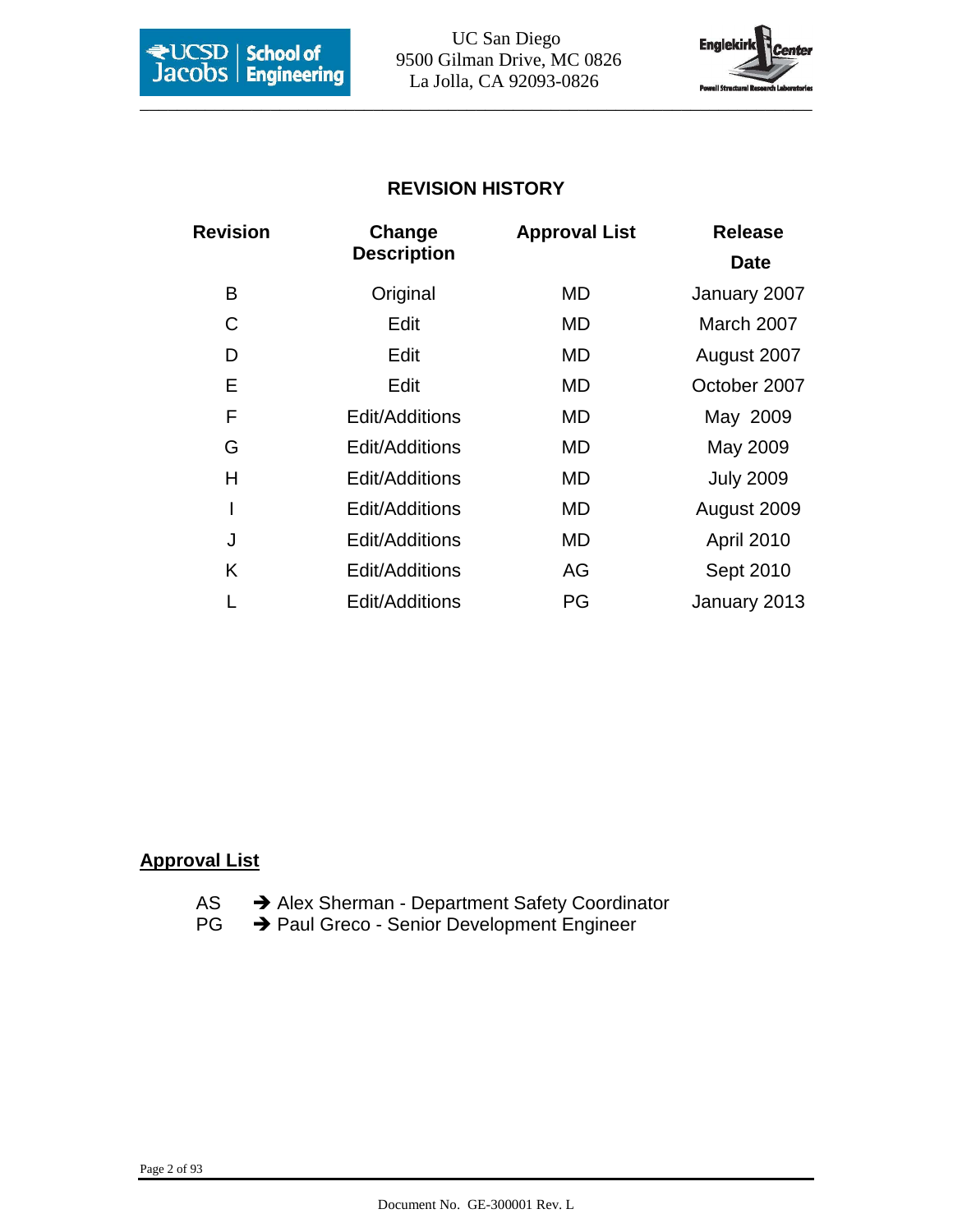



# **NOTICE: EMPLOYEES ARE RESPONSIBLE FOR FOLLOWING THE CORRECT AND CURRENT REVISION OF THE DOCUMENT**

#### **Englekirk Structural Engineering Center Commitment to Safety**

The University of California San Diego and Englekirk Structural Engineering Center are committed to achieving excellence in providing a healthy and safe working environment, and to supporting environmentally sound practices in the conduct of University activities. It is University policy to comply with all applicable health, safety, and environmental protection laws, regulations and requirements.

#### **NEES-UCSD Health and Safety**

Safety and health at the NEES facility in San Diego are integrated into daily activities. They are important responsibilities of all employees at all levels.

We will maintain a safety and health program conforming to the best practices of organizations of this type. To be successful, such a program must embody the proper attitudes toward injury and illness prevention on the part of department heads, principals, supervisors and employees. A well functioning health and safety program requires collaboration among management and employees, as well as among employees and their co-workers. Only through a synergetic effort can an effective health and safety program thrive.

The health and safety of every employee is a high priority. Management accepts responsibility for providing a safe working environment and employees are expected to take responsibility for performing work in accordance with safe standards and practices. Health and safety will only be achieved through teamwork. Everyone must join together in promoting health and safety and take every reasonable measure to assure safe working conditions exist within the company.

\_\_\_\_\_\_\_\_\_\_\_\_\_\_\_\_\_\_\_\_\_\_\_\_\_\_\_ \_\_\_\_\_\_\_\_\_\_\_\_\_\_\_\_\_\_\_\_\_\_\_\_\_\_

\_\_\_\_\_\_\_\_\_\_\_\_\_\_\_\_\_\_\_\_\_\_\_\_\_\_\_ \_\_\_\_\_\_\_\_\_\_\_\_\_\_\_\_\_\_\_\_\_\_\_\_\_\_

Paul Greco **Benson Shing** Senior Development Engineer Lab Director

Alex Sherman Kris Morris Kris Morris Dev. Tech./Safety Coordinator Safety Program Manager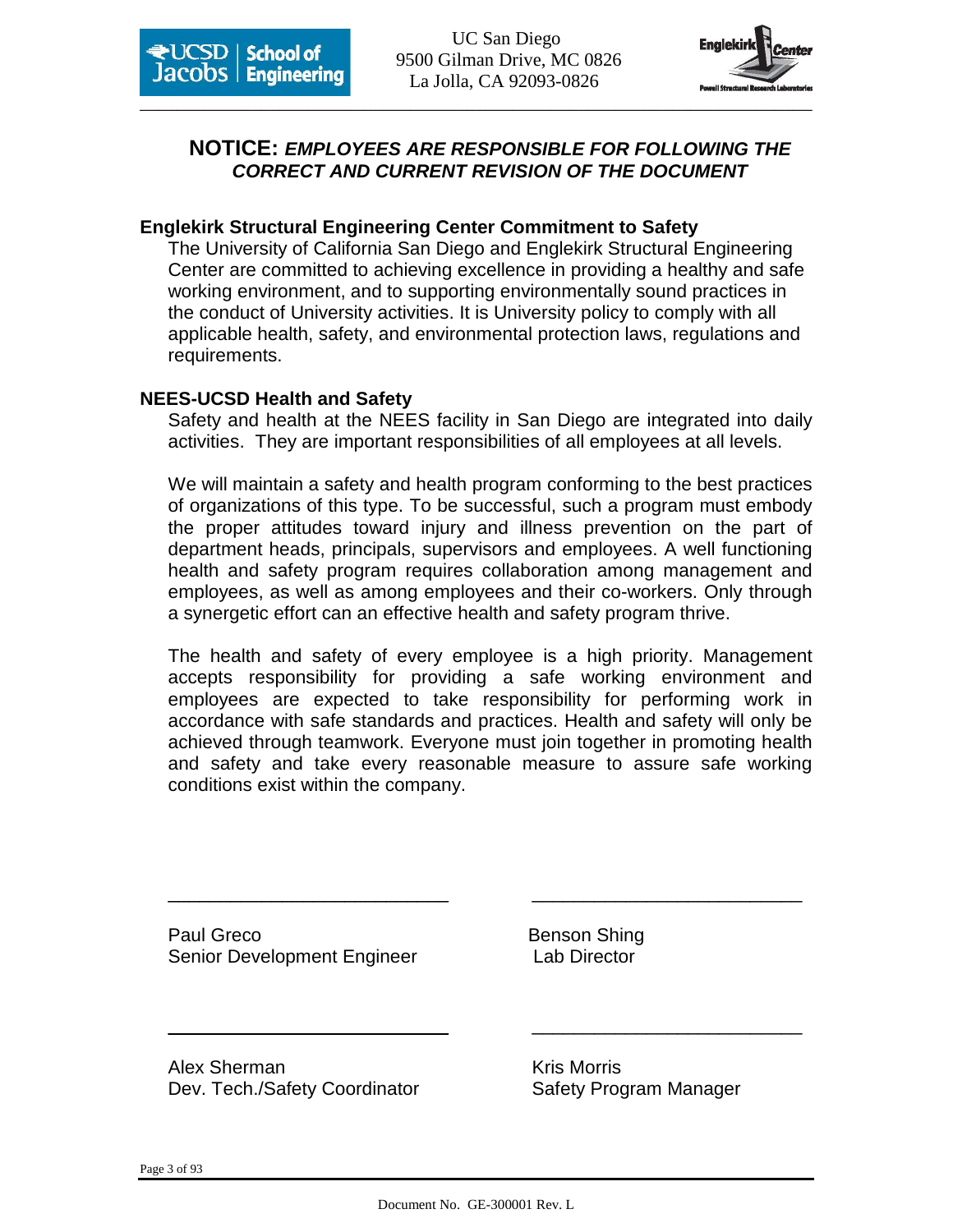



# **Table of Contents**

| 1. |        |  |
|----|--------|--|
|    | 1.1    |  |
|    | 1.2    |  |
| 2. |        |  |
|    | 2.1    |  |
|    | 2.2    |  |
| 3. |        |  |
| 4. |        |  |
|    | 4.1    |  |
|    | 4.1.1  |  |
|    | 4.1.2  |  |
|    | 4.1.3  |  |
|    | 4.1.4  |  |
|    | 4.1.5  |  |
|    | 4.1.6  |  |
|    | 4.1.7  |  |
|    | 4.1.8  |  |
|    | 4.1.9  |  |
|    | 4.1.10 |  |
|    | 4.1.11 |  |
|    | 4.1.12 |  |
| 5. |        |  |
|    | 5.1    |  |
|    | 5.2    |  |
|    | 5.3    |  |
|    | 5.4    |  |
| 6. |        |  |
|    | 6.1    |  |
|    | 6.2    |  |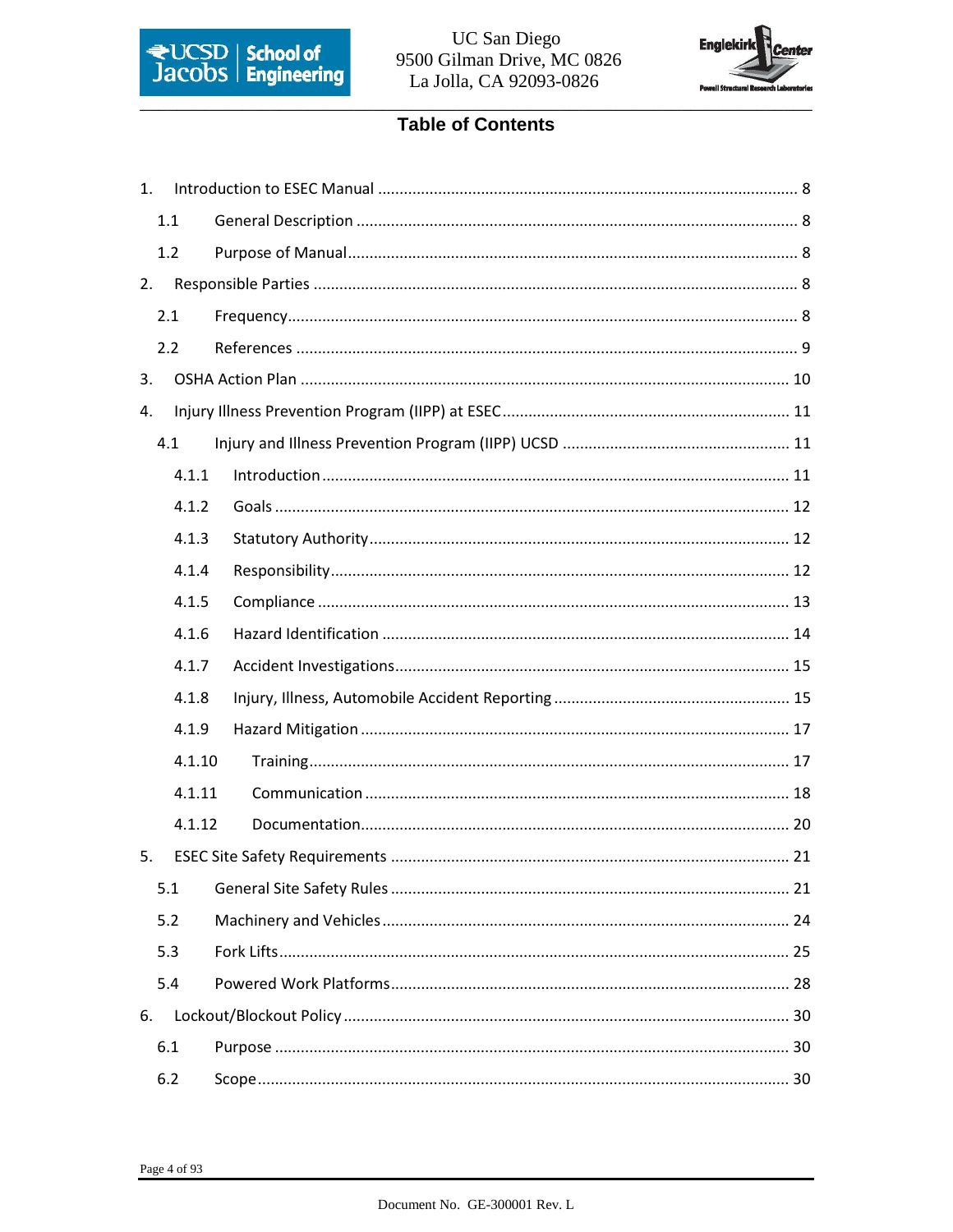# **ELICSD** School of<br>Jacobs Engineering

### UC San Diego 9500 Gilman Drive, MC 0826 La Jolla, CA 92093-0826



| 6.3   |  |
|-------|--|
| 6.4   |  |
| 6.5   |  |
| 6.6   |  |
| 6.7   |  |
| 7.    |  |
| 7.1   |  |
| 7.2   |  |
| 7.3   |  |
| 7.4   |  |
| 7.5   |  |
| 8.    |  |
| 8.1   |  |
| 8.2   |  |
| 8.3   |  |
| 8.4   |  |
| 8.5   |  |
| 8.6   |  |
| 8.6.1 |  |
| 8.6.2 |  |
| 8.6.3 |  |
| 8.6.4 |  |
| 8.6.5 |  |
| 8.6.6 |  |
| 8.6.7 |  |
| 8.6.8 |  |
| 8.7   |  |
| 8.7.1 |  |
| 8.7.2 |  |
| 8.7.3 |  |
| 8.7.4 |  |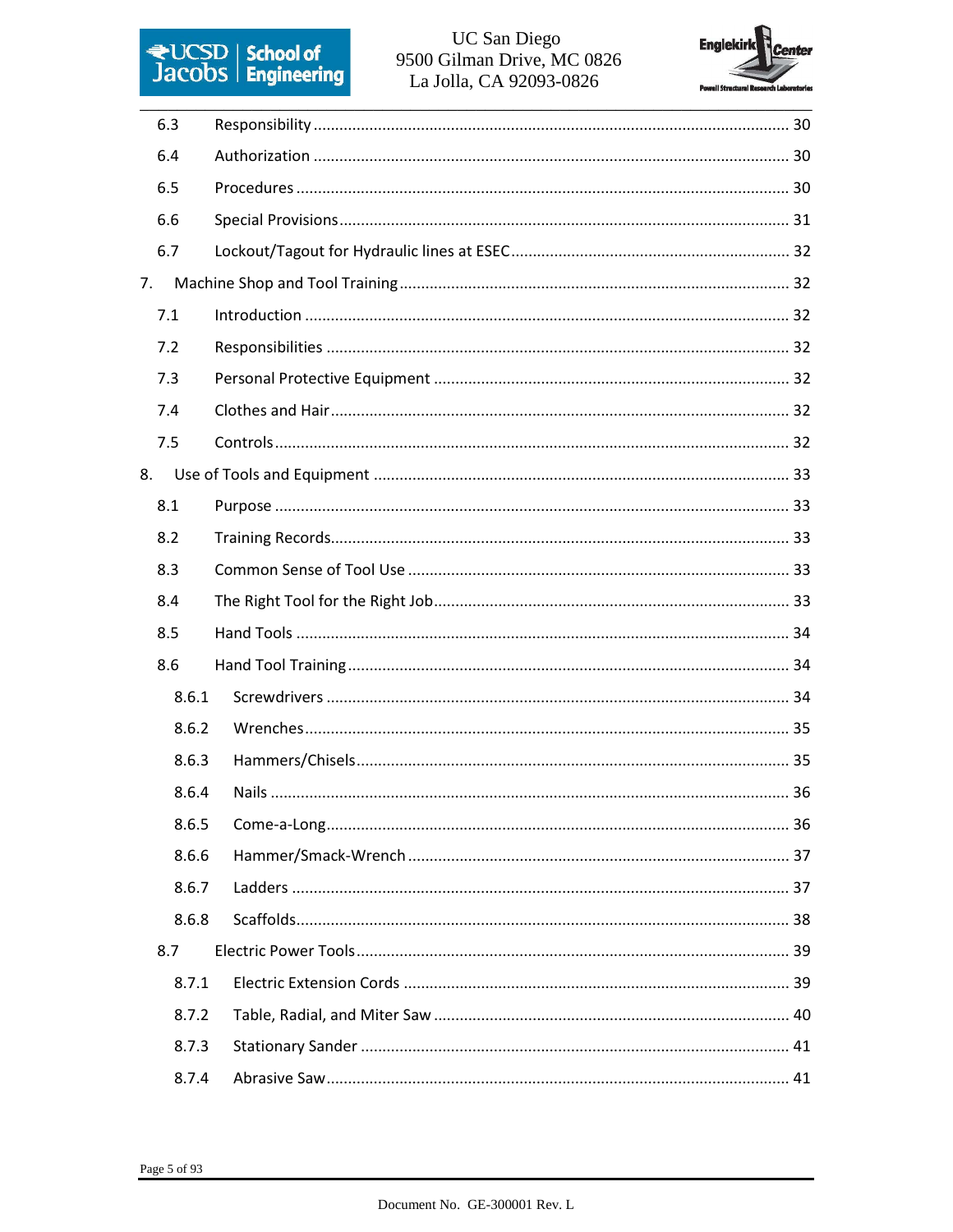

#### UC San Diego 9500 Gilman Drive, MC 0826 La Jolla, CA 92093-0826



|     | 8.7.5   |                                                                                      |  |
|-----|---------|--------------------------------------------------------------------------------------|--|
|     | 8.7.5.1 |                                                                                      |  |
|     | 8.7.6   |                                                                                      |  |
|     | 8.7.7   |                                                                                      |  |
|     | 8.7.8   |                                                                                      |  |
|     | 8.7.9   |                                                                                      |  |
|     | 8.7.9.1 |                                                                                      |  |
|     | 8.7.10  |                                                                                      |  |
|     | 8.7.11  |                                                                                      |  |
|     | 8.7.12  |                                                                                      |  |
|     | 8.7.13  |                                                                                      |  |
|     | 8.7.14  |                                                                                      |  |
|     | 8.7.15  |                                                                                      |  |
|     | 8.8     |                                                                                      |  |
| 9.  |         |                                                                                      |  |
| 10. |         |                                                                                      |  |
|     | 10.1    |                                                                                      |  |
| 11. |         |                                                                                      |  |
|     | 11.1    |                                                                                      |  |
| 12. |         |                                                                                      |  |
| 13. |         |                                                                                      |  |
|     | 13.1    |                                                                                      |  |
|     | 13.1.1  |                                                                                      |  |
|     | 13.2    |                                                                                      |  |
|     |         |                                                                                      |  |
|     |         |                                                                                      |  |
|     | 13.2.1  |                                                                                      |  |
|     | 13.3    | Soil Foundation Structure Interaction (SFSI) California Department of Transportation |  |
|     |         |                                                                                      |  |
|     | 13.3.1  |                                                                                      |  |
| 14. |         |                                                                                      |  |
| 15. |         |                                                                                      |  |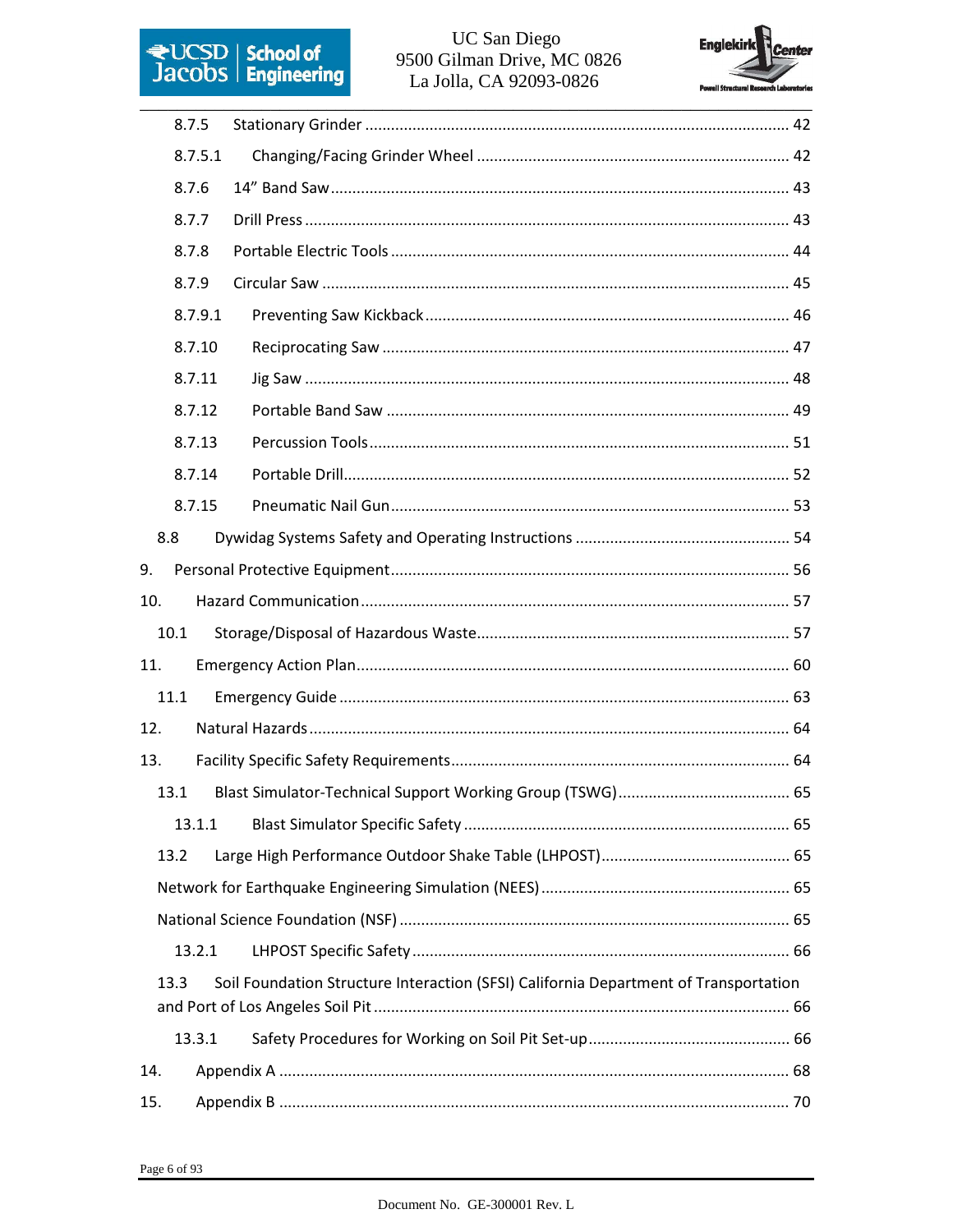

# 9500 Gilman Drive, MC 0826 La Jolla, CA 92093-0826



| 15.1  |  |
|-------|--|
| 15.2  |  |
| 15.3  |  |
| 15.4  |  |
| 15.5  |  |
| 15.6  |  |
| 15.7  |  |
| 15.8  |  |
| 15.9  |  |
| 15.10 |  |
| 15.11 |  |
| 15.12 |  |
| 15.13 |  |
| 15.14 |  |
| 15.15 |  |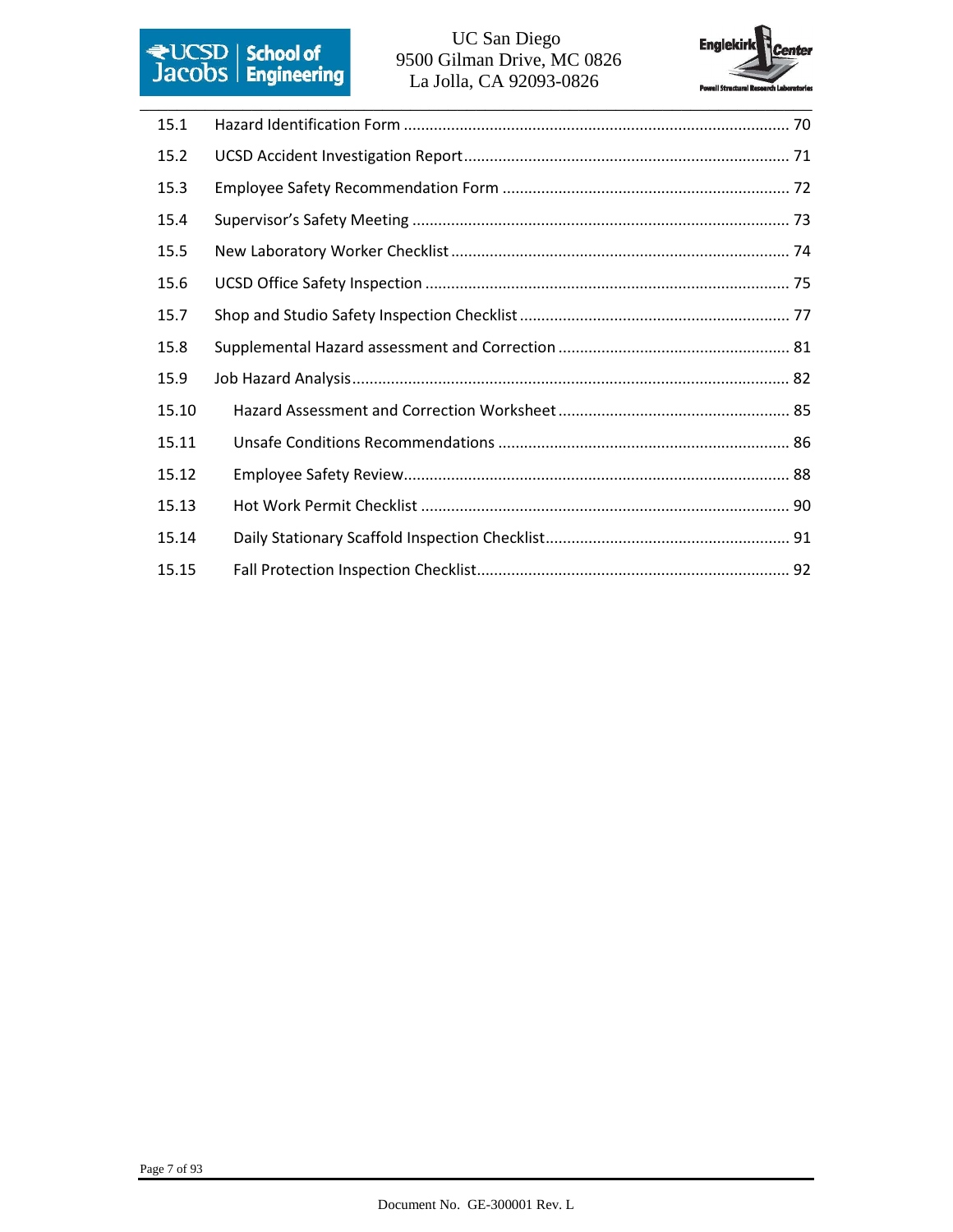

#### **1. Introduction to ESEC Manual**

# **1.1 General Description**

These safe practice rules are intended for use in all laboratory activities. Furthermore, general safety orders as per California Code of Regulations, Title 8 and UCSD policies are enforced in the laboratory. All employees are expected to adhere to applicable CAL/OSHA Standards outlined in California Code of Regulations, Title 8 and UCSD policies.

ESEC staff is required to follow all Cal/OSHA and UCSD rules and regulations with appropriate action taken for noncompliance as listed in the "Compliance" section of the IIPP Program in this manual.

The term "employee/staff/personnel" used in this document refers to any individuals working in the laboratory.

#### **1.2 Purpose of Manual**

The purpose of the Site Safety Manual is to help researchers, employees, and students recognize, evaluate, and control hazards in their laboratory.

#### **2. Responsible Parties**

While safety is a concerted effort of all staff; Englekirk Center does employ a fulltime Safety Officer who reports directly to management. A hierarchy of staff responsible for safety is as follows: Benson Shing- Lab Director

Paul Greco -Senior Development Engineer

Alex Sherman-Safety Officer/Development Technician

Development Technician Staff, Electronics Staff, and Administrative Staff

# **2.1 Frequency**

These practices are to be performed at all times while at ESEC. Annual Site Safety Audits will be conducted by Environment, Health & Safety Department as well as ESEC staff; additionally ESEC staff will conduct monthly Site Safety Audits using forms from the Injury and Illness Prevention Program.

Annual training is performed through EH&S as well as Englekirk Center staff in areas such as Hazardous Waste Handling, Pollution Prevention, Ergonomics, Tool Training and Fall Protection.

Additional training of staff, as needed, in areas such as OSHA Compliance, Rigging and Lifting Safety, and Safe Hydraulics Maintenance performed by independent companies.

ESEC also employs a full time Safety Coordinator who reports to management on safety issues and reports to and works with EH&S on safety compliance.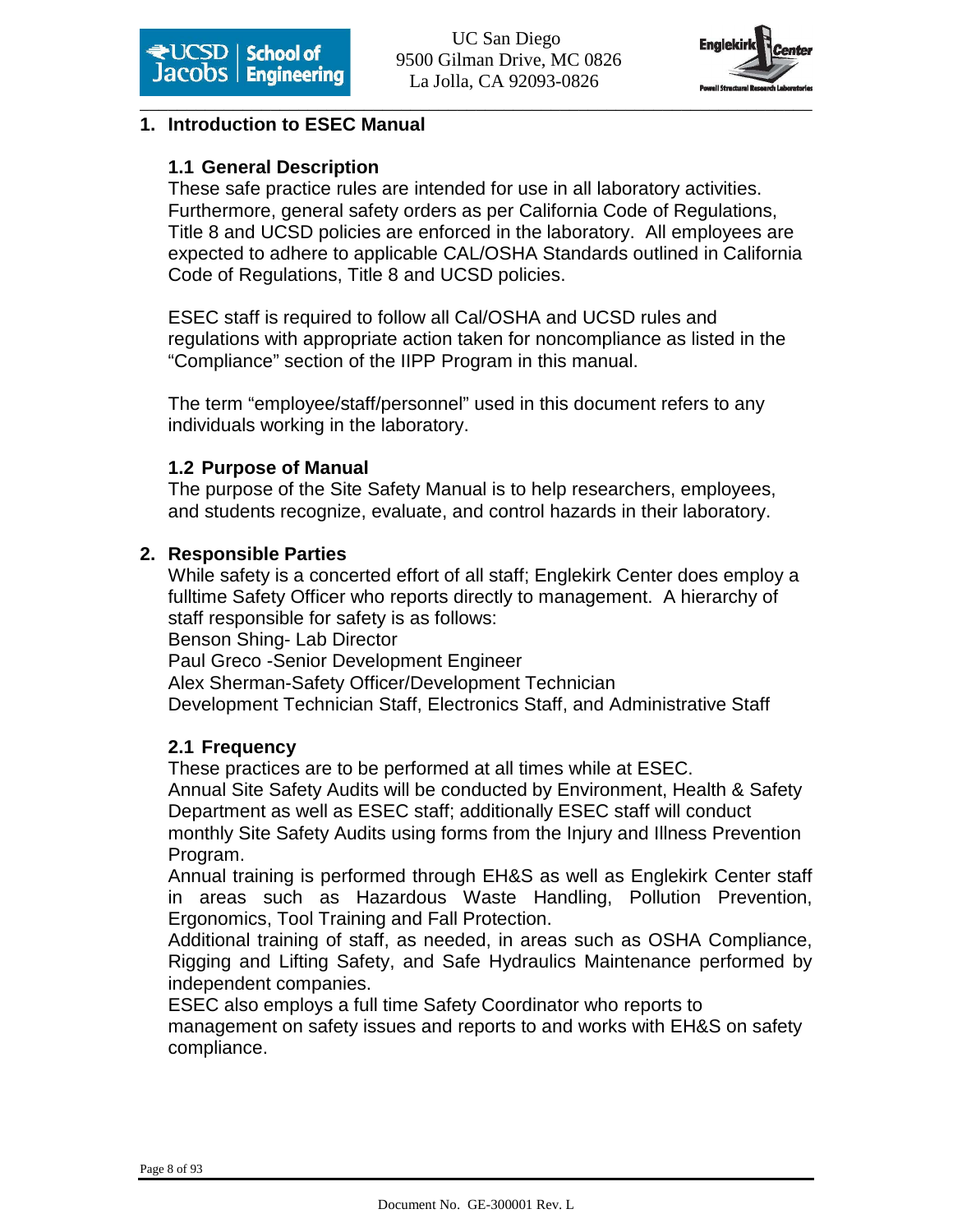

**Except School of** 9500 Gilman Drive, MC 0826 La Jolla, CA 92093-0826



#### **2.2 References**

California Code of Regulations, Title 8 UCSD electronic documents accessible on **Blink website**. Power Tool Institute, Inc. http://www.powertoolinstitute.com/who.html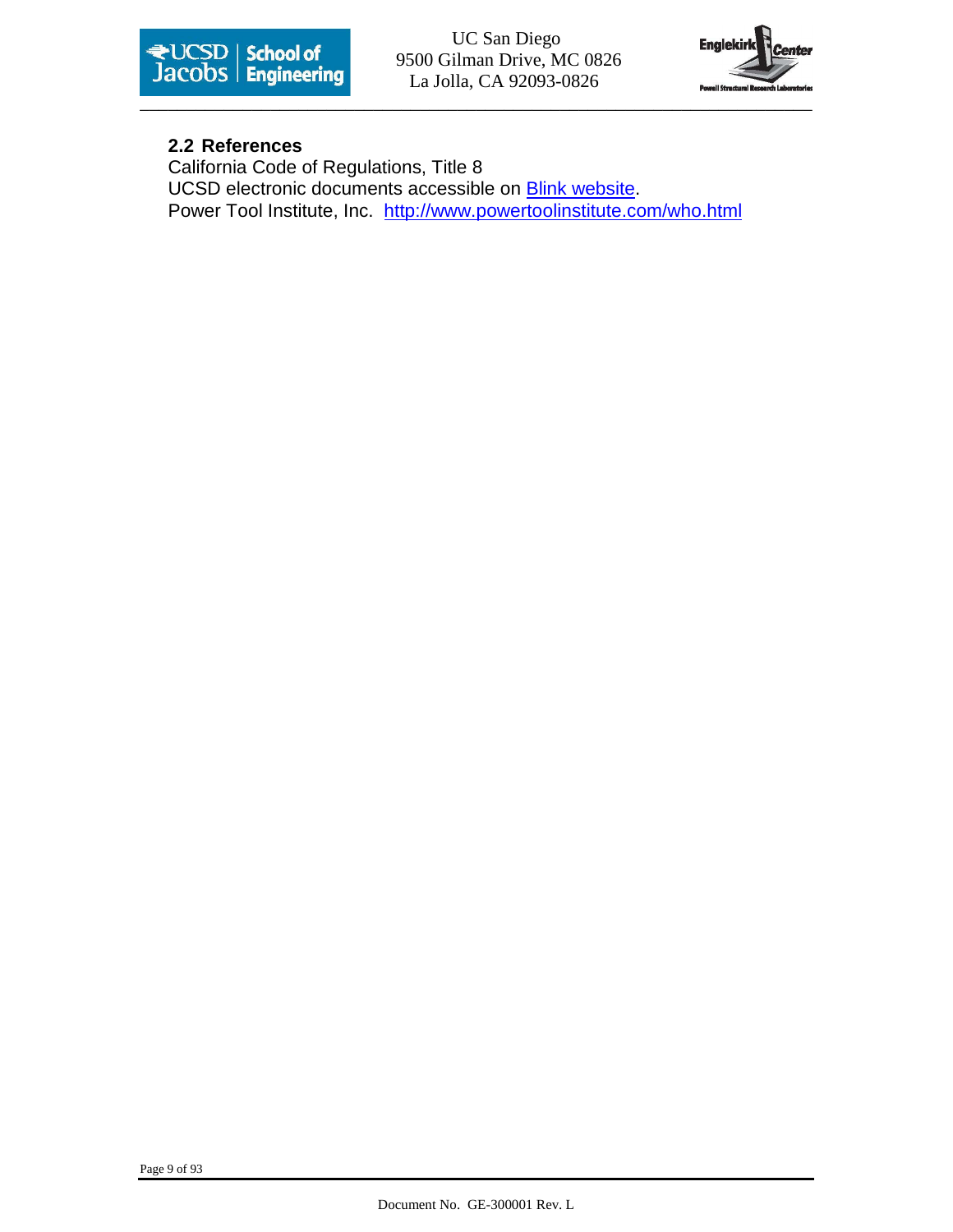



#### **3. Cal/OSHA Action Plan**

The California Occupational Safety and Health Act (Cal/OSHA) will have safety inspections that are performed by the California Division of Industrial Safety without advance notice. When applicable, all inspections must be conducted in a manner compatible with University operations.

If contacted by Cal/OSHA personnel UCSD staff shall immediately contact UCSD-ESEC Management at x43528 or x46686 **and** Environment Health & Safety for instructions: Bruce Bowers x26676, Jon Schmidt x43782, or Kriston Morris x46027.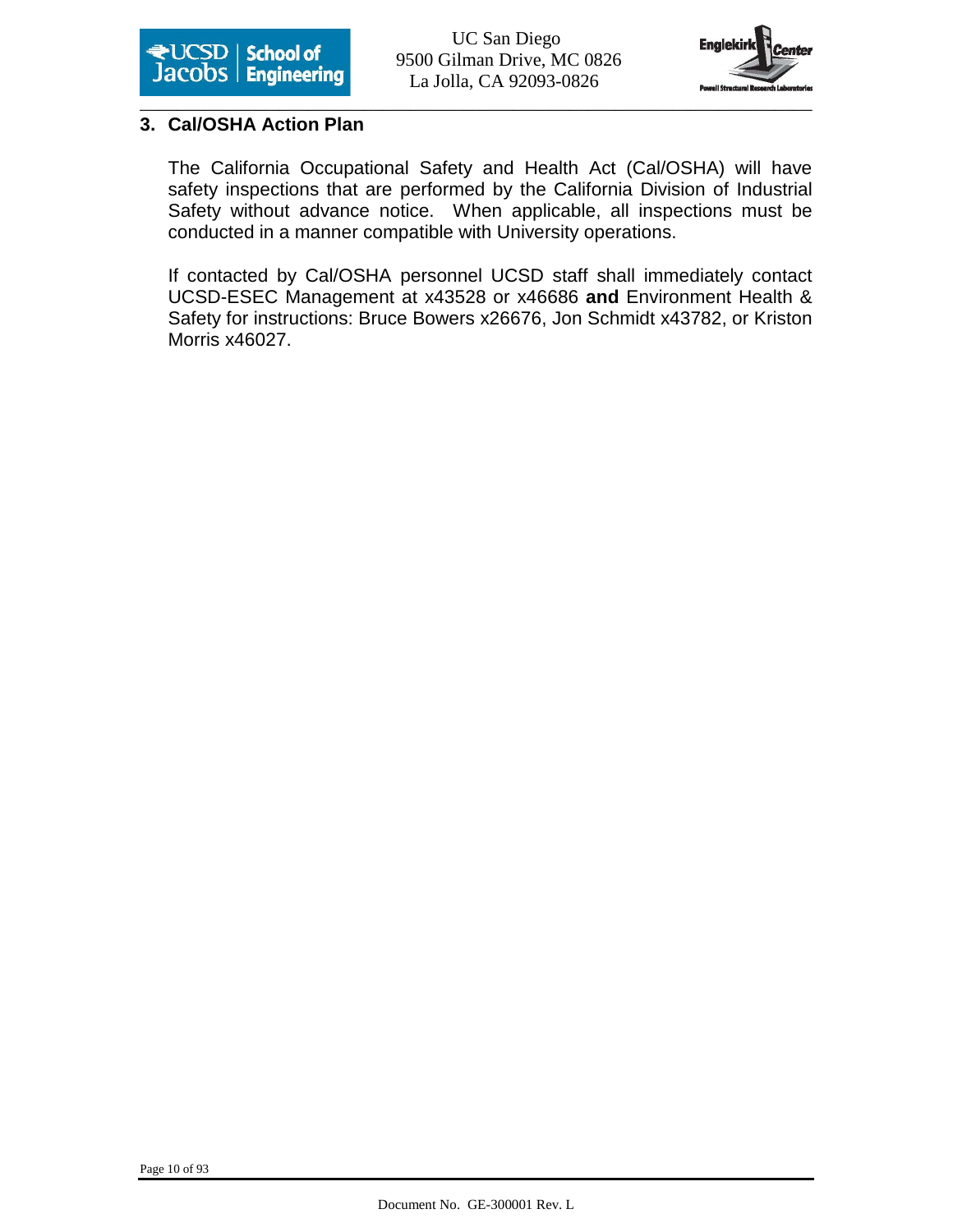

# **4. Injury Illness Prevention Program (IIPP) at ESEC**

UCSD and Englekirk Center are committed to maintaining a safe working environment. An effective Safety Plan incorporates training of employees to increase their awareness of the role everyone shares in providing a safe workplace. All employees are required to complete a UCSD EH&S IIPP course within 90 days of employment. Records of completion are stored digitally (accessible by each employee) and a hard copy is kept on file with the Site Safety Coordinator in the North trailer. For further information see the **Injury Illness Prevention Program** section 4.1 in this manual and **Injury Illness Prevention Program** in Appendix A.

Annual training is performed through EH&S as well as Englekirk Center staff in areas such as Hazardous Waste Handling, Pollution Prevention, Ergonomics, Tool Training and Fall Protection.

Additional training of staff as needed in areas such as OSHA Compliance, Rigging and Lifting Safety, and Safe Hydraulics Maintenance training performed by independent companies.

Records of training completion are stored digitally (UCSD training accessible by each employee) and/or a hard copy is kept on file with the Site Safety Coordinator in the North trailer.

An important aspect of the Injury Illness Prevention Program is periodic Safety Audits. Annual Safety Audits are conducted by the Environment, Health & Safety Department as well as annual Safety Audits conducted by Englekirk Center staff to ensure safety standards are adhered to as well as address any new safety concerns. ESEC staff will utilize inspection forms from the **Injury an Illness Prevention Program** section 15.7 in Appendix B. For further information also see **Self Safety Audit** in Appendix A.

#### **4.1 Injury and Illness Prevention Program (IIPP) UCSD**

#### **4.1.1 Introduction**

In order to maintain a safe and healthful work environment at UCSD, the Office of Environment, Health and Safety (EH&S) has developed this overall **Injury and Illness Prevention Program** for all employees to follow. This document describes the goals, statutory authority, and the responsibilities of all employees and students under the Program. It addresses Compliance, Hazard Identification, Accident Investigation, Hazard Mitigation, Training, Hazard Communication, and Program Documentation. By making employee safety a high priority for every UCSD employee we can reduce injuries and illnesses, increase productivity, and promote a safer and healthier environment for all individuals at UCSD.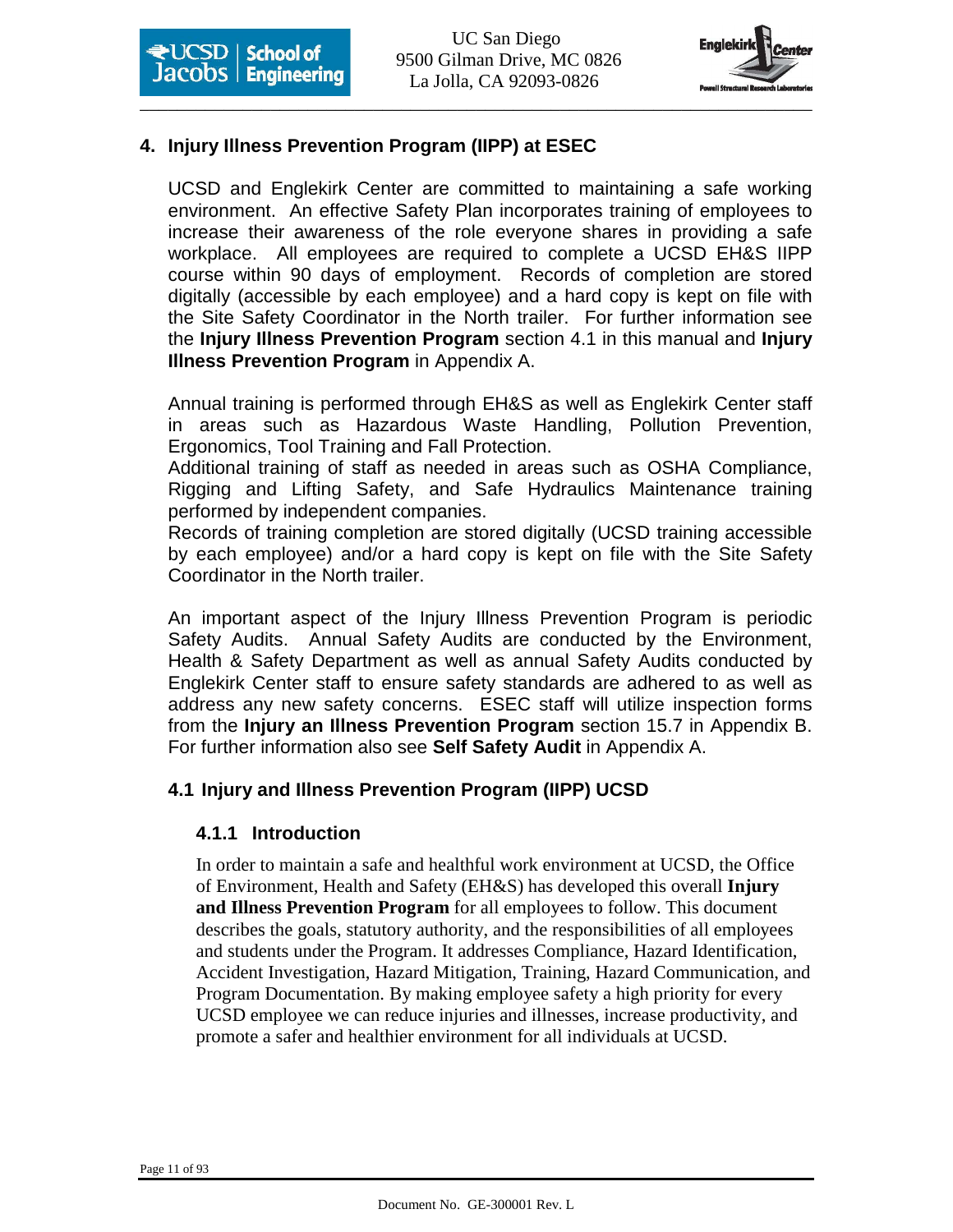

# **4.1.2 Goals**

Diligent implementation of this program will reap many benefits for UCSD. Most notably it will:

- 1. Protect the health and safety of employees. Decrease the potential risk of disease, illness, injury and harmful exposures to UCSD personnel.
- 2. Reduce workers' compensation claims and costs.
- 3. Improve efficiency by reducing the time spent replacing or reassigning injured employees, as well as reduce the need to find and train replacement employees.
- 4. Improve employee morale and efficiency as employees see that their safety is important to management.
- 5. Minimize the potential for penalties assessed by various enforcement agencies by maintaining compliance with health and safety codes.

# **4.1.3 Statutory Authority**

California Labor Code Section 6401.7. California Code of Regulations Title 8, Sections 1509 and 3203

# **4.1.4 Responsibility**

The ultimate responsibility for establishing and maintaining effective environmental, health, and safety policies specific to campus facilities and operations rests with the Chancellor. General policies that govern the activities and responsibilities of the environment, health, and safety program are established under his final authority.

It is the responsibility of Deans, Directors, Department Chairs, Department Heads, Principal Investigators, managers, and supervisors to develop procedures that ensure effective compliance with the Injury and Illness Prevention Program (IIPP), as well as other university health and safety policies related to operations under their control.

**Supervisors**, including **managers** and **Principal Investigators,** are responsible for enforcement of this Program among the employees or students under their direction by carrying out the various duties outlined herein, setting acceptable safety policies and procedures for each employee to follow, and ensuring that employees receive the general safety training offered by EH&S (or equivalent). Each manager and supervisor must also ensure that appropriate job specific safety training is received, and that safety responsibilities are clearly outlined in the job descriptions which govern the employees under their direction. Supervising others also carries the responsibility for knowing how to safely accomplish the tasks assigned each employee, for purchasing appropriate personal protective equipment, and for evaluating employee compliance.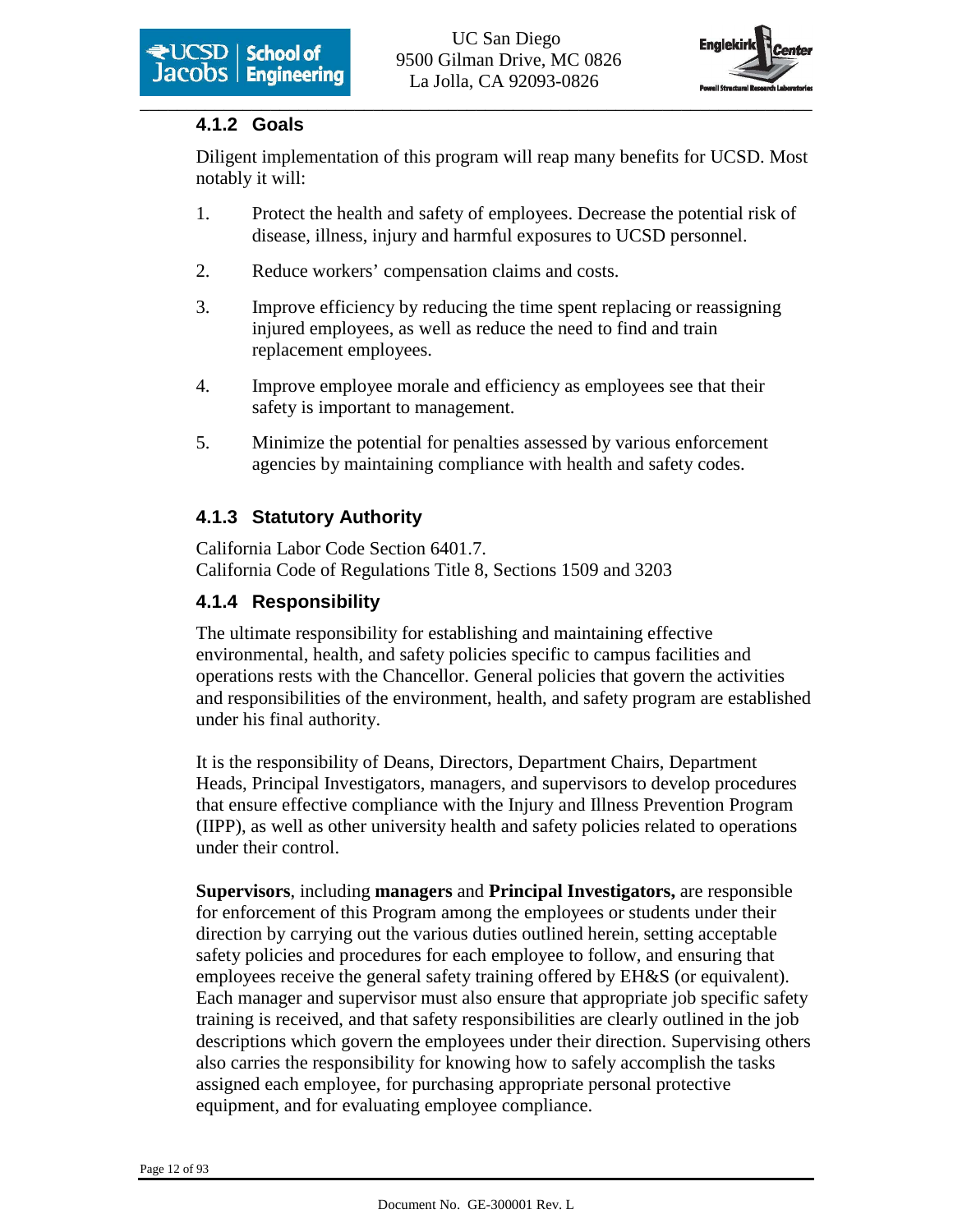



Immediate responsibility for workplace health and safety rests with each individual employee and/or student. **Employees** and **students** are responsible for following the established work procedures and safety guidelines in their area, as well as those identified in this Program and in the UCSD General Chemical Safety Guidelines. Employees and students are also responsible for using the personal protective equipment issued to protect them from identified hazards, and for reporting any unsafe conditions to their supervisors.

Environment, Health & Safety is responsible for developing and managing this Injury and Illness Prevention Program. Additional responsibilities include providing consultation to the UCSD community on matters of health and safety; monitoring and advising personnel using radiation, carcinogens and other hazardous materials; interpreting external regulations and recommending appropriate compliance strategies.

#### **4.1.5 Compliance**

Compliance with this Injury and Illness Prevention Program will be achieved in the following manner:

- 1. Managers and supervisors will set positive examples for working safely and require that all staff under their direction work safely.
- 2. Managers and supervisors will use all disciplinary procedures available to them to ensure that employees follow established safety policies and procedures. Performance evaluations, verbal counseling, written warnings and other forms of disciplinary action are available.
- 3. Managers and supervisors will identify the resources necessary to provide a safe work environment for their employees and include them in budget requests.
- 4. Managers and supervisors will establish appropriate means of recognition for employees who demonstrate safe work practices.
- 5. Supervisors in the building maintenance divisions must also enforce the Code of Safe Practices sent as an addendum to this Program, and post a copy on their employee bulletin boards.

UCSD has developed this comprehensive Injury and Illness Prevention Program to enhance the health and safety of its faculty, staff, and students. Each department is responsible for implementing the Program as outlined in the following pages.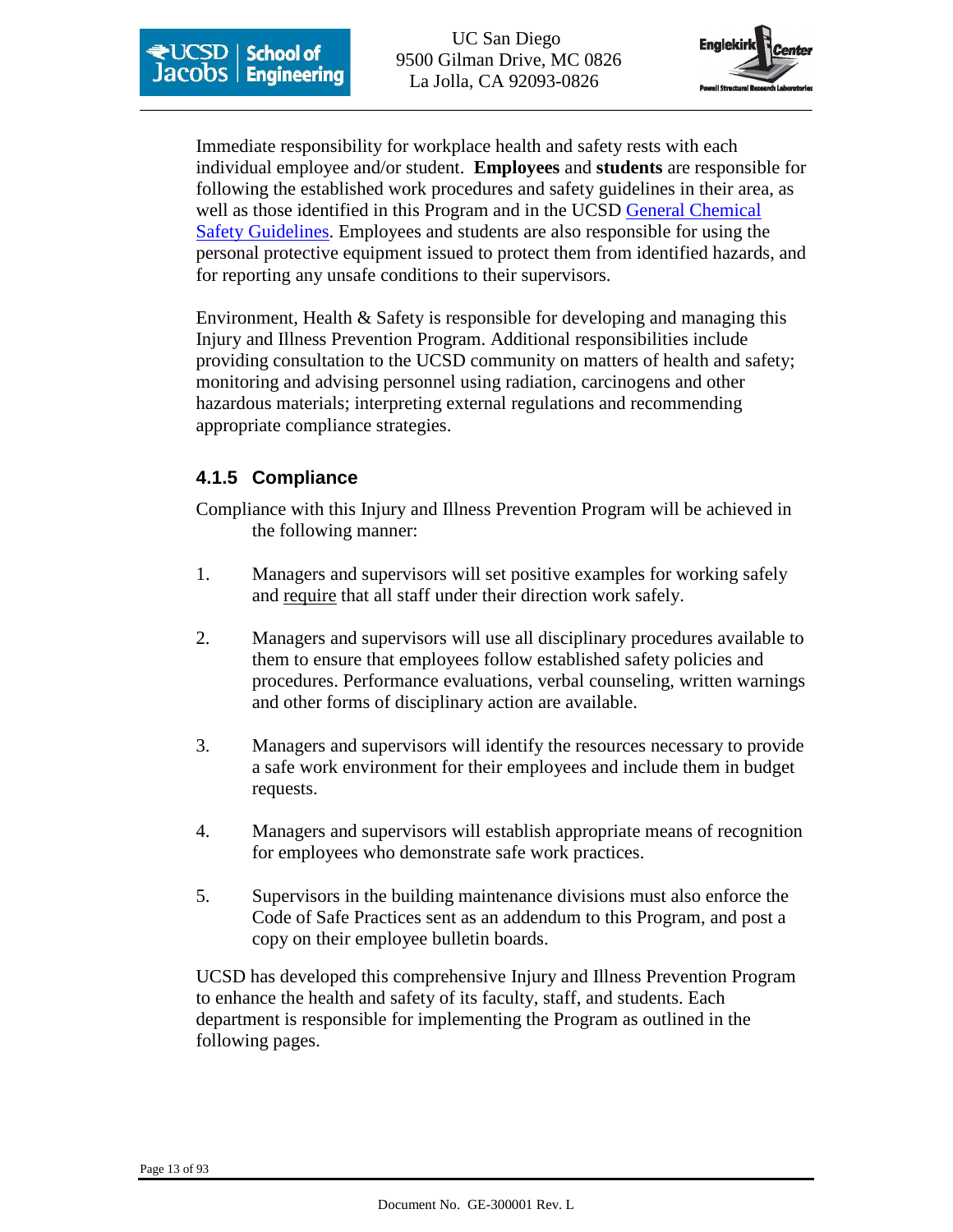

### **4.1.6 Hazard Identification**

A health and safety inspection program is essential in order to reduce unsafe conditions that may expose faculty, staff, students and visitors to incidents that could result in personal injuries or property damage**. It is the responsibility of each department to ensure that appropriate, systematic safety inspections are conducted periodically.** 

#### **A. Scheduled Safety Inspections:**

Upon initial implementation of this Program, inspections of all work areas will be conducted. All inspections will be documented using the attached forms (or equivalent) with appropriate abatement of any hazards detected.

Thereafter, safety inspections will be conducted at the frequency described below:

- 1. Office environments Annual inspections of all office areas will be conducted to detect and eliminate any hazardous conditions that may exist. The attached Office Safety Inspection form (or equivalent) will be used.
- 2. Shops, cafeterias, warehouses, stores, docks, etc. Semi-annual inspections of all potentially hazardous areas will be conducted to detect and eliminate any hazardous conditions that may exist. The attached Facility Safety Inspection form (or equivalent) will be used.
- 3. Laboratories Semi-annual inspections of all laboratories will be conducted to detect and eliminate any hazardous conditions that may exist. In addition, all guidelines in the General Chemical Safety Guidelines will be followed.
- 4. Medical clinics Semi-annual inspections of all medical clinic areas will be conducted to detect and eliminate any hazardous conditions that may exist. The attached Medical Clinics Inspection form (or equivalent) will be used.

#### **B. Unscheduled Safety Inspections:**

- 1. Additional safety inspections will be conducted whenever new equipment or changes in procedures that present new hazards are introduced into the workplace.
- 2. Environment, Health & Safety will conduct periodic unscheduled safety inspections of all potentially hazardous areas to assist in the maintenance of a safe and healthful workplace.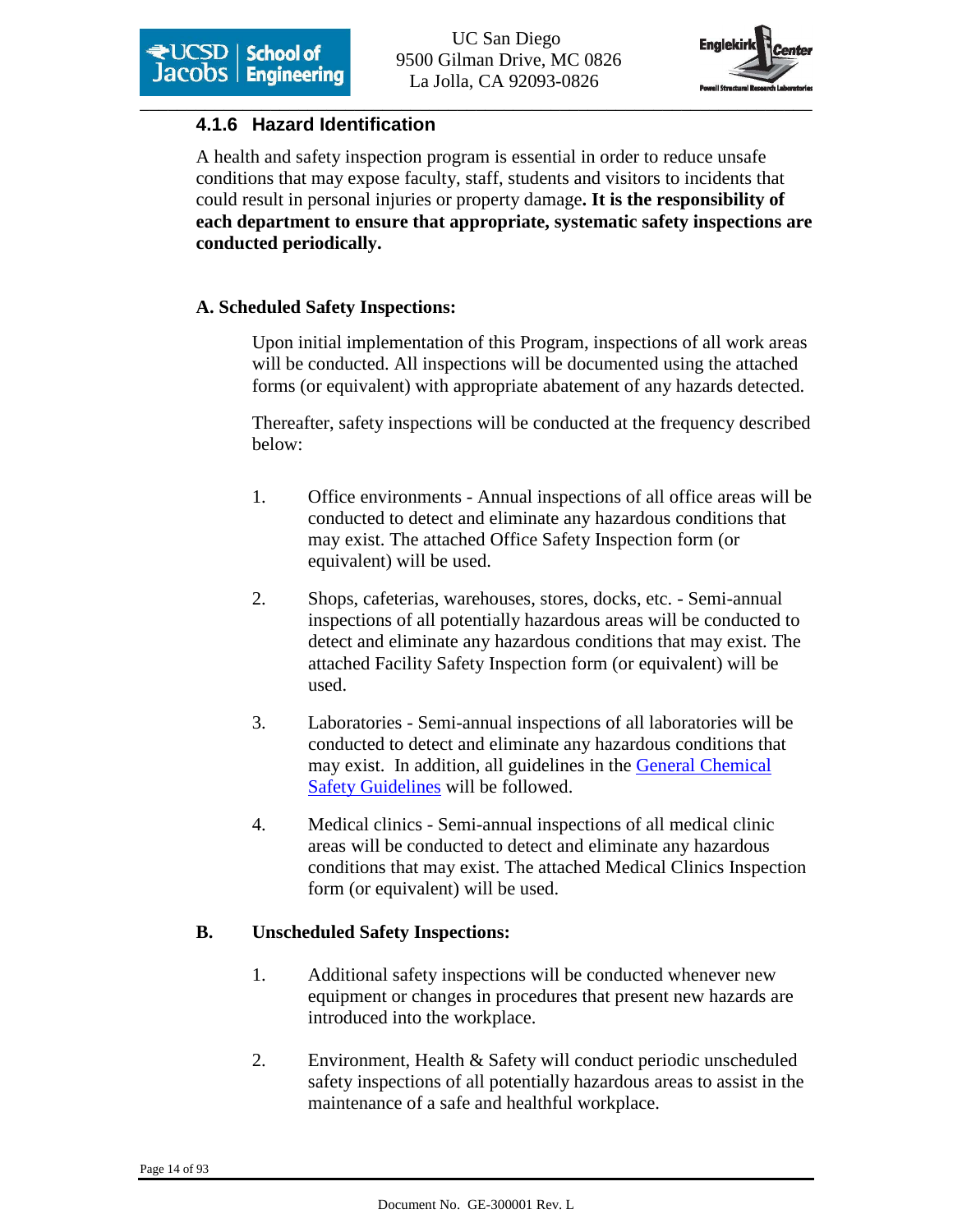



- 3. Safety reviews will be conducted when occupational accidents occur to identify and correct hazards that may have contributed to the accident.
- 4. Environment, Health & Safety is available for consultation and assistance in conducting these various hazard assessments.

#### **4.1.7 Accident Investigations**

**Supervisors** will investigate all accidents, injuries, occupational illnesses, and near-miss incidents to identify the causal factors or attendant hazards. Appropriate repairs or procedural changes will be implemented promptly to mitigate the hazards implicated in these events.

Use the Accident Investigation form to record pertinent information and retain a copy to serve as proper documentation, section 15.2 in Appendix B.

**Serious occupational injuries, illnesses or exposures to hazardous substances, as defined by Cal/OSHA, must be reported to EH&S no later than eight hours after they become known to the supervisor.** These include injuries that cause permanent disfigurement or require hospitalization for a period in excess of 24 hours. EH&S will contact Cal/OSHA, if necessary. An accident investigation will be conducted by EH&S in conjunction with a representative from the injured employee's department.

#### **4.1.8 Injury, Illness, Automobile Accident Reporting**

#### **In the event of a medical emergency alert coworkers and call 9-1-1.**

What to Do if a Work-Related Injury or Illness Occurs

If you are injured or develop a job-related illness as a result of your UCSD employment, follow the procedures below.

- 1. **Notify your supervisor when an injury or illness occurs.**
	- a. Notify your supervisor immediately if you experience a workrelated injury or illness.
	- b. Employee or supervisor: Follow the steps below to report the injury or illness to the Workers' Compensation Office.
- 2. **Report injury or illness to the UCSD Workers' Compensation Office.**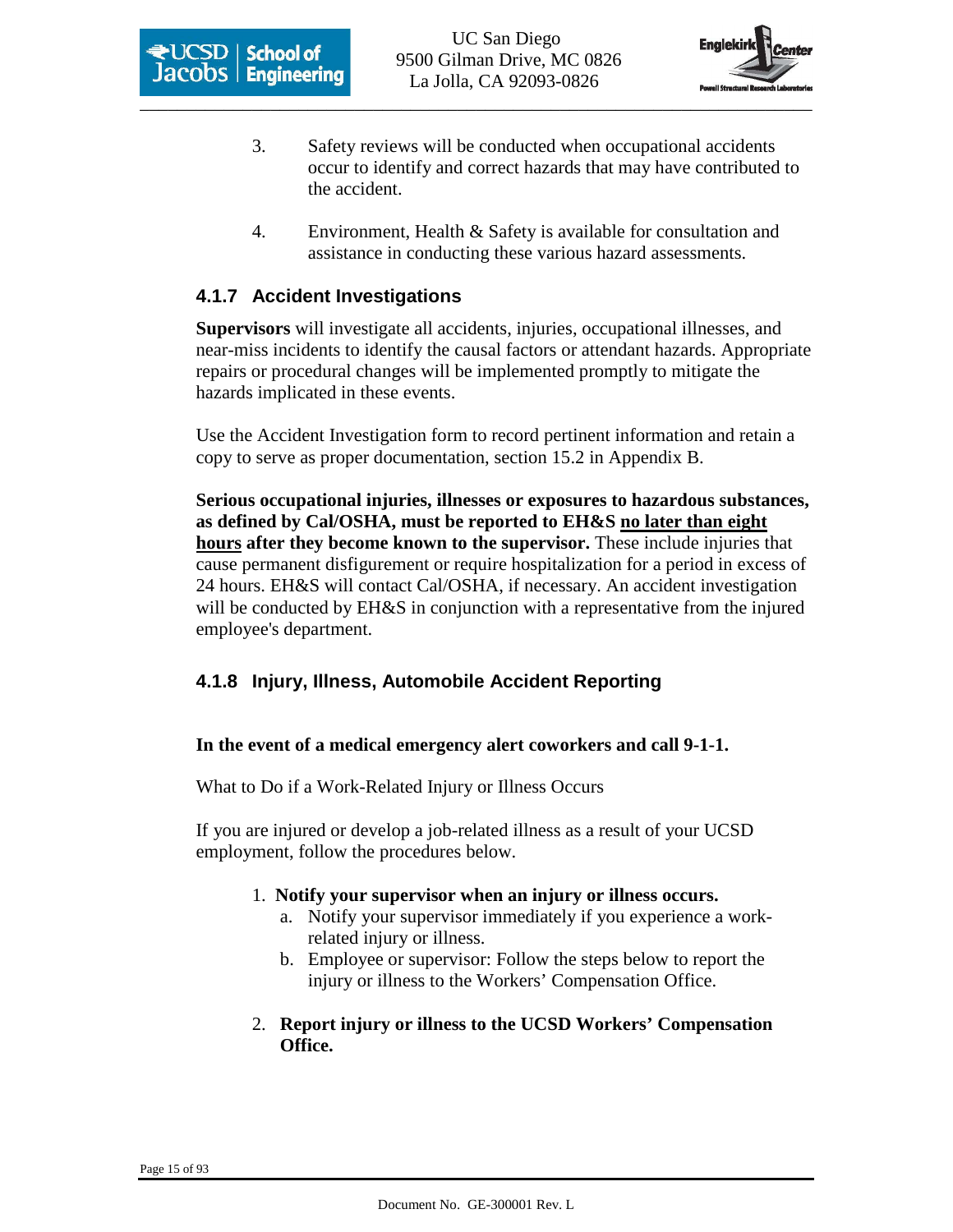

- a. Print an Employee Injury Incident Report form (PDF) (Word). PDF link: http://www-ehs.ucsd.edu/riskmgmt/forms/EIR.pdf Word link: http://www-ehs.ucsd.edu/riskmgmt/forms/EIR.doc
- b. Complete the information according to instructions on the form.

**Note:** Both the employee and the supervisor have a section of the form to complete. If the employee is unable to complete his or her section, the supervisor must complete it for the employee.

3. **Immediately fax** the completed sections of the form to the Workers' Compensation Office: (858) 534-5202.

**Important:** Supervisors must report all work-related deaths, catastrophes, and serious injuries or illnesses within 8 hours to the UCSD Workers' Compensation Office. Reporting delays could result in Cal/OSHA fines.

A serious injury or illness is one that requires inpatient hospitalization, or in which an employee suffers a loss of any member of the body or suffers any serious degree of permanent disfigurement.

- 4. **If necessary, seek medical treatment.** 
	- o **24-hour walk-in service:**
		- Thornton Hospital Emergency Room, (858) 657-7600
		- UCSD Medical Center (Hillcrest) Emergency Room, (619) 543-6400
	- o **By appointment only:**
		- UCSD Center for Occupational & Environmental Medicine, (619) 471-9210

See Injury and Illness Prevention Program in Appendix A for web links and additional information.

#### **Automobile Accident**

#### **If you are involved in an auto accident involving a UCSD vehicle:**

Complete the Vehicle Accident/ Incident Reporting Packet contained in the glove compartment of the UCSD vehicle. Or, to order a Vehicle Accident/ Incident Reporting Packet, contact Risk Management, (858) 534-3820, or Fleet Services, (858) 534-3485. Return the completed packet to Fleet Services, Mail Code 0033.

See **Vehicle Accident** in Appendix A.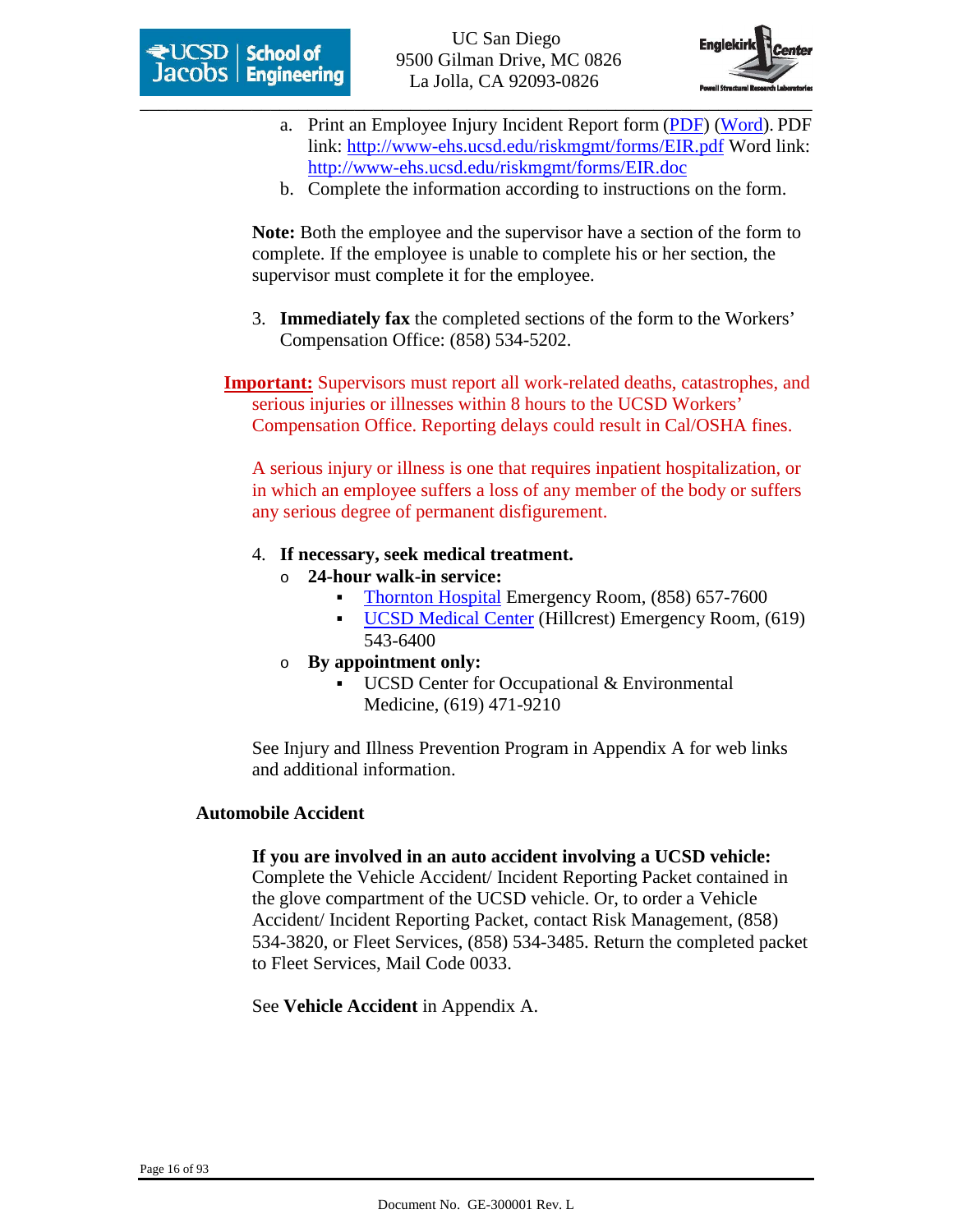

# **4.1.9 Hazard Mitigation**

All hazards identified will be promptly investigated and alternate procedures implemented as indicated. The university recognizes that hazards range from imminent dangers to hazards of relatively low risk. Corrective actions or plans, including suitable timetables for completion, are the responsibility of the department. EH&S consultation is available to determine appropriate abatement actions. The attached Hazard Identification form, section 15.1, can be used to document identified hazards and the resulting action taken to abate them.

**For serious hazards that present an imminent danger to life or limb, immediate action will be taken to mitigate the hazard.** The Department Chair/Head, EH&S, and all affected employees will be notified of the hazard. If the hazard cannot be immediately abated, all personnel will be removed from the affected area. Access to the area will be controlled until the safety of personnel can be assured.

If continued use of the area or equipment must be maintained, then affected personnel will be provided with the proper training, protective equipment, or other safeguards deemed necessary to protect them from the hazard.

**Serious concealed dangers will be reported to Environment, Health & Safety at (858) 534-3660, in accordance with UCSD PPM 516-7.3.** If the serious concealed danger cannot be abated within 15 days, then it will also be made known to all affected employees in writing.

Environment, Health & Safety is available for consultation and assistance on matters involving hazard mitigation and for deciding what constitutes a "serious concealed danger." All external reporting requirements will be directed to EH&S.

# **4.1.10 Training**

Effective dissemination of safety information lies at the very heart of a successful Injury and Illness Prevention Program. All employees must be trained in general safe work practices. In addition, specific instruction with respect to hazards unique to each employee's job assignment will be provided.

# **A. General Safe Work Practices:**

At a minimum, all employees will be trained in the following:

- 1. Fire safety, evacuation and emergency procedures
- 2. Earthquake preparedness
- 3. Campus emergency management
- 4. Safe computer workstation use (if applicable)
- 5. Hazard communication and awareness (use of Material Safety Data Sheets)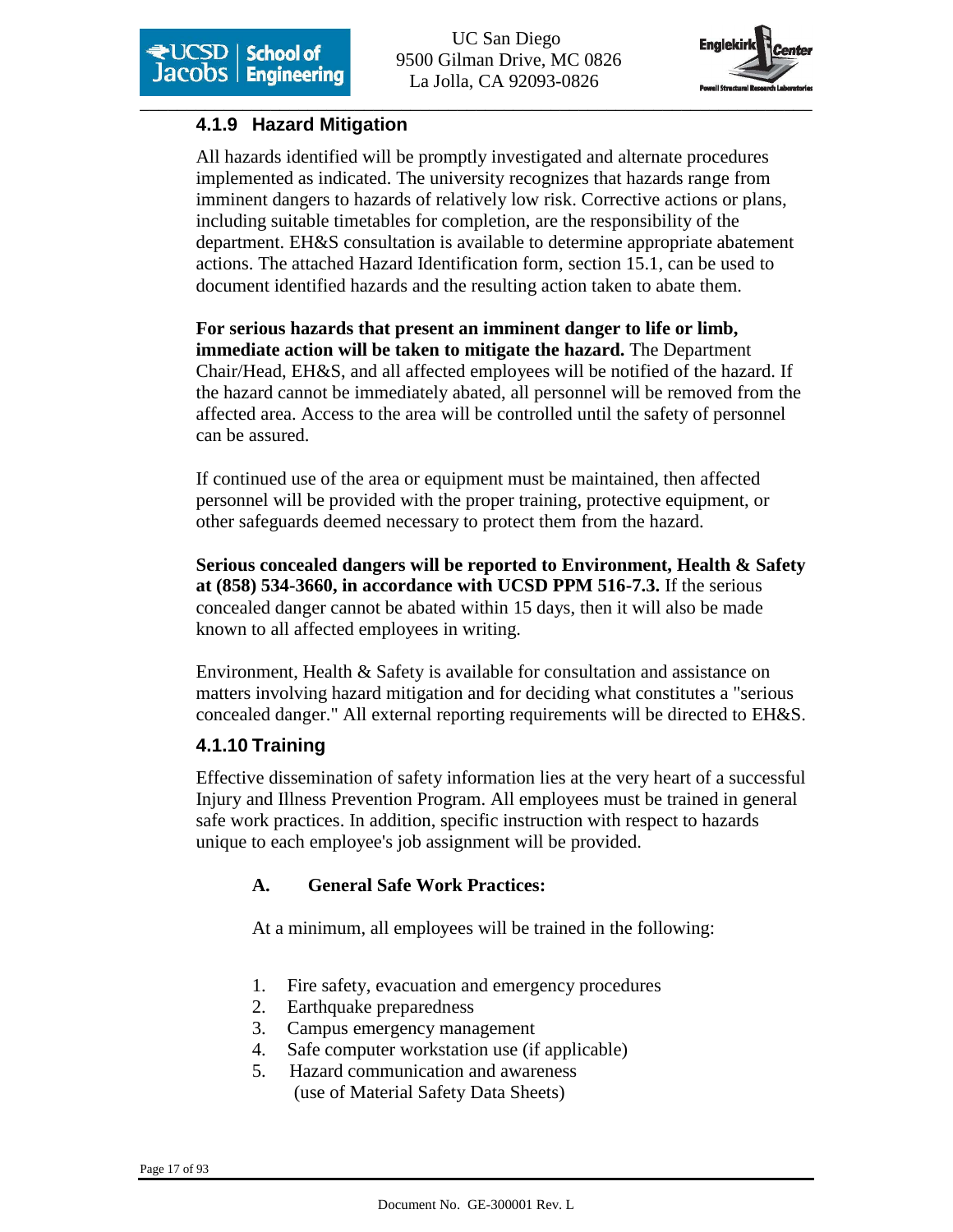

Attendance at one of the regularly scheduled general Injury & Illness Prevention Program or Laboratory Safety for Professionals/IIPP classes will meet this requirement.

#### **B. Specific Safe Work Practices:**

In addition to this general training, **each employee will be instructed how to protect themselves from the hazards specific to their individual job duties.** At a minimum, this entails how to use workplace equipment, safe handling of hazardous materials, and use of personal protective equipment. Training must be completed before beginning to work on assigned equipment, **and whenever new hazards or changes in procedures are implemented.**

Managers are responsible for providing supervisors with the training necessary to familiarize themselves with the safety and health hazards their employees are exposed to.

It is the responsibility of each supervisor to know the hazards related to his/her employee's job tasks, and ensure they receive appropriate training.

- 1. Supervisors will ensure that all employees receive general and jobspecific training prior to initial or new job assignments.
- 2. Supervisors will ensure that employees are trained whenever new substances, processes, procedures or equipment are introduced to the workplace that may create new hazards. Training must also be given when new or previously unrecognized hazards are brought to a supervisor's attention.
- 3. All training will be documented and kept in department files. The attached Employee Training Checklist form (or equivalent) can be used for this purpose.

#### **4.1.11 Communication**

**Effective two-way communication** that involves employee input on matters of workplace safety is essential to maintaining an effective Injury and Illness Prevention Program. To foster better safety communication the following guidelines will be implemented:

The department will use an employee bulletin board for posting information on safety in a location accessible to all employees. If a fire exit corridor location is chosen, the bulletin board should be enclosed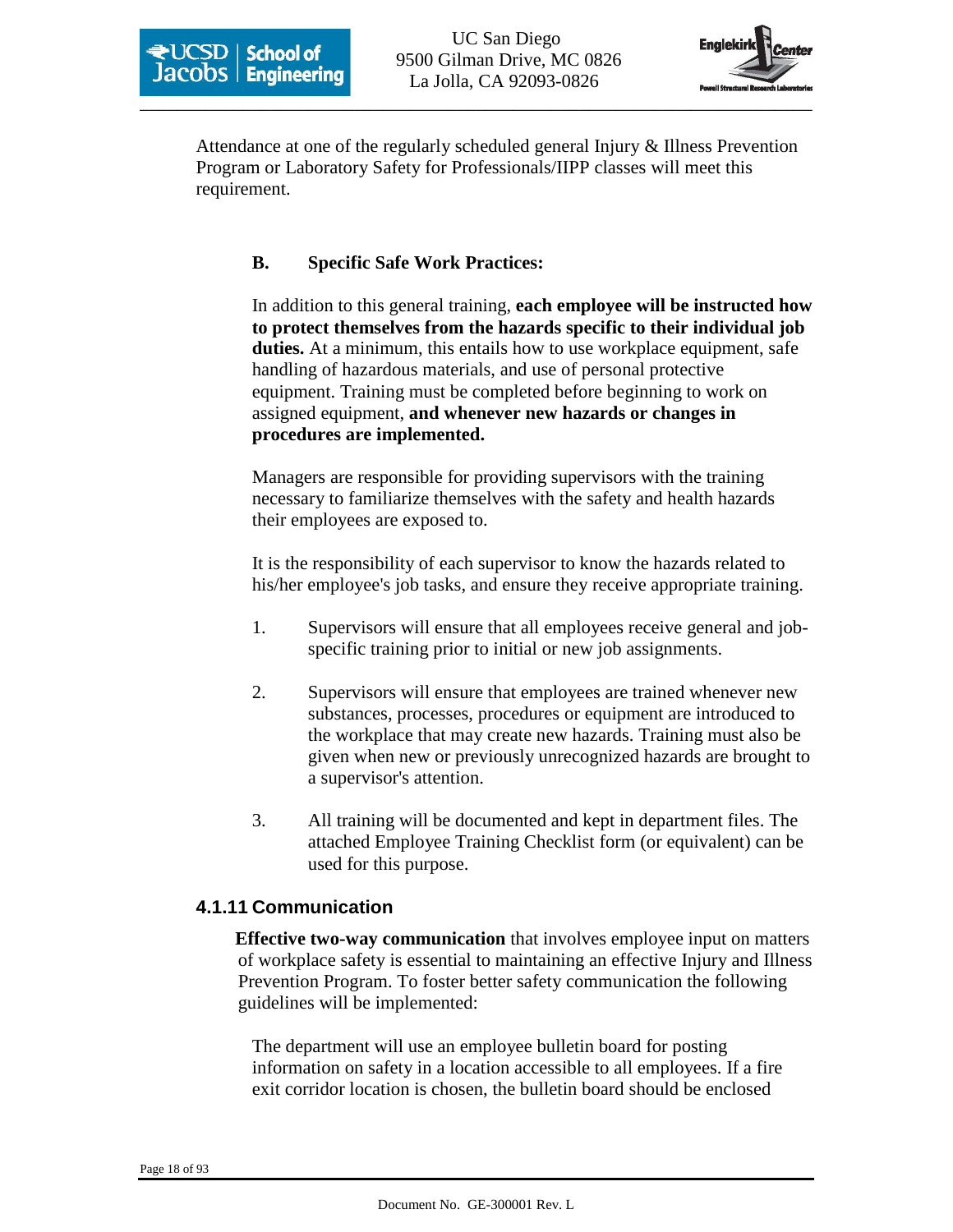

behind glass. Changes in protocol, safety bulletins, accident statistics, training announcements, and other safety information will be posted as they become available.

Managers and supervisors will provide time at periodic staff meetings **(building maintenance personnel must meet at least every 10 working**  days) to discuss safety topics. Status reports will be given on safety inspections, hazard mitigation projects, and accident investigation results, as well as feedback to previous employee suggestions. Employees will be encouraged to participate and give suggestions without fear of reprisal. The attached Supervisor's Safety Meeting form (or equivalent) should be used to document attendance and topics covered.

The department will use Material Safety Data Sheets as one form of employer to employee communication. Additional communication methods include:

| Posters                                   |  |
|-------------------------------------------|--|
| <b>Newsletters</b>                        |  |
| <b>General Chemical Safety Guidelines</b> |  |
| <b>Operator Manuals</b>                   |  |
| Code of Safe Practices                    |  |
| <b>Standard Operating Procedures</b>      |  |

Meetings **Bulletins** Manuals Warning Labels

Employees are encouraged to bring to the University's attention any potential health or safety hazard that may exist in the work area. A mechanism for anonymous employee input, such as a suggestion box or mail station for safety suggestions, hazard identification, complaints, etc., which is accessible to all employees will be implemented. The attached Employee Safety Recommendation form section 15.3 (or equivalent) can be used for this purpose. These forms may also be sent directly to EH&S for follow-up (Mail Code 0920).

Employees are advised that there are no reprisals for expressing a concern, comment, suggestion, or complaint about a safety matter and that adherence to safe work practices and proper use of personal protective equipment are integral parts of workplace safety.

Supervisors will follow up all suggestions and investigate the concerns brought up through these communication methods, utilizing EH&S assistance if needed. Feedback to the employees is critical, and must be provided for effective two-way communication.

Compliance will be reinforced by appropriate comments on performance evaluations.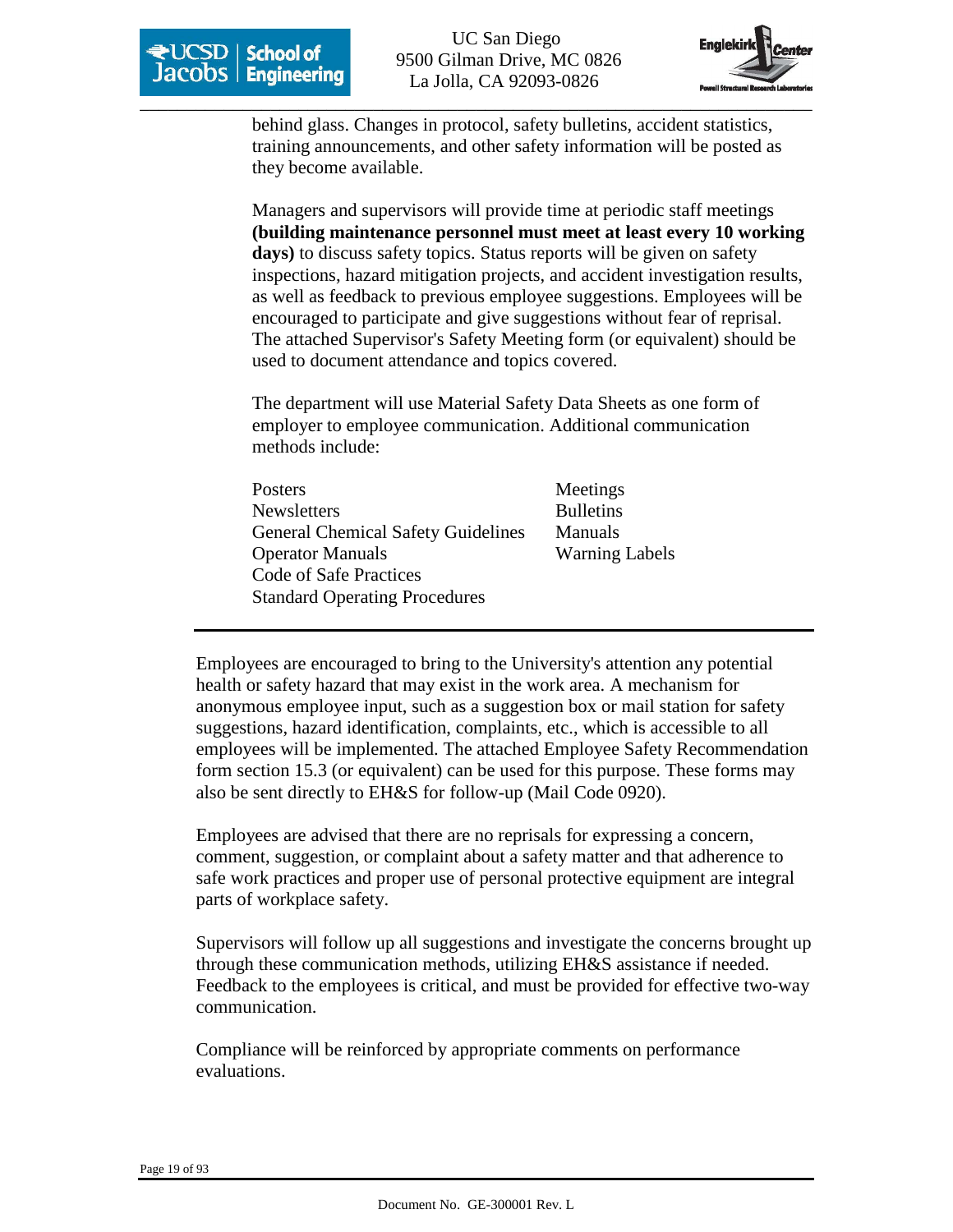

Non-compliance will be addressed by:

- An immediate discussion between the supervisor and the employee who is discovered working in an unsafe manner
- Appropriate disciplinary action up to dismissal

The department will pursue readily understandable health and safety communications for dissemination to all affected employees.

# **4.1.12 Documentation**

Many standards and regulations of Cal/OSHA contain requirements for the maintenance and retention of records for occupational injuries and illnesses, medical surveillance, exposure monitoring, inspections, and other activities relevant to occupational health and safety. To comply with these regulations, as well as to demonstrate that the critical elements of this Injury and Illness Prevention Program are being implemented**, the following records will be kept on file in the department** for at least the length of time indicated below:

- 1. Copies of all IIPP Safety Inspection forms. Retain 5 years.
- 2. Copies of all Hazard Identification forms. Retain 5 years.
- 3. Copies of all Accident Investigation forms. Retain 5 years.
- 4. Copies of all Employee training documents. Retain for duration of each individual's employment. Enrollment Central provides access to an employee's training history, listing courses **registered for and completed via** Enrollment Central.
- 5. Copies of all safety postings and safety meeting agendas. Retain 5 years.
- 6. Copies of the Annual Accident Statistic Summaries. Retain 5 years.
- 7. Copies of employee exposure records, registered carcinogen records, or other required employee health and safety records. Retain 30 years or for the duration of each individual's employment if greater than 30 years.

**The department will ensure that these records are kept in their files,** and present them to Cal/OSHA or other regulatory agency representatives if requested. Review of these records will be conducted by EH&S during routine inspections to measure compliance with the Program.

A safe and healthy workplace must be the goal of everyone at UCSD, with responsibility shared by management and staff alike. If you have any questions regarding this Injury and Illness Prevention Program, please contact Environment, Health and Safety at (858) 534-3660, ehsweb@ucsd.edu.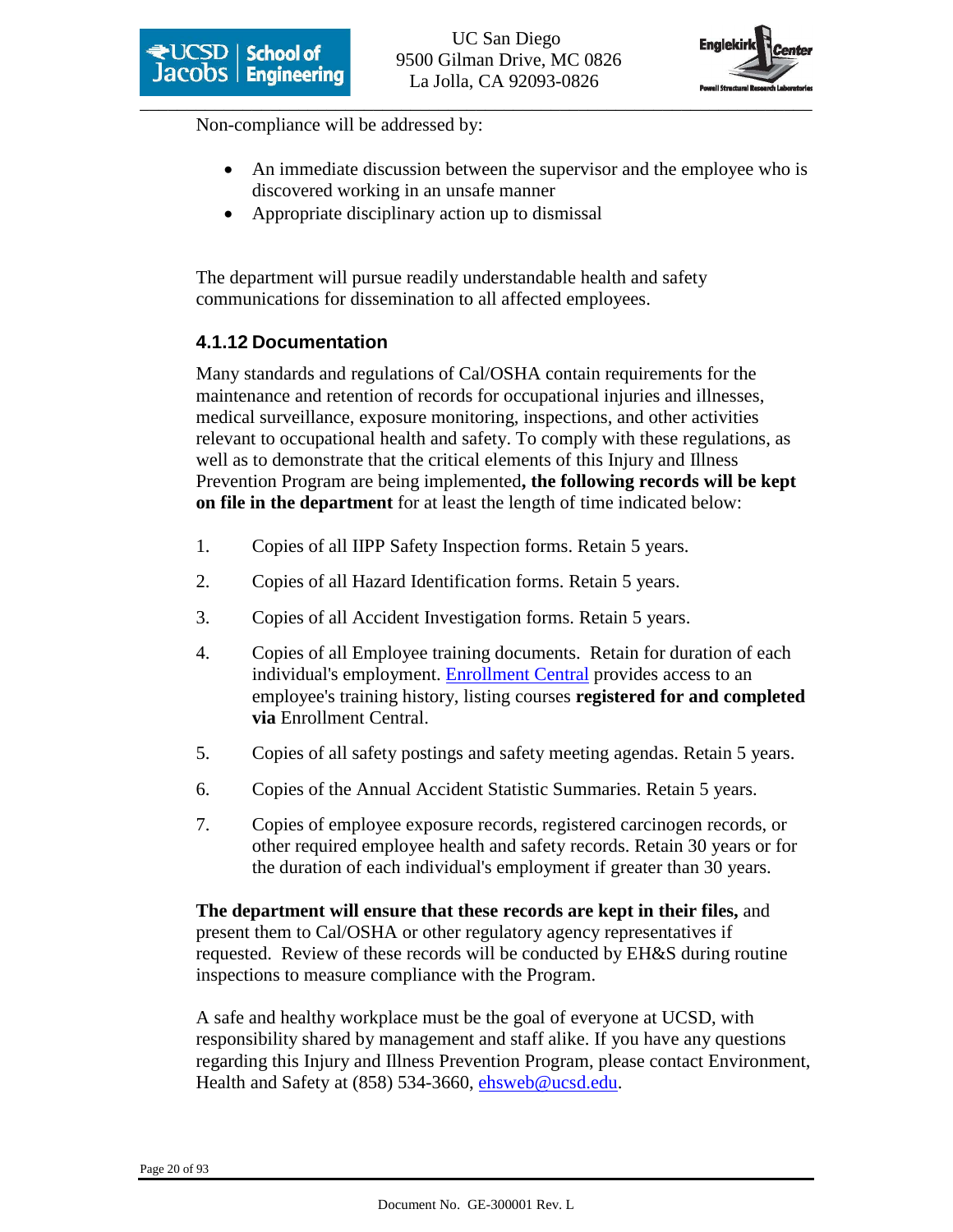



#### **Resources: (Also See Appendix A & B)**

- Injury & Illness Prevention Program Training
- **IIPP** Forms (also found in Appendix B)
- Enrollment Central (for training history of programs completed via Enrollment Central)
- Material Safety Data Sheets (MSDS)
- EH&S Safety Training Manager

#### **5. ESEC Site Safety Requirements**

#### **5.1 General Site Safety Rules**

- 1. All persons shall follow these safe practice rules; render every possible aid to safe operations and report all unsafe conditions or practices to their supervisor.
- 2. Supervisors shall insist on employees observing and following all safe practice rules and shall take such action as is necessary to obtain compliance.
- 3. All employees shall be given frequent accident prevention instructions. Safety practices shall be discussed at least every 10 working days, safety meeting minutes will be kept on file with the Site Safety Coordinator in the North trailer.
- 4. Horseplay, scuffling and other acts that tend to have an adverse affect on employee health or safety shall be prohibited.
- 5. Work shall be well planned and supervised to prevent injuries in the handling of materials and in working with equipment.
- 6. A **Job Hazard/Site Analysis** shall be performed prior to work taking place and updated as needed during work progress. UCSD EH&S Department guidelines observed for Integrated Safety and Environmental Management, see Appendix B section 15.9 and **Job Hazard Analysis** in Appendix A.
- 7. No one shall knowingly be permitted or required to work while the employee's ability or alertness is so impaired by fatigue, illness or other causes that it might unnecessarily expose the employee or others to injury.
- 8. Cal-OSHA standards for **Heat Stress** will be observed and discussed during summer months in our safety meetings every 10 working days. See UCSD EH&S Department guidelines for **Heat Stress** in Appendix A.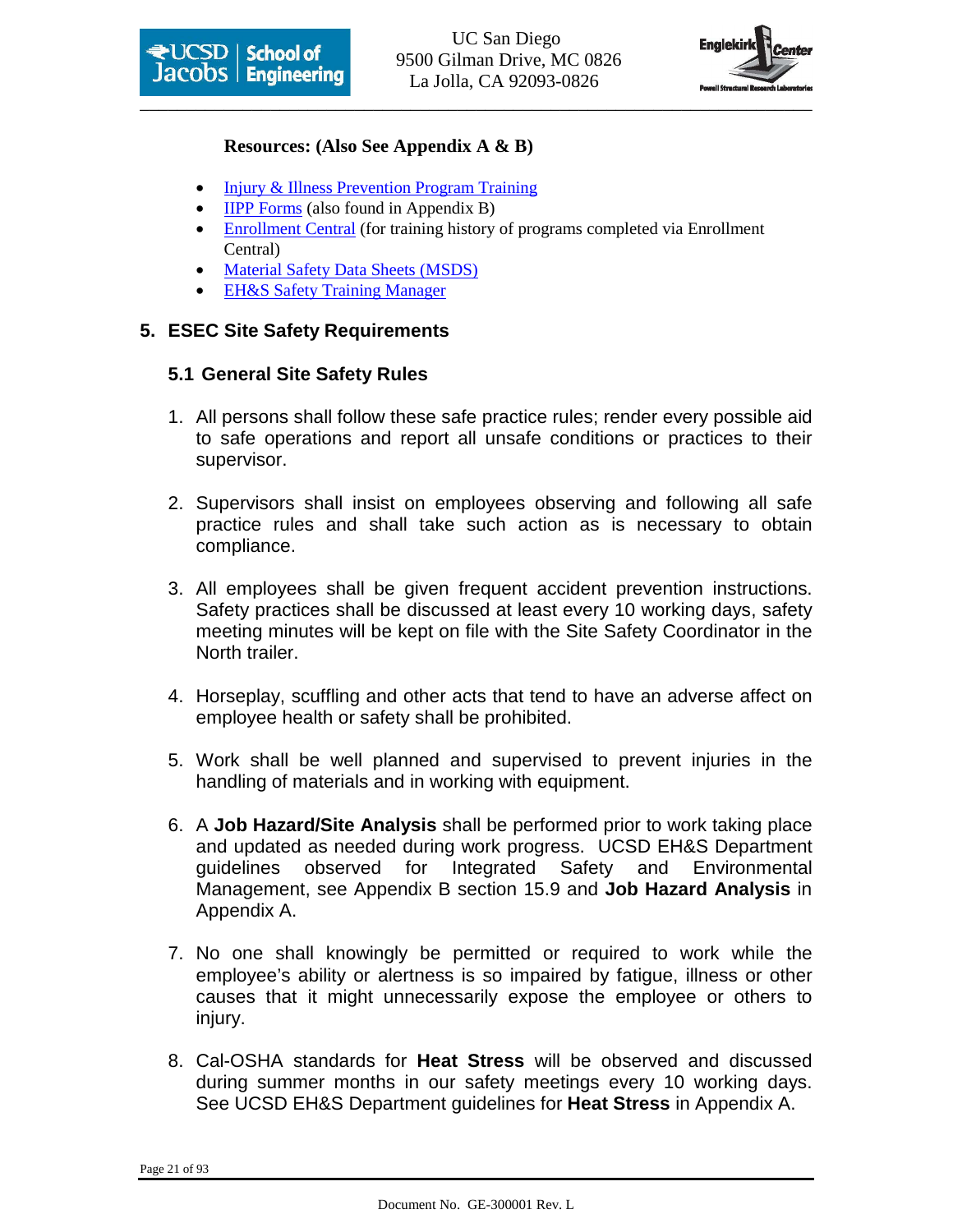



- 9. All employees must wear hard hats and steel toed shoes while working. Visitors must wear hard hats and closed-toed shoes at all times while on the premises.
- 10. Employees shall not enter manholes, underground vaults, chambers, tanks, or similar places that receive little ventilation, unless it has been determined by the employee's supervisor that it is safe to enter and Confined Space Entry Log has been completed.
- 11. Employees shall be instructed to insure that all machinery guards and other protective devices are in proper places and adjusted. They shall report deficiencies promptly to their supervisor. See **Tool Training** sections 7 & 8 in this document.
- 12. Workers shall not handle or tamper with any electrical equipment, machinery, air or water lines in a manner not within the scope of their duties, unless they have received proper instructions from their supervisor or designee.
- 13. All injuries shall be reported promptly to the supervisor so that arrangements can be made for medical or first aid treatment. See section 15.2 in Appendix B as well as **Injury or Illness Reporting** in Appendix A.
- 14. When lifting heavy objects up to 50# or more, use the large muscles of the leg instead of the back muscles which are much smaller. Keep your back straight and hold the load close to your body. See UCSD EH&S Department guidelines for **Lift and Carry** also **Manual Lifting** in Appendix A.
- 15. Materials, tools, or other objects shall not be thrown from buildings or structures until proper precautions are taken to protect others from the falling objects.
- 16. Employees shall cleanse hands thoroughly after handling hazardous materials and follow precautions listed on the corresponding **Material Safety Data Sheet**. Use the following Internet link to access current Material Safety Data Sheets. (MSDS LINK) See **MSDS** in Appendix A.
- 17. Appropriate **Personal Protective Equipment** (PPE) will be used according to USCD EH&S Department guidelines see section 9 and **Personal Protective Equipment** in Appendix A.
- 18. Staff shall practice proper precautions for exposure to **Blood Borne Pathogens** as outlined by UCSD EH&S Department, see **Blood Borne Pathogens** in Appendix A.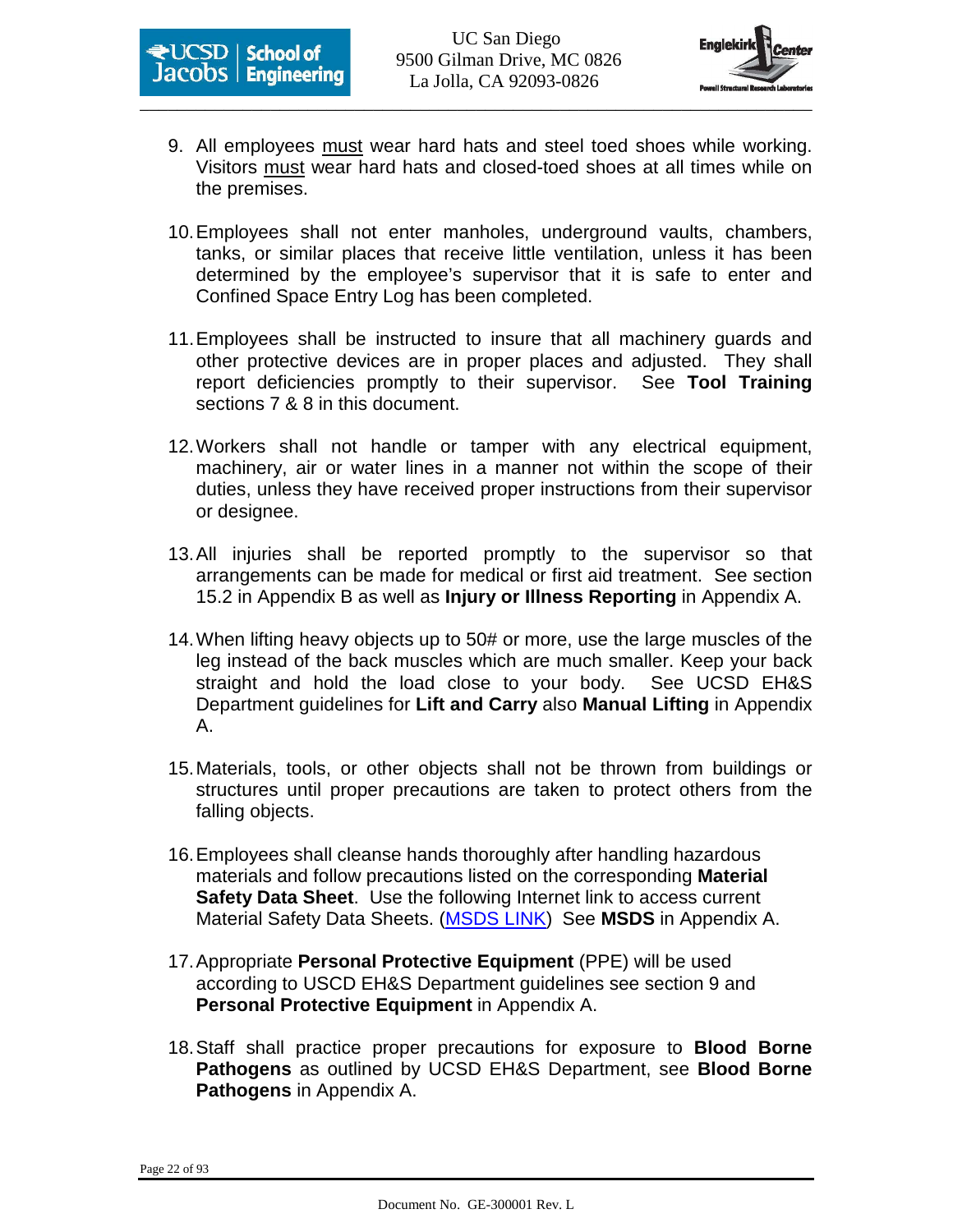



In the event human body fluids require clean up due to an injury, only trained personnel are allowed to clean up spills with approved clean up kits. If no trained personnel are present, secure the area and notify the University EH&S department for instructions.

You are responsible for keeping your immediate work area clean and sanitary. If you become aware of needs beyond general housekeeping, report your concern to your supervisor.

All equipment and working surfaces must be cleaned and decontaminated using sanitizing cleanser after contact with blood or other potentially infectious materials.

If you get blood or other potentially infectious materials in your eyes, nose, mouth, or on broken skin:

- Immediately flood the exposed area with water and clean any wound with soap and water or a skin disinfectant if available.
- Report this immediately to your employer.
- Seek immediate medical attention and notify UCSD EH&S Biosaftey at (858) 534-5366.
- 19. Gasoline shall not be used for cleaning purposes.
- 20. No burning, welding or other source of ignition shall be applied to any enclosed space, until it has first been determined that no possibility of explosion exists. Welding operations are performed outdoors by certified welders. Staff shall complete a Hot Work Permit Checklist prior to performing welding or burning operations. Staff welding certifications are kept on site with the Department Safety Coordinator in the North Trailer. See **Hot Work Permit Checklist** section 15.3 Appendix B as well as Fire/Life Safety in Appendix A.
- 21. **Storage of Flammable materials** is stored in Flammables Cabinets away from possible ignition sources and shall be in accordance with UCSD EH&S Department guidelines please see **Flammable Storage** in Appendix A.
- 22. **Compressed gasses** shall be shall be handled and stored properly with oxygen being stored a minimum of 20 feet away from fuel gas. Storage and handling of compressed gasses shall be practiced as outlined by UCSD EH&S Department, see **Compressed Gasses** in Appendix A.
- 23. Any damage to scaffolds, false-work, ladders, or supporting structures shall be immediately reported to the supervisor. Do not use damaged supporting structures. See **Ladders** in the **Tool Training** section 8.6.7 as well as **Elevated Work** in Appendix A.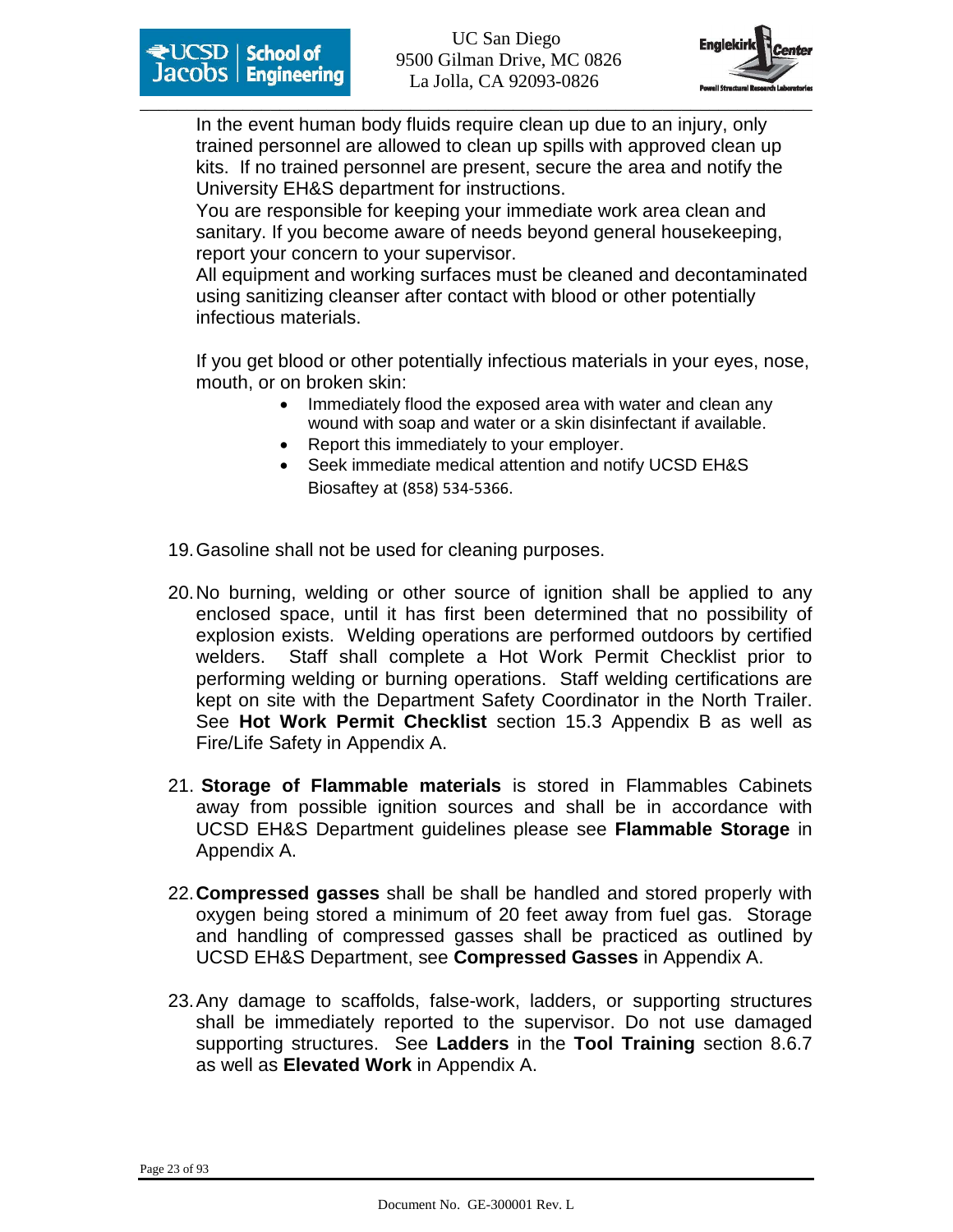

**Scaffolding** use shall conform to CCR Title 8, Chapter 4, Subchapter 4. Construction Safety Orders Article 21, Scaffolds §1637. Scaffolding erection shall be performed by competent staff or authorized contractor.

A daily inspection of erected scaffolding shall be conducted by the site safety officer or other competent staff, records shall be kept on site with the safety officer in the North trailer. See **Scaffold** in Tool Training section 8.6.8, and the **Daily Scaffold Inspection Checklist** section 15.14 in Appendix B, and California Code of Regulations, Title 8 for Scaffold standards at www.dir.ca.gov .

- 24. Ground straps must be applied to the receiving can for any transfer of flammable solvents into metal containers.
- 25. Maintain all work areas as clean and dry as possible. Wipe up spills promptly.
- 26. All **electrical** work must be performed in compliance with the Electrical Safety Orders, Title 8, California Code of Regulations and shall be conducted by competent electrician.
- 27. **Fall protection** shall be used in accordance with CCR Title 8, Chapter 4, Subchapter 4. Construction Safety Orders Article 24 Fall Protection. ESEC mandates the use of fall protection when working on surfaces above 6 feet and when using a Power work platform (manlift). Annual fall protection training is provided by the Department Safety Coordinator (or other competent staff) and recorded in Fall Protection training log held on site with the Site Safety Coordinator in the North trailer. See **Fall Protection Inspection Checklist** section 15.15.

#### **5.2 Machinery and Vehicles**

- 1. Only licensed authorized staff shall operate machinery or equipment. Operators are required to receive outside training and use appropriate PPE's
- 2. Lab staff is required to obtain a **forklift** operator's license prior to operating lift equipment. See **Forklift** section 5.3 for safe operating rules. (A copy of all issued licenses is kept on file with the Department Safety Coordinator in the North trailer).
- 3. Lab staff are the only operators approved for the use of overhead/mobile **crane** equipment. Staff is responsible for all rigging and lifting operations. Mobile crane operators shall be licensed to use, UCSD owned and maintained, Large Hydraulic mobile crane at Englekirk Center. Licensure shall be attained by the National Commission for the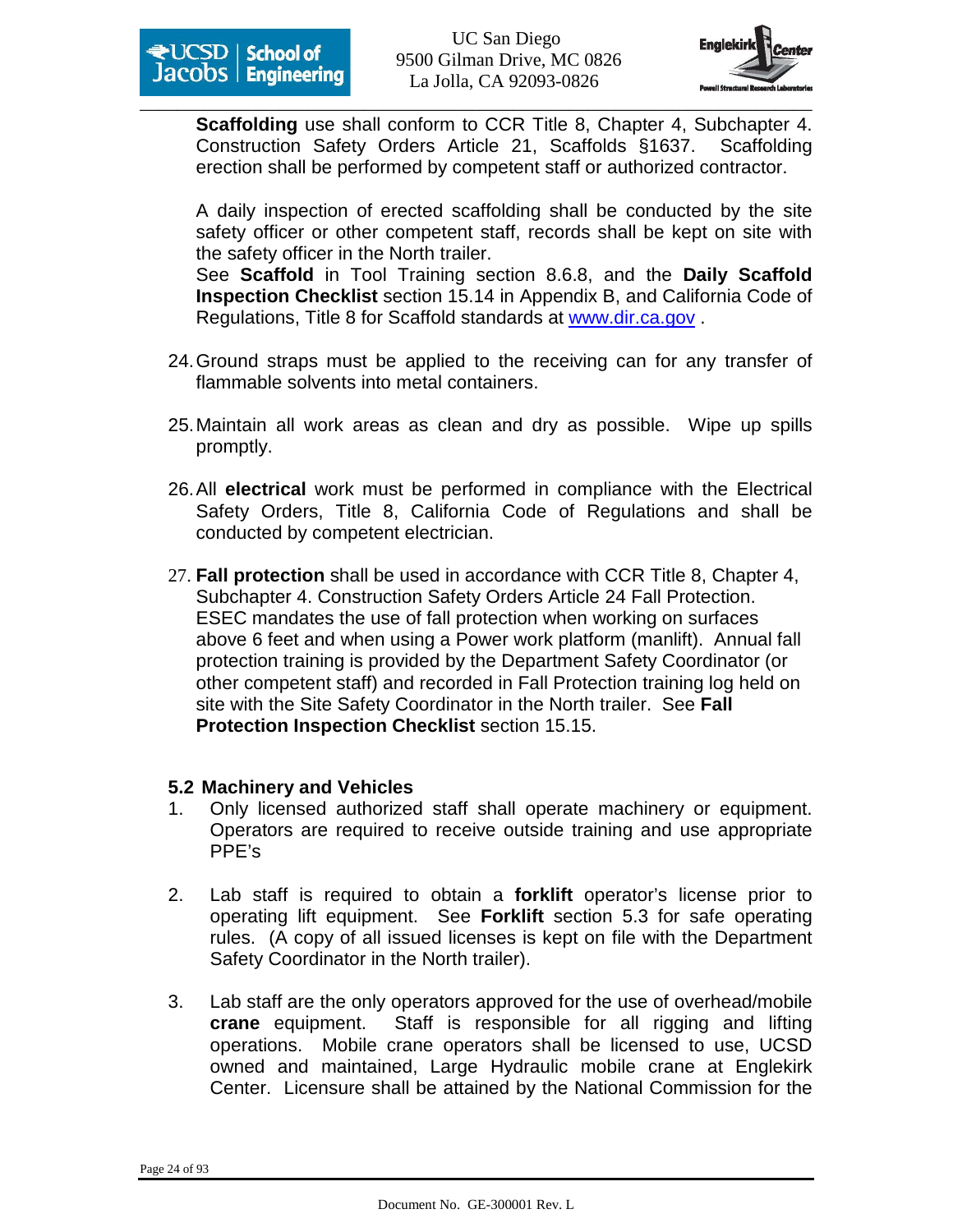

Certification of Crane Operators and a copy shall be kept on site with the Department Safety Coordinator in the North trailer.

- 4. Mobile crane use shall be in compliance with OSHA Standards outlined in 29 CFR 1910.180.
- 5. **Powered Work Platforms** shall be in compliance with CAL/OSHA Title 8 Regulations Chapter 4, Subchapter 7, Article 24. A safety harness is required when operating the Power Work Platform. See **Powered Work Platforms** section 5.4 for Operating Conditions.
- 6. Employees operating UCSD vehicles are required to follow UCSD **Vehicle Driver Responsibilities** and all applicable California State Laws. Department vehicles will be maintained according to manufacturers' recommendations at the UCSD Fleet Services. See **Vehicle Driver Responsibilities** in Appendix A.
- 7. Loose or frayed clothing, long hair, dangling ties, loose jewelry, finger rings, etc., shall not be worn around moving machinery or other sources of entanglement.
- 8. Shields and work rests must be in place on all grinding wheels during use.
- 9. Machinery shall not be serviced, repaired or adjusted while in operation, nor shall lubricating of moving parts be attempted, except on equipment that is designed or fitted with safeguards to protect the person performing the work.
- 10. Lockout procedures shall be followed before repairing, adjusting or servicing equipment powered by hazardous energy sources.
- 11. Employees shall not work under vehicles supported by jacks or chain hoists without protective blocking that will prevent injury if jacks or hoists should fail.
- 12. Air hoses shall not be disconnected at compressors until the hose line has been bled.

# **5.3 Fork Lifts**

Operation of forklifts and other powered industrial trucks is restricted to trained and licensed personnel.

A training program consists of the following elements and materials: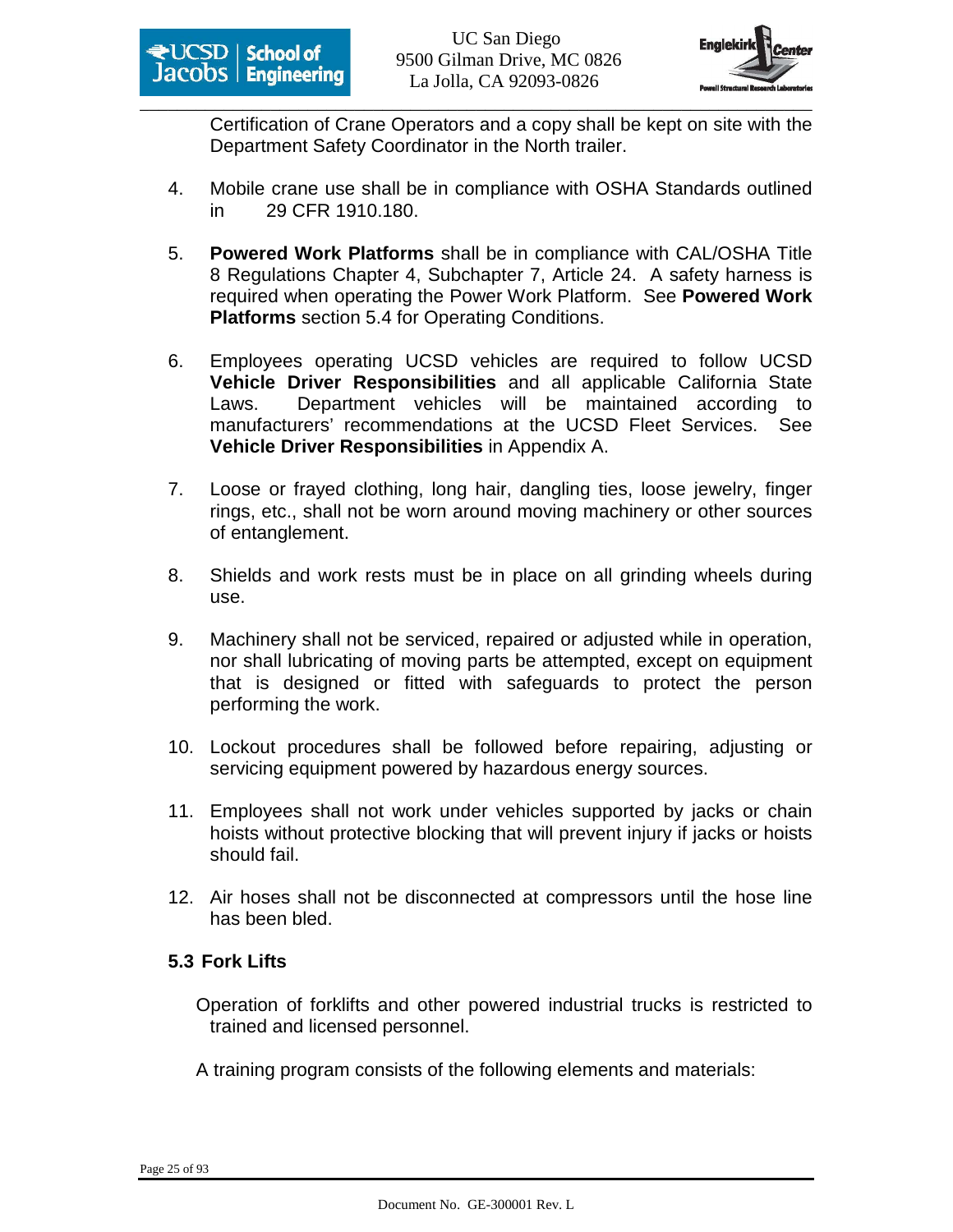



- a. Operating instructions, warnings and precautions for type of truck
- b. Similarities and differences to automobiles
- c. Control and instrumentation location and use
- d. Engine or motor operation
- e. Steering and maneuvering
- f. Visibility
- g. Fork and attachment limitations and use
- h. Vehicle capacity
- i. Vehicle stability
- j. Vehicle inspection and maintenance
- k. Refueling or charging batteries
- l. Operating limitations
- m. Other operating instructions, warnings or precautions listed in the operator's manual

Workplace-Related Topics

- n. Surface conditions where truck is used
- o. Load composition and stability
- p. Load stacking, unstacking and transport
- q. Pedestrian traffic
- r. Narrow aisle and restricted area operation
- s. Operation in hazardous locations
- t. Ramp and sloped surface operation
- u. Unique or potentially hazardous conditions
- v. Operating the vehicle in closed environments

Note: Because powered industrial trucks are manufactured by different companies with various models available, the training must be specific to the operating characteristics of the specific powered industrial truck the employee will be using.

The following rules apply to all use of forklifts and other Powered Industrial Trucks (PITs) at the Lab:

- Do not operate any forklift or PIT unless you have operator training.
- Do not operate any forklift or PIT until a daily inspection has been performed.
- Estimate the weight of the rated load to assure that you do not exceed the rated load capacity of PITs.
- Always ensure the load is against the backrest.
- Follow all safety rules regarding speed, parking, loading, unloading, and moving loads. Operators should use extreme caution when operating on ramps, grades, or inclines.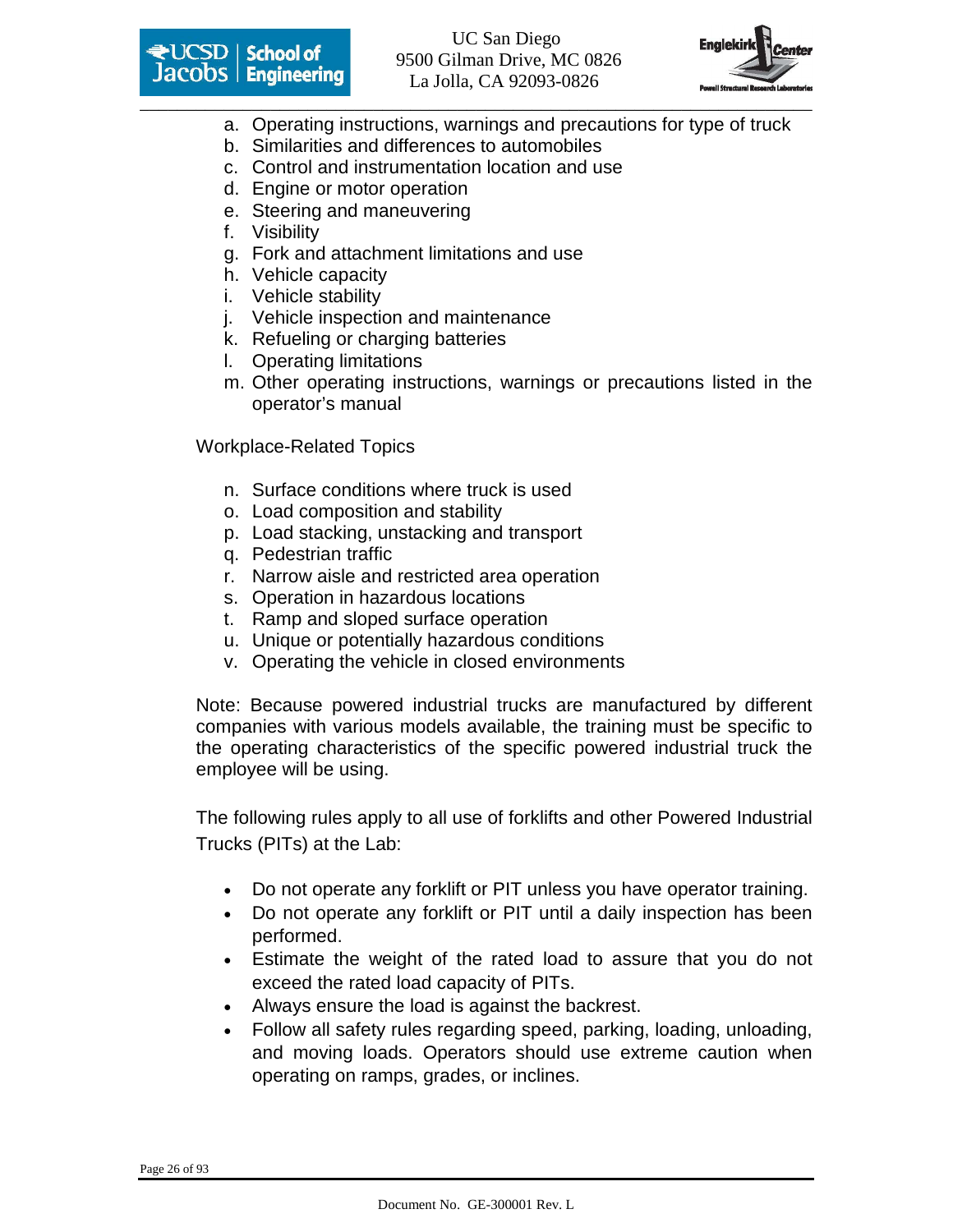



• Always drive an unloaded forklift with the forks on the downhill side. Drive down forward and back up.





• Never turn a forklift sideways on a ramp.



- Check the floor loading limit before a PIT enters an area. The floor must safely support the forklift, the load, and all materials that are already in the area.
- Drive material-moving equipment forward going up a ramp and backward going down a ramp. **Note: Pallet jacks should not be used on ramps,** unless the load is securely strapped to the pallet **and** the pallet is strapped to the pallet jack platform.
- Never allow traffic or personnel to pass under a raised load, nor allow a load to pass over personnel or traffic.
- Do not allow passengers to be carried on any PIT unless it is specifically equipped by the manufacturer to carry passengers.
- Never leave an elevated load unattended. Lower the forks to the floor, set the brake, and turn off the PIT before leaving the PIT unattended.
- Keep traffic lanes and loading areas clear and appropriately marked.
- Store materials in work rooms or designated storage areas only. Do not use hallways, fan lofts, or boiler and equipment rooms as storage areas.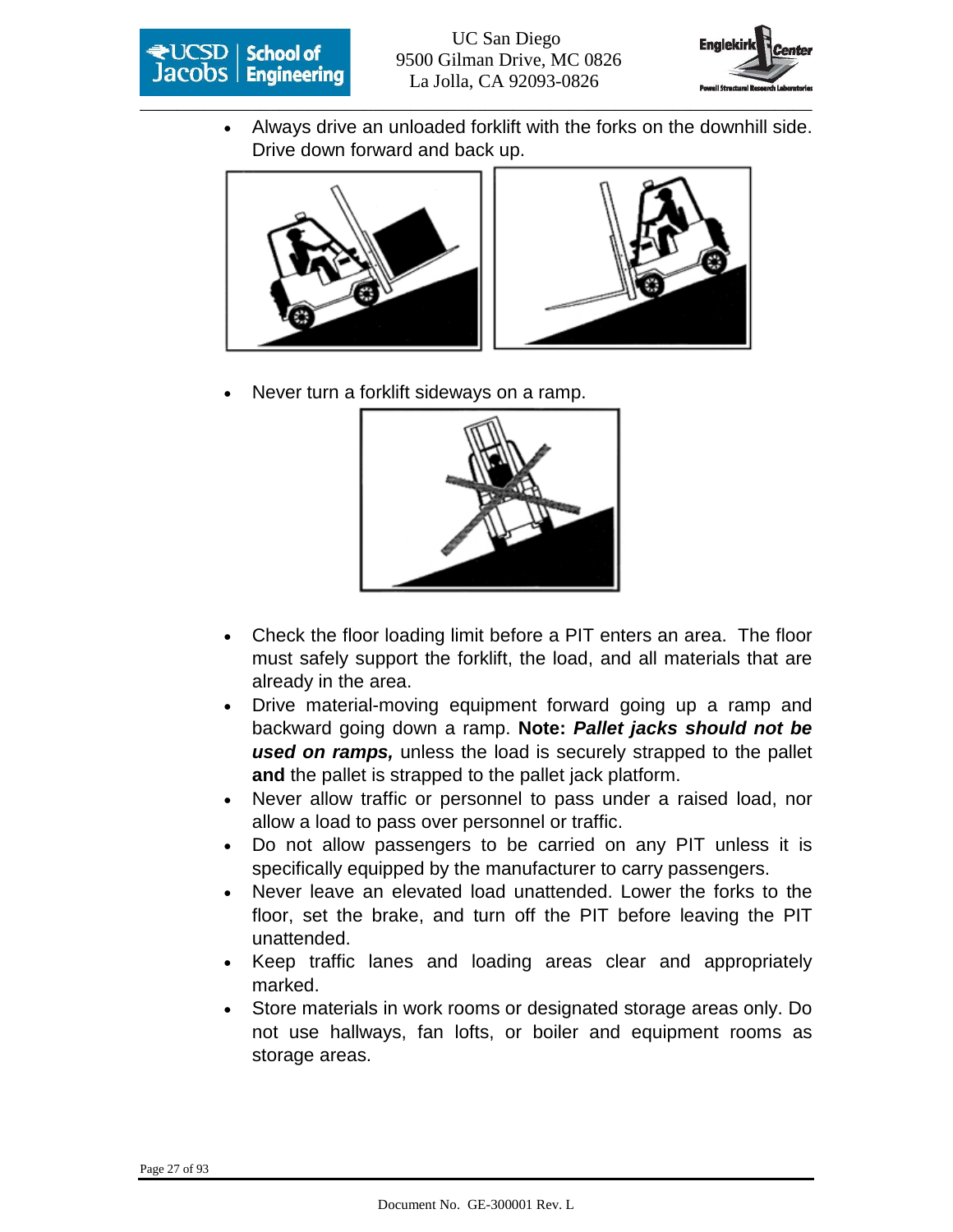



- Do not allow exits, passageways, or access to equipment to become obstructed by either stored materials or materials and equipment in use.
- Arrange stored materials safely to prevent tipping, falling, collapsing, rolling, spreading, or any other unsafe motion.
- Modifications of PITs and addition of equipment to PITSs may only be performed by the PIT manufacturer or by qualified PIT mechanics with the approval of the manufacturer.
- Do not use front-end attachments other than factory-installed attachments; make sure that the truck is equipped with a plate that identifies the attachments, shows the approximate weight of the truck with attachments, and shows the lifting capacity of the truck with attachments at maximum lift elevation with the load laterally centered.
- All forklift trucks must carry fire extinguishers, usually 2-1/2lbs ABC, regardless of their location classification.
- Only trained operators shall replace LPG tanks on forklift trucks or charge batteries. Battery **changing** may be performed only by trained and authorized PIT service personnel

# **5.4 Powered Work Platforms**

Powered work platforms have a telescoping or extensible boom with a personnel platform attached.

#### Operating Conditions

Extensible boom work platforms must be operated under the following conditions:

- Two operators must be present at all times. One operator must be present on the work platform and the other stationed on the ground to assist in the operation and perform any emergency duties.
- All operators and approved users are required to understand and know how to use the emergency auxiliary power and emergency 'come-down' procedures.
- All units must be inspected prior to each shift's use and must not be operated if found to be unsafe.
- All personnel occupying the work platform must wear an approved safety harness and lanyard properly attached to the equipment.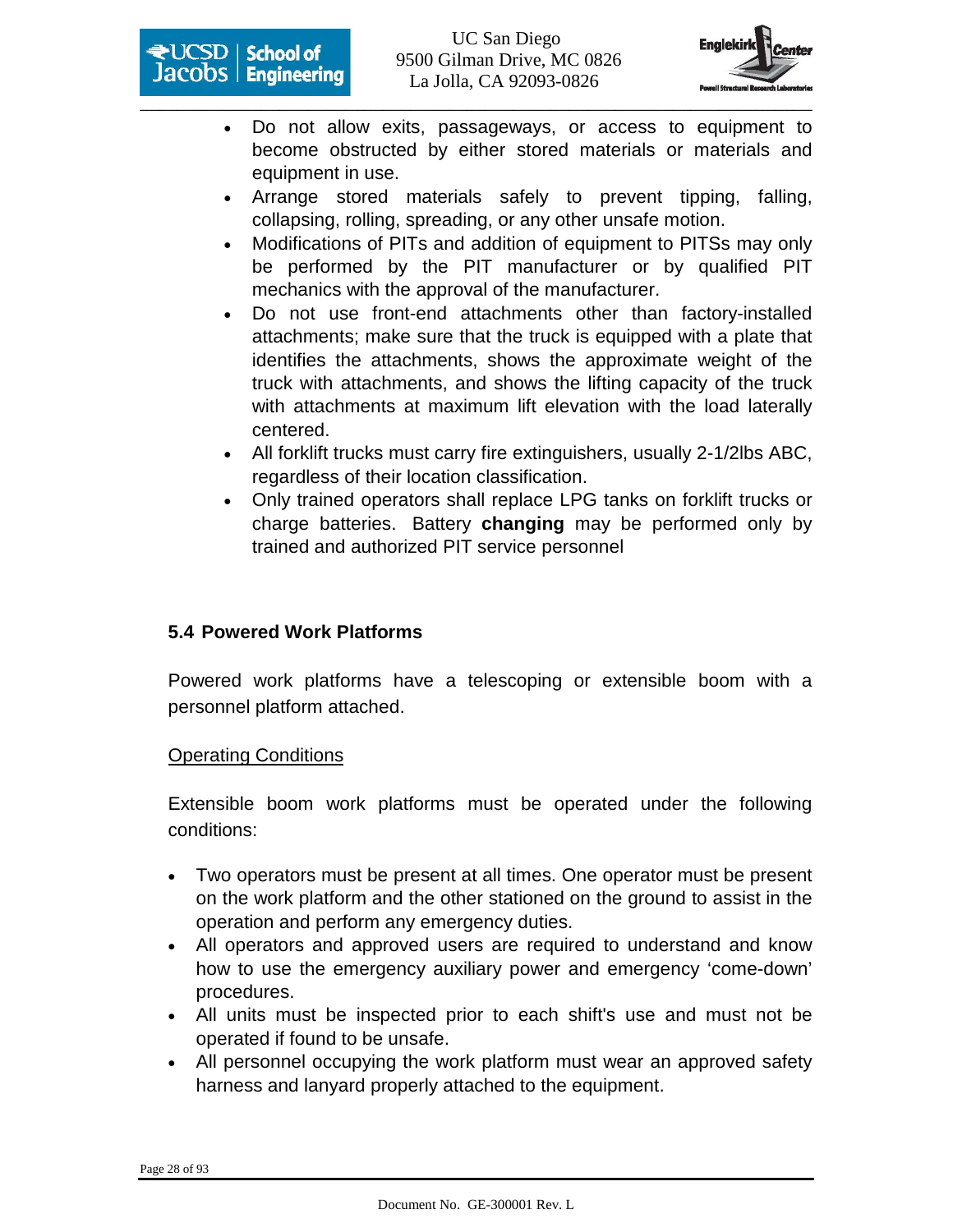



- Outriggers, if provided, must be used as recommended by the manufacturer.
- Unless recommended for such use by the manufacturer, no extensible boom work platforms are to be used on an inclined surface. No unit may be used on an incline over 5% or in winds over 25 mph.
- All units must have upper and lower control devices.
- Units equipped with outriggers must not be relocated while personnel are on the work platform in an elevated position and must not elevate personnel without the stability of outriggers.

#### Identification

The following must be displayed on all work platforms in a permanent manner:

- Special warnings, cautions, or restrictions necessary for safe operation.
- Make, model, and manufacturer's name and address.
- Rated work load capacity.
- Maximum platform height.
- Instructions to study operating manual.
- Chart, schematic, or scale showing capacities of all combinations in their operating positions and cautions or restrictions, or both, regarding operation of all alternate configurations or combinations of alternate configurations.

#### **Inspections**

- Daily Inspection: All units must be inspected prior to each shift's use. Inspections must include all items recommended by the manufacturer's manual.
- Preventive Maintenance: All units must receive preventive maintenance at intervals no longer than recommended in the manufacturer's manual.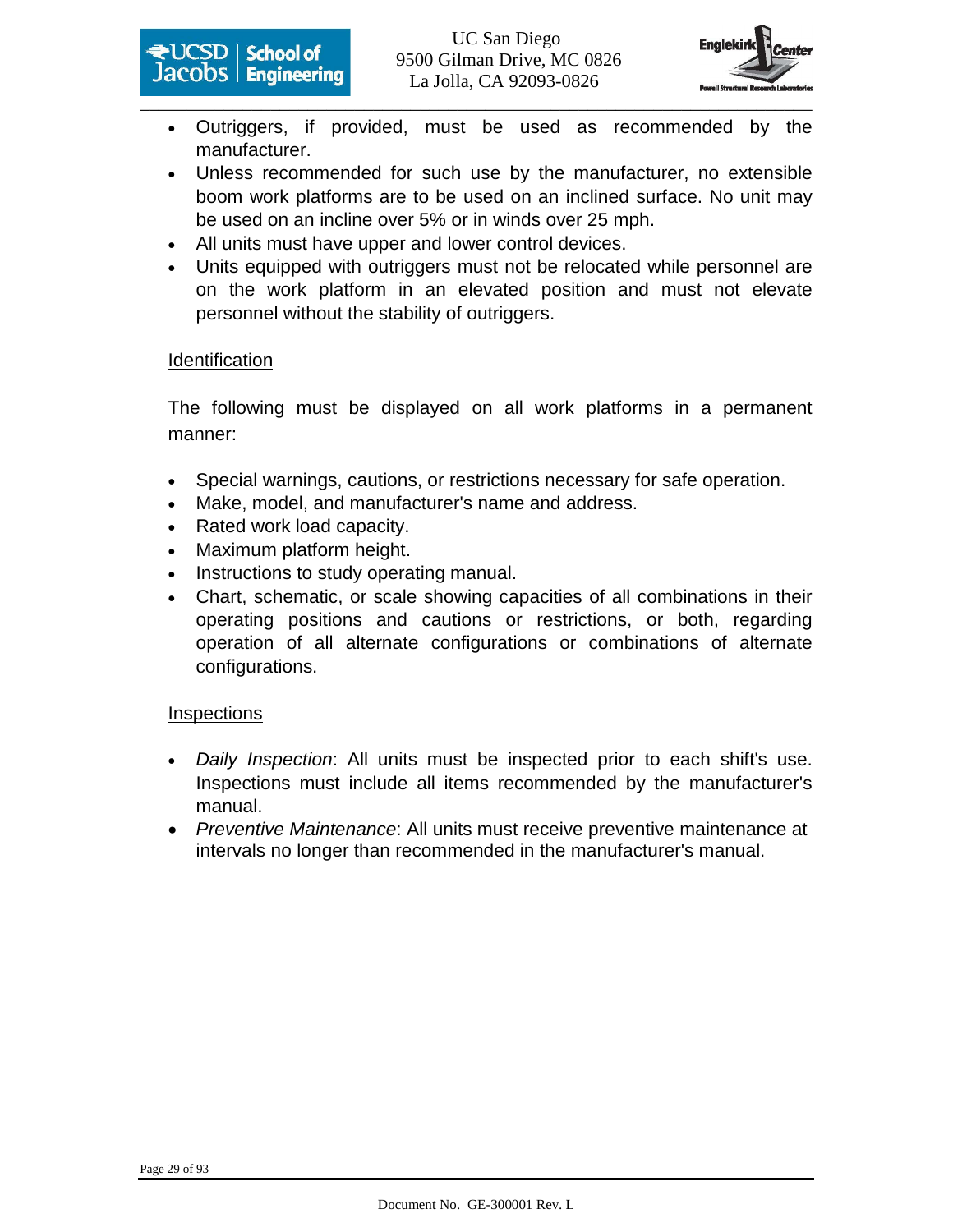

# **6. Lockout/Blockout Policy**

#### **6.1 Purpose**

This policy establishes specific written procedures for the protection of personnel from injury due to unexpected energizing of equipment during service, operation, and repair. This will be accomplished by isolating the energy source serving the equipment in question, and apply a lockout / blockout device to the equipment and/or energy isolating control device. Multiple energy sources will require isolation and lockout/ blockout of each source individually.

#### **6.2 Scope**

This policy applies to all operations and maintenance activities involving hazardous machinery and/or energy sources (electrical, hydraulic, pneumatic, mechanical, thermal, chemical, nuclear, etc.). In this context, hazardous implies the ability to kill or injure personnel in the affected area.

#### **6.3 Responsibility**

Supervisors will provide all necessary equipment for performing the operation or maintenance duties safely, as well as all safety locks, keys, tags, and training to ensure the safety of employees. Supervisors will survey all hazardous energy sources, and implement this procedure for lockout / blockout at each location. Supervisors will periodically inspect for compliance with this policy, enforce its provisions, and maintain the necessary documentation of training, lock issue, etc. Employees will be responsible for knowing and following the procedures contained in this policy.

ESEC staff are required to use a Key in/out log for any lockout procedures. Keys, locks, and log records are kept in a locked cabinet in the control room accessible by ESEC staff only.

#### **6.4 Authorization**

California Code of Regulations Title 8, Section 3314 Code of Federal Regulations Title 29, Section 1910.147

# **6.5 Procedures**

- 1. Prior to performing maintenance or service on equipment energized by a hazardous energy source that can endanger personnel, the energy isolating mechanism or mechanisms must be identified. After turning off all operational controls, the energy source or sources must then be isolated (disengage power at a breaker or disconnect switch, close shut-off valve, etc.) by an authorized employee knowledgeable in the specific hazards of the equipment being serviced. Note: Push buttons, selector switches, and other control-circuit type devices are not energy isolating devices.
- 2. If a lock can be applied to the energy-isolating device in the closed position, the authorized employee who will perform the maintenance or be exposed to the danger must apply one. In addition, a sturdy, prominent tag that states "Danger – Do Not Operate" must also be applied to the energy-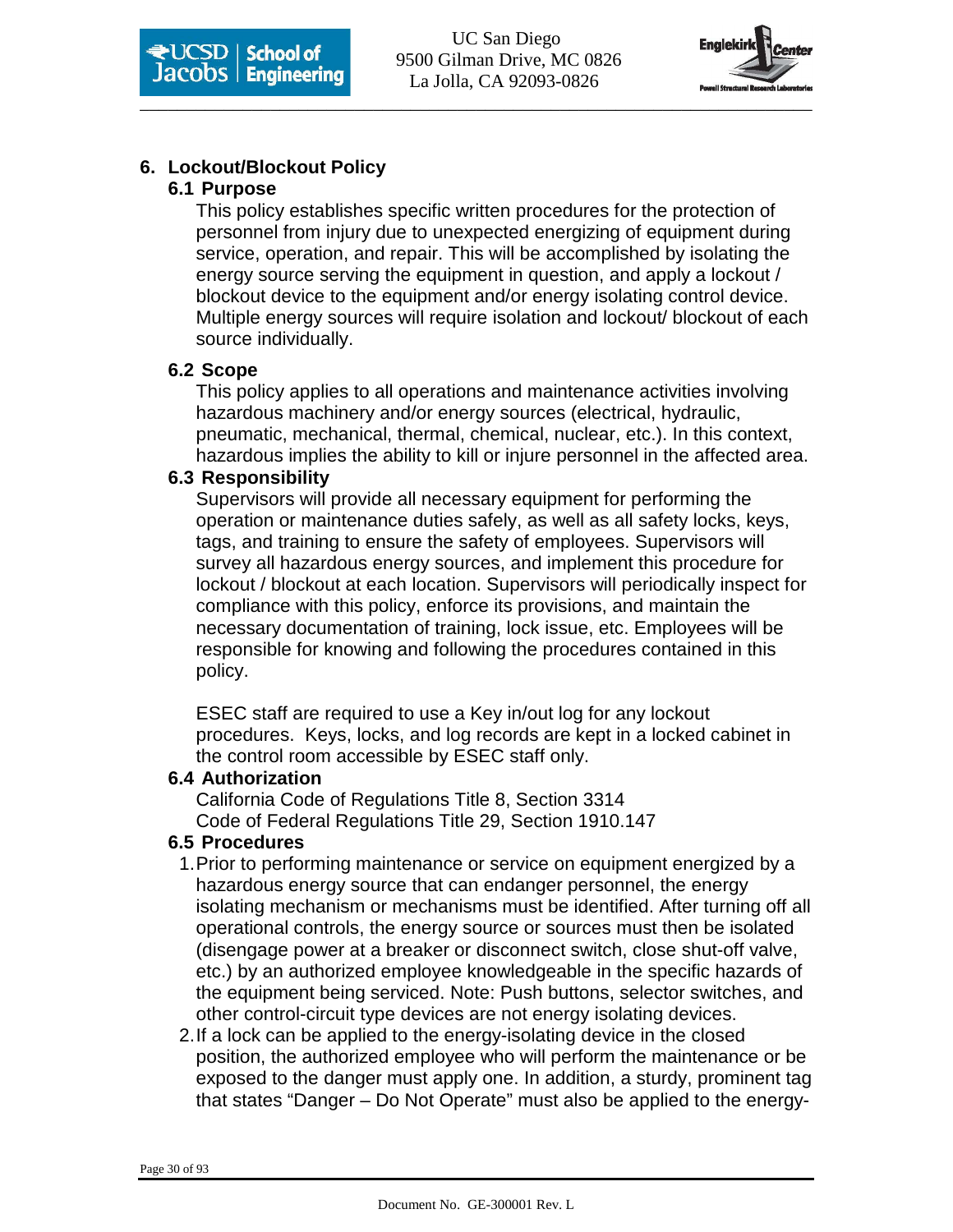

isolating device. The tag must also identify the department, employee, and date the lockout was initiated. If a lock cannot be applied, then the tag described above will suffice. However, take any other feasible precautions to afford protection that approaches lockout level. A second tag must also be applied to the equipment being serviced in a position that is immediately obvious to personnel who might attempt to operate the equipment.

- 3. Locks must be sturdy with individual keys. Sharing of keys is not allowed. A spare key is acceptable if stored in a supervisor's area for emergency use only. In addition, the locks must be conspicuous, easily recognized between all service personnel as lockout / blockout devices, and used for no other purpose.
- 4. Any stored energy in the equipment being serviced must be safely discharged and all moving parts returned to a safe resting position. Use appropriate blocks if a hazard still exists from equipment cycling or gravity.
- 5. Test the effectiveness of the lockout by attempting to operate the equipment while de-energized.
- 6. After maintenance is complete, clear all personnel and tools from the hazardous area and verify that all operational controls are in the off position. The lock and/or tag on the energy-isolating device can then be removed, but **only by the employee who applied them.** For shift changes or other unique applications, adopt an official method for transferring responsibility for lock removal to the incoming employee.
- 7. Engage energizing device or devices for normal operation.

# **6.6 Special Provisions**

- 1. For complex systems, use a written checklist to ensure proper steps are taken for lockout, clearance, and startup. **ESEC does not have personnel shift changes or multi-departmental work being performed on our system and therefore does not operate a complex system.**
- 2. For work involving more than one employee, use a hasp or other device that can accept numerous locks – one from each individual performing work on the equipment. Energizing is not allowed until each employee removes his or her particular lock.
- 3. For work involving outside contractors working with UCSD employees, inform a responsible employee from each firm about this policy and require its application.
- 4. For equipment that must be serviced while energized, a written procedure must be adopted that affords effective protection to the personnel performing the work. Supervisors must supply any special tools required to ensure this protection.
- 5. The only exception to this policy is for equipment that has no stored energy, and can be de-energized from one point source that is under the direct control of the employee performing the repairs (i.e., an electrical cord that can be unplugged and kept at an employee's feet during repair).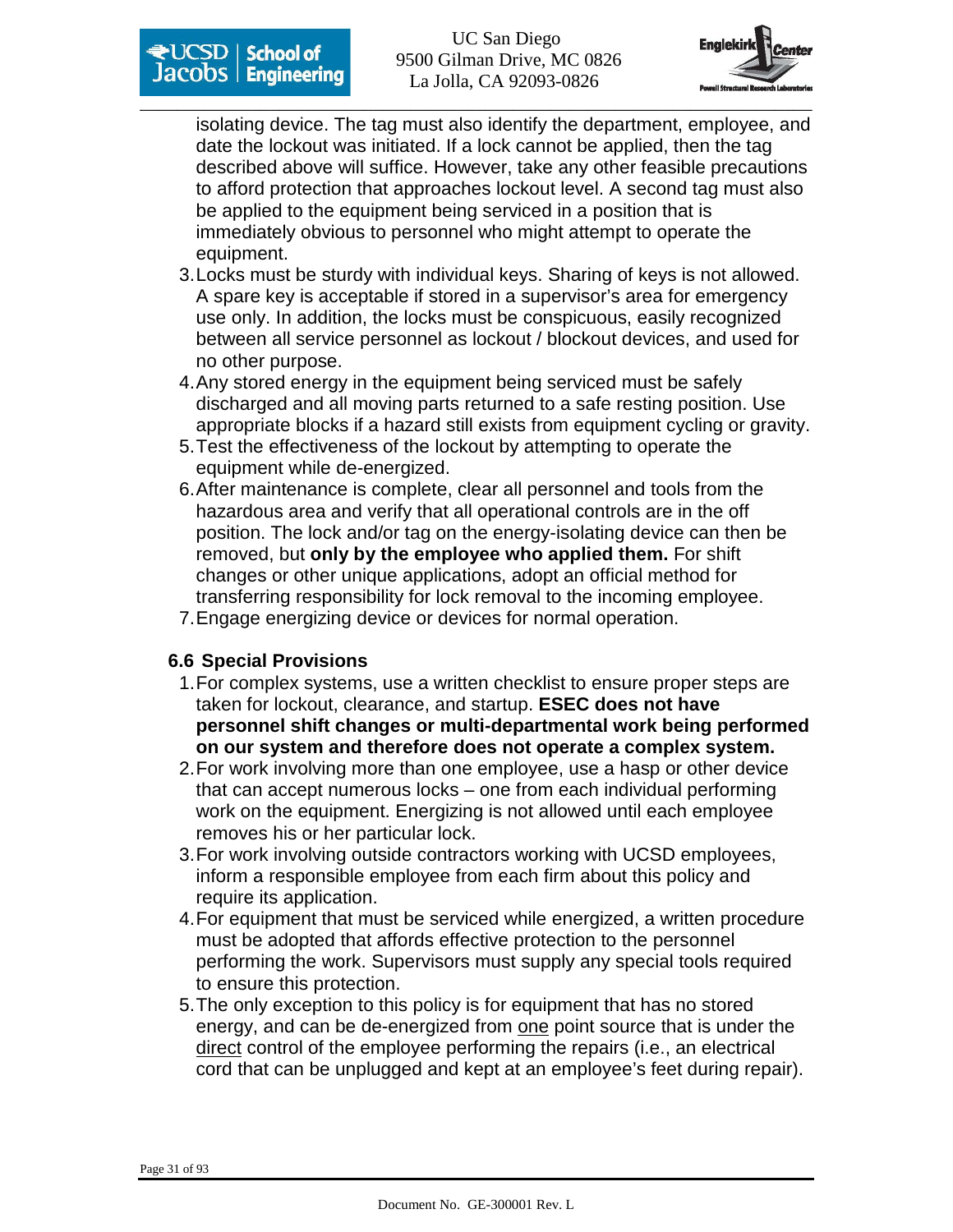

Address questions about this policy to UCSD Environment, Health & Safety, General Safety Division, (858) 534-3660.

#### **6.7 Lockout/Tagout for Hydraulic lines at ESEC**

- 1. In the event that hydraulic hoses need to be disconnected, the main electrical source for the hydraulic pumps will be locked and tagged with appropriate person(s) signing tags. Additionally, inline valves may be closed, locked, and tagged with appropriate person(s) signing tags. Locks and keys will be signed out.
- 2. The person(s) signing Tags will be responsible for assuring the hydraulic hoses are reconnected and in working order before the locks and tags are removed.
- 3. A "Key-in/out" log will be maintained and kept in the control room.

# **7. Machine Shop and Tool Training**

#### **7.1 Introduction**

- a. All employees will be provided with proper shop safety information such as tool training, personal protective equipment, etc. from lab personnel.
- b. Standard operating procedures for machine and equipment will be trained by competent laboratory personnel.
- c. All machine maintenance will be conducted by competent laboratory personnel.

#### **7.2 Responsibilities**

- a. If you don't know how to do something, ASK!
- b. Do not leave machines running unattended.
- c. Operators need to inspect their machines before using them to make sure all guards are in place, all emergency stop devices work properly, and the machine is in generally safe condition.
- d. Do not slow down the machines by touching it.

#### **7.3 Personal Protective Equipment**

a. All personnel must wear safety glasses when operating machines. b. Hearing protection (ear muffs or ear plugs) is available.

#### **7.4 Clothes and Hair**

- a. Anyone with long hair or a long beard, tie it up before operating machinery.
- b. No loose clothing, ties, scarves, etc. when working the shop area.
- c. Loose jewelry must be removed before operating machinery.

# **7.5 Controls**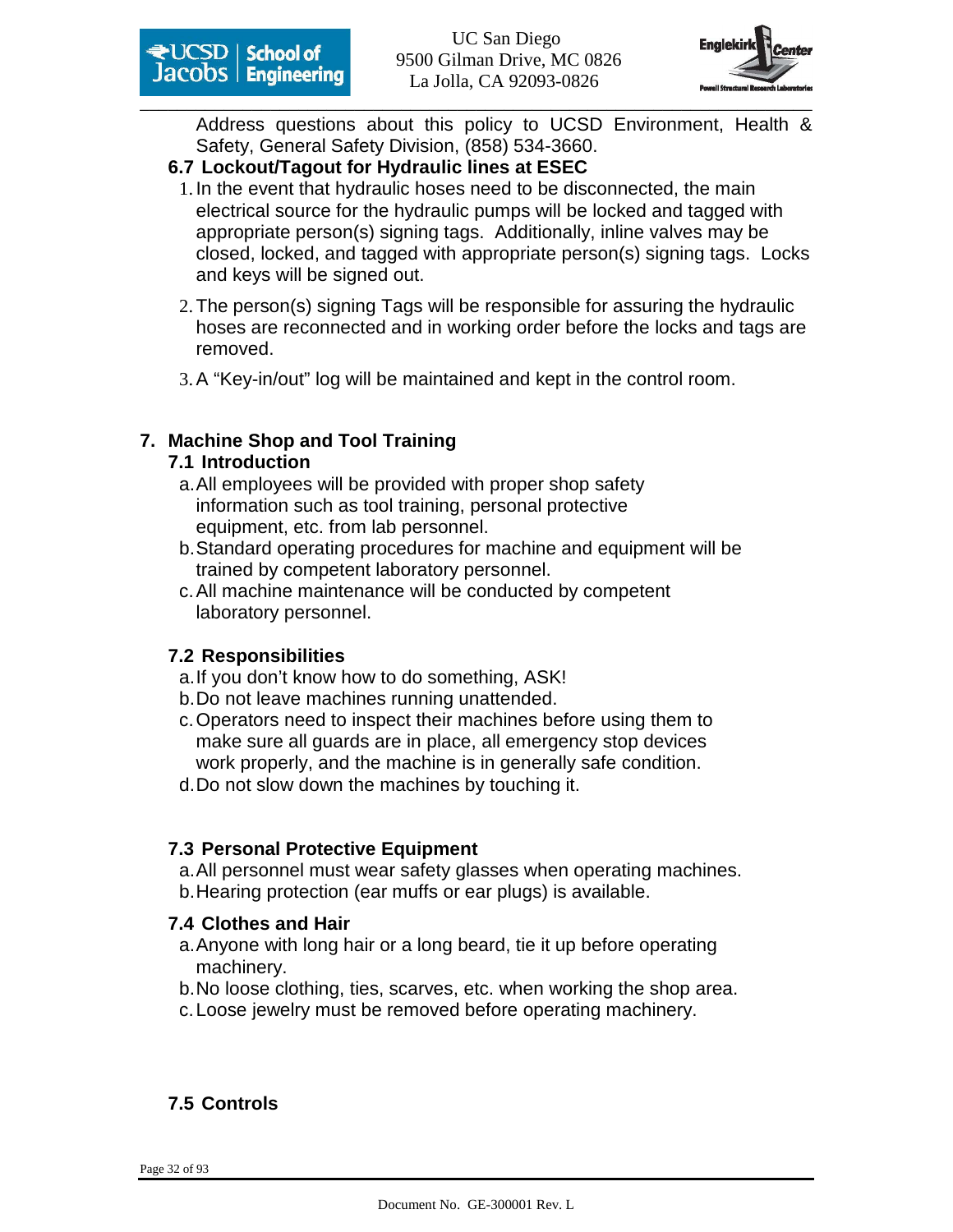

a. All machine guards must be installed and functioning properly.

# **8. Use of Tools and Equipment**

# **8.1 Purpose**

The purpose of tool training is to instruct staff in the safe use of shop tools, identify hazards of specific tools, and create safety awareness during tool use.

# **8.2 Training Records**

The Department Safety Coordinator at Englekirk Center will keep and maintain training records for all employees who use shop tools, located in the North Trailer.

# **8.3 Common Sense of Tool Use**

In all aspects of work employees should practice common sense, perhaps more so when hand and power tools are involved.

Common sense on the job is irreplaceable.

# **Points to Consider**

- Always wear the proper personal protective equipment.
- Don't over exert yourself get help with heavy tasks.
- Don't over extend yourself when on ladders and risk losing your balance.
- Always use the proper tool for the job.
- Concentrate on your work.
- Look for unsafe acts or unsafe working conditions and then report them.
- Watch out for others remember you are part of a team.
- Ask the following questions before you begin to work:
- Are the conditions safe to do the work?
- Are the methods we are going to use safe?
- Does everyone know what to do?
- Does everyone know how to do it?

• Can I fall, get struck by, get caught between or under, or get electrocuted on this job?

# **8.4 The Right Tool for the Right Job**

One way to get injured on the job is using the wrong tool for the job. Two important points to remember when using hand tools is the selection of the tool for the job and the use of the tool for the job.

# **Some key points to remember:**

- Misuse Resulting From:
- Ignorance.
- Poor attitudes.
- Production demands.
- General Points:
- Keep your tools clean and in good condition.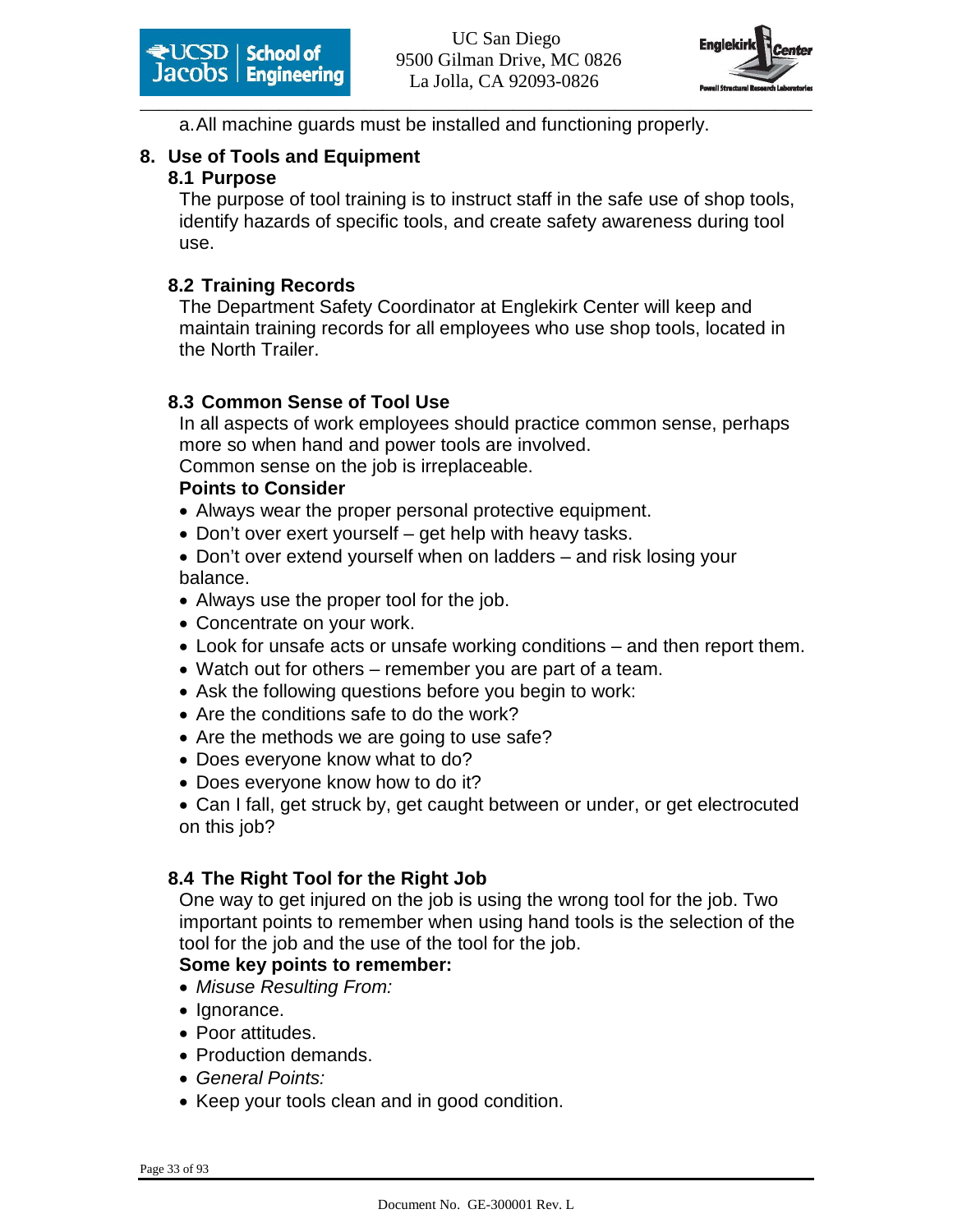

**Except School of Engineering** 9500 Gilman Drive, MC 0826 La Jolla, CA 92093-0826



- Choose the right tool for a specific job.
- Never use a tool not designed for the job you are doing.
- Never carry tools in your pockets.
- When chipping or cutting, wear eye protection.
- Be wary of the effect of your actions on others nearby workers.
- Use a pulling motion to operate hand tools rather than a pushing method.
- Never leave hand tools in areas where they may be kicked off onto lower levels or where they may be a tripping hazard.
- Never improvise.
- Don't adapt or use "cheaters."
- Never remove an electrical cord by jerking it; pull it away from power by the plug.
- Always be sure that power tools are electrically safe

#### **8.5 Hand Tools**

All too frequently, hand tools are used improperly or when they are defective. Since we use hand tools continually, it is important they be used properly.

#### **General Hand Tool Rules**

- Always use the right tool for the right job.
- Use only tools in good condition.
- Keep tools sharpened.
- Store tools properly.
- When chipping, always wear safety glasses.
- Never throw tools to co-workers.
- Never use a tool in such a way that you will be injured if it slips.

#### **8.6 Hand Tool Training 8.6.1 Screwdrivers**

The screwdriver is one of the most commonly misused hand tools. While it is designed to tighten or loosen screws, you can also find it being used as a pry bar, punch or chisel. When that happens, the screwdriver can slip. When it slips, it can cause an injury or ruins the tool.

# **Proper Care**

- The handle should be tight, smooth and not slippery.
- The shank should be true and straight.
- The bit should be flat, with the end at a right angle with the shank.
- Keep the bit square edged.
- When sharpening, be use not to remove the bit temper.
- Keep the bit and handle clear and free of grease and oil.

# **Proper Use**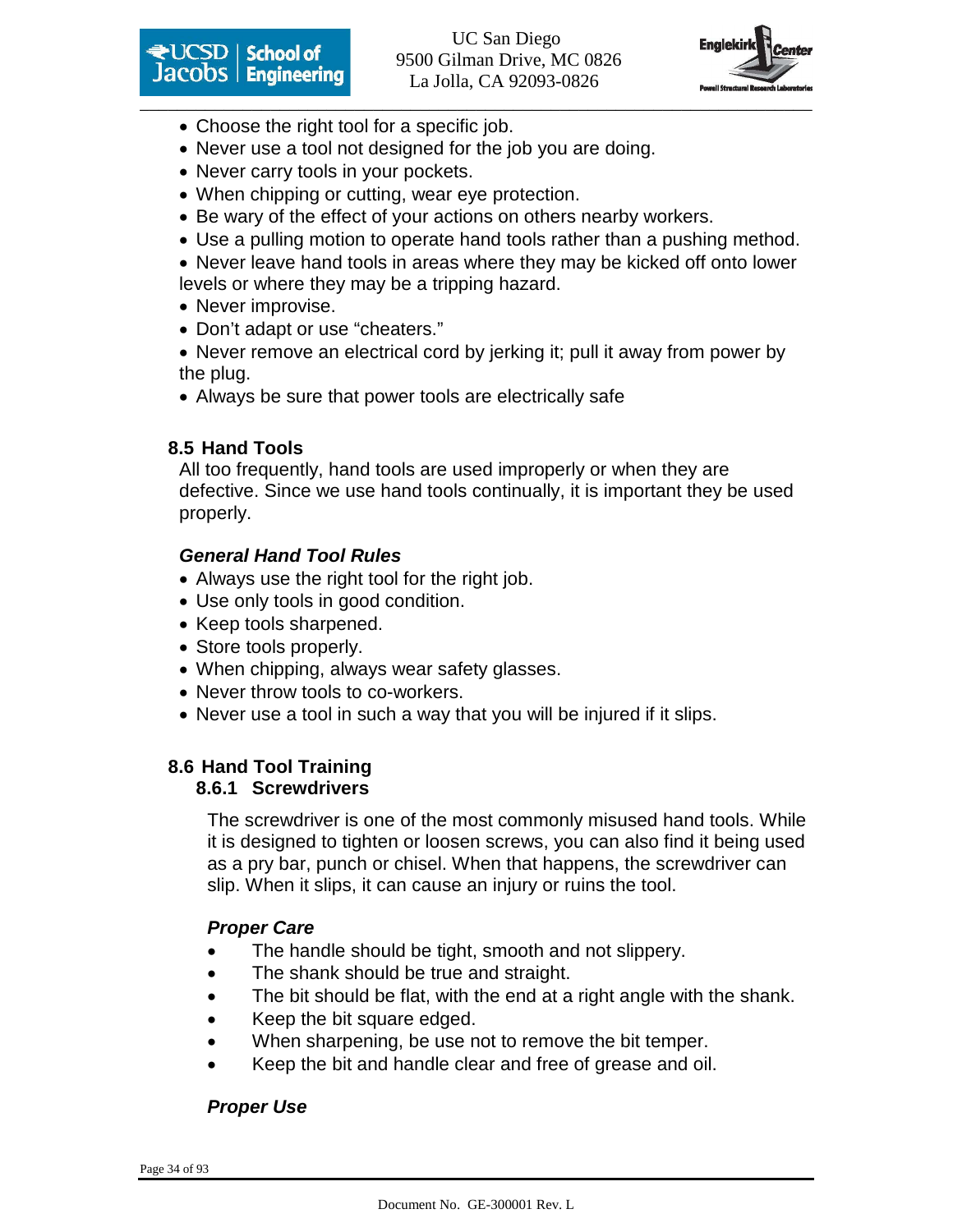



- Always use the proper size bit to fit the screw head.
- Keep the bit square to the screw head.
- Never use pliers on a screwdriver; if possible, use a vise.
- Never use as a pry, chisel, punch or lever.
- Use only a standard screwdriver on a standard screw; Phillips head on a Phillips head screw.
- Select the right length for the job; don't try to improvise.
- Always use a screwdriver with an insulated handle for electrical work.

# **8.6.2 Wrenches**

# **Proper Care**

- Inspect on a regular basis
- Replace sprung jaws, cages and faces
- Replace all bent handles
- Keep the jaws sharp
- Keep the wrench clean and free of grease and oil.

# **Proper Use**

- Always use the proper size wrench for the job.
- Never use a shim to make a wrong size wrench fit a nut.
- Never use a piece of pipe on the handle to increase your leverage. (Slip hazard.)
- Don't use a wrench as a substitute for a hammer.
- Don't pound on a wrench to try to loosen a frozen bolt. Use penetrating oil.
- Always pull a wrench toward you—never push away. (Slip hazard.)
- See that the wrench jaws are sharp and can bite the nut.

# **8.6.3 Hammers/Chisels**

One of the most common causes of hand injuries is from the improper use of hammers and chisels. Both are responsible for a high number of eye injuries as a result of flying nails, metal or concrete chips.

# **Chisel Use**

- Never use a chisel with a mushroomed head.
- Always wear eye protection.
- Hold the chisel between the thumb and forefingers don't make a fist around the chisel.
- Do not grip a chisel if your hands are numb.
- If another worker is nearby, place yourself between the other worker and the chipping area.
- Always use sharp chisels.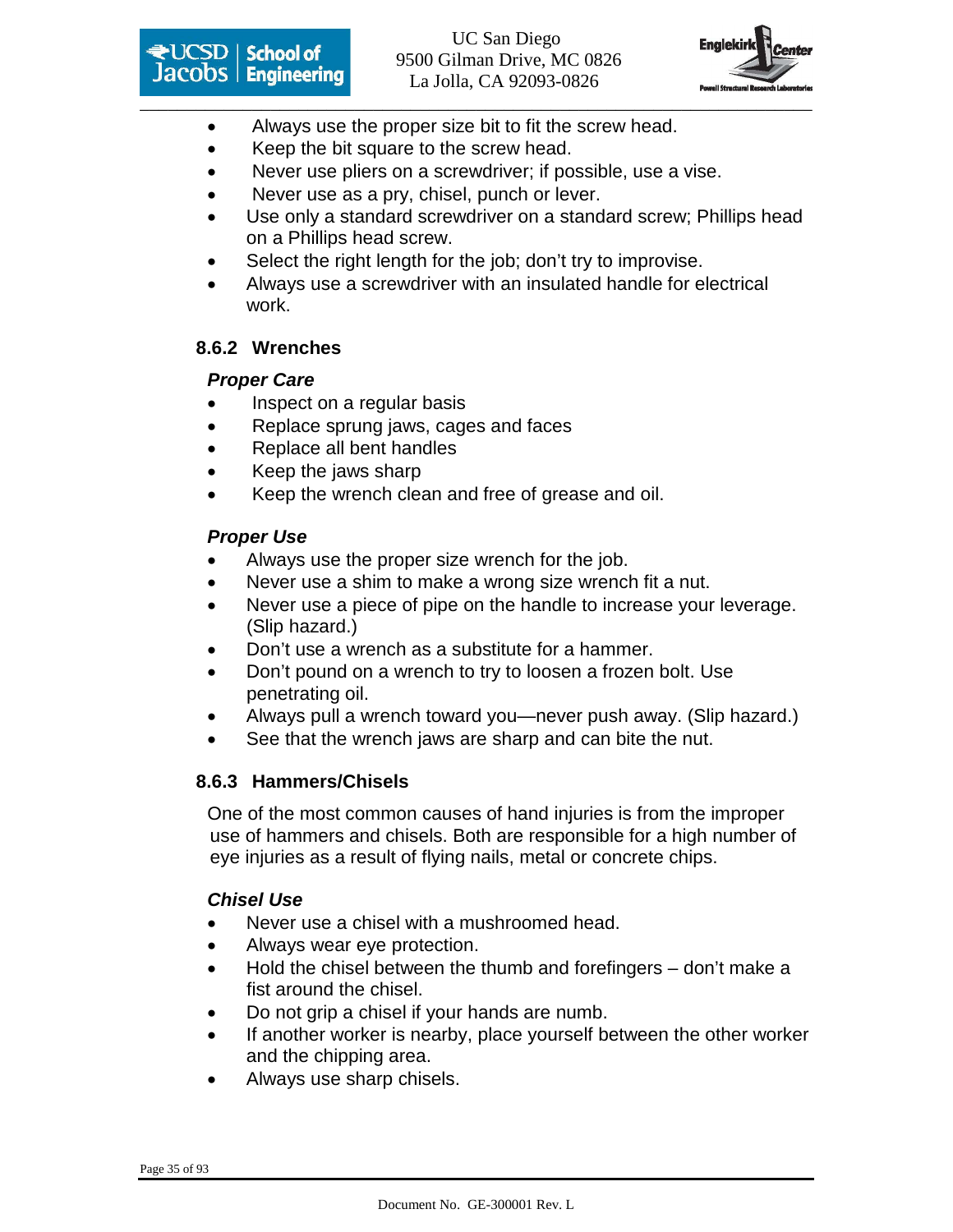

#### **Hammer Use**

- Use the right type of hammer for the job.
- Only use hammers in good condition.
- Use only hammers to drive objects.
- Always grip the hammer close to the end and grip it tightly.
- Whenever possible, wear eye protection, and ear protection.
- Always concentrate on the striking point.
- Strike blows as squarely as possible.
- Be sure there is an unobstructed back swing.
- Don't strike blows with the side of the hammer.
- Never strike a hammer or tempered tool with another hammer.
- Always keep your hammer free of grease and oil.
- Never allow someone else to hold a nail or chisel while striking it.

# **8.6.4 Nails**

You would think that nails are not a very important subject. However, many minor injuries on the job are a result of punctures, scrapes, and cuts resulting from nails that were not properly removed from lumber and other debris.

# **Driving Nails:**

- Be sure your hammer is in good condition.
- Always hit the nail squarely, especially on the first blow.
- Always hit with the blow's 90 degrees to the nail head.
- Make sure the back swing is unobstructed; claws can hurt.
- Be consistent—"groove" your swing.
- Concentrate on the head of the nail.

# **Pulling Nails:**

- Always pull or bend nails when stripping.
- Use the right pulling device for the job.
- If needed, use a block of wood as a fulcrum. It will make the job much easier.
- Keep scrap materials in neat piles and out of walkways.

# **8.6.5 Come-a-Long**

Come-a-Long is a common name for a ratcheting cable winch, used to pull or hoist heavy objects.

# **Proper Care**

The cables should be free of kinks and frays, remove from service if cable is frayed.

# **Proper Use**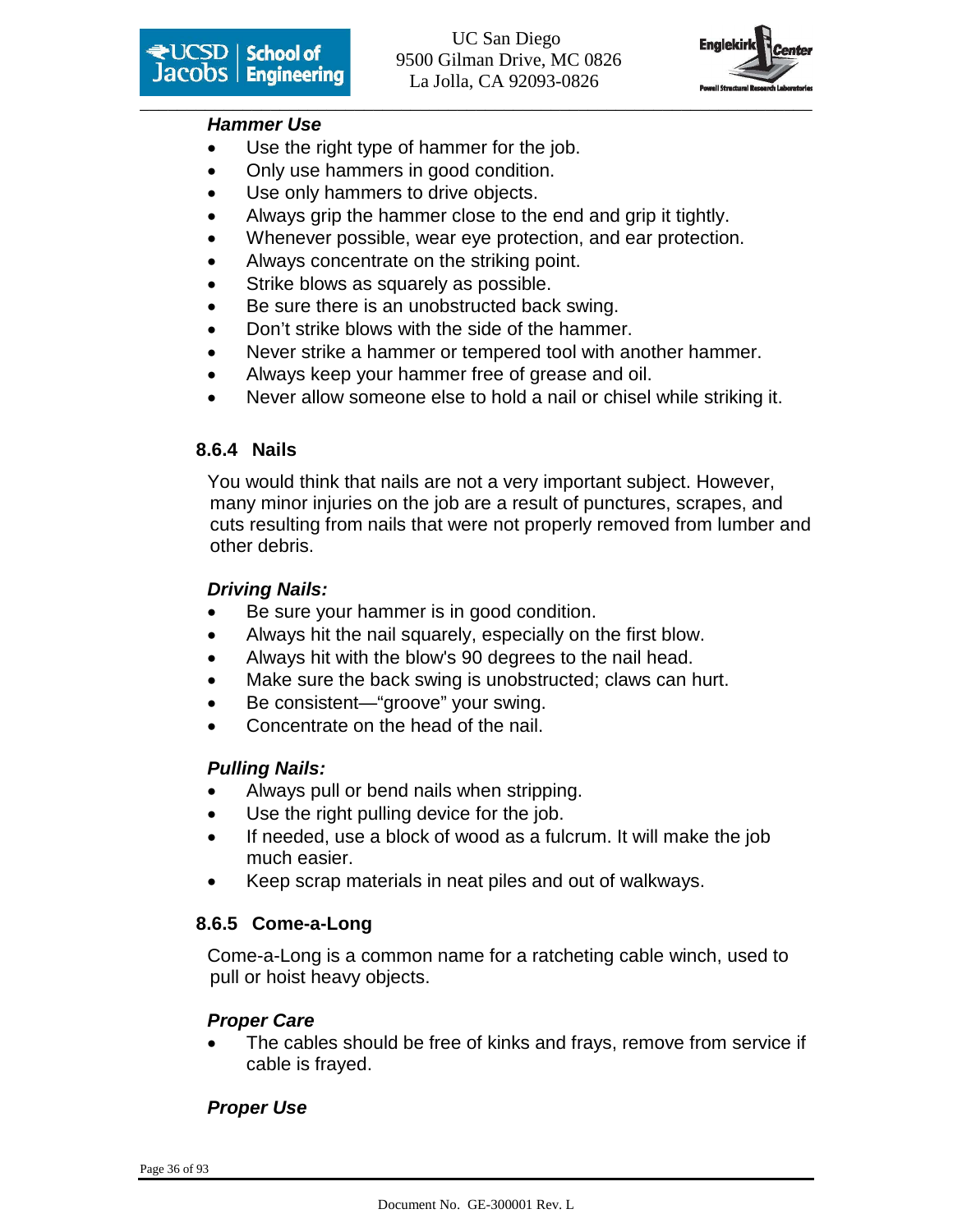



- Be sure you use within rated load.
- Be sure to secure the ends to something which will also carry the intended load.

#### **8.6.6 Hammer/Smack-Wrench/Striking-Wrench**

A hammer-wrench or smack-wrench is a wrench that is designed to be hit by a mallet or sledgehammer to achieve greater clamping force than a hand wrench would provide.

#### **Proper Use**

- Be sure you have the right size wrench.
- Assure no one or thing will be in your swing radius, especially if you miss with the hammer.
- Always wear safety glasses and ear protection.

#### **8.6.7 Ladders**

Injuries in the workplace because of ladder are commonplace. Falls from ladders can be as painful as a fall from a roof; about a third of all reported falls are falls from ladders. (\*) Many of the fall related injuries result from the improper use or the use of a defective ladder. Step/extension ladders are made to access/egress upper levels, not to be used as work platforms. The following safe work rules should be observed when working with ladders.

(\*) 1993-94 Study: 238 of 705 falls based on an OSHA study.

#### **Inspection**

- Look for missing or loose cleats at the bottom.
- Look for loose or missing screws, bolts or nails on job made ladders
- Look for cracked, broken, split, dented or badly worn rungs, cleats or side rails.
- Splinters on wood ladders.
- Corrosion on metal ladders.

#### **Proper Ladder Use**

- Always use the right ladder for the right job.
- Don't set your ladder in a walkway or door opening.
- Keep the area at the top and bottom of the ladder clear of tool cords, tools, material and garbage.
- Always set the ladder on solid footing.
- Use a twenty-five percent (25%) angle on the slope of the ladder.
- When using extension ladders, the three (3) top rungs must extend beyond the landing platform. (Or the top of an extension ladder must be 36" (3 feet) above the landing.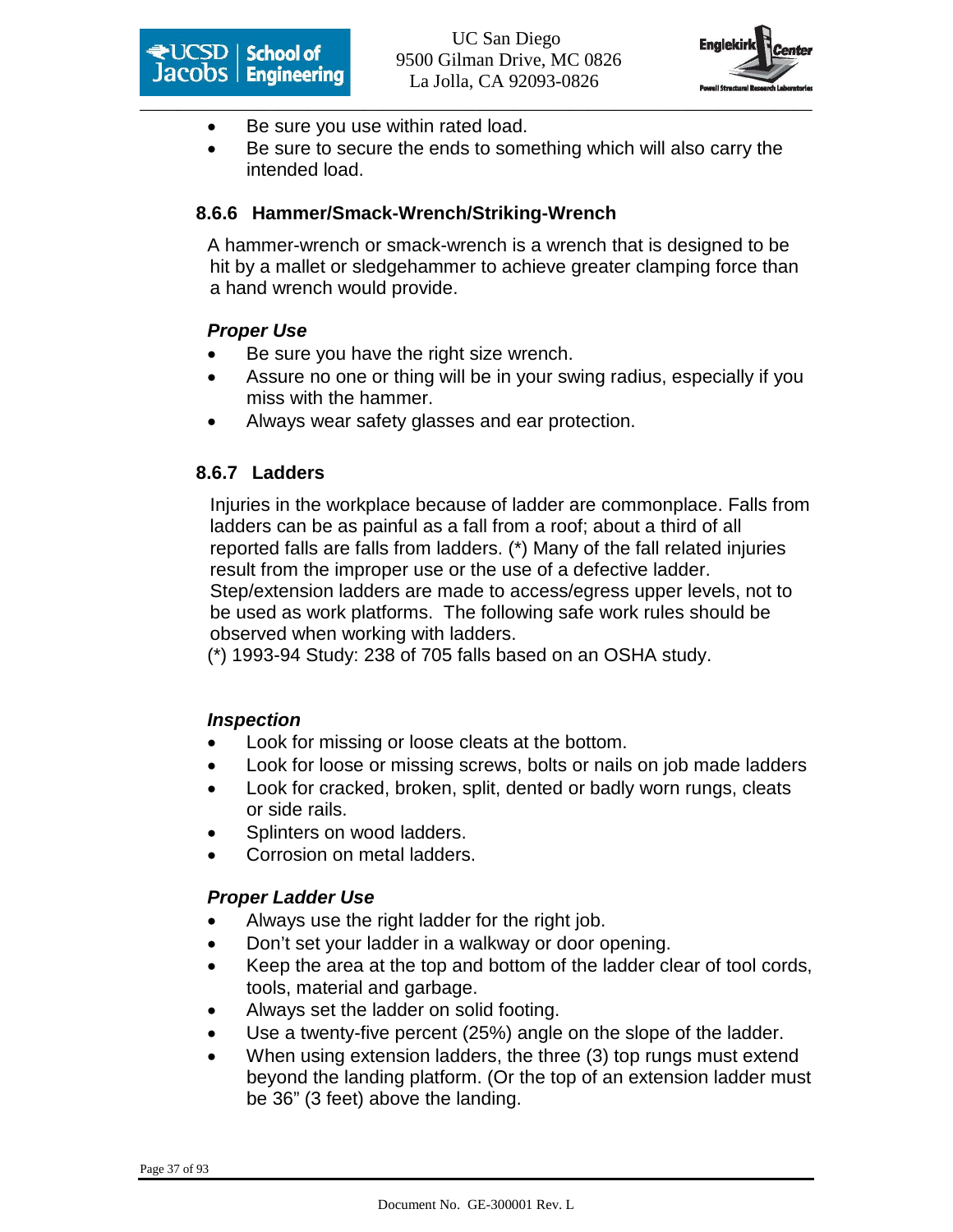



- Don't lean to the side when on a ladder or you may tip over.
- Do not carry tools or materials on a ladder. Use both hands when climbing a ladder to grab onto the side rails. If it is necessary to move material or tools up a ladder, first climb up, then pull up the work with a hand line.
- Only one person on a ladder at a time (*unless the ladder is double* cleated).
- Always secure the top of the ladder to prevent it from sliding.
- Never lean a step ladder; always fully open a step ladder.
- Always face the ladder.
- Always tie off the ladder; that way it stays where you put it.

#### **8.6.8 Scaffolds**

Scaffolds allow for greater personnel mobility than ladders. They provide access to materials and tools directly where the work is being performed.

A **Daily Stationary Scaffold Inspection Checklist** is required before using erected scaffolding; see **Daily Stationary Scaffold Inspection Checklist** section 15.14 in Appendix B.

#### **Safe Use**

- Follow the manufacturer's instructions when erecting the scaffold.
- Do not work on scaffolds outside during stormy or windy weather.
- Do not climb on scaffolds that wobble or lean to one side.
- Initially inspect the scaffold prior to mounting it. Do not use a scaffold if any pulley, block, hook or fitting is visibly worn, cracked, rusted or otherwise damaged.
- Do not use any scaffold tagged "Out of Service".
- Do not use unstable objects such as barrels, boxes, loose brick or concrete blocks to support scaffolds or planks.
- Do not work on platforms or scaffolds unless they are fully planked.
- Do not use a scaffold unless guardrails and all flooring are in place.
- Level the scaffold after each move. Do not extend adjusting leg screws more than 12 inches.
- Do not walk or work beneath a scaffold unless a wire mesh has been installed between the midrail and the toeboard or planking.
- Use your safety belts and lanyards when working on scaffolding at a height of 10 feet or more above ground level. Attach the lanyard to a secure member of the scaffold.
- Do not climb the cross braces for access to the scaffold. Use the ladder.
- Do not jump from, to, or between scaffolding.
- Do not slide down cables, ropes or guys used for bracing.
- Keep both feet on the decking. Do not sit or climb on the guardrails.
- Do not lean out from the scaffold. Do not rock the scaffold.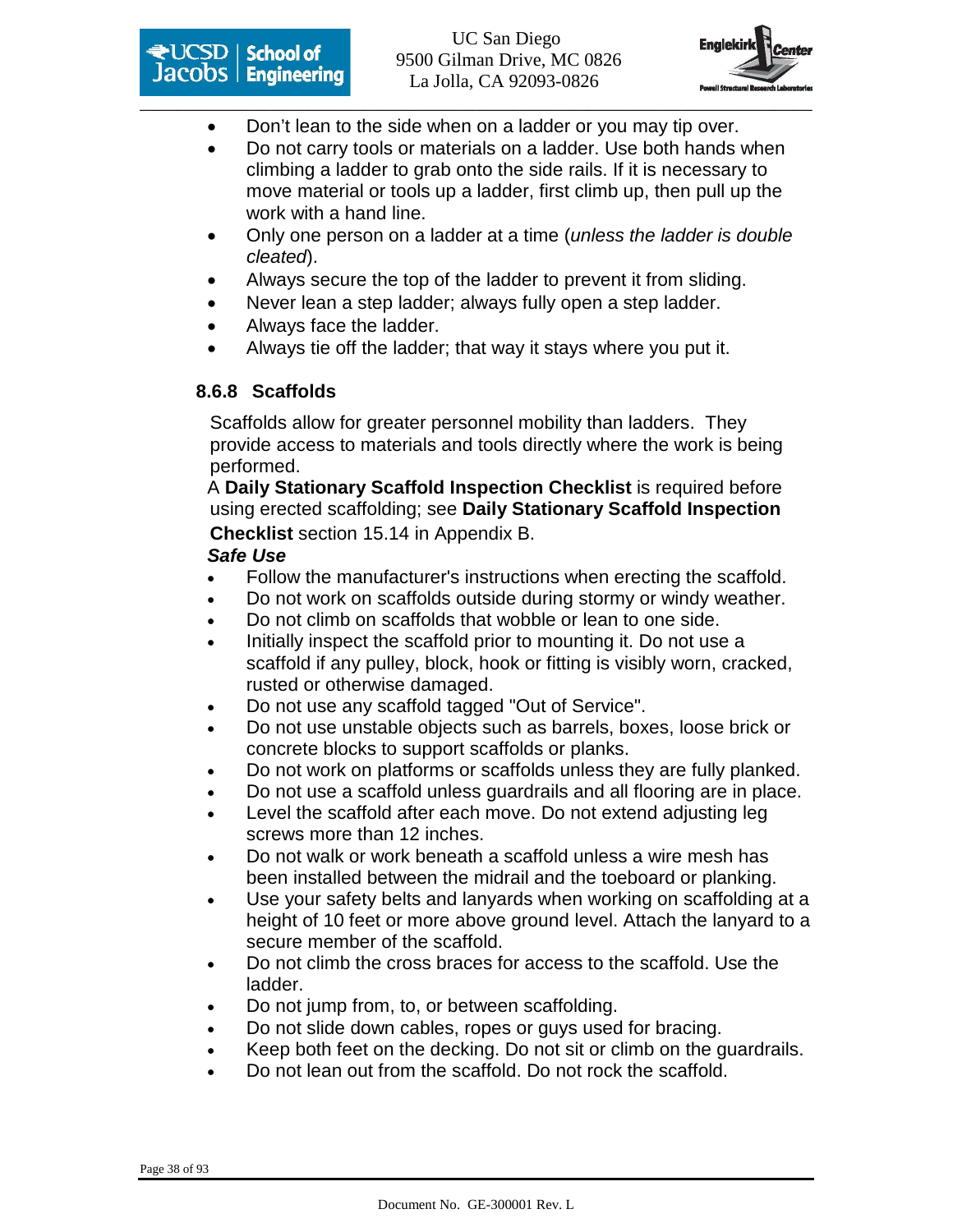



- Keep the scaffold free of scraps, loose tools, tangled lines and other obstructions.
- Do not throw anything "overboard" unless a spotter is available. Use the debris chutes or lower things by hoist or by hand.
- Do not move a mobile scaffold if anyone is on the scaffold.
- Chock the wheels of the rolling scaffold, using the wheel blocks, and also lock the wheels by using your foot to depress the wheel-lock, before using the scaffold.

#### **8.7 Electric Power Tools**

Electric power tools come in all shapes and sizes and are designed to do almost anything. The following rules should be remembered when using electrical power tools:

#### **Inspect for the following:**

- Be sure the cord is properly grounded and double insulated
- Broken or defective cords
- Defective terminal connections
- Defective plugs
- Defective or loose switches
- Brushes that spark excessively
- Never use a tool unless the quards are in place and in working order.

#### **Before using the tool:**

- Remove the chuck or adjusting key
- Firmly secure the work
- Be sure you have firm footing

#### **Always use proper personal protective equipment and remove dangerous items:**

- Do NOT wear gloves when operating machinery with rotating parts.
- Always wear safety glasses or goggles
- Do not wear loose clothing/jewelry
- Never adjust the tool when it is plugged in.
- Disconnect the tool when finished or when not using.
- Maintain good housekeeping.
- Avoid working in wet areas whenever possible. When you do, wear insulating materials such as rubber gloves or a rubber vest.

#### **8.7.1 Electric Extension Cords**

Extension cords need to be continuous with double insulation.

#### **Inspect for the following:**

- Broken or defective cords
- Defective terminal connections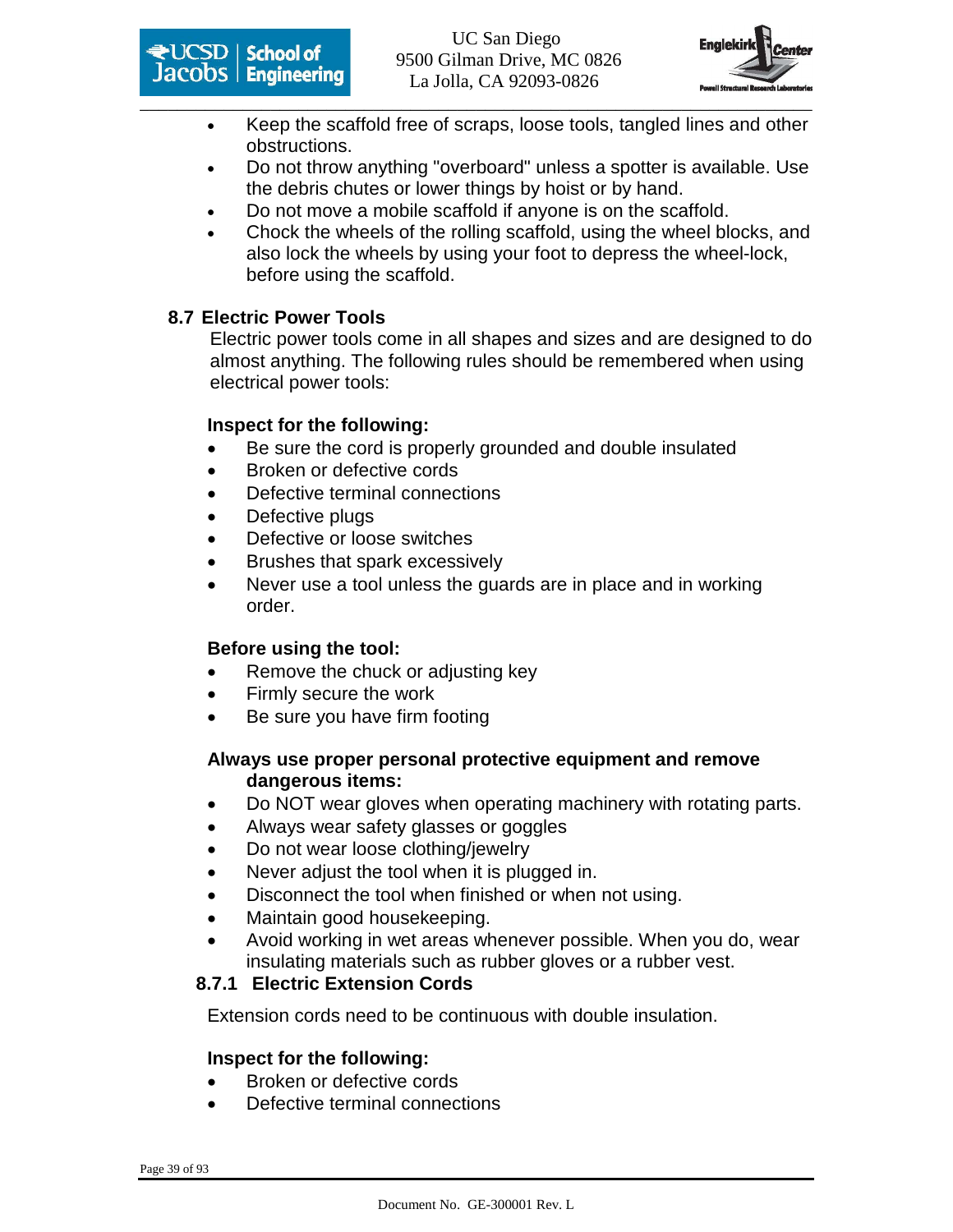



- Defective plugs
- Spliced or taped cuts in any part of the insulation
- **If any defects are found; remove from service.**

#### **8.7.2 Table, Radial, and Miter Saw**

We all recognize how important our hands are to our employability. Table, Radial, and Miter saws are the surest and cleanest way to lose a finger or a hand. Much of this is a result of getting used to operating a saw and then losing respect for it. That is why it is so important that we review the common safety rules pertaining to the operation of a stationary saw.

**Two common types of saws**: Table saw; radial arm /miter saw.

#### **General Operating Rules:**

- Never operate without all guards in place, especially the blade guard, fence & miter guard.
- Be sure you stand in the correct position—always allow for kick back.
- Maintain good footing.
- Never allow other workers to work or rest when they are exposed to kick back.
- Maintain good housekeeping in the saw area.
- Never use your hands to run lumber through the blade or to clean off sawdust. Get a push-stick and a brush.
- Do NOT wear gloves when operating saws, the blade may grab the glove and pull your hand into the blades cutting radius.
- Never use a saw with a dull blade. (Note: When you go to change a blade, make sure the power is disconnected and you control the switch.)
- Don't crowd (i.e., pinch) a blade especially when cross-cutting.
- Don't wear loose clothing around a saw.
- Always wear eye protection.
- Be wary of warped lumber.
- Look for nails, screws or other contaminants if re-using wood.
- Be wary of "fly back" (also called kick back) when ripping.
- Keep the blade set so it just barely makes the desired cut.
- Keep your material supported, plan ahead for the support of the cut pieces.

#### **Saw Blade Rules**

- Always keep the blade sharp.
- Use the right blade for the materials being cut.
- Never change blades while the saw is plugged in.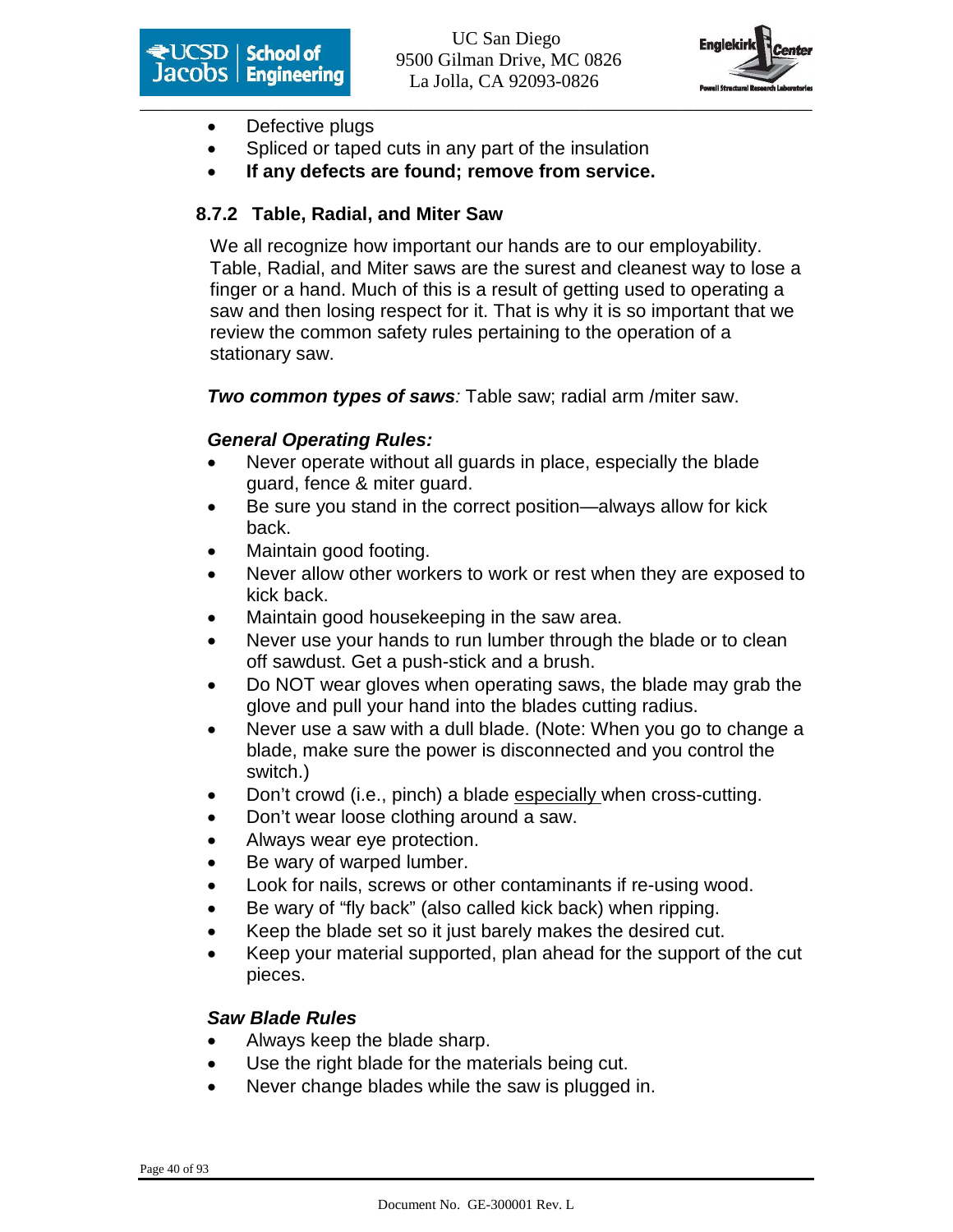

#### **8.7.3 Stationary Sander**

The stationary sander is used to grind or sand wood and metal. It has a belt sander as well as a disc sander; each grinding surface is capable of pulling your work into itself if you are not careful. Each grinding surface is also capable of pulling you into the grinding surface if you are not careful.

#### **General Safety Rules**

- Do not wear gloves when operating rotating machinery.
- When grinding steel keep clear any flammable material such as solvents, paper, and rags; the sander does produce sparks which could easily start a fire.
- Use only grounded or double-insulated tools.
- Use only extension cords that are in good condition.
- Make sure there is an assured grounding program or ground fault interrupter (GFI) being used.
- Make sure all work areas are as dry as possible.
- Never do maintenance work on the sander while it is plugged in.
- Always remain alert.

#### **Guard Rules**

Make sure all guards are operable before use.

#### **8.7.4 Abrasive Saw**

An abrasive saw is primarily used in cutting ferrous and non-ferrous metals. Special precautions are needed when cutting metal versus wood.

#### **General Safety Rules**

- Use only grounded or double-insulated tools.
- Use only extension cords that are in good condition.
- Make sure there is an assured grounding program or ground fault interrupter (GFI) being used.
- Make sure all work areas are as dry as possible.
- Never do maintenance work on the saw while it is plugged in.
- Make sure your material is clamped and supported at both ends to prevent kick up if a cut piece should fall.
- Always remain alert.
- Do NOT use the side of the blade as a grinder.
- Check the blade for damage prior to use.
- Keep clear any flammable material such as solvents, paper, and rags; the saw does produce sparks which may easily start a fire.

#### **Guard Rules**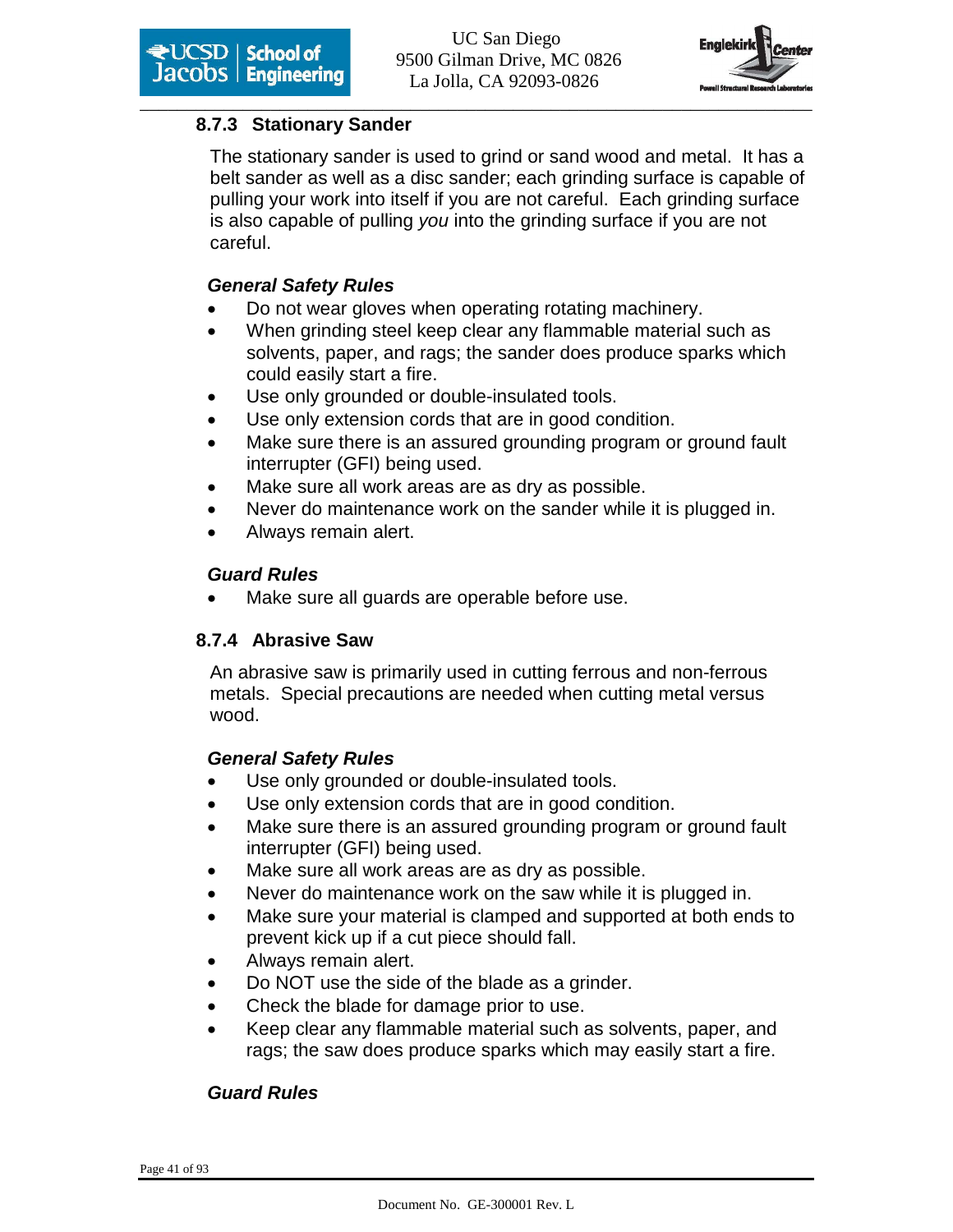



- Make sure all guards are operable before use.
- Do not use the saw if it has a defective guard.
- Never block any of the guards open.

#### **8.7.5 Stationary Grinder**

The stationary grinder is used to grind metal. It has a turning wheel capable of pulling you and/or your work piece into itself. Damaged grinder wheels may shatter and cause serious injury

#### **General Safety Rules**

- Wear Safety glasses.
- Do not wear gloves when operating rotating machinery.
- Do not use the side of the grinder wheel; it is not designed for this purpose.
- Keep clear any flammable material such as solvents, paper, and rags; the grinder does produce sparks which may easily start a fire.
- Use only grounded or double-insulated tools.
- Make sure there is an assured grounding program or ground fault interrupter (GFI) being used.
- Make sure all work areas are as dry as possible.
- Never do maintenance work on the saw while it is plugged in.
- Always remain alert.

#### **Guard Rules**

- Make sure all guards are operable before use.
- The proper spacing of the tool rest shall not exceed 1/8 inch, and the spacing of the tongue guard shall not exceed 1/4 inch.
- There shall not be any alterations made to manufacturers' guards which would result in less protection or malfunction.

### **8.7.5.1 Changing/Facing Grinder Wheel**

#### **Changing the wheel**

- Be sure to unplug the machine when changing the grinder wheel.
- Immediately before mounting the wheel, inspect for damage and PERFORM A RING TEST on the wheel.

#### **Steps to perform a ring test:**

- 1. Visually inspect wheel for damage
- 2. Hold wheel by the arbor and lightly tap side of wheel with non-metallic object, such as a screwdriver handle. You should hear a "ringing" sound if the wheel is not cracked or damaged. -If you hear a dead sound the wheel should not be used.
- Check spindle speed before mounting wheel to be certain it does not exceed maximum operating speed marked on wheel.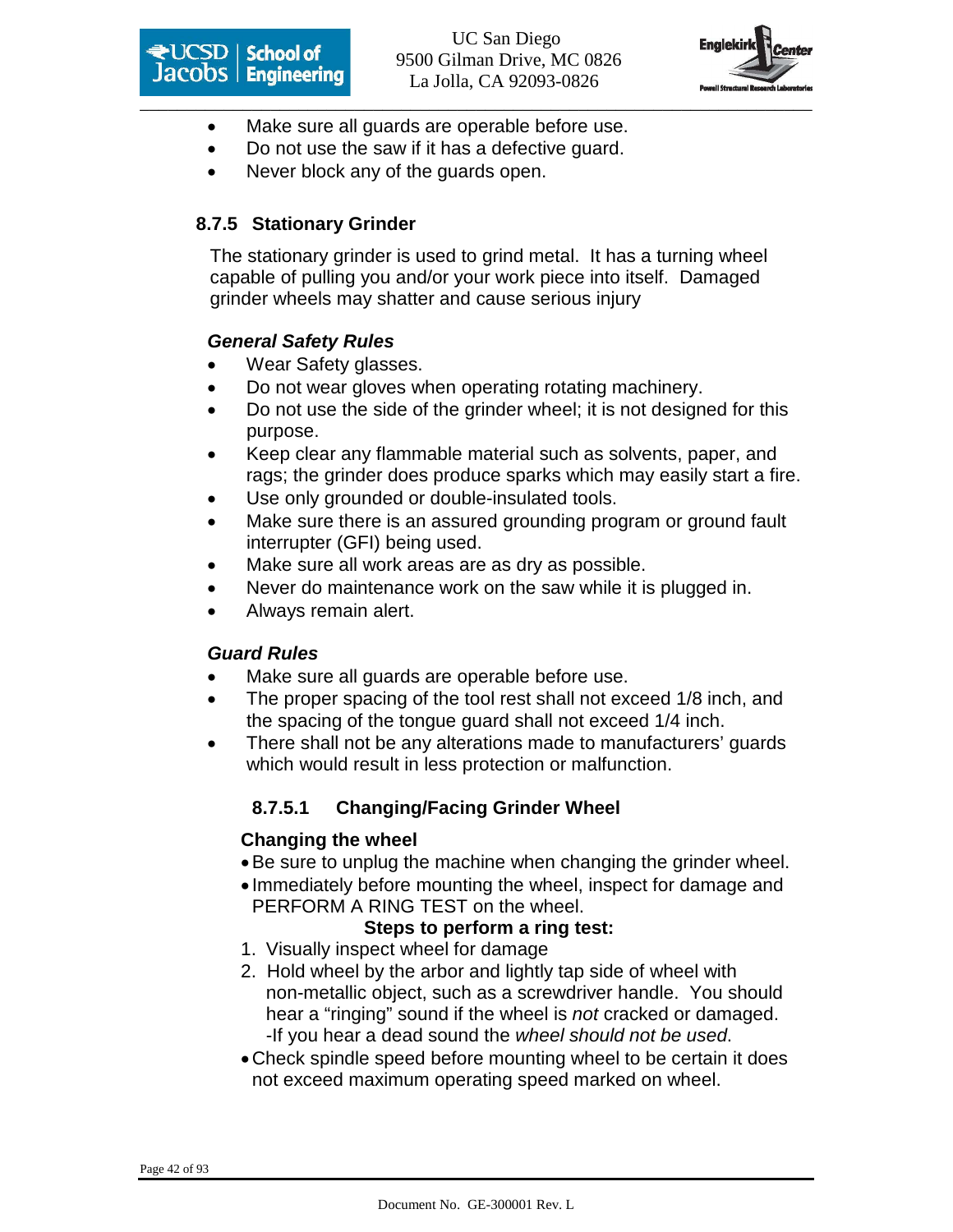

#### **Facing the wheel**

Use the facing tool to even the grinding surface to eliminate grooves which would increase the allowable gap of the tool rest.

#### **8.7.6 14" Band Saw**

Band saws may be used to cut wood or metals; however you need to be sure of the type of blade installed before you make a cut.

#### **General Safety Rules**

- Wear Safety glasses.
- Do not wear gloves when operating rotating machinery.
- Use only grounded or double-insulated tools.
- Use only extension cords that are in good condition.
- Make sure there is an assured grounding program or ground fault interrupter (GFI) being used.
- Make sure all work areas are as dry as possible.
- Never do maintenance work on the saw while it is plugged in.
- Always remain alert.

#### **Guard Rules**

- Make sure all guards are operable before use.
- Do not use the saw if it has a defective guard.
- Never block any of the guards open.
- Drive wheels shall be fully encased.
- All portions of the blade shall be fully enclosed, except for the working portion between the blade guides and the table.

#### **8.7.7 Drill Press**

A drill press makes drilling much easier, especially in metal. It is also a powerful piece of machinery that requires extra care when operating.

#### **General Safety Rules**

- Always wear safety goggles or safety glasses with side shields complying with current national standard, and a full face shield when needed.
- Wear hearing protection during extended periods of operation.
- Do not wear gloves, loose clothing, jewelry or any dangling objects that may catch in rotating parts or accessories. Tie back long hair.
- Remove material or debris from the area that might be ignited by hot chips.
- Make certain the chuck key is removed before starting the tool. The key can be thrown at high velocity if not removed. (i.e. always remove and stow "chuck-key")
- Be sure belt guards are installed and functioning properly.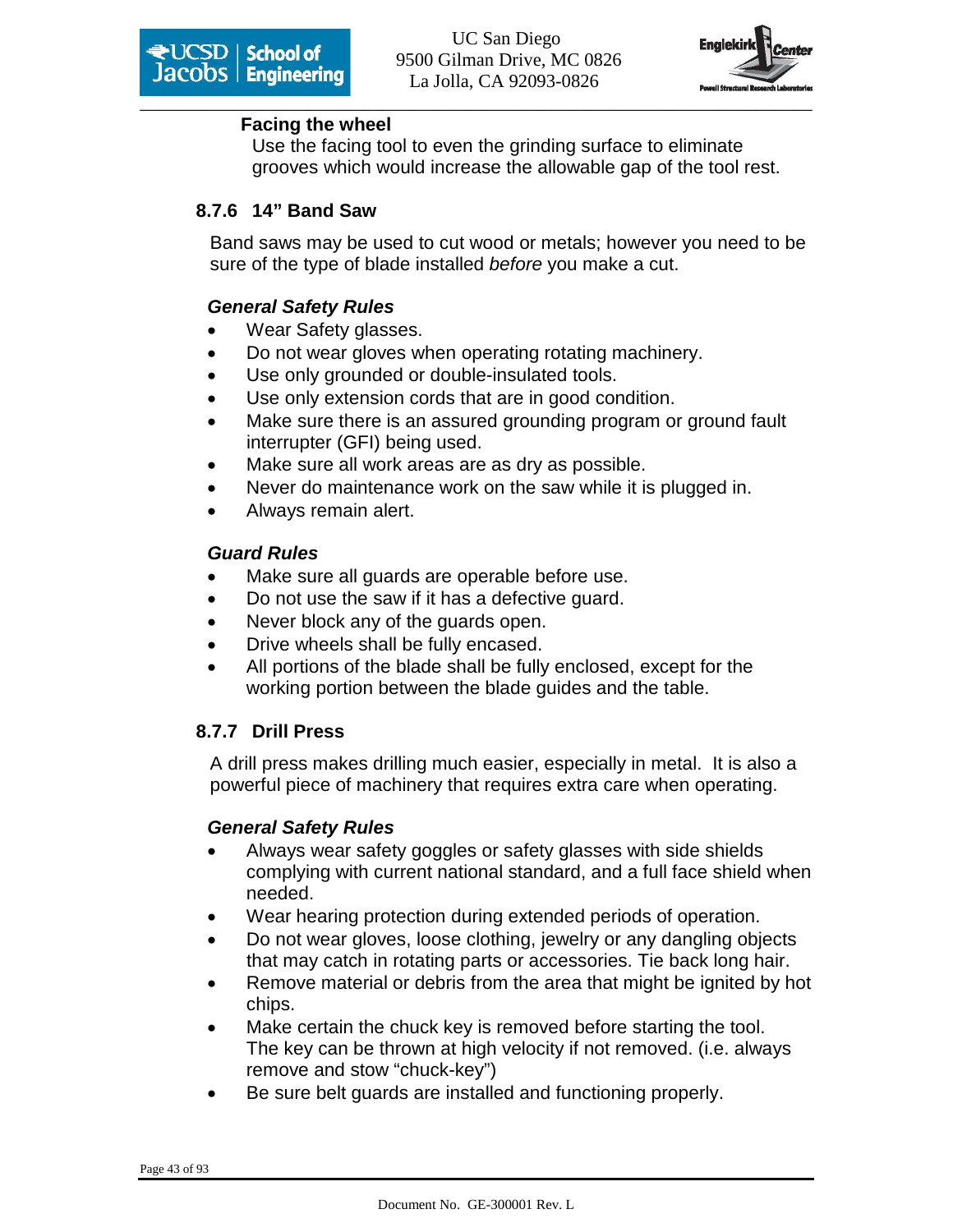



- Never hold the work-piece by hand. To prevent the work-piece and backup material from spinning, set them against the left side of the drill support column. Secure the work-piece with a clamp or the appropriate fixture if it is too short to reach the column.
- Carefully set the drill press speed appropriate for both the type of material and bit size you are using.

#### **Operating Safety Rules**

- Do not touch the bit or chips. Drill bits and cuttings are hot immediately after drilling.
- If something goes wrong, never attempt to correct a problem with the drill operating. Shut if off and unplug it if possible.
- Never reach around or under the working head, or grab the chuck to stop a drill press. This can result in hand puncture or other serious injury.
- Always shut off, unplug if possible, and lock the press if a lock is available, and store the key.
- Use a vacuum, brush or rake to remove cuttings.
- Remove burrs and chips from a drilled hole. When making deep holes, clean out the hole frequently.
- Lubricate drill bit when drilling metal.
- Reduce the drilling pressure when the drill begins to break through the workpiece. This action prevents drill from pulling into the work and breaking.
- Keep drill bits clean and sharp. Dull drills are a common cause of breakage.
- Keep floor around the drill press free of oil and grease.
- Keep the working surface clean of scraps, tools and materials.
- Keep guards in place and in good working order.

#### **8.7.8 Portable Electric Tools**

The use of portable electric power tools is one of the most common occurrences on a construction project today. It is important to remember that electricity always seeks a path of least resistance and often that is through a defective cord into the worker's body. This is especially true if the worker is exposed to wet weather or has been sweating.

#### **The following safety rules discuss the safe use of portable electric tools:**

- Use only equipment that is in good condition.
- Be sure the tool is properly grounded.
- Always report the following:
- Defective or broken cords;
- Bad connections to power terminals;
- Defective or broken plugs;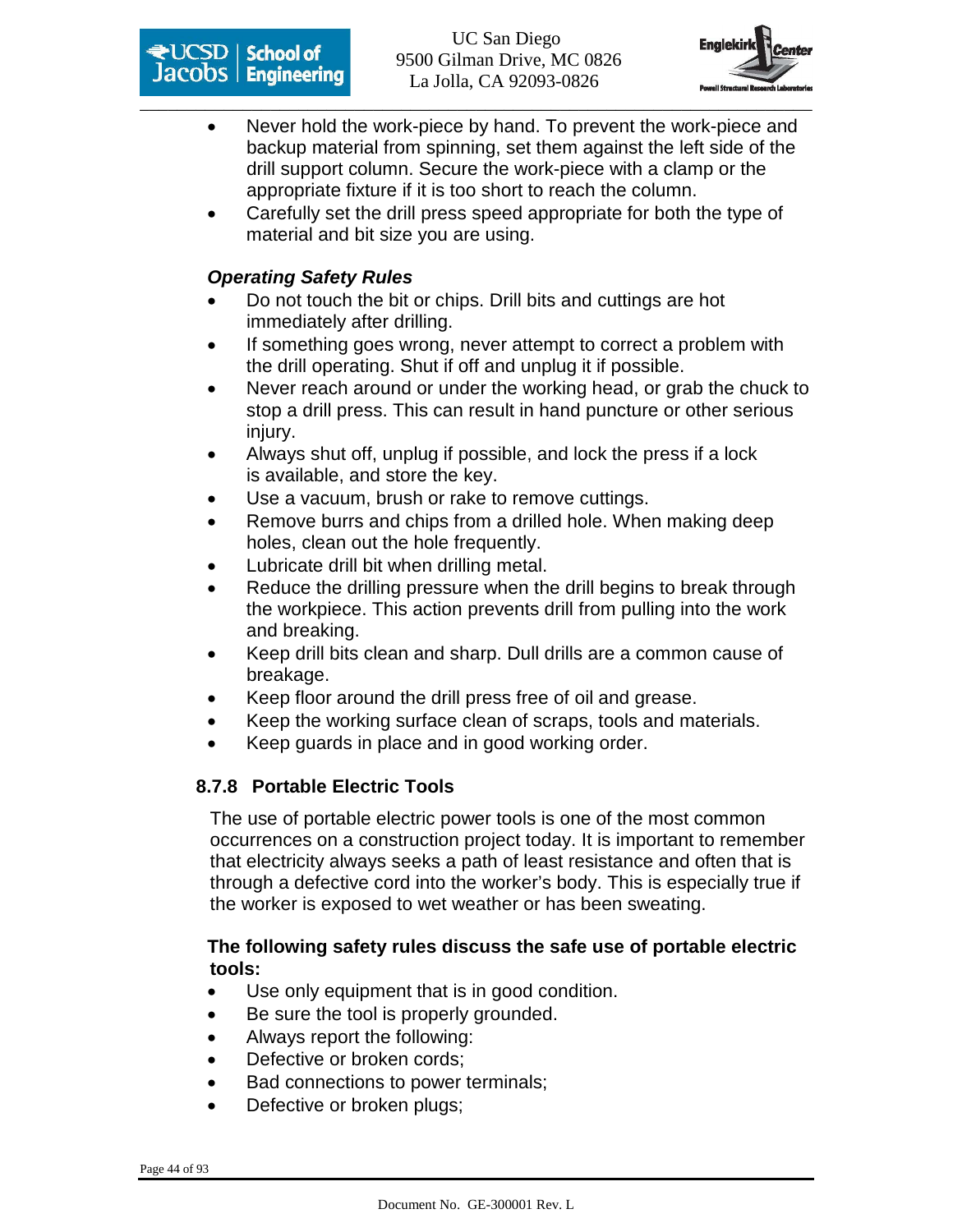



- Defective or loose switches;
- Brushes causing sparks.
- Never overstrain the tool thus overloading the motor.
- Never use an un-insulated tool without a grounding plug.
- Avoid working in wet areas unless a ground fault interrupter circuit is used.
- Never use a tool in the presence of flammable vapors or gases unless it is designed for such use.

#### **8.7.9 Circular Saw**

The circular saw is one of the most common power tools found in residential construction. It is also one of the most abused being tossed around, kicked out of the way, but depended on to get the job done.

#### **General Safety Rules**

- Use only grounded or double-insulated tools.
- Use only extension cords that are in good condition.
- Make sure there is an assured grounding program or ground fault interrupter (GFI) being used. (See Electrical section for more information.)
- Make sure all work areas are as dry as possible.
- Never do maintenance work on the saw while it is plugged in.
- Never ever use your leg as a sawhorse.
- Always remain alert.

#### **Guard Rules**

- Make sure all guards are operable before use.
- Do not use the saw if it has a defective guard.
- Never block any of the quards open.
- Always check before setting the saw down to be sure that the blade guard does not jam open.

#### **Saw Blade Rules**

- Always keep the blade sharp. Dull blades cause binding, stalling and possible kickback. Dull blades also waste power and reduce motor and switch life.
- Use the right blade for the materials being cut. Check this carefully: Does it have the proper size and shape arbor hole? Is the speed marked on the blade at least as high as the no load RPM on the saw's nameplate?
- Never change blades while the saw is plugged in.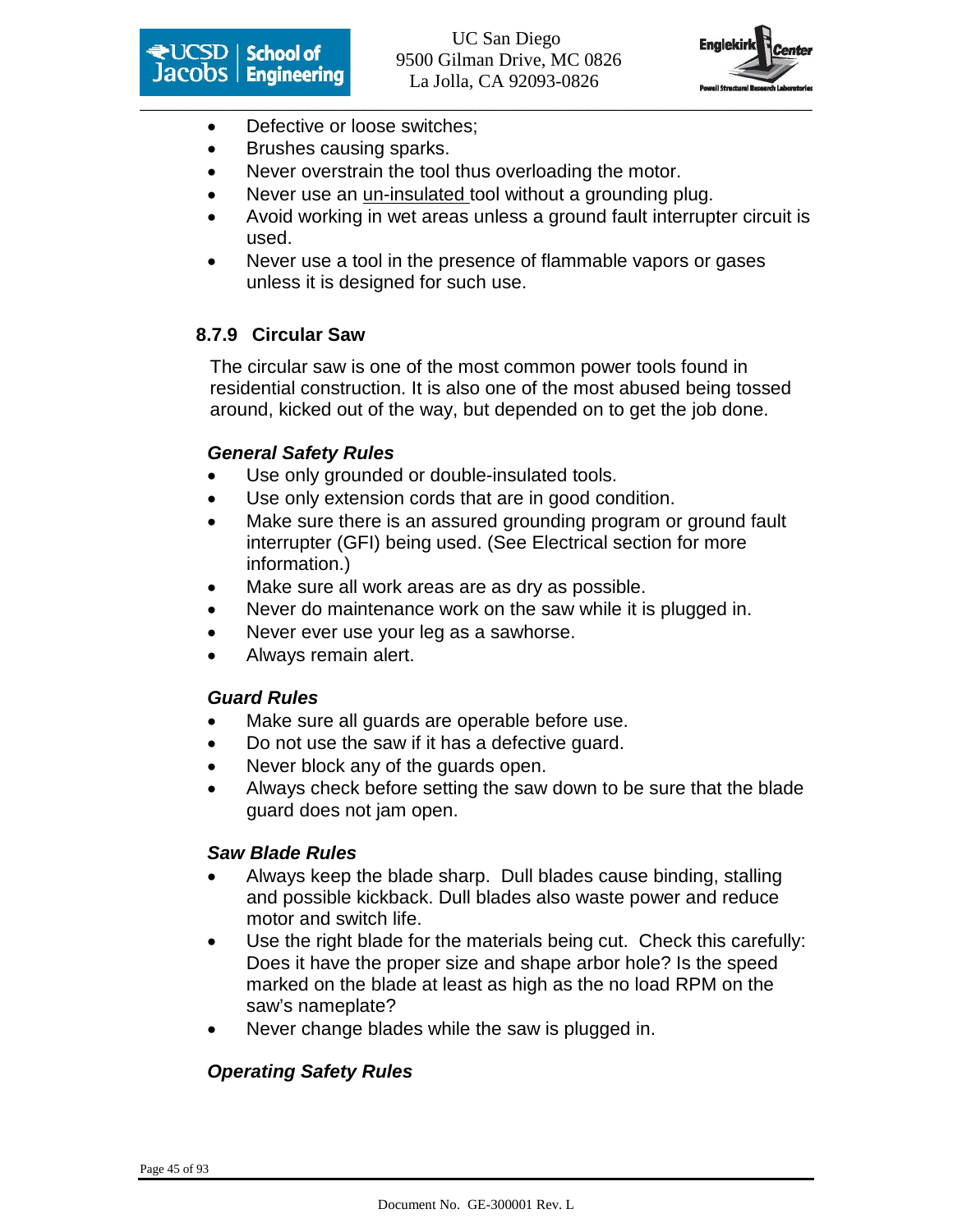



- Before starting a circular saw be sure the power cord and extension cord are out of the blade path and are sufficiently long to freely complete the cut. A sudden jerk or pulling on the cord can cause loss of control of the saw and a serious accident.
- For maximum control, hold the saw firmly with both hands after securing the work-piece. Clamp work-pieces. Check frequently to be sure clamps remain secure.
- Never hold a work-piece in your hand or across your leg when sawing.
- Avoid cutting small pieces of material that can't be properly secured, and material on which the base of the saw (shoe) cannot properly rest.
- When making a "blind" cut (you can't see behind what is being cut), be sure that hidden electrical wiring, water pipes or any mechanical hazards are not in the blade path. If wires are present, they must be disconnected at the power source by a qualified person or avoided. Contact with live wires could cause lethal shock or fire. Water pipes should be drained and capped. Always hold the tool by the insulated grasping surfaces.
- Set blade depth to no more than  $1/8$  in. to  $1/4$  in. greater than the  $\frac{1}{4}$ in. thickness of the material being cut.
- When you start your saw allow the blade to reach full speed before the work-piece is contacted.
- Be alert to the possibility of the blade binding and kickback occurring, (see "Preventing Portable Circular Saw Kickback").
- If a fence or guard board is used, be certain the blade is kept parallel with it.
- NEVER overreach!
- Crowded, cluttered conditions that can cause tripping or loss of balance are particularly dangerous.
- When making a partial cut, or if power is interrupted, release the trigger immediately and don't remove the saw until the blade has come to a complete stop.
- Never reach under the saw or workpiece.
- Portable circular saws are not designed for cutting logs, or roots, trimming trees or shrubs. These are very hazardous practices.
- Switch the tool off after a cut is completed, and keep the saw away from your body until the blade stops.
- Unplug, clean and store the tool in a safe, dry place after use.

### **8.7.9.1 Preventing Saw Kickback**

Kickback is a sudden reaction to a pinched blade, causing an uncontrolled portable tool to lift up and out of the workpiece toward the operator. Kickback is the result of tool misuse and/or incorrect operating procedures or conditions.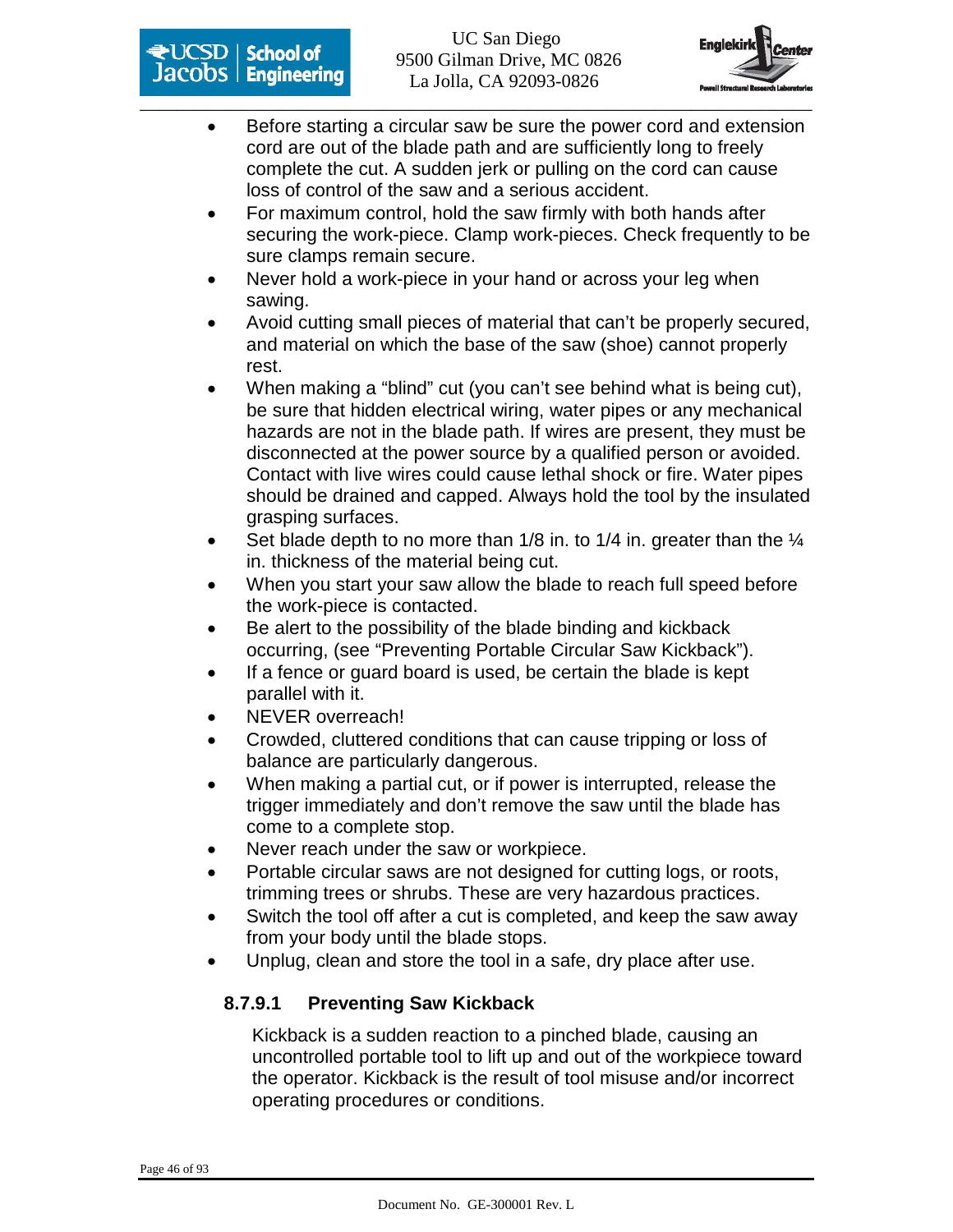

#### **Take these specific precautions to help prevent kickback when using any type of circular saw:**

- Keep saw blades sharp. A sharp blade will tend to cut its way out of a pinching condition.
- Make sure the blade has adequate set in the teeth. Tooth set provides clearance between the sides of the blade and the workpiece, thus minimizing the probability of binding. Some saw blades have hollow groundsides instead of tooth set to provide clearance.
- Keep saw blades clean. A buildup of pitch or sap on the surface of the saw blade increases the thickness of the blade and also increases the friction on the blade surface. These conditions cause an increase in the likelihood of a kickback.
- Be very cautious of wood stock that is pitchy, knotty or warped. These are most likely to create pinching conditions and possible kickback.
- Always hold the saw firmly with both hands.
- Release the switch immediately if the blade binds or the saw stalls.
- Support large panels so they will not pinch the blade. Use a straight edge as a guide for ripping.
- Never remove the saw from a cut while the blade is rotating.
- Never use a bent, broken or warped saw blade. The probability of binding and resultant kickback is greatly increased by these conditions.
- Overheating a saw blade can cause it to warp and result in a kickback. Buildup of sap on the blades, insufficient set, dullness, and unguided cuts, can all cause an over heated blade and kickback.
- Never set a blade deeper than is required to cut the work-piece 1/8 in. to 1/4 in. greater than the ¼ckness of the stock is sufficient. This minimizes the amount of saw blade surface exposed and reduces the probability and severity if any kickback does occur.
- Minimize blade pinching by placing the saw shoe on the clamped, supported portion of the work-piece and allowing the cut off piece to fall away freely.

#### **8.7.10 Reciprocating Saw**

The versatility of the reciprocating saw, in cutting metal, pipe, wood and other materials have made it a widely used tool. By design, it is a simple tool to handle. Its few demands for safe use, however, are very important.

#### **General Safety Rules**

• Blades can break. Always wear safety goggles or safety glasses with side shields complying with current national standard, and a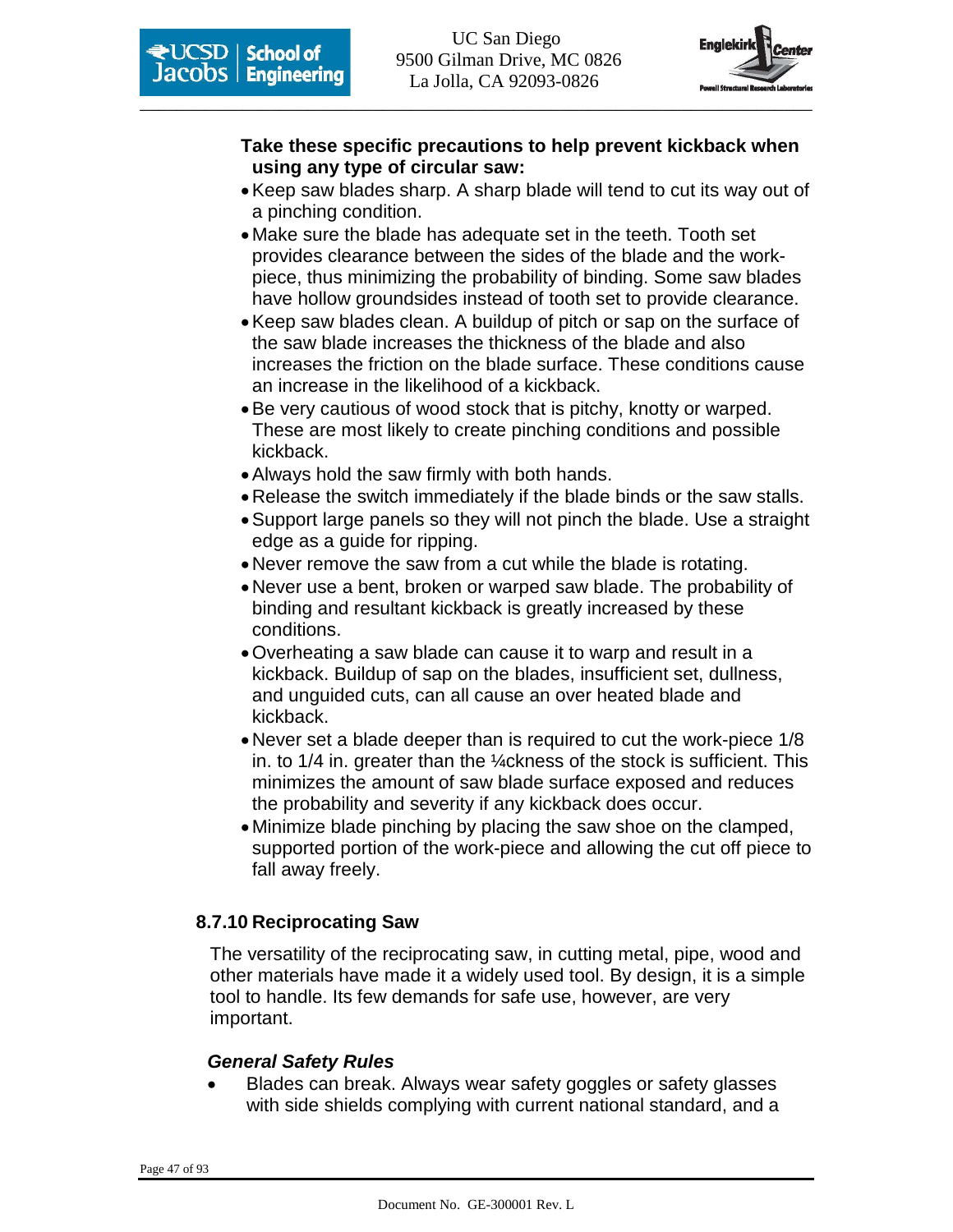

full-face shield when needed. Use a dust mask in dusty work conditions. Wear hearing protection during extended periods of operation.

- Do not wear loose clothing, jewelry or any dangling objects that may catch in moving parts or accessories. Tie back long hair.
- Use sharp blades. Dull blades can produce excessive heat, make sawing difficult, result in forcing the tool, and possibly cause an accident.

#### **Operating Safety Rules**

- Without exception, use the blade specifically recommended for the job being done. Check your owner/operators manual carefully concerning this.
- Position yourself to maintain full control of the tool, and avoid cutting above shoulder height.
- To minimize blade flexing and provide a smooth cut, use the shortest blade that will to the job.
- The work-piece must be clamped securely, and the shoe of the saw held firmly against the work to prevent operator injury and blade breakage.
- When plunge cutting, use a blade designed for that purpose. Maintain firm contact between the saw's shoe and the material being cut.
- When making a "blind" cut (you can't see behind what is being cut), be sure that hidden electrical wiring, or water pipes are not in the path of the cut. If wires are present, they must be disconnected at their power source by a qualified person or avoided, to prevent the possibility of lethal shock or fire. Water pipes must be drained and capped.
- Always hold the tool by the insulated gripping surfaces.
- When making anything other than a through cut, allow the tool to come to a complete stop before removing the blade from the workpiece. This prevents breakage of the blade, and possible loss of tool control.
- Remember that the blade and blade clamp may be hot immediately after cutting. Avoid contact until they have cooled.

You expose yourself to unnecessary hazards if these or any manufacturers' instructions are not followed.

#### **8.7.11 Jig Saw**

Portable jig/saber saws are light weight and generally easy to handle. For this reason, carelessness can easily enter the picture.

#### **General Safety Rules**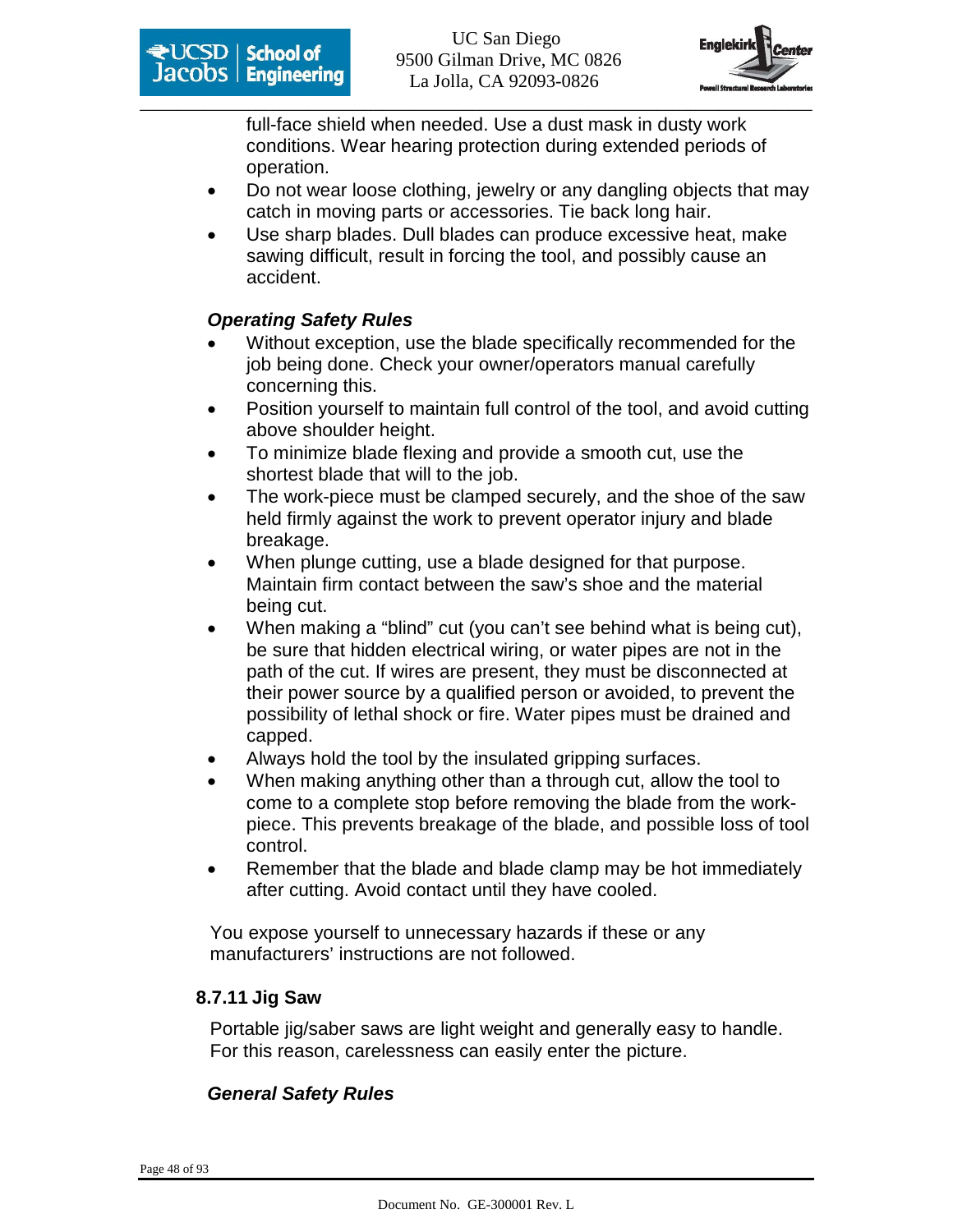



- Always wear safety goggles or safety glasses with side shields complying with current national standard, and a full-face shield when needed. Use a dust mask in dusty work conditions. Wear hearing protection during extended periods of operation.
- Do not wear loose clothing, jewelry or any dangling objects that may catch in moving parts or accessories. Tie back long hair.
- The tool should be unplugged before checking or installing blades or accessories.

#### **Operating Safety Rules**

- Check carefully that the blades are adequately secured in position before plugging in. Make sure the cord is out of your way and not in the line of cut.
- Firmly position the tool's base plate/shoe on the workpiece before turning on the tool.
- Keep your hands and fingers well clear of moving parts.
- After making partial cuts, turn the tool off and remove the blade from the workpiece only after the blade has fully stopped.
- Know what is behind a cut before you make it. Be sure that hidden electrical wiring, water pipes, hazardous objects of any kind are not in the path of the cut. If wires are present, they must be disconnected by a qualified person at their power source to prevent the possibility of lethal shock. Water pipes must be drained and capped. Always hold the tool by the insulated grasping surfaces.
- When plunge (pocket) cutting, use a blade designed for that purpose and follow the manufacturer's recommended procedures.
- Maintain firm contact between the base and the material being cut, throughout cutting procedures.
- Remember that the blade and blade clamp may be hot immediately after cutting. Keep your hands away until cooled down.
- Never overreach. It can be hazardous with small tools.
- Do not leave saws unattended unplug and secure the tool immediately after use. It is the type of tool that children can readily pick up and cause injury.

### **8.7.12 Portable Band Saw**

The portable band saw is used to cut various metals though its capacities are limited. Be sure you can complete the cut before you begin.

#### **General Safety Rules**

- Use only blades that are 1,140 mm (44-7/8") long; 13 mm (1/2") wide; and 0.5 mm (0.020") thick.
- Check the blade carefully for cracks or damage before operation. Replace cracked or damaged blade immediately.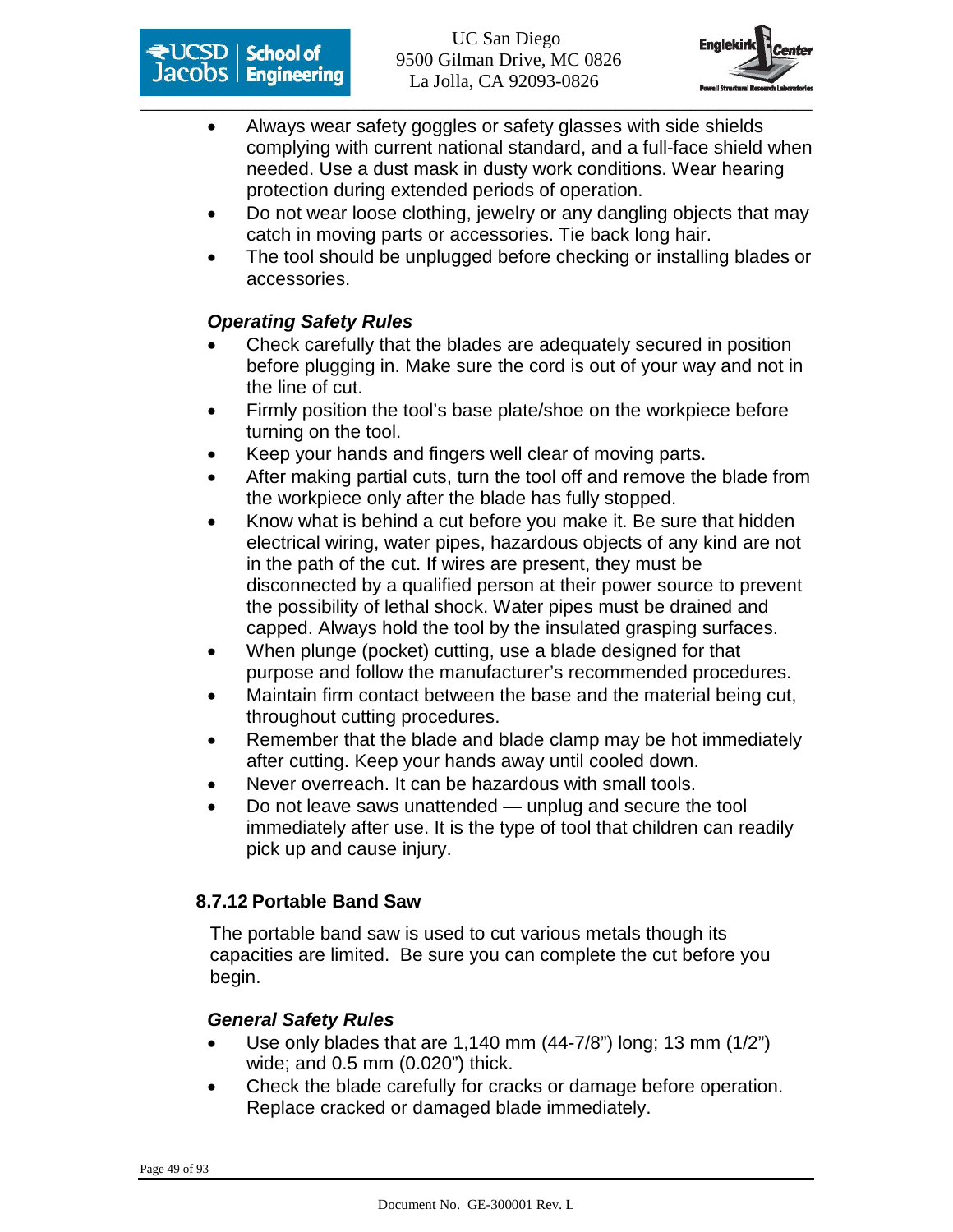



- Secure the work-piece firmly. When cutting a bundle of workpieces, be sure that all the work-pieces are secured together firmly before cutting.
- Cutting work-pieces covered with oil can cause the blade to come off unexpectedly. Wipe off all excess oil from work-pieces before cutting.
- Never use cutting oil as a cutting lubricant, Use only Makita cutting wax.
- Do not wear gloves during operation.
- Hold the tool firmly with both hands.
- When cutting metal, be cautious of hot flying chips.
- Do not leave the tool running unattended.
- Do not touch the blade of the work-piece immediately after operation; they may be extremely hot and could burn your skin.

#### **Installing or Removing Blade**

- Always be sure that the tool is switched off and unplugged before installing or removing the blade.
- Oil on the blade can cause the blade to slip or come off unexpectedly. Wipe off all excess oil with a cloth before installing the blade.
- Use caution when handling the blades so that the sharp teeth do not cut you.
- Insert the blade between the bearings of one blade guide first and then into the other blade guide. The blade back should contact the bearings in the lower portion of the blade guides.
- Position the blade around the wheels and insert the other side of the blade within the blade guard until the blade back contacts the bottom of the blade guard.
- Hold the blade in place and turn the blade-tightening lever counterclockwise until it hits against the protrusion on the frame. This places proper tension on the blade. Make sure that the blade is correctly positioned within the blade guard and around the wheels.
- Start and stop the tool two or three times to make sure that the blade runs properly on the wheels.
- CAUTION: While making sure the blade runs on the wheels properly, keep your body away from the blade area.
- To remove the blade, follow the installation procedures in reverse.
- CAUTION: When turning the blade-tightening lever clockwise to release the tension on the blade, the blade may come off unexpectedly. Be careful.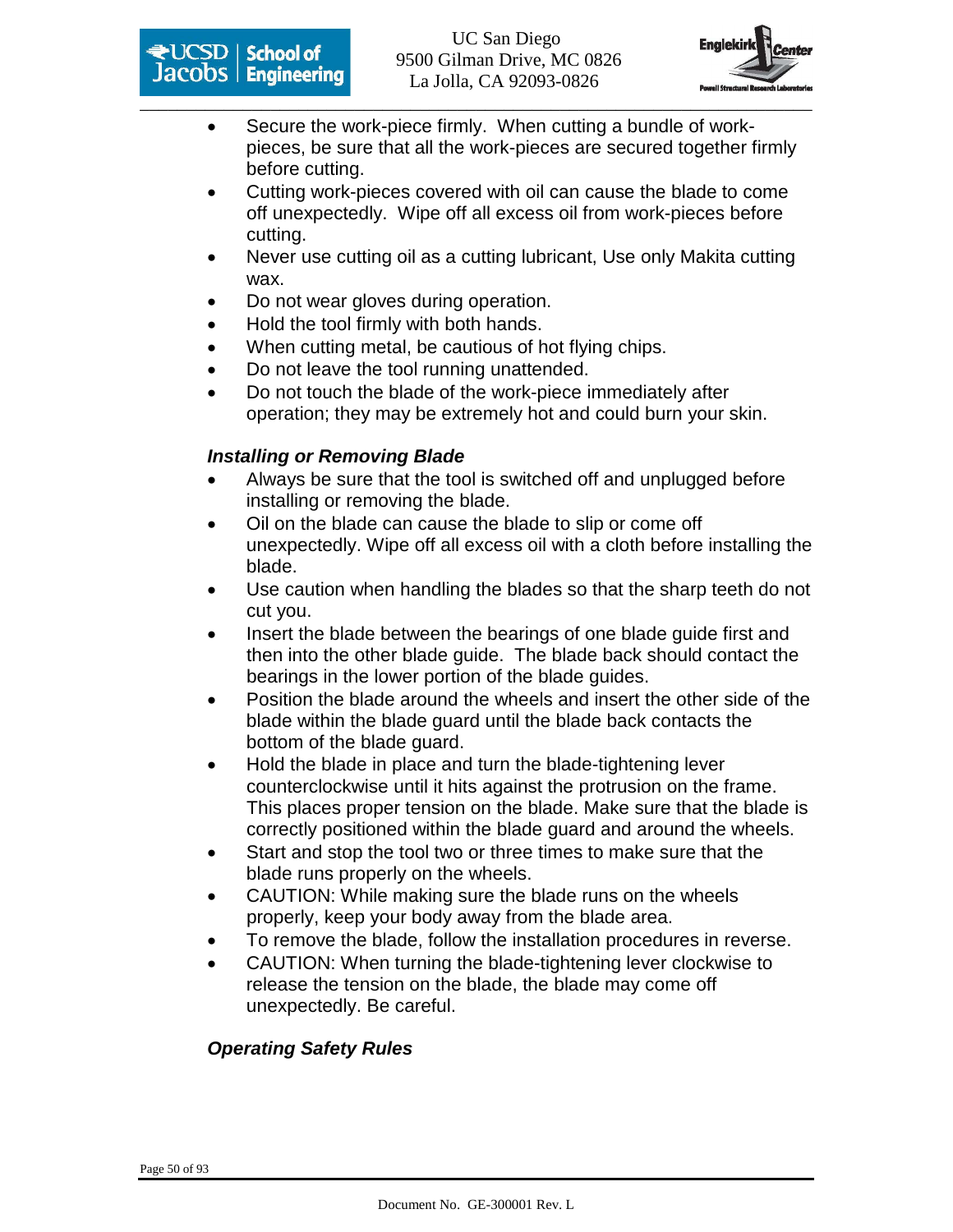



- CAUTION: Never use cutting oil or apply excessive amount of wax to the blade. It may cause the blade to slip or come off unexpectedly.
- When cutting cast iron, do not use any cutting lubricant.
- It is important to keep at least two teeth in the cut.
- Turn the tool on and wait until the blade attains full speed. Gently lower blade into the cut. The weight of the tool or slightly pressing the tool down will supply adequate pressure for the cutting. Do no force the tool.
- As you reach the end of a cut, release pressure and, without actually raising the tool, lift it slightly so that it will not fall against the work-piece.
- CAUTION: Applying excessive pressure to the tool or twisting the tool my cause bevel cutting or damage the blade.

#### **8.7.13 Percussion Tools**

Hammers, Rotary Hammer and Hammer Drills: This family of tools is primarily associated with masonry applications as varied as chipping, drilling, anchor setting and breaking of pavement. They range from pistol grip types to large demolition hammers.

#### **General Safety Rules**

- Normal operating modes include hammering, hammering with rotary motion and rotation or drilling only. Many models incorporate a varied combination of the above modes.
- Capacity is normally rated in maximum diameter displayed on the nameplate. Do not attempt to use a bit larger than that which is specified unless otherwise recommended in the owner/operators manual.
- Before operating, compare the date on the nameplate with the voltage source and be sure that the voltage and frequency are compatible.
- Always wear safety goggles or safety glasses with side shields complying with current national standard, and a full-face shield when needed. Use a dust mask in dusty work conditions. Wear hearing protection during extended periods of operation.
- Do not wear gloves, loose clothing, jewelry or any dangling objects that may catch in rotating parts or accessories. Tie back long hair.

- For maximum control and to resist torque caused by unexpected stalls, use the auxiliary handles provided with the tool.
- Do not tamper with clutches on those models that provide them. Have the clutch settings checked at the manufacturer's service facility at the intervals recommended in the owner/operators manual.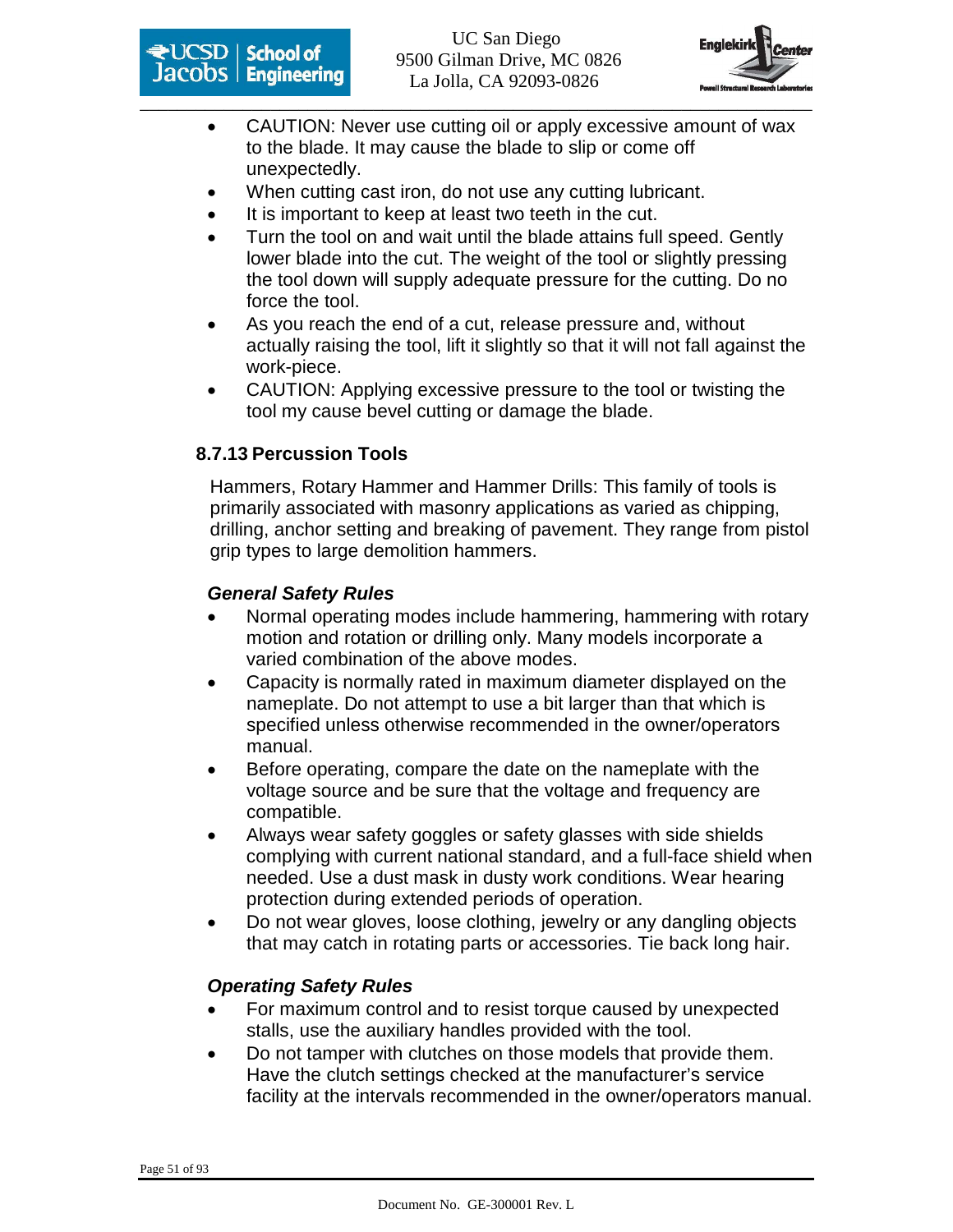



- Check for subsurface hazards such as electrical conductors or water lines before drilling or breaking blindly into a surface. If wires are present, they must be disconnected at the power source by a qualified person, or be certain they are avoided to prevent the possibility of lethal shock or fire. Water pipes must be drained and capped. Always hold the tool by the insulated grasping surfaces.
- Do not force the tool. Percussion tools are designed to hit with a predetermined force. Added pressure by the operator only causes operator fatigue, excessive bit wear and reduced control.
- Keep the operators work area clear of debris.
- Always provide firm footing.

#### **8.7.14 Portable Drill**

Available in a wide variety of types and capacities, portable power drills are undoubtedly the most used power tools in the world. Because of their handiness and application to a very wide range of jobs, drills often receive very heavy usage. For this reason your safety demands that you carefully check capacity limitations and accessory recommendations of your drill. See the owner/operators manual.

#### **General Safety Rules**

- Be sure the trigger switch actuates properly. It should turn the tool "on" and return to the "off" position after release.
- If equipped with a lock-on, be sure it releases freely.
- Check carefully for loose power cord connections and frays or damage to the cord. Replace damaged tool and extension cords immediately.
- Be sure the chuck is tightly secured to the spindle. This is especially important on reversible type drills.
- Tighten the drill bit securely as prescribed by the owner/operators manual. The chuck key must be removed from the chuck before starting the drill. A flying key can be an injury inflicting missile.
- Check auxiliary handles, if part of the tool. Be sure they are securely installed. Always use the auxiliary drill handle when provided. It gives you more control of the drill, especially if stalled conditions occur. Grasp the drill firmly by insulated surfaces.
- Always wear safety goggles or safety glasses with side shields complying with current national standard, and a full face shield when needed. Use a dust mask in dusty work conditions. Wear hearing protection during extended periods of operation.
- Do not wear gloves, loose clothing, jewelry or any dangling objects that may catch in rotating parts or accessories. Tie back long hair.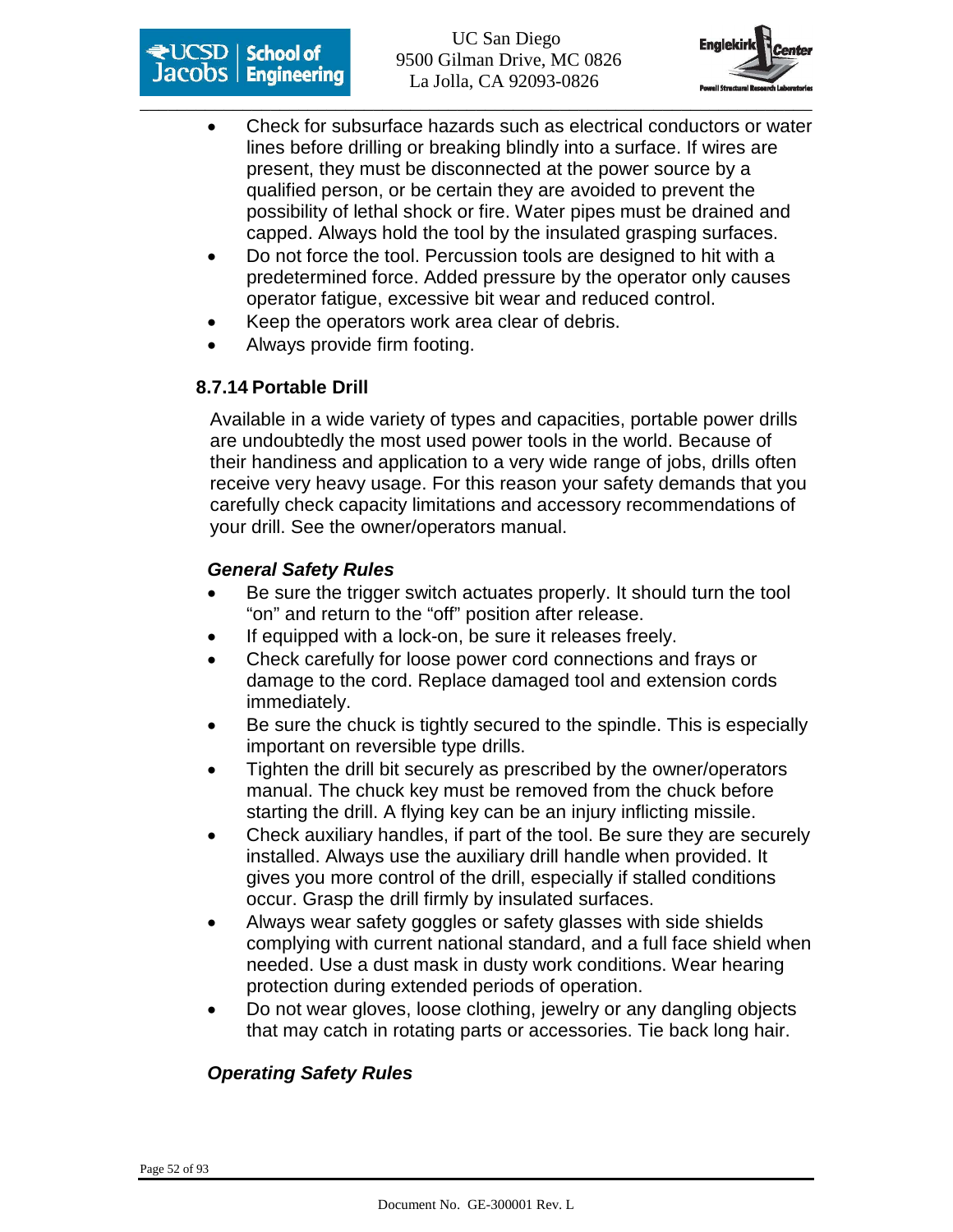



- Always hold or brace the tool securely. Brace against stationary objects for maximum control. If drilling in a clockwise (forward) direction, brace the drill to prevent a counter clockwise reaction.
- Don't force a drill apply enough pressure to keep the drill bit cutting smoothly. If the drill slows down, relieve the pressure. Forcing the drill can cause the motor to overheat, damage the bit, and reduce operator control.
- If the drill binds in the work, release the trigger immediately—unplug the drill from the power source, and then remove the bit from the workpiece. If you suspect that the drill operation you are performing can potentially bind, then under no circumstances should you actuate any switch "lock-on" that may be available to you.
- Never attempt to free a jammed bit by starting and stopping the drill. As you approach hole-breakthrough, grip or brace the drill firmly, reduce pressure and allow the bit to pass through the hold easily.
- Always have firm footing when drilling. Brace or position yourself very carefully when working on ladders and scaffolding. Be sure of your balance and control before you start the job.
- Unplug the tool before changing bits, accessories or attachments.
- And remember when drilling blindly (you can't see behind what is being cut), check carefully for possible electrical wiring or pipes in your path. If wires are present, they must be disconnected at their power source by a qualified person or avoided to prevent possibility of lethal shock. Water pipes must be avoided or always capped. Always hold the tool by the insulated grasping surfaces, if provided.
- Remove materials or debris from the area that might be ignited by hot chips.

#### **8.7.15 Pneumatic Nail Gun**

The most popular nailing device used in light and heavy construction is the pneumatic nail gun. It uses the force from compressed air to drive nails through hard surfaces.

#### **General Safety Rules for Nail Gun Use**

- Always wear safety glasses.
- Never use a nail gun with the nose guard safety spring missing.
- Never rest the gun against any part of your body, or try to climb a ladder with the gun cradled against your body.
- Do not hold the trigger down unless you're purposefully firing the tool. This is especially important when descending ladders.
- Keep people out of range of fire. Exercise extreme caution when using an air tool around another worker.
- Never point the tool at anyone. Treat the tool like a firearm. Never assume the tool is empty.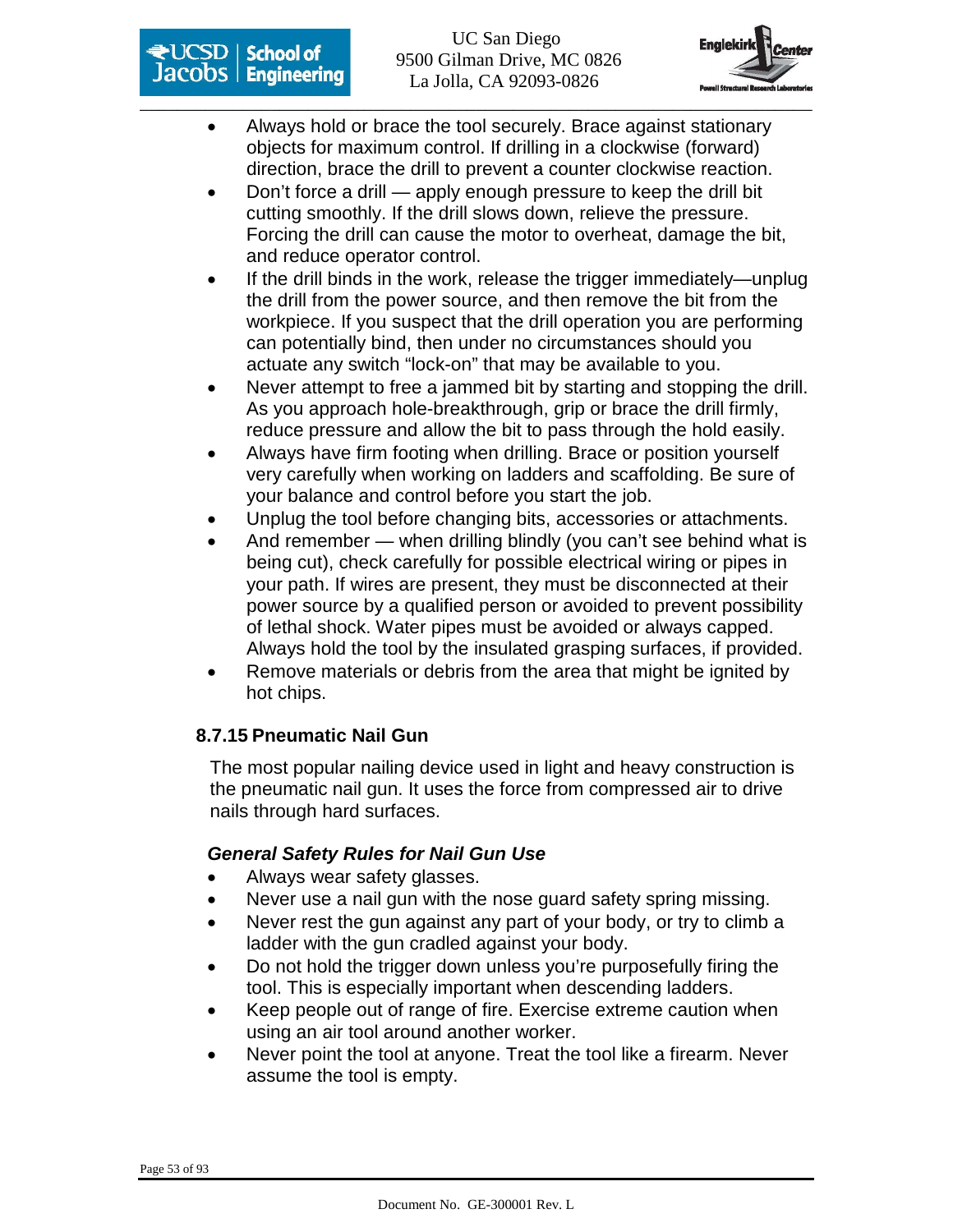



- Disconnect the air hose before clearing a jam or making adjustments.
- Do not fire the tool unless the nose is firmly pressed against a work piece.
- Use only compressed air to power the tool, not bottled gas. Do not exceed the manufacturer's specified air pressure for the tool.
- Keep your free hand safely out of the way of the tool.
- Do not operate the tool around flammables.
- Nail top to bottom when nailing wall sheathing in a vertical position.
- Nail from the eaves to the ridge when nailing roof sheathing, this way you will not back off the edge of the roof.
- Move forward, not backward, when nailing horizontal areas.
- Secure the hose when working on scaffolding, to prevent the weight of the hose from dragging the tool off the scaffold if you set the tool down.
- Other risks to guard against while using a nail gun include being hit by one of the nail gun's attachments or fastener used with the tool, and being hit by flying wood chips and nails.

### **8.8 Dywidag Systems Safety and Operating Instructions**

### **Post Tensioning Jacks**

WARNING: Read all safety and operating instructions and warnings before starting any work or operation. NEVER stand or allow anyone to stand directly behind, or above, or below a jack when stressing operations are under way.

#### **1. Equipment Covered Here:**

- a. Jack: 1 3/4" Stressing System
- b. Pump TC PE554 115 volt single phase, 30 amps.
- c. Hoses: 19,000 psi bursting pressure
- d. Pressure Gauges: 10,000 psi, 100 psi gradations

#### **2. Safety Instructions**

- 1. Observe all relevant Cal/OSHA standards e.g. use of protective clothing and devices, grounding of electrical equipment, control of work area, etc.
- 2. All system components must be in good working condition prior to use. Inspect daily for signs of wear or damage. Do not use if grippers are worn excessively, hoses are cracked, pressure gauge is inoperable, or other defects are observed.
- 3. After inspection, test-run system (see Operating Instructions) to insure that all components are in proper working order.
- 4. Stressing operations must be under the direct control of a superintendent experienced in such operations.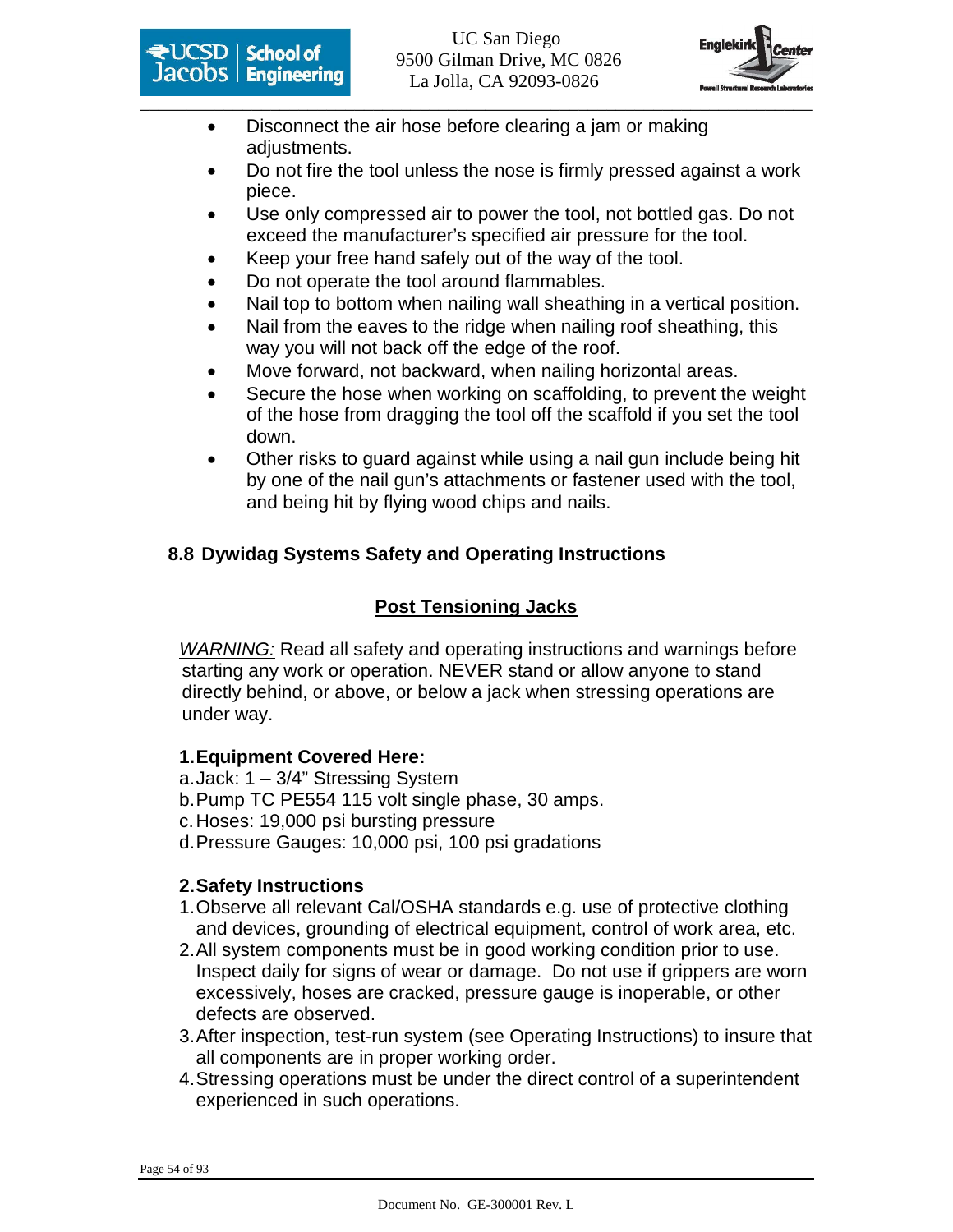

- 5. Operators must wear proper personal protective equipment (hard hats, safety glasses, shoes, gloves and long sleeves, etc.) while operating equipment.
- 6. Stressing unit should be securely tethered to the structure at all times. In the event a tendon breaks during the stressing operation, the tether will prevent the unit from falling.
- 7. Operating personnel must keep feet from becoming entangled in the hydraulic hoses while stressing.
- 8. No one should be allowed to stand behind, directly above, or below the jack when stressing operations are under way.
- 9. Never exceed the maximum allowable stressing pressure. (Check Calibrations accompanying equipment).
- 10. Make certain jack is in the fully closed position when moving from tendon to tendon. Do not activate pump while moving the jack.
- 11. Do not attempt to service the equipment beyond that described in the operating instructions. All other servicing should be referred to qualified DSI service personnel.

#### **3. Operating Instructions**

#### **a. Preparation**

- 1. Proper and complete connection of the hydraulic lines is vital to the safe operation of the equipment. Connect hydraulic hoses from pump stress port to jack stress port, from pump return port to jack return port and from the pump seating port to ram seating port. Fully engage all fittings hand tight.
- WARNING: Improper or incomplete coupling of hydraulic hoses may cause injury or death to personnel, or severe damage to equipment.
- 2. Visually inspect concrete around the anchor. If should be free of voids.
- 3. Be sure the jack is equipped for the bar size to be stressed. Check the wrench sleeve for fit over the hex or anchor nut. Be sure the pull rod, pull rod nut, and coupler are the correct size and in good condition.
- 4. Check that oil level in pump is adequate.
- 5. Connect the hydraulic pump to 115V AC 60HZ 30 amp power source. Extension cords should be 3 wires, 12 gauge minimum with a maximum length of 50 ft. Further distances will damage the pump motor and will interfere with stressing.
- 6. Proper lifting equipment must be available prior to commencing.
- 7. Lift equipment by lifting harness only. Never use hydraulic lines for moving, carrying or adjusting of equipment.
- 8. When installing or removing a DSI Bar two trained staff members must be present. Often times the bar could be holding a lever. One staff member should be watching the structure being tied down to make sure it fits properly or is stable while uninstalling the bar.

### **b. Bleeding the Jack (See stressing for operation of Jack)**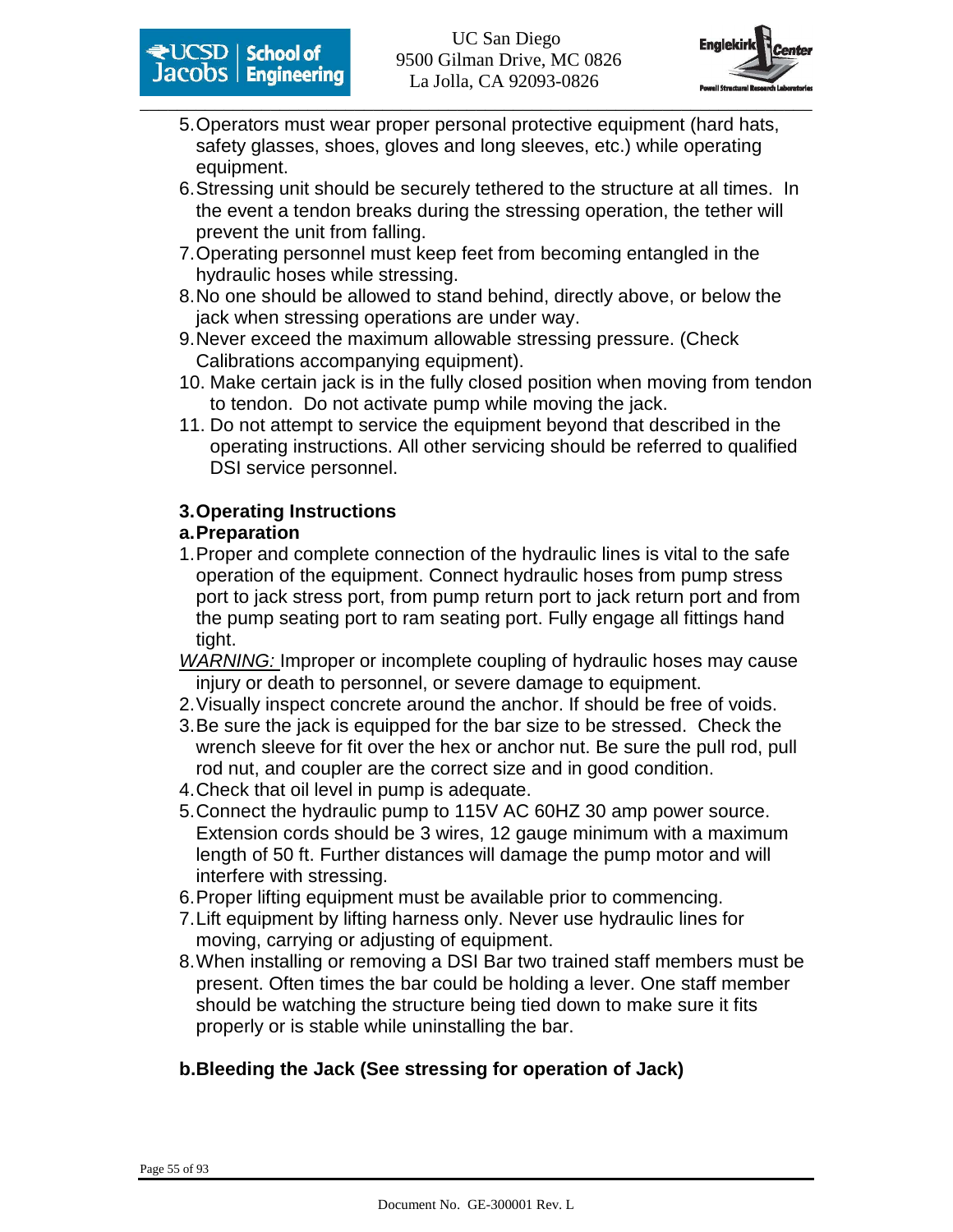



- 1. Tilt jack so rear fitting is higher than front (approximately 30 degrees) and facing up.
- 2. Advance ram until piston is fully extended. When piston is fully extended, the gauge pressure will rise sharply. (DO NOT EXCEED 500 PSI).

#### **c. Stressing**

- 1. Put pump motor switch in "Remote" position.
- 2. Place pump valve handle in return position, position B.
- 3. Depress pendent switch and return piston fully.
- 4. Hand tighten anchor nut to bar until plate is contracted. Failure to do so can damage the internal components of the jack.
- 5. Be sure bar extension beyond anchor nut is at least ½ coupler length plus 1 inch.
- 6. Engage pull rod coupler  $\frac{1}{2}$  its length on pull rod, using the proper size Allen wrench tighten set screw.
- 7. Engage pull rod and coupler fully onto the bar.
- WARNING: To avoid serious accidents, pull rod coupler must be fully engaged.
- 8. Place pump valve in Stress position; position A, close check valve on stressing line (if installed).
- 9. Extend piston between  $\frac{1}{4}$  and  $\frac{1}{2}$ ".
- 10. Place jack over bar, nut, pull rod coupler and pull rod. Jack wrench sleeve must slide over hex on anchor and bearing nose must be flat on bearing plate.
- 11. Install pull not until in contact the ball plate on rear of the jack.
- 12. Depress remote pendant switch on pump and stress tendon to desired load. Never exceed the maximum gauges pressures (refer to calibration report for max pressure).
- 13. Measure total bar elongation between bearing plate and any fixed reference point on bar before and after stressing.
- 14. Use ratchet handle to tighten nut to plate. DO NOT use "cheater" bar. CAUTION: Tightening of anchor nut with ratchet should be performed while ram is in motion.
- 15. Switch valve to Position B. and slowly open the check valve. Once the pressure on the gauge is zero, activate the pump retracting the ram.

WARNING: NEVER EXCEED 500 PSI IN RETRACT.

#### **9. Personal Protective Equipment**

**Personal Protective Equipment** (PPE) is provided for staff and visitors of Englekirk Center. Staff is expected to use appropriate PPE during their daily work.

Personal Protective Equipment shall be used according to UCSD EH&S guidelines see **Personal Protective Equipment** in Appendix A.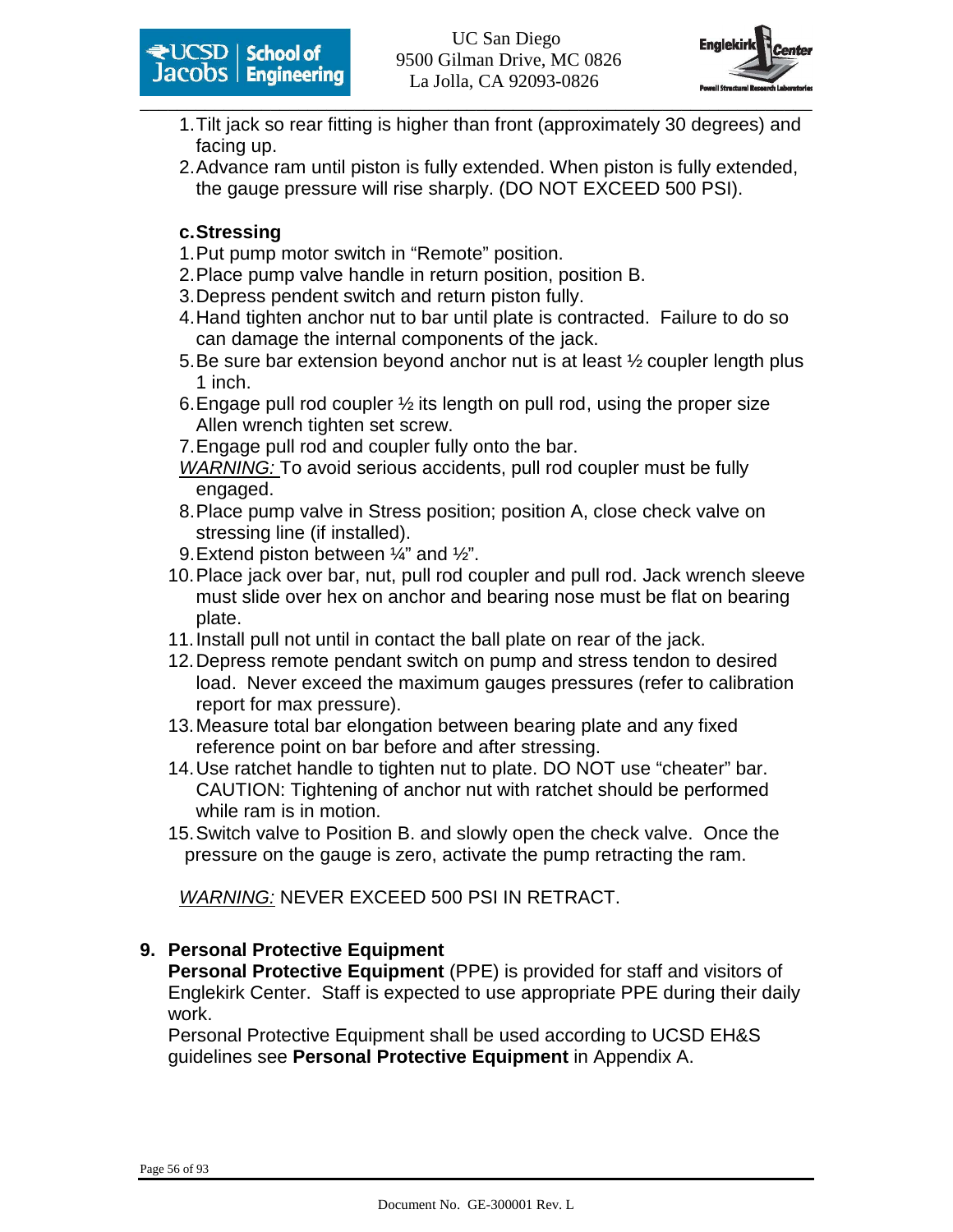**School of** UC San Diego **Except School of Engineering** 9500 Gilman Drive, MC 0826 La Jolla, CA 92093-0826



#### **10. Hazard Communication**

**Hazard Communication** at Englekirk Center is used to inform staff, students and others engaged in work at the facility of the possible chemical hazards which they may encounter. An ongoing Hazardous Materials list is kept on file with the Department Safety Coordinator in the North trailer. A binder of Material Safety Data Sheets is kept in the Pump House at the East entrance as well as on file with the Department Safety Coordinator in the North trailer. Hazard Communication and Hazardous Materials Storage/Handling shall conform to UCSD EH&S guidelines see **Hazard Communication** in Appendix A.

#### **10.1 Storage/Disposal of Hazardous Waste**

#### **How to Store and Dispose of Hazardous Chemical Waste**

**Summary:** Follow these guidelines for selecting containers and safely storing hazardous chemical waste until it's collected by Environment, Health & Safety (EH&S).

**Are you in the right place?** These guidelines are for hazardous **chemical** waste only.

• If your waste is **radioactive,** see How to Store and Dispose of Radioactive Waste.

• If your waste is **biohazardous,** see How to Package and Dispose of Biohazardous and Medical Waste.

**Select a topic:**

- Hazardous or extremely hazardous?
- Storage area
- **Labeling**
- **Containers**
- Liquids
- Dry solids
- Empty containers
- Unknowns
- Time and quantity limits

#### **What to do/How to do it**

**Determine if you have "hazardous" or "extremely hazardous" material.** Guidelines are different for hazardous and extremely hazardous chemical waste.

- **Check the list** of Known Hazardous and Extremely Hazardous Wastes for your material.
- If your material is listed as **hazardous,** use the guidelines on this page.
- If your material is listed as **extremely hazardous,** proceed to How to Store and Dispose of Extremely Hazardous Chemical Waste.

#### **Designate a hazardous waste storage area.**

- Hazardous waste sign
- **Select an area** that is:
- o Near where the waste is generated
- o Under the control of lab personnel
- o Out of the way of normal lab activities
- **Label the area** with a "Danger Hazardous Waste" sign.

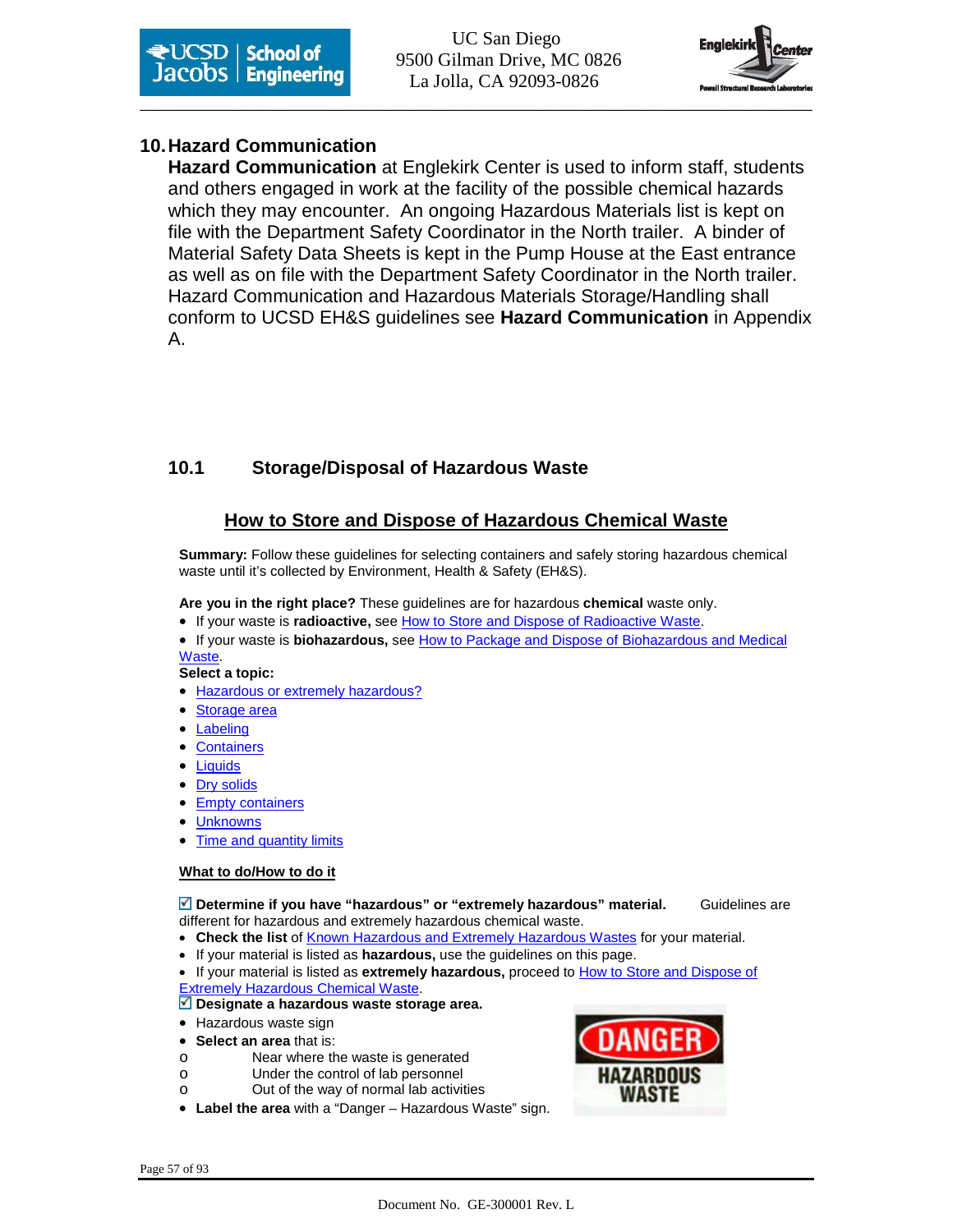



Request signs from EH&S Environmental Management Facility, (858) 534-2753.

- **Make the area easily accessible and recognizable** to EH&S waste technicians.
- **Note:** Fume hoods may be used to **temporarily** store small quantities of waste materials, but

should not serve as designated waste storage areas.

#### **Select appropriate containers.**

• **Chemical compatibility:** o Choose a container chemically compatible with the material it will hold. Chemicals must

not react with, weaken, or dissolve the container or lid.

- o Follow these basic compatibility guidelines:
- Acids or bases: Do not store in metal.
- Hydrofluoric acid: Do not store in glass.

 Gasoline (solvents): Do not store or transport in lightweight polyethylene containers such as milk jugs.

o Read Chemical Compatibility Guidelines for more detailed information.

#### • **Caps and closure:**

o Use waste containers with leak-proof, screw-on caps so contents can't leak if a container tips over. Corks, parafilm, and beakers are not acceptable.

o If necessary, transfer waste material to a container that can be securely closed. Label the new container.

o **Keep waste containers closed** except when adding waste.

o Wipe down containers prior to your scheduled collection date.

• **Size:**

o Choose appropriately sized containers. Store smaller quantities in smaller containers. It's not cost effective to dispose of 50 milliliters of material in a 4 liter container.

#### • **Secondary containment:**

o Always place your container in a secondary container to:

- Capture spills and leaks from the primary container
- Segregate incompatible hazardous wastes, such as acids and bases

A secondary container must be chemically compatible and able to hold 110% of the volume of waste stored in the primary container(s). Lab trays and dishpans are frequently used for secondary containment.

EH&S provides free secondary containers for 20-liter (5-gallon) waste containers. Request these secondary containers from the **EH&S Environmental Management Facility**, (858) 534-2753. **Label every waste container with a hazardous waste tag.**

• **Attach a completed hazardous waste tag** to the container **before** you begin using the container to accumulate and store waste.

• **Cross out** all other labels on the container. (Don't obliterate the original product label; waste technicians need to see what the container held before it was designated as a waste receptacle.)

**Read about liquid waste requirements.** 

• **Do not overfill** liquid waste containers. Leave a sizable amount of head space in the container to allow for expansion and safe transportation — 10% head space is a good rule of thumb.

• **Do not mix solids with liquid waste.** Containers found to contain solids during processing by EH&S hazardous waste technicians will be returned to the generator for separation. See guidelines for solid chemical waste below.

• **Liquid-filled small containers** such as vials and Eppendorf tubes:

o Double-bag containers in clear plastic bags to allow visual inspection by EH&S waste technicians.

o Containers bagged together must contain liquids or liquid mixtures with the **same chemical constituents.**

o Seal each bag individually.

o Accurately list the bag's contents and chemical constituents on the hazardous waste tag.

#### • **Organic solvents:**

Halogenated and non-halogenated organic solvents may be mixed together in the same waste container. Contact the EH&S Environmental Management Facility, (858) 534-2753, if you want to pour other chemical constituents in the same waste container.

Do not combine organic solvents with toxic metal waste!

Contact the **EH&S Environmental Management Facility**, (858) 534-2753, if you're using toxic metal compounds. Examples of metals include arsenic, barium, cadmium, chromium, lead, mercury, selenium, silver, copper, nickel, and zinc.

• **Oils:** EH&S sends waste petroleum oils to be recycled.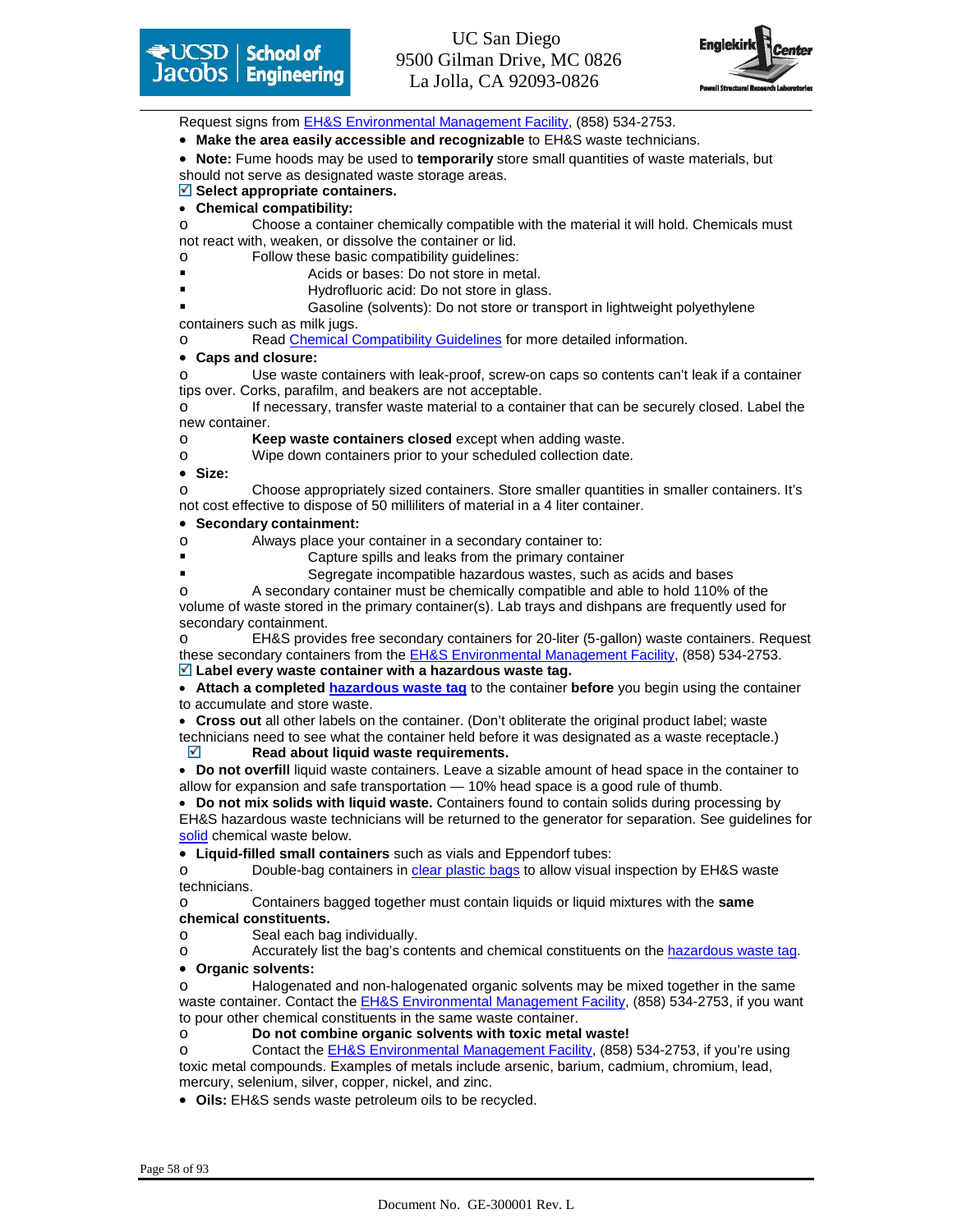

Accumulate recyclable oil separately from oils contaminated with solvents, halogens, laboratory chemicals, or fuels.

• Oils containing traces of mercury, lead, or other regulated metals are excluded from the recycling program. Notify EH&S on the hazardous waste tag if your oil waste may contain these materials.

#### **Read about requirements for dry, solid waste.**

• Chemically contaminated solid waste includes three categories that are packaged differently for disposal: lab trash, dry chemicals, and sharps and piercing objects.

• **Lab trash:** Examples include absorbent paper products, Kim Wipes, gloves, benchcoat, and other lab supplies. Follow these guidelines:

o **Double-bag the waste** in clear plastic bags to allow visual inspection by EH&S waste technicians. If contents cannot be visually inspected, EH&S cannot collect the bag.

o Seal each bag individually.

o Accurately list the bag's contents and chemical constituents on the hazardous waste tag.

#### • **Dry chemicals:**

- o Dispose of solid reagent chemicals in the manufacturer's container.
- o Label the container with a hazardous waste tag.

• **Sharps and piercing objects:** Sharps are items capable of puncturing, piercing, or tearing regular waste bags. Examples include pipettes, pipette tips, and broken glass. Sharps require special packaging.

• **Read** How to Dispose of Sharps and Piercing Objects for details.

**What to do with empty containers** that once held hazardous chemicals.

• Disposal of these containers depends on the container's size, what it's made of, and the hazardous material it once contained.

• Read How to Dispose of Empty Hazardous Materials Containers for details.

#### **Follow these guidelines for "unknowns"** or unidentified chemical waste.

• Unknown or unidentified chemicals are considered hazardous waste. Processing and disposal of unknowns is particulary expensive because they must be handled with great care and caution. Please make every effort to avoid "unknowns" by diligently labeling and dating inventory.

• **Once found, ask others** working in the area if they know what the material is.

- If the material **can be identified:**
- o Label it with a hazardous waste tag.
- If the material **can't be identified:**

o Label it with a hazardous waste tag.

- o Write "Unknown" on the tag.
- o Write on the waste tag any known information. Include:

 Type of lab that material was found in (chemistry, organic or inorganic, biology, DNA research, etc.)

 Where the material was discovered in the lab (under a fume hood with other organics, on a shelf with inorganics or salts, etc.)

- Age of the material
- **Request** a hazardous waste collection.

• Contact the EH&S Environmental Management Facility, (858) 534-2753, if you need assistance with unknowns.

■ Storage time and quantity limits before waste must be collected.

• Keep UCSD in compliance. Request a hazardous waste collection **before** time or quantity limits are reached.

• **Time:** All hazardous waste must be collected **within 90 days** from when waste is first put into containers.

• **Quantity:** Up to 55 gallons of any individual hazardous waste may be stored before it must be collected.

o **When 55 gallons or more** of hazardous waste accumulates, the waste must be collected within three days.

• **Read** How to Request a Hazardous Waste Collection for details.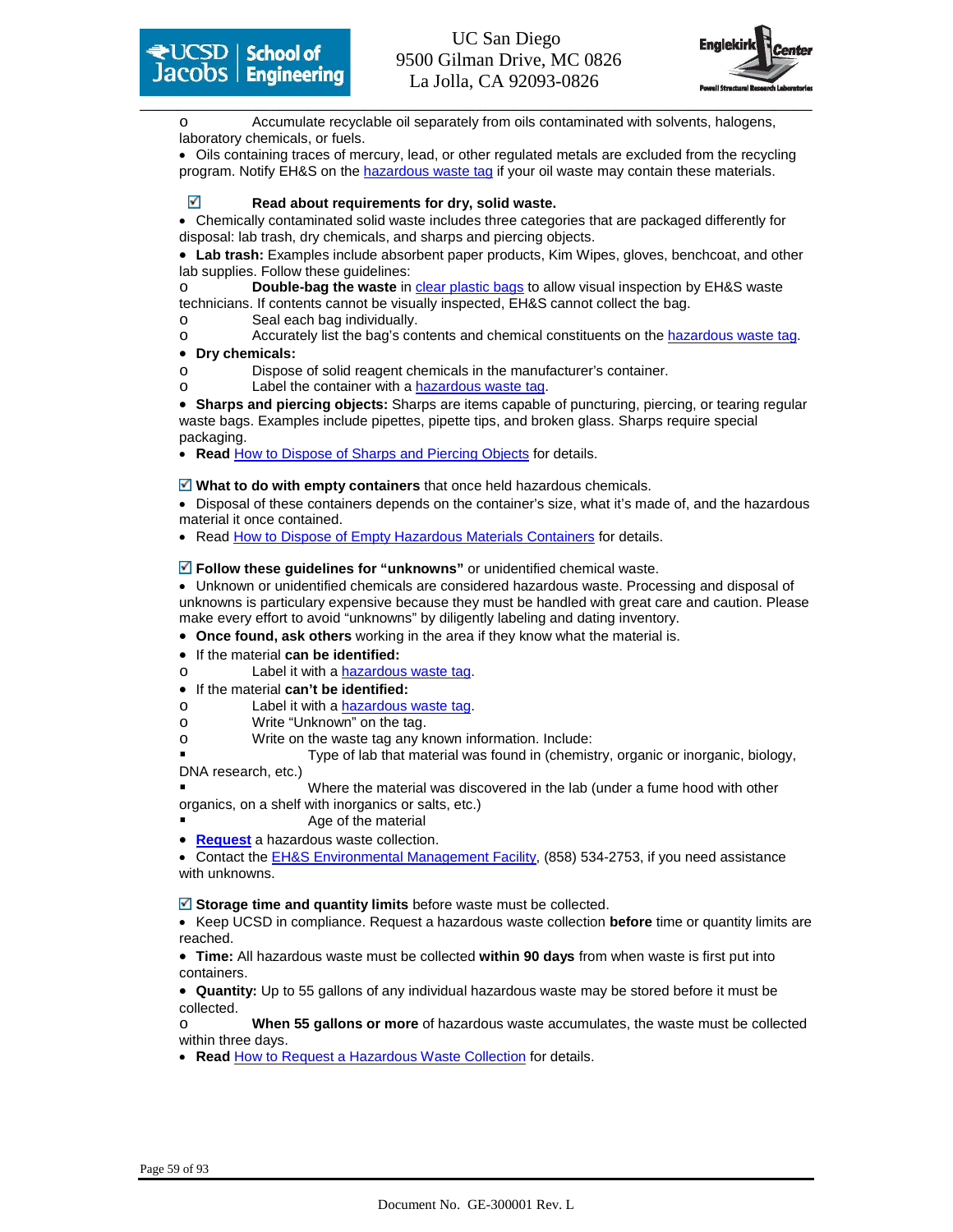



\_\_\_\_\_\_\_\_\_\_\_\_\_\_\_\_\_\_\_\_\_\_\_\_\_\_\_\_\_\_\_\_\_\_\_\_\_\_\_\_\_\_\_\_\_\_\_\_\_\_\_\_\_\_\_\_\_\_\_\_\_\_\_\_\_\_\_\_\_\_\_\_ **If you are a UCSD employee and have questions,** contact the EH&S Environmental Management Facility, (858) 534-2753.

**Notice:** Disposal of hazardous waste using sinks, intentional evaporation, or as regular trash is against the law. Campus laboratories must abide by strict state and federal waste disposal requirements. You may be held liable for violations of applicable laws.

**How to Store and Dispose of Hazardous Chemical Waste** reproduced from the following Internet link:

http://blink.ucsd.edu/Blink/External/Topics/How\_To/0,1260,13036,00.html Contact the Department Safety Coordinator (858-688-0307) or Environment, Health & Safety department (858-534-3660), or access the web link above for further information.

#### **11. Emergency Action Plan**

Control Building/Pump House

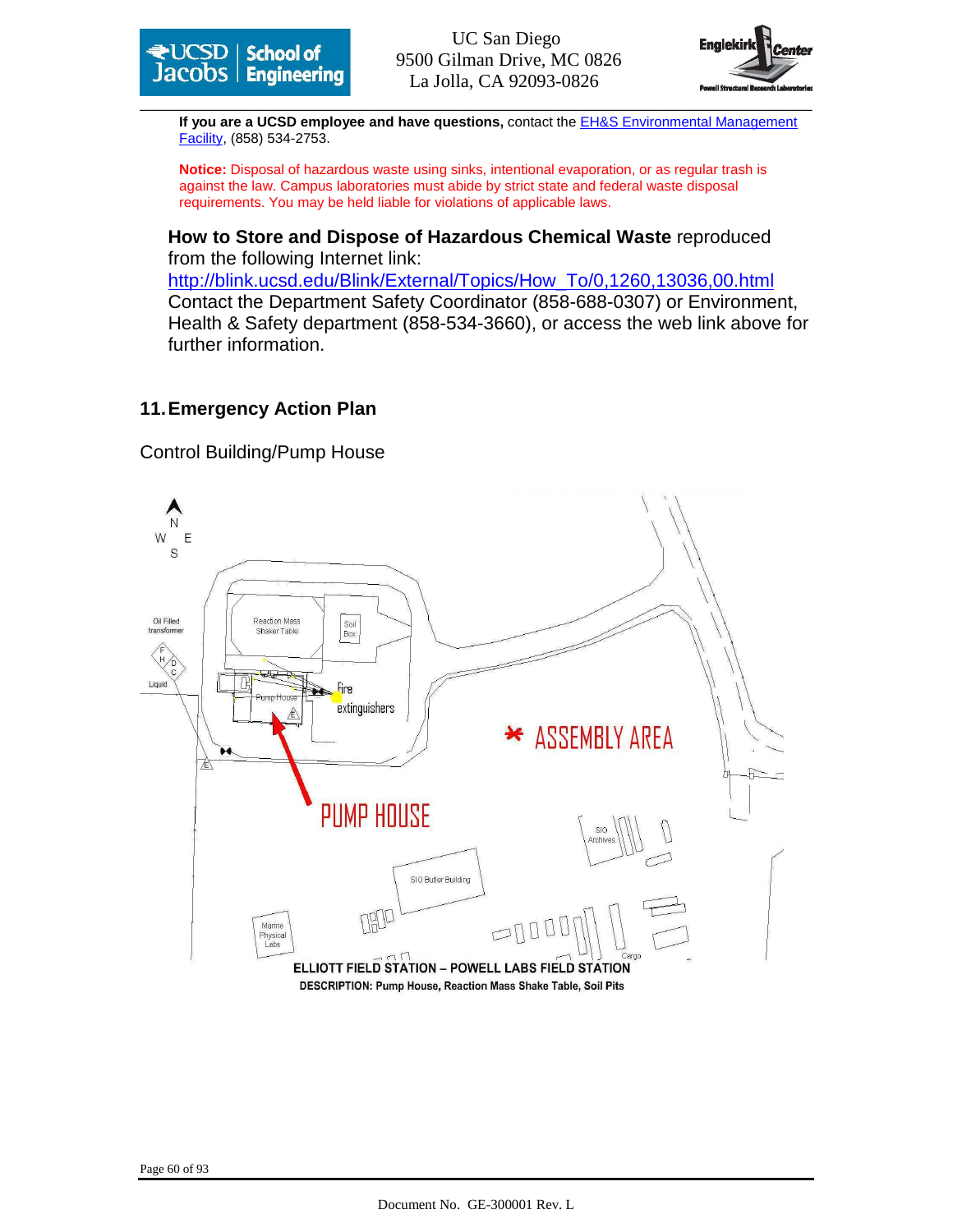



#### **Emergency Phone Numbers**

| Poison Control Center  800-876-4766         |  |
|---------------------------------------------|--|
| UCSD Emergency Status Phone No.888-308-8273 |  |

#### **Calmly state:**

- Your name
- Building and room location of emergency
- Nature of the emergency: fire, chemical spill, etc.
- Injuries?
- Hazards present which may affect responding emergency personnel
- A phone number near the scene where you can be reached

#### **Building Evacuation**

- Quickly move to the outside of the building using the nearest door marked with an EXIT sign.
- Close and secure all doors as you leave. Take your keys with you.
- Be certain all persons in the area are evacuated immediately.
- Help those who need special assistance—disabled, small children, etc.
- Report immediately to the designated assembly area (see map above) to do a headcount.
- Wait for instructions from emergency response personnel.

#### **Fire Procedures**

IN CASE OF SMALL FIRE

- Call 911.
- IF YOU HAVE BEEN TRAINED to use a fire extinguisher, while keeping an exit available behind you, bring the extinguisher within six feet of the fire.
- Pull the pin located in the extinguisher's handle, aim the nozzle at the base of the fire.
- Squeeze the handles and sweep from side to side at the base of the fire until it is out.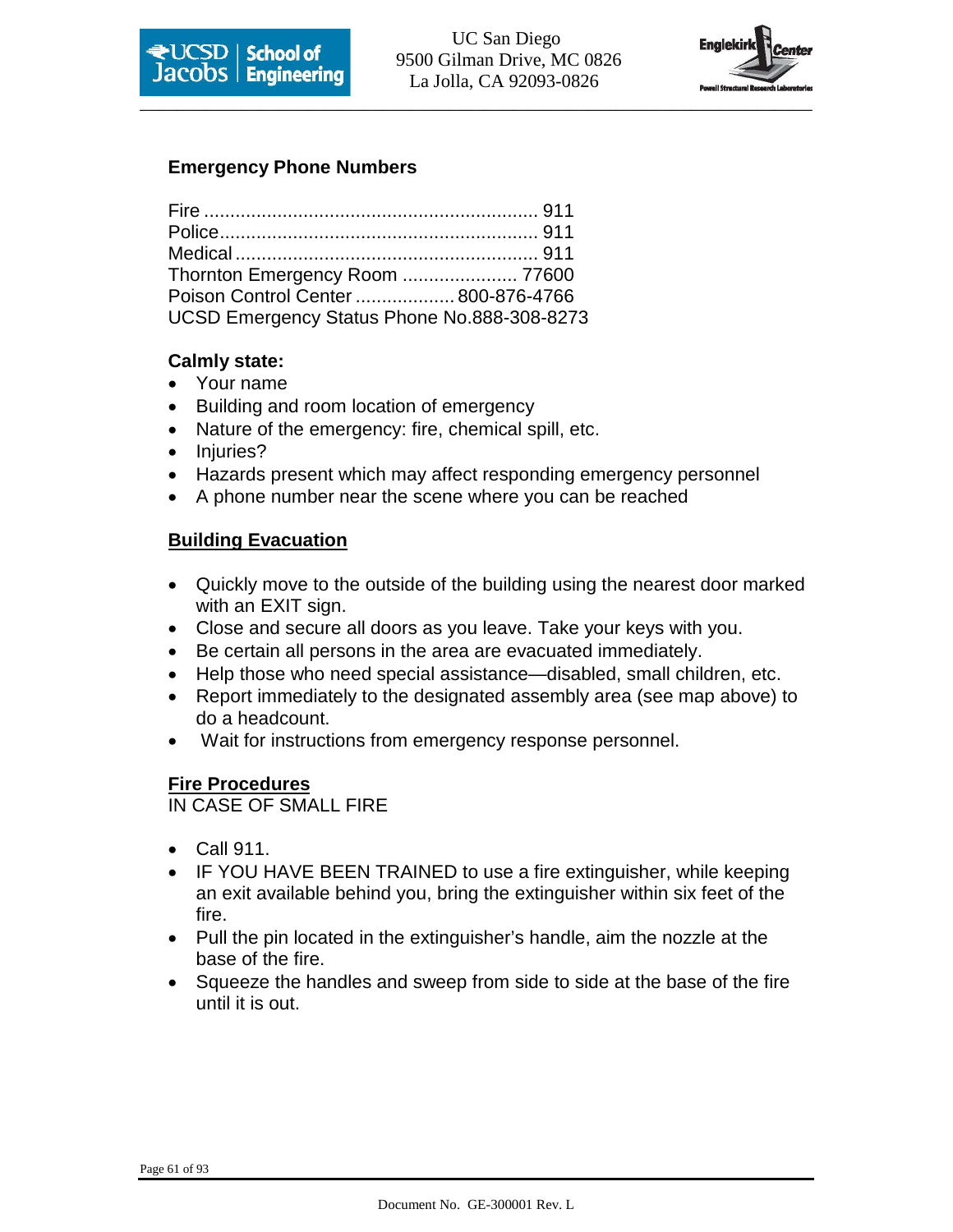



#### IN CASE OF LARGE FIRE

- Pull the fire alarm and call Campus Police at 911. Alert people in the area to begin evacuation using the stairs--not the elevators.
- Close door to confine the fire.
- Move to your designated assembly area upwind from the building.
- Have persons knowledgeable about the incident and location assist emergency personnel.

#### **Earthquakes**

#### DURING HEAVY SHAKING

- Get under a desk, table, door arch or stairwell. If none are available, move against an interior wall and cover your head with your arms. Remain under cover until the movement subsides.
- Stay away from large windows, shelving systems or tall room partitions.
- After shaking has stopped, survey your immediate area for trapped or injured persons and ruptured utilities. Evacuate the building using the stairs—not the elevators. Move to your designated assembly area and await further instructions from emergency personnel.

**ESEC** also utilizes UCSD's **Emergency Guide** see Emergency Guide in Appendix A.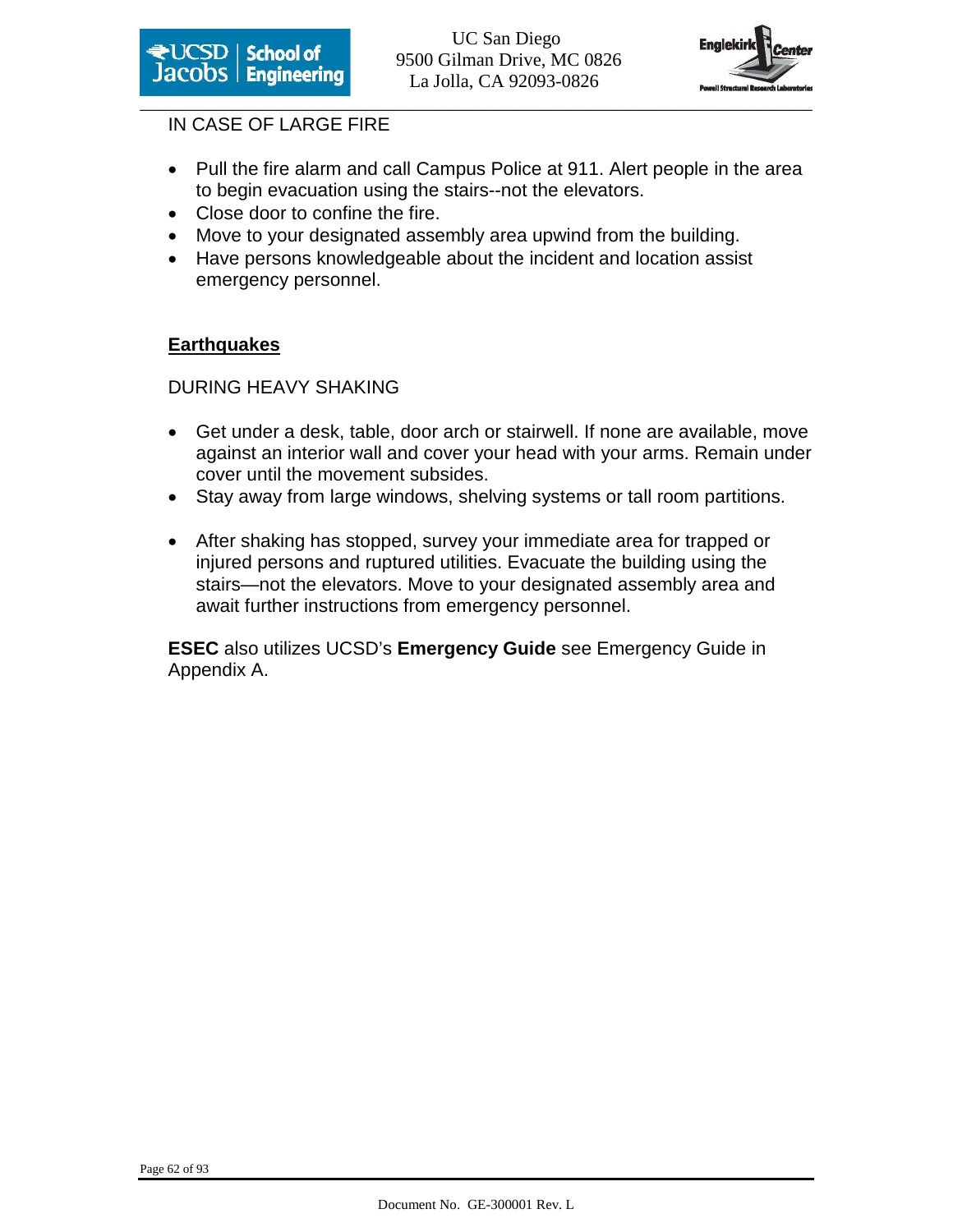



 $\sim$ 

#### **11.1 Emergency Guide**

**Summary:** The Emergency Guide contains standard emergency response procedures for UCSD.

The Emergency Guide contains essential phone numbers and "what to do in case of...?" information for UCSD employees and students.

| Fire                                    |                                                                                                                                                                                                  |
|-----------------------------------------|--------------------------------------------------------------------------------------------------------------------------------------------------------------------------------------------------|
| Earthquake                              | <b>EMERGENCY GUIDE</b>                                                                                                                                                                           |
| <b>Biological spill</b>                 |                                                                                                                                                                                                  |
| Needlestick / Exposure to blood or body |                                                                                                                                                                                                  |
| fluids                                  | (858) 534-HELP (4357)                                                                                                                                                                            |
| <b>Radiation spill</b>                  | UC10 3 margood at \$6.00 at \$7.000 \$1.00 pm \$1.000 \$2.000 \$2.000 \$2.000 \$2.000 \$2.000 \$2.000 \$2.000 \$<br>In the source driving an analysis is affecting in this case from Summar last |
| <b>Chemical spill</b>                   | on advokeds on registrate showing between the formation with dealership<br>130 00 Enterprise Hutuf William Edg. To his initiative                                                                |
| Acts of violence                        | Fire                                                                                                                                                                                             |
| Personal injury                         | Earthquate                                                                                                                                                                                       |
| Evacuation considerations for people    | <b>Biological Spills</b><br>Needlestick / Exposure to Blood or Body Fluids                                                                                                                       |
|                                         | <b>Rediation Spill</b>                                                                                                                                                                           |
| with disabilities                       | <b>Chemical Solar</b>                                                                                                                                                                            |
| <b>Utility failure</b>                  | <b>Acts of Violence</b>                                                                                                                                                                          |
| <b>Bomb threat</b>                      | Personal Injury / People With Disabilities                                                                                                                                                       |
|                                         | Utility Failure I Bomb Threat                                                                                                                                                                    |

#### Emergency response resources:

Emergencies and emergency planning Essential Phone Numbers (Environment, Health and Safety) How to Report a Crime or Emergency

Questions about emergency preparedness at UCSD? Contact Continuity & Emergency Services, (858) 534-1064 or 534-3823.

Questions about production and distribution of the Emergency Guide? Contact Environment, Health & Safety, (858) 534-9745.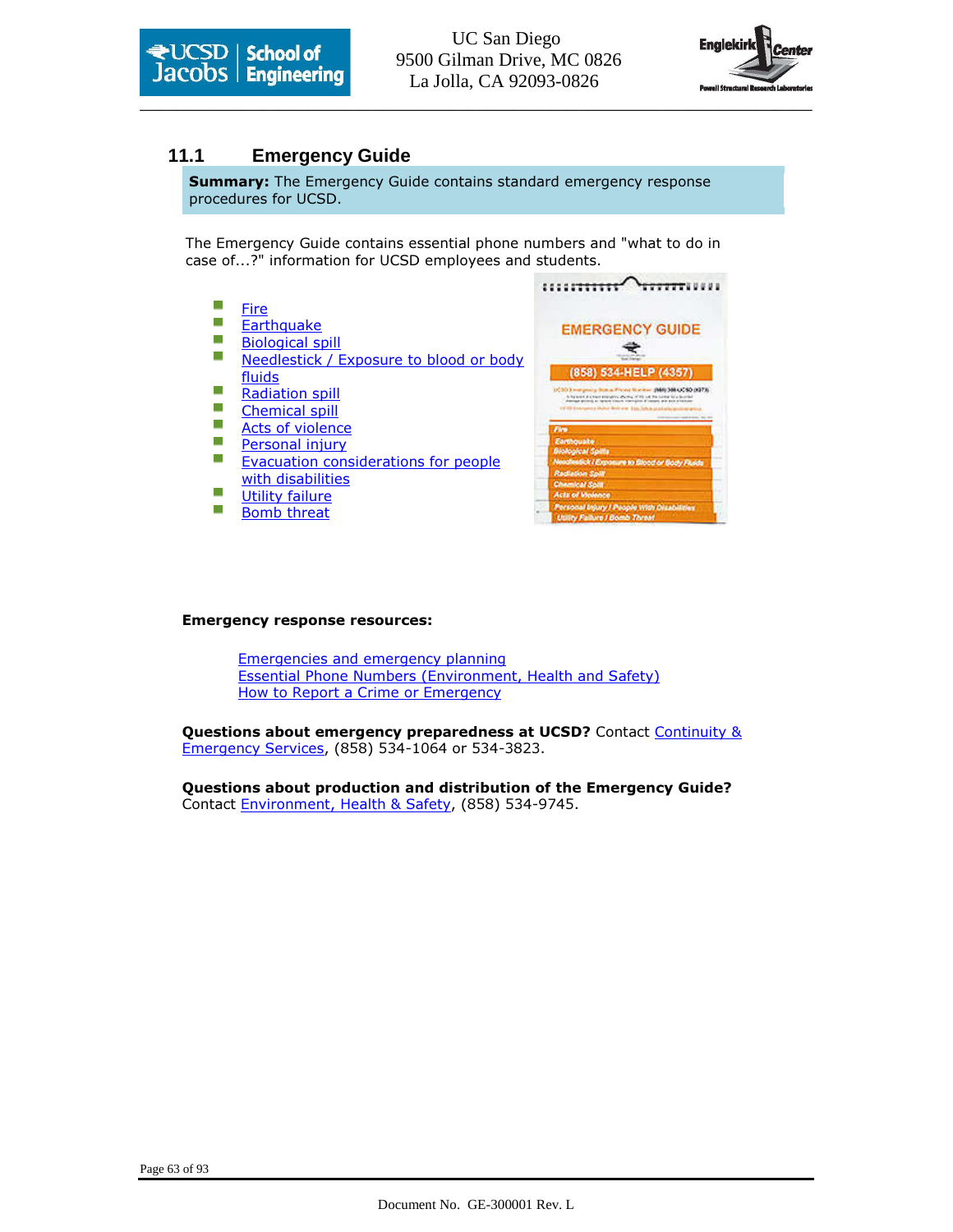



#### **12. Natural Hazards**

Due to the location of ESEC, we are at risk of contact with venomous snakes and spiders. If bitten by a venomous snake or spider seek immediate medical attention and have a coworker try to make a positive identification. Below you will find steps to take until medical attention is provided.

#### **Avoid snakes**:

- 1. If a rattlesnake is found indoors, call 911 for assistance
- 2. Stay alert when walking near canyons or undeveloped land
- 3. If you see a snake, do not disturb it. Move away quickly
- 4. If you hear a rattlesnake, stand still until you are sure of its location, then move away quickly.
- 5. Never step or reach into an area you cannot see.

#### **Rattlesnake bites**:

- 1. **Remain calm.**
- 2. **Call 911** and get the victim to the hospital immediately.
- 3. **Immobilize the bitten limb**. Do not apply a tourniquet or constriction band and do not attempt to cut the wound or suck out the venom. Do not apply ice to the wound.
- 4. **Wash the skin over the bite** with soap and water. Cover the wound.

#### **If bitten by a black widow spider:**

- 1. Make a positive identification if possible. If the bite is on an arm or a leg, tie a snug bandage above the bite to help slow or halt the venom's spread. Ensure that the bandage is not so tight as to cut off circulation
- 2. Use a cold cloth or a cloth filled with ice at the location of the bite
- 3. Seek medical attention immediately

#### **For more information, contact:**

- **Emergencies EH&S: (858) 534-3660 weekdays, 8 a.m. – 4:30 p.m. Campus Police: (858) 534-4375**
- **Non-emergencies (typical response time: 1 working day) Campus and SIO facilities: (ehspest@ucsd.edu) Medical Center facilities: (jhickman@ucsd.edu)**

#### **13. Facility Specific Safety Requirements**

**General safety during testing at all test facilities at Englekirk Center**  All employees and visitors shall be removed to a designated safe viewing area while tests are performed. All tests shall be conducted by competent staff. All General Site Safety rules will be observed; in addition, facility specific safety procedures will be observed as outlined below.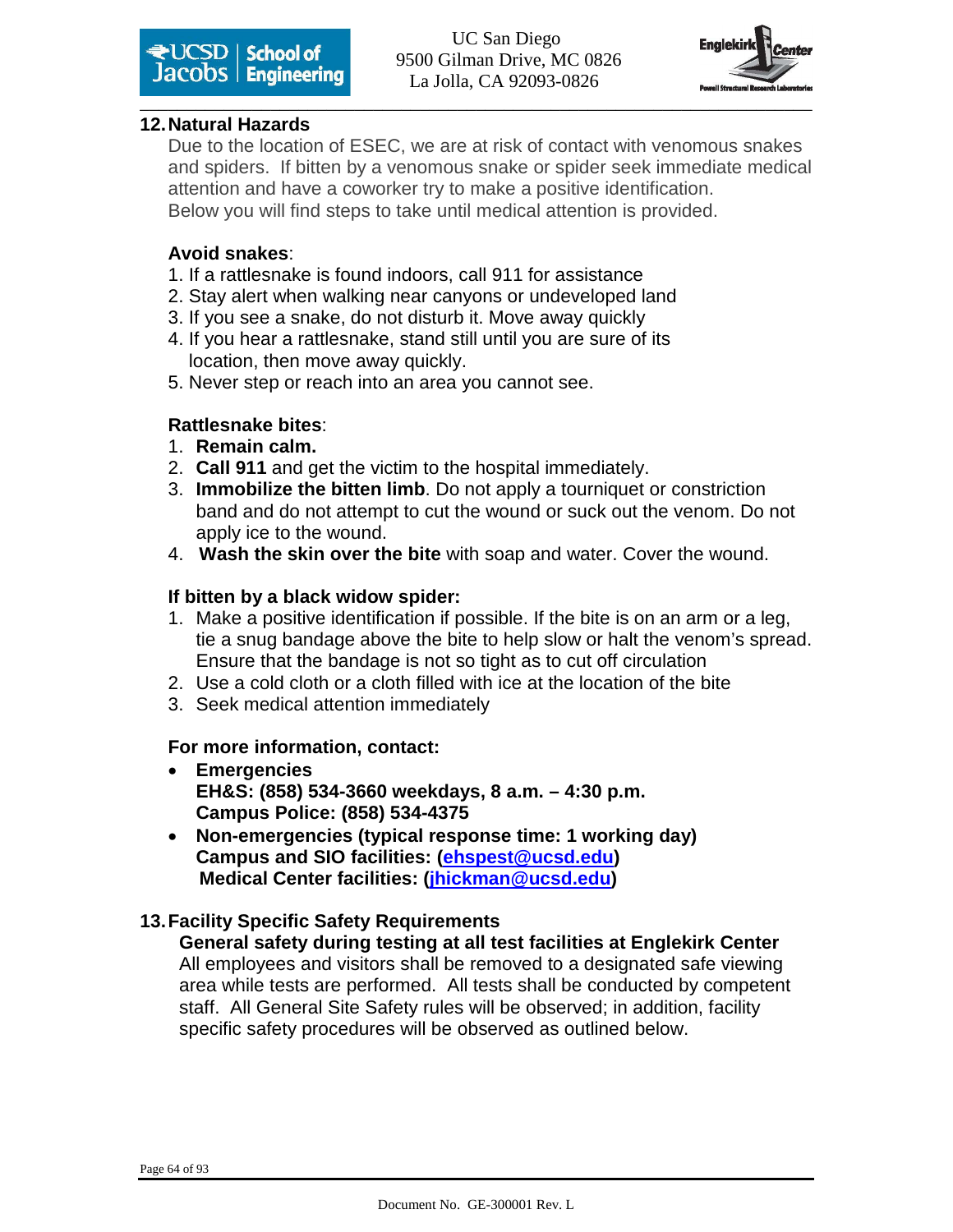

#### \_\_\_\_\_\_\_\_\_\_\_\_\_\_\_\_\_\_\_\_\_\_\_\_\_\_\_\_\_\_\_\_\_\_\_\_\_\_\_\_\_\_\_\_\_\_\_\_\_\_\_\_\_\_\_\_\_\_\_\_\_\_\_\_\_\_\_\_\_\_\_\_ **13.1 Blast Simulator-Technical Support Working Group (TSWG)**

The TSWG Blast Simulator is a unique test device that incorporates high pressure hydraulic oil and high pressure nitrogen to generate high velocity, high impact test conditions. The test machine incorporates unique procedures to insure safety to laboratory personnel and to laboratory visitors.

### **13.1.1 Blast Simulator Specific Safety**

The following procedures are basic in nature with concise and specific **Standard Operating Procedures** kept digitally at the Englekirk Center on the W: drive in **Site Documentation** folder.

#### **1. Testing and maintenance**

- A. Safety Procedures
	- a.Identify and mark debris fields based on potential projectiles, such as concrete, breakaway bolts, and instrumentation
	- b.Establish and clearly mark personnel and visitor viewing areas
	- c.Use radio communications between control room, viewing areas, and personnel in load rig/specimen area
	- d.Monitor safety cameras around test equipment and debris fields
- B. Charge Nitrogen Accumulators with Compressed Nitrogen a.Inspect Nitrogen tank and connections for damage b.Notify personnel that system will begin charging
	- c.At terminal, monitor pressures and advise personnel
- C. Emergency Shutdown
	- a.Emergency Stop Button Locations
		- 1. On the Control Desk
		- 2. In the pit
		- 3. On the mezzanine
		- 4. On the HPS Front Panel
		- 5. Notify personnel and viewers once safe to approach
			- a. Advise of system status and residual pressure
			- b. Advise of continuation of hazard potential and safety equipment requirements
- **13.2 Large High Performance Outdoor Shake Table (LHPOST) Network for Earthquake Engineering Simulation (NEES) National Science Foundation (NSF)**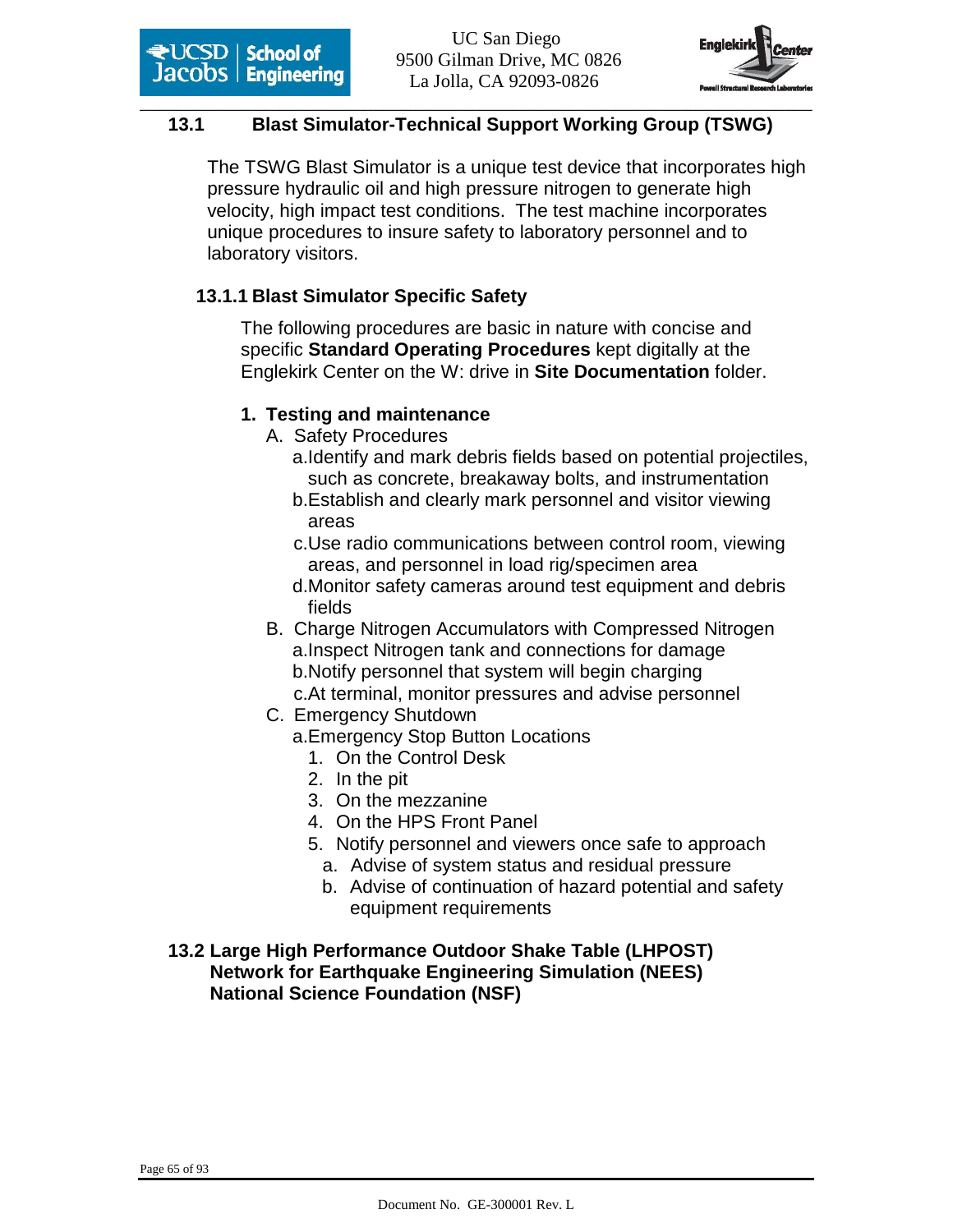

#### **13.2.1 LHPOST Specific Safety**

The following procedures are basic in nature with concise and specific **Standard Operating Procedures** kept digitally at the Englekirk Center on the W: drive in **Site Documentation** folder.

#### **1. Before test**

- A. General inspection and walk around.
	- a. ensure there are no persons in the pit (**no one** allowed below grade when hydraulic pressure is at high pressure).
	- b. ensure table will be unobstructed in its stroke pattern, both above and below table.

#### **2. During test**

- A. Monitor tub cameras for presence of people and hydraulic leaks.
- B. Monitor visitor activity (e.g. delivery men, observers, cleaning crew) to

 safeguard against entrance into pump house or dangerous areas around the shake table.

C. Put up 'Danger Do Not Enter/Authorized Personnel Only' sign. No one is allowed to enter into pump house pit area while hydraulic pump are in high-pressure mode.

#### **3. After test**

- A. If experiment is stopped due to an unexpected incident, prohibit access of unauthorized personnel to the pump house and/or dangerous areas around the shake table indefinitely.
- B. If experiment concludes successfully prohibit access of unauthorized personnel to: the pump house and/or dangerous areas around the shake table until pumps are off, a walk around above and below the table have been performed, spilled oil has been wiped up and the area around the table is generally safe.

#### **4. Maintenance**

- A. Maintenance shall only be done when the high-pressure hydraulics are shut off.
- B. Charging Nitrogen Accumulators with Compressed Nitrogen a. Inspect Nitrogen tank and connections for damage
	- b. Notify personnel that system will begin charging
	- c. Carry an Oxygen sensor to monitor for oxygen deficiency

#### **13.3 Soil Foundation Structure Interaction (SFSI) California Department of Transportation and Port of Los Angeles Soil Pit**

#### **13.3.1 Safety Procedures for Working on Soil Pit Set-up**

This portion of the facility is not currently active; however, the following procedures are basic in nature with concise and specific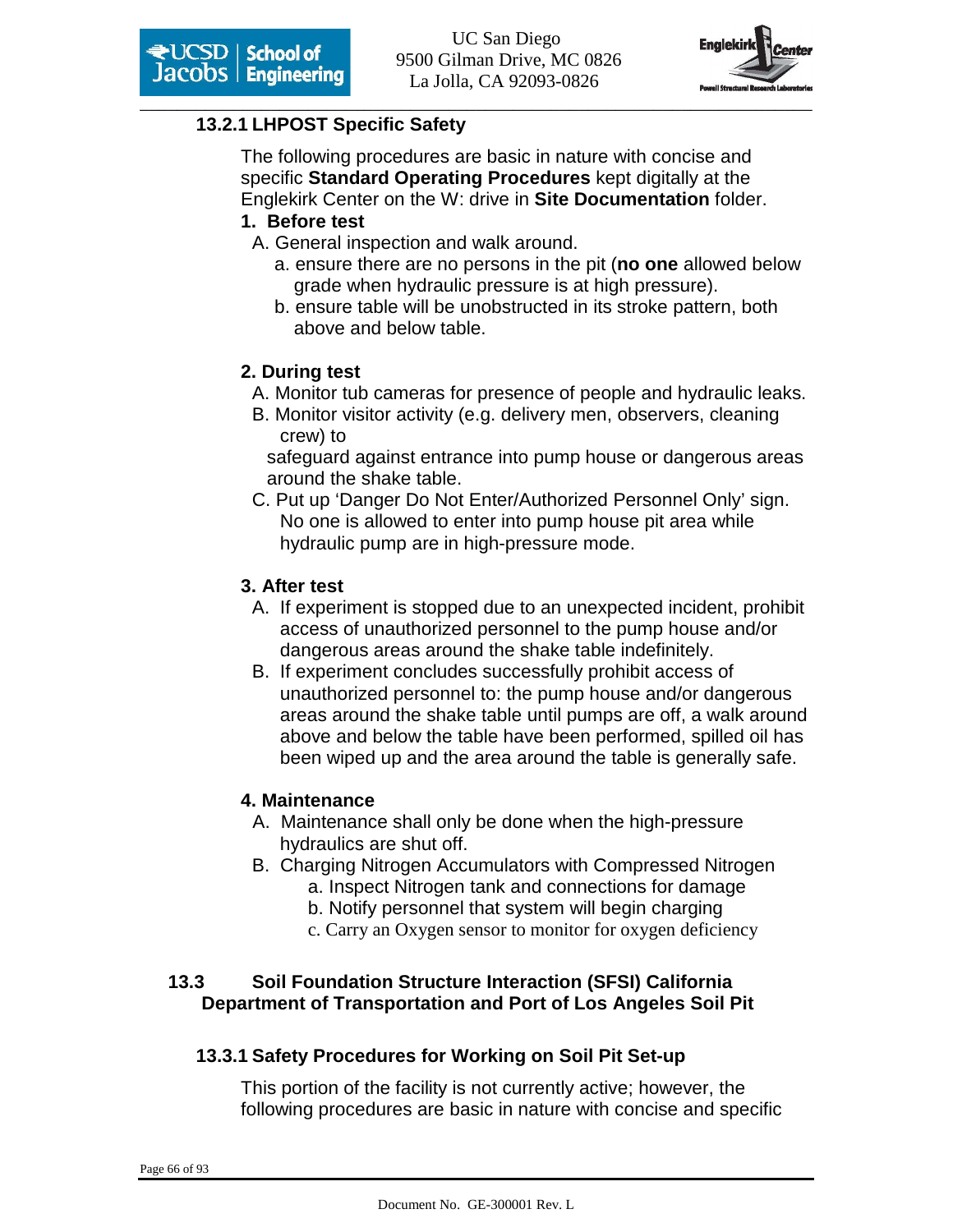



**Standard Operating Procedures** kept digitally at the Englekirk Center on the W: drive in Site Documentation folder.

**1.** Safety procedures pertaining to excavations will be followed according to:

California Code of Regulations, Title 8 and UCSD policies For more information contact the Department Safety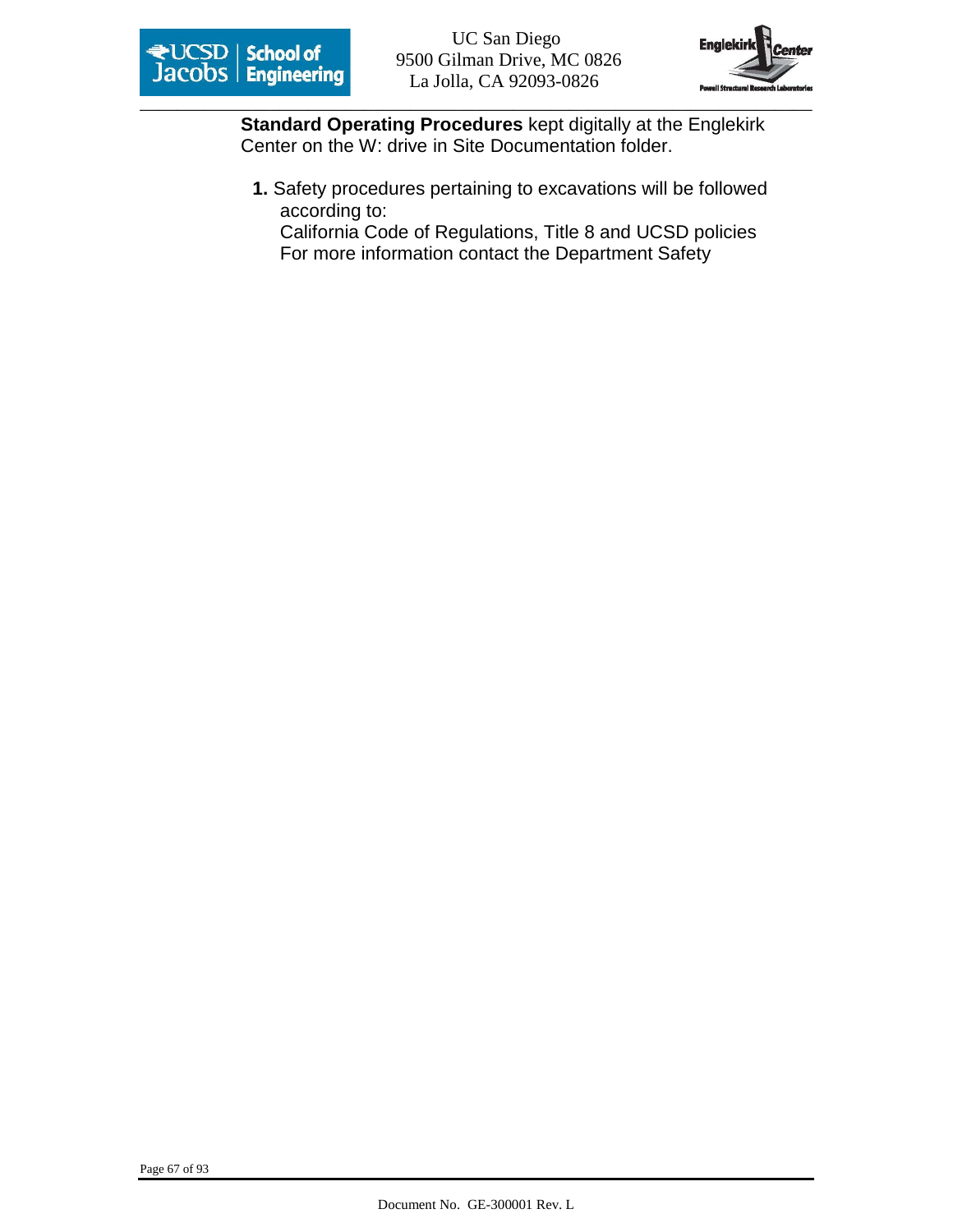# 9500 Gilman Drive, MC 0826 La Jolla, CA 92093-0826



# **14. Appendix A**

| Title                                       | <b>Map to link</b>                                                                                                                                                          |
|---------------------------------------------|-----------------------------------------------------------------------------------------------------------------------------------------------------------------------------|
|                                             |                                                                                                                                                                             |
| <b>Blood Born</b>                           | Go to http://blink.ucsd.edu/ L Safety tab L Research Safety link L                                                                                                          |
| Pathogens                                   | Biosafety link L Blood Born Pathogen                                                                                                                                        |
| <b>Compressed Gases</b>                     | Go to http://blink.ucsd.edu/ L Safety tab L Research Safety link L<br>Lab & Chemical Safety Link L Standard operating procedure<br>section L Compressed Gas                 |
| Elevated work,<br>Ladder and Lift<br>Safety | Go to http://blink.ucsd.edu/ L Safety tab L Trades Safety link L<br>Resources link ∟ Ladders and Lifts section ∟ Ladders and Lifts<br><b>Safety</b>                         |
| <b>Emergency Guide</b>                      | Go to http://blink.ucsd.edu/ L Safety tab L Research Safety link L<br>Lab & Chemical Safety Link L Emergency preparedness and<br>response section ∟ UCSD Emergency Guide    |
| Fire/Life Safety                            | Go to http://blink.ucsd.edu/ L Safety tab L Safety Resources link L<br><b>Fire/Life Safety</b>                                                                              |
| Flammable Storage                           | Go to http://blink.ucsd.edu/ L Safety tab L Safety Resources link L<br>Fire/Life Safety ∟ Flammables Storage section ∟ Flammable and<br><b>Combustible liquids Overview</b> |
| Hazard                                      | Go to http://blink.ucsd.edu/ L Safety tab L Research Safety link L                                                                                                          |
| Communication                               | Lab & Chemical Safety Link L Managing Safety section L Hazard<br><b>Communication Program</b>                                                                               |
| <b>Heat Stress</b>                          | Go to http://blink.ucsd.edu/ L Safety tab L Safety Training link L<br>Menu link L General Safety section L Heat Illness Prevention                                          |
| <b>Injury Illness</b>                       | Go to http://blink.ucsd.edu/ L Safety tab L Safety Resources link L                                                                                                         |
| <b>Prevention Program</b>                   | <b>Injury and Illness Prevention</b>                                                                                                                                        |
| Injury or Illness<br>Reporting              | Go to http://blink.ucsd.edu/ L Safety tab L Safety Resources link L<br><b>Accident Reporting</b>                                                                            |
| <b>Job Hazard Analysis</b>                  | Go to http://blink.ucsd.edu/ L Safety tab L Safety Resources link L                                                                                                         |
|                                             | Injury and Illness Prevention L IIPP Document (PDF or WORD)L                                                                                                                |
|                                             | Section I and IIPP section of this manual<br>ALSO:                                                                                                                          |
|                                             | Go to http://blink.ucsd.edu/ L Safety tab L Trades Safety link L                                                                                                            |
|                                             | Resources link ∟ Hazard Awareness section ∟ Integrated Safety                                                                                                               |
|                                             | and Environment Management Overview                                                                                                                                         |
| Lift and Carry                              | Go to http://blink.ucsd.edu/ L Safety tab L Ergonomics link L<br>Healthy Back link L How to Safely Lift and Carry                                                           |
| Lockout/Tagout                              | Go to http://blink.ucsd.edu/ L Safety tab L Trades Safety link L                                                                                                            |
|                                             | Resources link ∟ Lockout/Blockout section ∟ Lockout/Blockout                                                                                                                |
| Manual                                      | Go to http://blink.ucsd.edu/ L Safety tab L Ergonomics link L Menu                                                                                                          |
| Lifting/Ergonomics                          |                                                                                                                                                                             |
| <b>MSDS</b>                                 | Go to http://blink.ucsd.edu/ L Safety tab L MSDS link L MSDS                                                                                                                |
|                                             | Sources link L ChemQuik link                                                                                                                                                |
| <b>Personal Protective</b>                  | Go to http://blink.ucsd.edu/ L Safety tab L Trades Safety link L<br>Occupational Health link ∟ Personal Protective Equipment                                                |
| Equipment<br>Self Safety Audit              | Go to http://blink.ucsd.edu/ L Safety tab L Safety Resources link L                                                                                                         |
|                                             | Injury and Illness Prevention L IIPP Background section IIPP                                                                                                                |
|                                             | <b>Documents click PDF or WORD link ∟ UCSD OFFICE SAFETY</b>                                                                                                                |
|                                             | <b>INSPECTION and SHOPS &amp; STUDIO SAFETY INSPECTION</b>                                                                                                                  |
|                                             | <b>CHECKLIST</b> sections and IIPP section of this manual                                                                                                                   |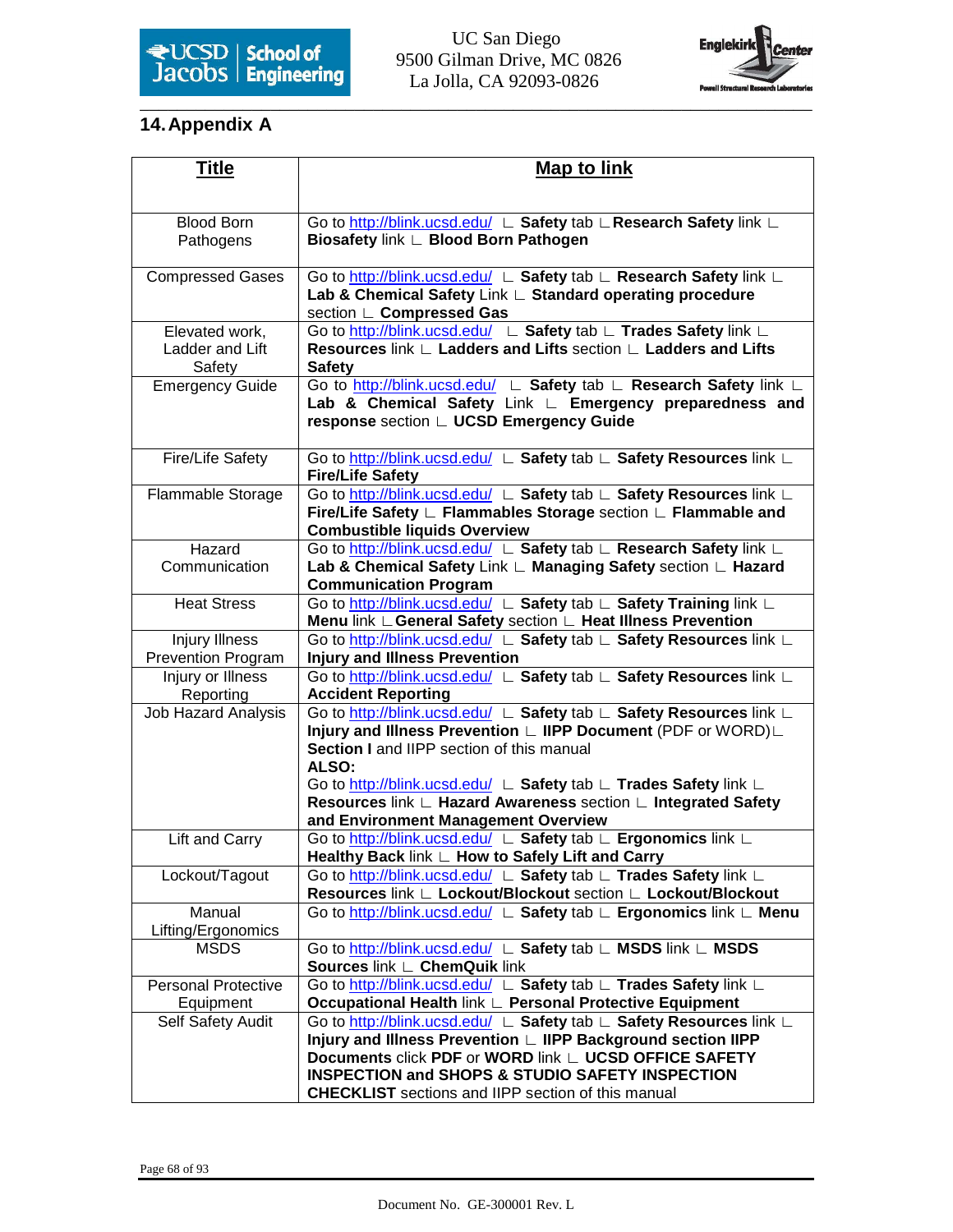

 9500 Gilman Drive, MC 0826 La Jolla, CA 92093-0826



| Title            | Map to link                                                                                          |
|------------------|------------------------------------------------------------------------------------------------------|
|                  |                                                                                                      |
|                  |                                                                                                      |
| Vehicle Accident | Go to http://blink.ucsd.edu/ ∟ Facilities tab ∟ Facilities Resources                                 |
|                  | $\mathsf{L}\,$ Facilities Management link $\mathsf{L}\,$ Vehicles and driving section $\mathsf{L}\,$ |
|                  | <b>UCSD Vehicle Accident/incident Reporting</b>                                                      |
| Vehicle Driver   | Go to http://blink.ucsd.edu/ ∟ Safety tab ∟ Safety Training link ∟                                   |
| Responsibility   | Menu link ∟ Risk Management section ∟ UCSD Vehicles Driver                                           |
|                  | <b>Responsibility Training</b>                                                                       |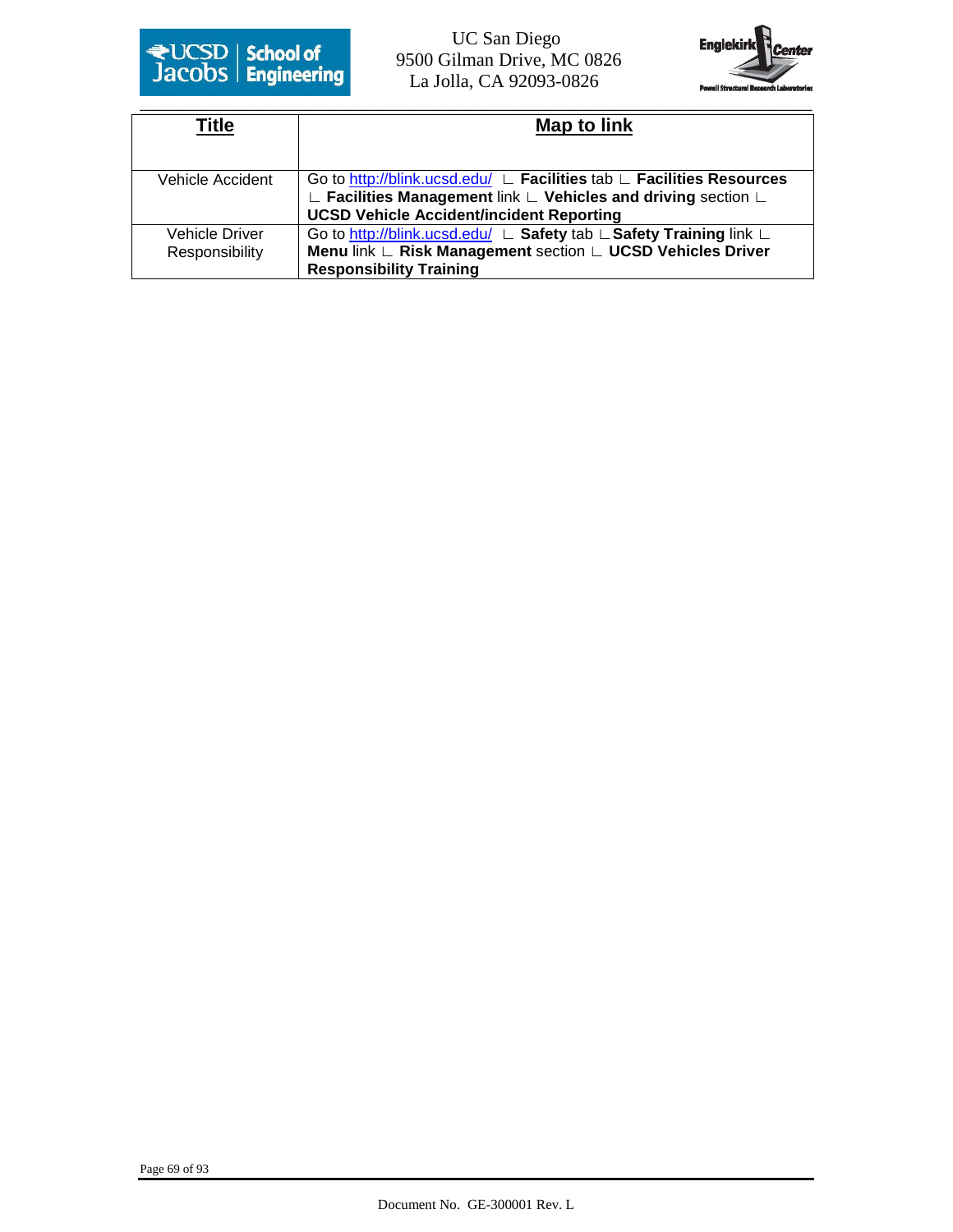



### **15. Appendix B**

#### **15.1 Hazard Identification Form**

University of California, San Diego

| <b>Inspection Location</b> |  |  |
|----------------------------|--|--|
| Department                 |  |  |

Supervisor \_\_\_\_\_\_\_\_\_\_\_\_\_\_\_\_\_\_\_\_\_\_\_\_\_\_\_\_\_\_\_\_\_\_\_\_\_ Phone \_\_\_\_\_\_\_\_\_\_\_\_\_\_\_\_\_\_\_\_\_

|                      | <b>Mitigation</b>             |                    |
|----------------------|-------------------------------|--------------------|
| <b>Date Observed</b> | <b>Abatement Action Taken</b> | <b>Date Abated</b> |
|                      |                               |                    |
|                      |                               |                    |
|                      |                               |                    |
|                      |                               |                    |
|                      |                               |                    |
|                      |                               |                    |
|                      |                               |                    |
|                      |                               |                    |
|                      |                               |                    |
|                      |                               |                    |
|                      |                               |                    |
|                      |                               |                    |
|                      |                               |                    |
|                      |                               |                    |
|                      |                               |                    |
|                      |                               |                    |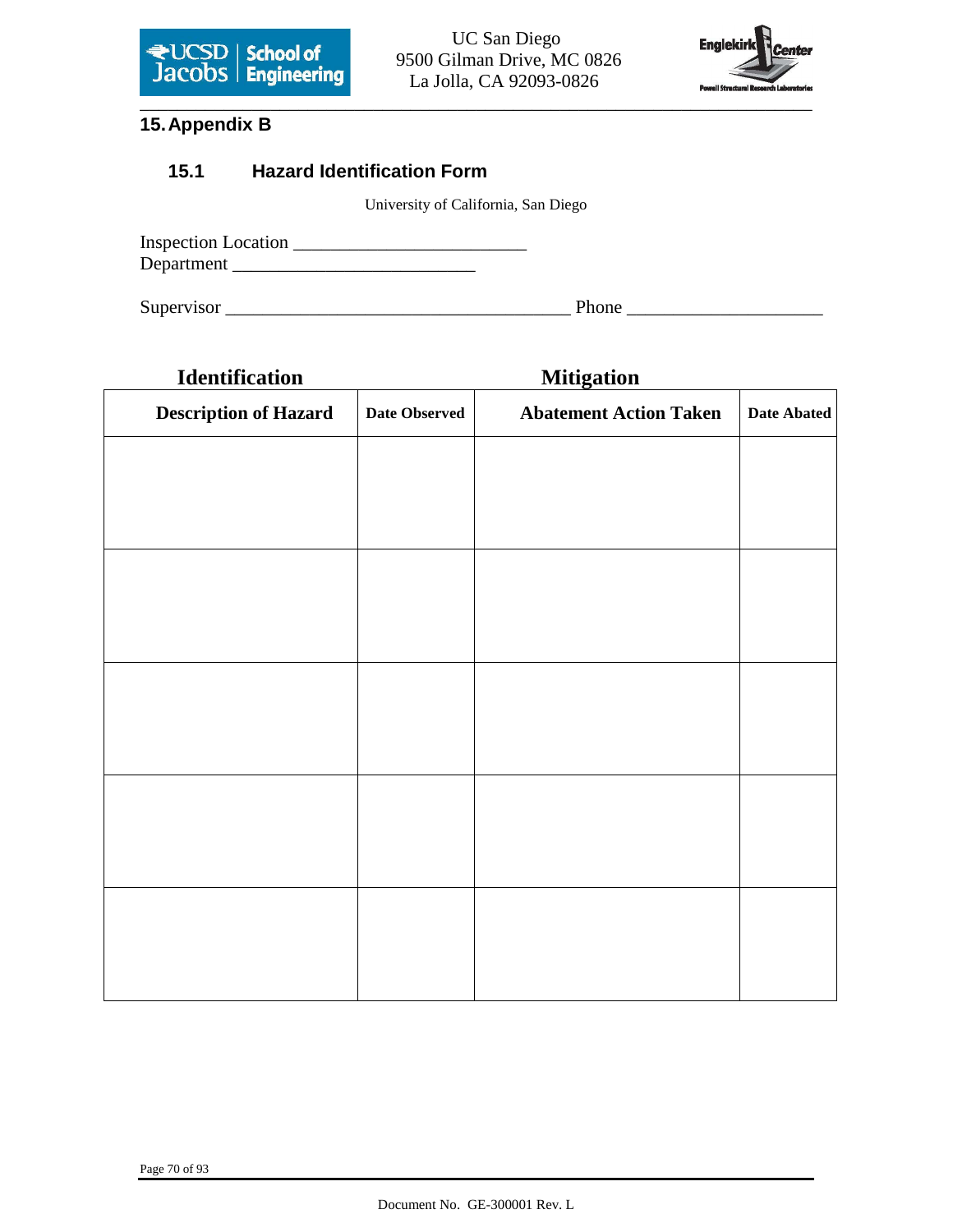



### **15.2 UCSD Accident Investigation Report**

In accordance with the UCSD Injury & Illness Prevention Program (IIPP), supervisors are responsible for investigating all injuries sustained by employees working under their direction.

| What Workplace Condition/Practice/Equipment contributed to the incident?                                                                         |                                                                                   |
|--------------------------------------------------------------------------------------------------------------------------------------------------|-----------------------------------------------------------------------------------|
|                                                                                                                                                  | ,我们也不能在这里的时候,我们也不能在这里的时候,我们也不能在这里的时候,我们也不能会在这里的时候,我们也不能会在这里的时候,我们也不能会在这里的时候,我们也不能 |
| What Additional Actions are still needed to Prevent Re-occurrence? (consider<br>training, personal protective equipment, and written procedures) | ,我们也不能在这里的时候,我们也不能在这里的时候,我们也不能会在这里的时候,我们也不能会在这里的时候,我们也不能会在这里的时候,我们也不能会在这里的时候,我们也不 |
|                                                                                                                                                  |                                                                                   |
|                                                                                                                                                  |                                                                                   |
|                                                                                                                                                  |                                                                                   |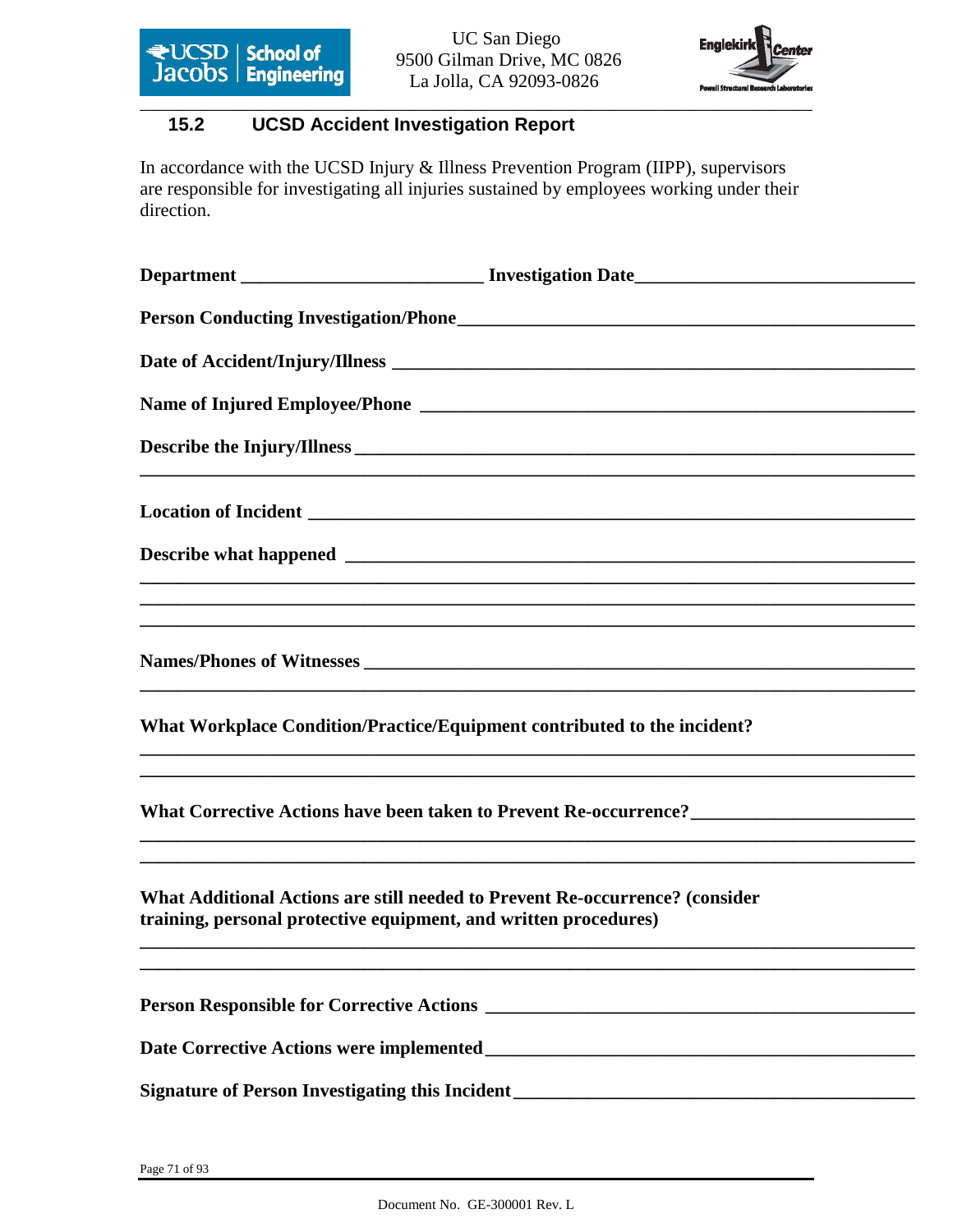

**Jacobs Engineering** 9500 Gilman Drive, MC 0826 La Jolla, CA 92093-0826



#### **15.3 Employee Safety Recommendation Form**

University of California, San Diego

Location \_\_\_\_\_\_\_\_\_\_\_\_\_\_\_\_\_\_\_\_\_\_\_\_\_\_\_\_\_\_ Department \_\_\_\_\_\_\_\_\_\_\_\_\_\_\_\_\_\_\_\_\_\_\_\_\_\_\_\_

Supervisor \_\_\_\_\_\_\_\_\_\_\_\_\_\_\_\_\_\_\_\_\_\_\_\_\_\_\_\_\_\_\_\_\_\_\_\_\_\_\_\_\_ Date \_\_\_\_\_\_\_\_\_\_\_\_\_\_\_\_\_\_\_\_\_

## **Identification of Safety or Health Hazard**

# **Suggestion for Abatement of the Safety or Health Hazard**

- 1. Do Not Write Below This Line
- 2. Date Complaint Investigated:
- 3. Investigated By:
- 4. Action Taken:
- 5. Date Action Was Reported to the Employee:
- 6. Comments: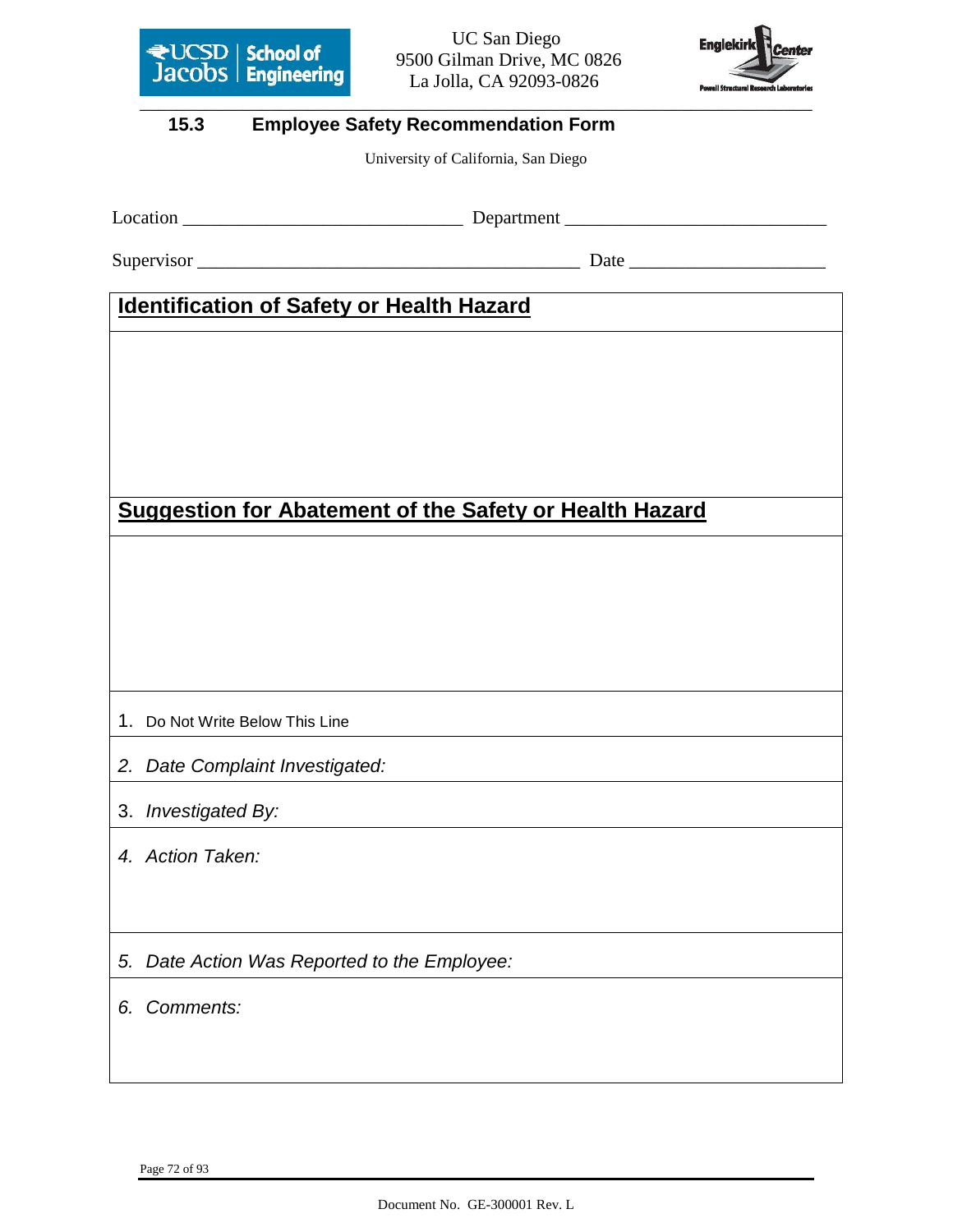

**Except School of** 9500 Gilman Drive, MC 0826 La Jolla, CA 92093-0826



# **15.4 Supervisor's Safety Meeting**

University of California, San Diego

| Department | Date       |
|------------|------------|
| Division   | Supervisor |

# **Employees Present:**

**Safety Topics Discussed:**

# **Supervisor's Signature**

Comments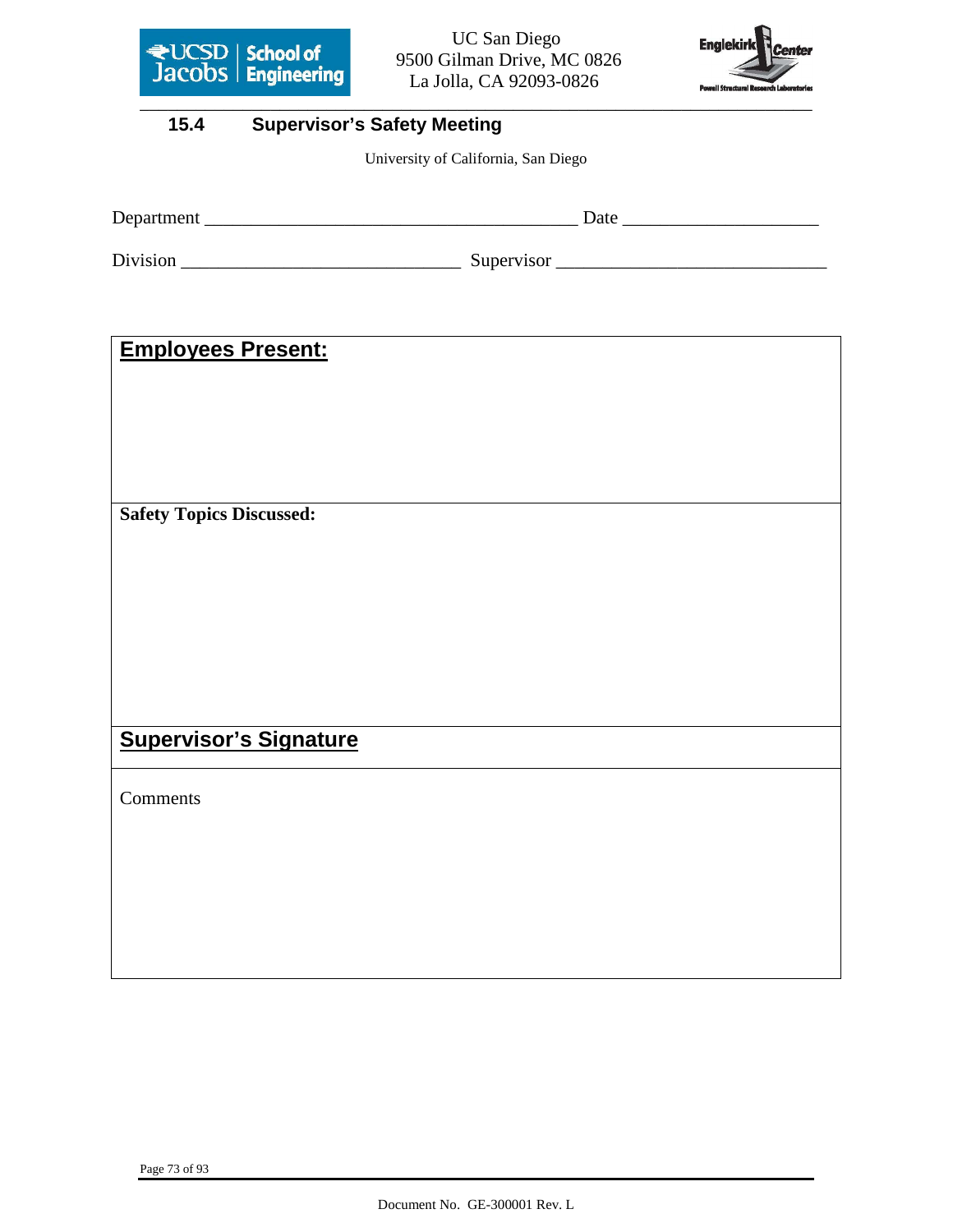

# \_\_\_\_\_\_\_\_\_\_\_\_\_\_\_\_\_\_\_\_\_\_\_\_\_\_\_\_\_\_\_\_\_\_\_\_\_\_\_\_\_\_\_\_\_\_\_\_\_\_\_\_\_\_\_\_\_\_\_\_\_\_\_\_\_\_\_\_\_\_\_\_ **15.5 New Laboratory Worker Checklist**  UCSD NEW LABORATORY WORKERS CHECKLIST, \_\_\_\_\_\_\_\_\_\_\_\_\_\_\_\_\_\_\_\_\_\_\_\_\_\_\_\_\_\_\_\_\_\_\_lab (PI name) Complete this form for all lab personnel. See http://blink.ucsd.edu/go/labchemtrain for information on training requirements. **For all lab workers:**   $\Box$  Attend Lab Safety Principles/IIPP training, date:  $\square$  Discuss any hazardous lab procedures **Radioactive materials users:**  Attend Basic Radiation Safety Seminar, date: \_\_\_\_\_\_\_\_\_\_\_\_\_\_\_\_\_\_\_\_\_\_\_\_\_\_\_\_\_\_\_\_\_\_\_\_\_\_  $\square$  Submit a Radioisotope User Enrollment form **Biohazard users:**   $\square$  Discuss biohazard issues Attend required Biosaftey classes: Bloodborne Pathogens, Viral Vectors, BL3 Orientation, date(s) \_\_\_\_\_\_\_\_\_\_\_\_\_\_\_\_\_\_\_\_\_\_\_\_\_\_\_\_\_\_\_\_\_\_\_\_\_\_\_\_\_\_\_\_\_\_\_\_\_\_\_\_\_\_\_\_\_\_\_\_\_\_\_\_\_\_\_\_\_\_\_\_\_\_ **Orientation to lab-specific safety procedures:**   $\Box$  Locations of: o Fire extinguishers and pull stations o Eye wash/douse showers o First aid kits o Hazardous materials spill kits  $\square$  Evacuation procedures, personnel lists, and gathering point  $\Box$  Laboratory chemical storage locations  $\Box$  Laboratory procedures for chemical safety information: o MSDS access – www.ucmsds.com or other source o Locations and type of written lab safety procedures, including any labrequired approvals  $\Box$  Location and safe use procedures for engineering controls: o Chemical fume hoods and biological safety cabinets o Other engineering controls  $\Box$  Laboratory procedures for personal protective equipment: o Gloves o Lab coats o Eye protection o Other  $\Box$  Laboratory waste disposal practices, including locations and supplies

#### **Area Safety Coordinator: \_\_\_\_\_\_\_\_\_\_\_\_\_\_\_\_\_\_\_\_\_\_\_\_\_\_\_\_\_\_\_\_\_\_\_\_\_\_\_\_\_\_\_\_\_\_\_\_\_\_\_\_\_\_\_\_\_\_\_\_\_\_**

**New worker: \_\_\_\_\_\_\_\_\_\_\_\_\_\_\_\_\_\_\_\_\_\_\_\_\_\_\_\_\_\_\_\_\_\_\_\_\_\_\_\_\_\_\_\_\_\_\_\_\_\_\_\_\_\_\_\_\_\_\_\_\_\_\_\_\_\_\_\_\_\_\_\_\_** 

(print name) (signature) (date)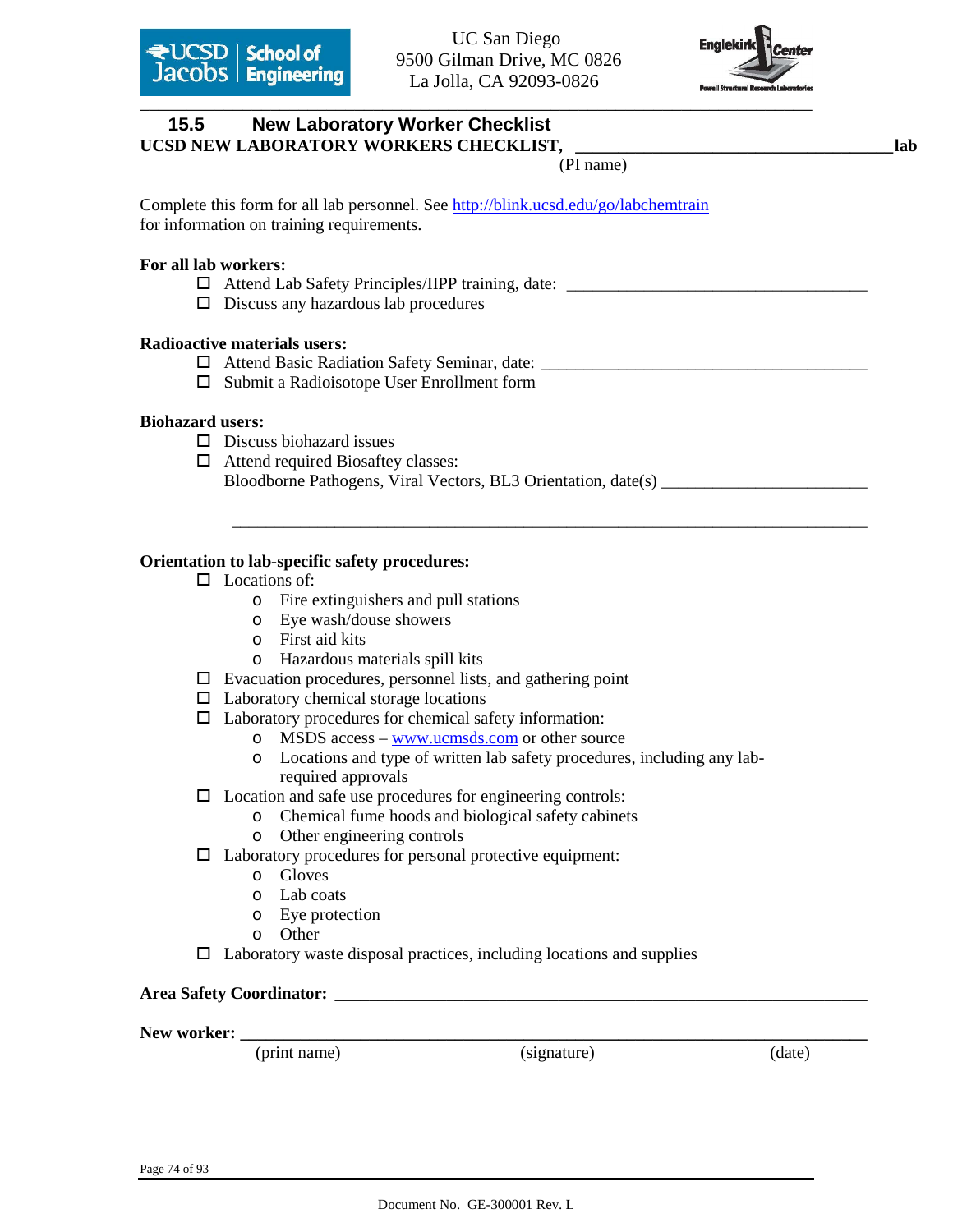

 9500 Gilman Drive, MC 0826 La Jolla, CA 92093-0826



# **15.6 UCSD Office Safety Inspection**

University of California, San Diego

|               |                       | <b>Administration and training</b> |    |                                                                                                                                                                                                                                                            |
|---------------|-----------------------|------------------------------------|----|------------------------------------------------------------------------------------------------------------------------------------------------------------------------------------------------------------------------------------------------------------|
| Yes $\Box$    | No <sub>1</sub>       | $N/A \Box$                         |    | 1. Are all safety records maintained in a centralized file for easy<br>access? Are they current?                                                                                                                                                           |
| Yes $\Box$    | No <sub>1</sub>       | $N/A \Box$                         | 2. | Have all employees attended Injury & Illness Prevention Program<br>training? If not, what percentage has attended?                                                                                                                                         |
| Yes $\square$ | No <sub>1</sub>       | $N/A \Box$                         | 3. | Does the department have a completed Emergency Action Plan?<br>Are employees being trained on its contents?                                                                                                                                                |
| Yes $\Box$    | No <sub>1</sub>       | $N/A \Box$                         | 4. | Are chemical products used in the office being purchased in small<br>quantities? Are Material Safety Data Sheets needed?                                                                                                                                   |
| Yes $\Box$    | No <sub>1</sub>       | $N/A \Box$                         | 5. | Are the Cal/OSHA information poster, Workers' Compensation<br>bulletin, annual accident summary (must be posed during February,<br>at a minimum), and Emergency Response Guide flipchart posted? Is<br>Safety Briefs newsletter being received and posted? |
| Yes $\Box$    | No <sub>l</sub>       | $N/A \Box$                         | 6. | Are annual workplace inspections being performed and documented?                                                                                                                                                                                           |
|               | <b>General safety</b> |                                    |    |                                                                                                                                                                                                                                                            |
| Yes $\square$ | No <sub>1</sub>       | $N/A \Box$                         |    | 7. Are exits, fire alarms, pullboxes, and sprinklers clearly marked and<br>unobstructed?                                                                                                                                                                   |
| Yes $\square$ | No <sub>1</sub>       | $N/A \Box$                         | 8. | Are aisles and corridors unobstructed to allow unimpeded<br>evacuations?                                                                                                                                                                                   |
| Yes $\square$ | No <sub>1</sub>       | $N/A \Box$                         | 9. | Is a clearly identified, unobstructed, charged, currently inspected and<br>tagged, wall-mounted fire extinguisher available within 75 feet of all<br>work areas? For extinguisher service, contact PPS at (858) 534-0317.                                  |
| Yes $\square$ | No <sub>1</sub>       | $N/A \Box$                         |    | 10. Are ergonomic issues being addressed for employees using<br>computers?                                                                                                                                                                                 |
| Yes $\square$ | No <sub>1</sub>       | $N/A \Box$                         |    | 11. Is a fully stocked first-aid kit available? Is the location known to all<br>employees in the area?                                                                                                                                                     |
| Yes $\square$ | No <sub>l</sub>       | $N/A \Box$                         |    | 12. Are cabinets, shelves, and furniture over five feet tall secured to<br>prevent toppling during earthquakes?                                                                                                                                            |
| Yes $\square$ | No $\square$          | $N/A \Box$                         |    | 13. Are books and heavy items and equipment stored on low shelves and<br>secured to prevent them from falling on people during earthquakes?                                                                                                                |
| Yes $\Box$    | No <sub>1</sub>       | $N/A \Box$                         |    | 14. Is the office kept clean of trash and recyclable materials promptly<br>removed?                                                                                                                                                                        |
|               |                       |                                    |    | <b>UCSD OFFICE SAFETY INSPECTION</b>                                                                                                                                                                                                                       |

## **Electrical safety**

|  | Yes $\Box$ No $\Box$ N/A $\Box$ 15. Are plugs, cords, electrical panels, and receptacles in good      |
|--|-------------------------------------------------------------------------------------------------------|
|  | condition? No exposed conductors or broken insulation?                                                |
|  | $Yes \Box No \Box N/A \Box 16$ . Are circuit breaker panels accessible and labeled?                   |
|  | Yes $\Box$ No $\Box$ N/A $\Box$ 17. Are fused power strips being used in lieu of receptacle adapters? |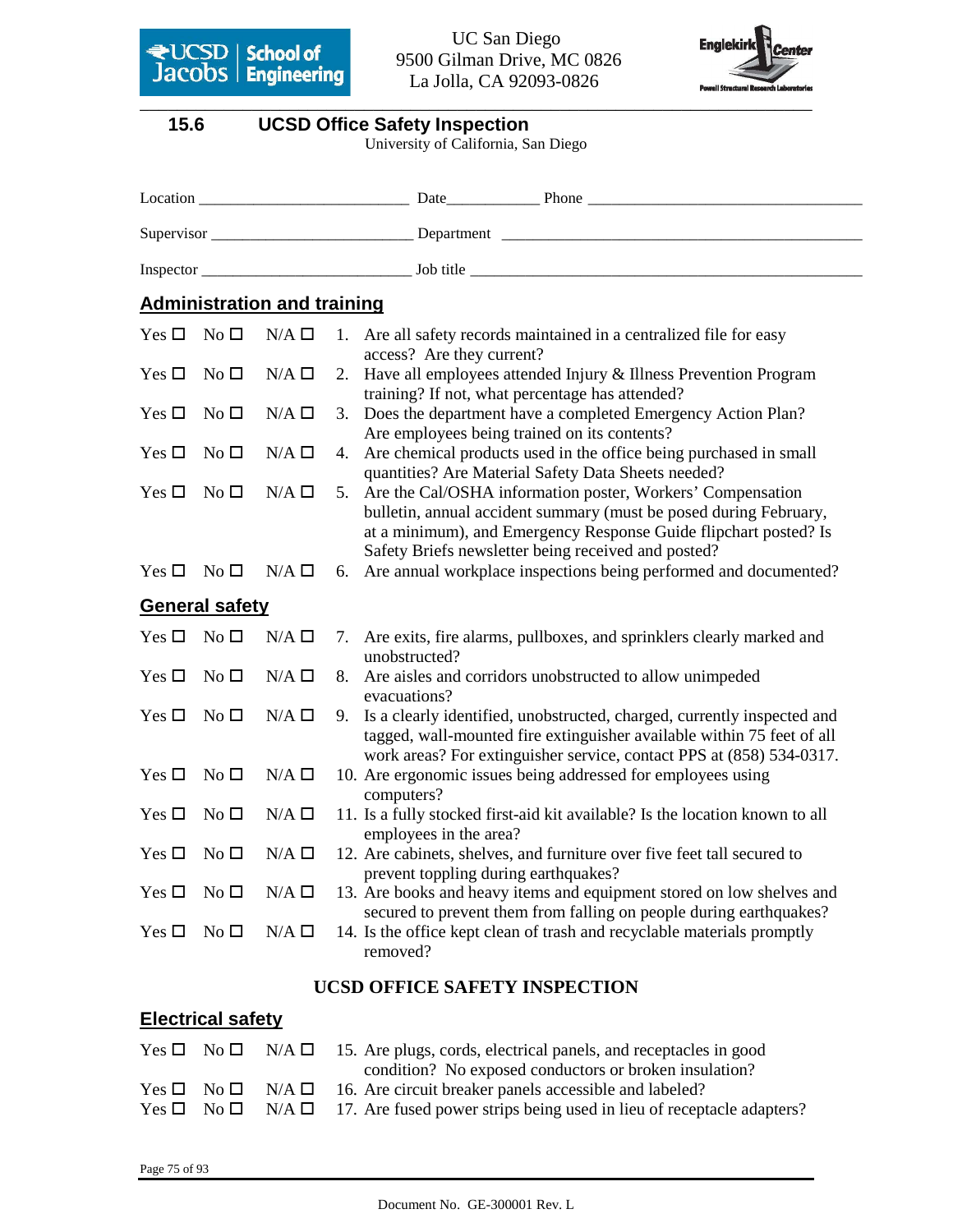|               |              | <b>E</b> UCSD   <b>School of</b><br><b>Jacobs</b>   <b>Engineering</b> | <b>UC San Diego</b><br>9500 Gilman Drive, MC 0826<br>La Jolla, CA 92093-0826                                                                                                                     | <b>Powell Structural Research Laborator</b> |
|---------------|--------------|------------------------------------------------------------------------|--------------------------------------------------------------------------------------------------------------------------------------------------------------------------------------------------|---------------------------------------------|
|               |              |                                                                        | Are additional outlets needed in some areas?                                                                                                                                                     |                                             |
| Yes $\Box$    | $No\square$  | $N/A \Box$                                                             | 18. Is lighting adequate throughout the work environment?                                                                                                                                        |                                             |
| Yes $\Box$    | No $\square$ | $N/A \Box$                                                             | 19. Are extension cords being used correctly? They must not run through<br>walls, doors, ceiling, or prevent a trip hazard running across aisles.<br>Extension cords are for temporary use only. |                                             |
| Yes $\Box$    | No $\Box$    | $N/A$ $\square$                                                        | 20. Are portable electric heaters being used? If so, use a fused power<br>strip if necessary, and locate the heater away from combustible<br>materials.                                          |                                             |
| Yes $\square$ |              | $N/A \Box$                                                             | 21. Is the paper cutter guard in place?                                                                                                                                                          |                                             |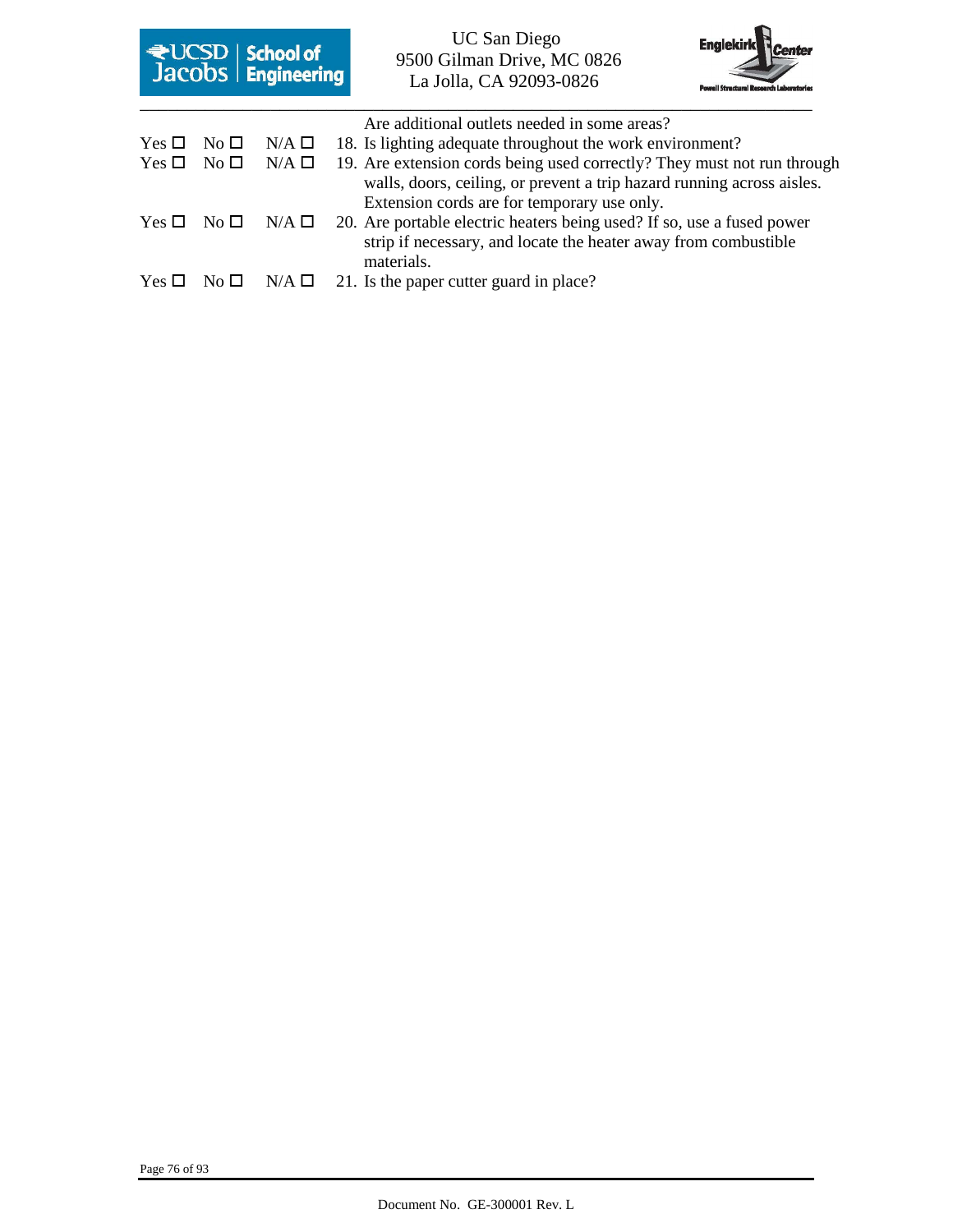

**Except School of** 9500 Gilman Drive, MC 0826 La Jolla, CA 92093-0826



# **15.7 Shop and Studio Safety Inspection Checklist**

# UNIVERSITY OF CALIFORNIA, SAN DIEGO ENVIRONMENT, HEALTH & SAFETY

#### **SHOPS & STUDIO SAFETY INSPECTION CHECKLIST**

|          | DEPARTMENT:                                                    | DATE:                                                                                     |                  |        |
|----------|----------------------------------------------------------------|-------------------------------------------------------------------------------------------|------------------|--------|
|          | LOCATION/SHOP:                                                 | <b>BLDG/RM NO:</b>                                                                        |                  |        |
|          | <b>SUPERVISOR:</b>                                             | PHONE/EMAIL:                                                                              |                  |        |
|          | <b>INSPECTOR:</b>                                              | <b>JOB TITLE:</b>                                                                         |                  |        |
|          |                                                                |                                                                                           |                  |        |
|          | <b>TRAINING:</b>                                               |                                                                                           | Y<br>N           | N/A    |
| 13       |                                                                | Mandatory Training current/documented (IIPP, HAZCOM, EAP)                                 | $\Box$<br>$\Box$ | $\Box$ |
| 14       |                                                                | Shop specific safety training conducted/documented as required                            | $\Box$<br>□      | $\Box$ |
| 15       | Training provided (site specific)                              |                                                                                           | $\Box$<br>□      | $\Box$ |
| 16       | Confined Space Program in place where required                 |                                                                                           | $\Box$<br>$\Box$ | $\Box$ |
| 17       | Fall Protection Program in place where required                |                                                                                           | $\Box$<br>$\Box$ | $\Box$ |
| 18       |                                                                | Forklift Safety Training in place where appropriate                                       | $\Box$<br>$\Box$ | $\Box$ |
| 19       | Lockout/Tag Out program in place where required                |                                                                                           | $\Box$<br>$\Box$ | $\Box$ |
| 20       |                                                                | Inspection program for power tools/extension cords                                        | $\Box$<br>$\Box$ | $\Box$ |
| 21       | CPR training for required workers (Electrical Trades)          |                                                                                           |                  | $\Box$ |
|          |                                                                |                                                                                           |                  |        |
|          | <b>WALKING/WORKING SURFACES:</b>                               |                                                                                           | Y<br>N           | N/A    |
| 24       | Floors clean and dry                                           |                                                                                           | $\Box$<br>$\Box$ | $\Box$ |
| 25       | Storage of materials/equipment not protruding and/or cluttered | $\Box$<br>$\Box$                                                                          | $\Box$           |        |
| 26       | Trip hazards (electrical cords, debris) not present            | $\Box$<br>$\Box$                                                                          | $\Box$           |        |
| 27       | Soiled rags/trash disposed of daily                            |                                                                                           | $\Box$<br>$\Box$ | $\Box$ |
| 28       | Stairs safe (secure rails, treads)                             |                                                                                           | $\Box$<br>$\Box$ | $\Box$ |
| 29       | Ladders safe (safe feet, inspected, tight rungs)               |                                                                                           | $\Box$<br>$\Box$ | $\Box$ |
| 30       |                                                                | Guard rails installed around floor openings, lofts and catwalks to prevent falls $> 30$ " | $\Box$<br>$\Box$ | $\Box$ |
| 31       |                                                                |                                                                                           | $\Box$<br>$\Box$ | $\Box$ |
|          |                                                                | Scaffolding->5' have top/mid rails, toe-board, mud sills, wheels locked                   |                  |        |
|          |                                                                |                                                                                           | Y<br>N           | N/A    |
| 34       | <b>ELECTRICAL:</b>                                             |                                                                                           | $\Box$<br>□      | $\Box$ |
|          |                                                                | All disconnects/breakers labeled - panels posted with Arc Flash warnings                  | $\Box$<br>$\Box$ | $\Box$ |
| 35       |                                                                | 36" minimum access clearance around circuit breaker panels                                | □<br>□           | □      |
| 36       |                                                                | Energized/live parts of equipment are secured/not exposed                                 | $\Box$<br>$\Box$ | □      |
| 37       | Circuits grounded/Ground pins on plugs                         |                                                                                           | $\Box$<br>ப      | П      |
| 38<br>39 | Extension cords not used in place of fixed wiring              | Electrical cords inspected (not frayed, damaged, etc.)                                    | $\Box$<br>ப      | □      |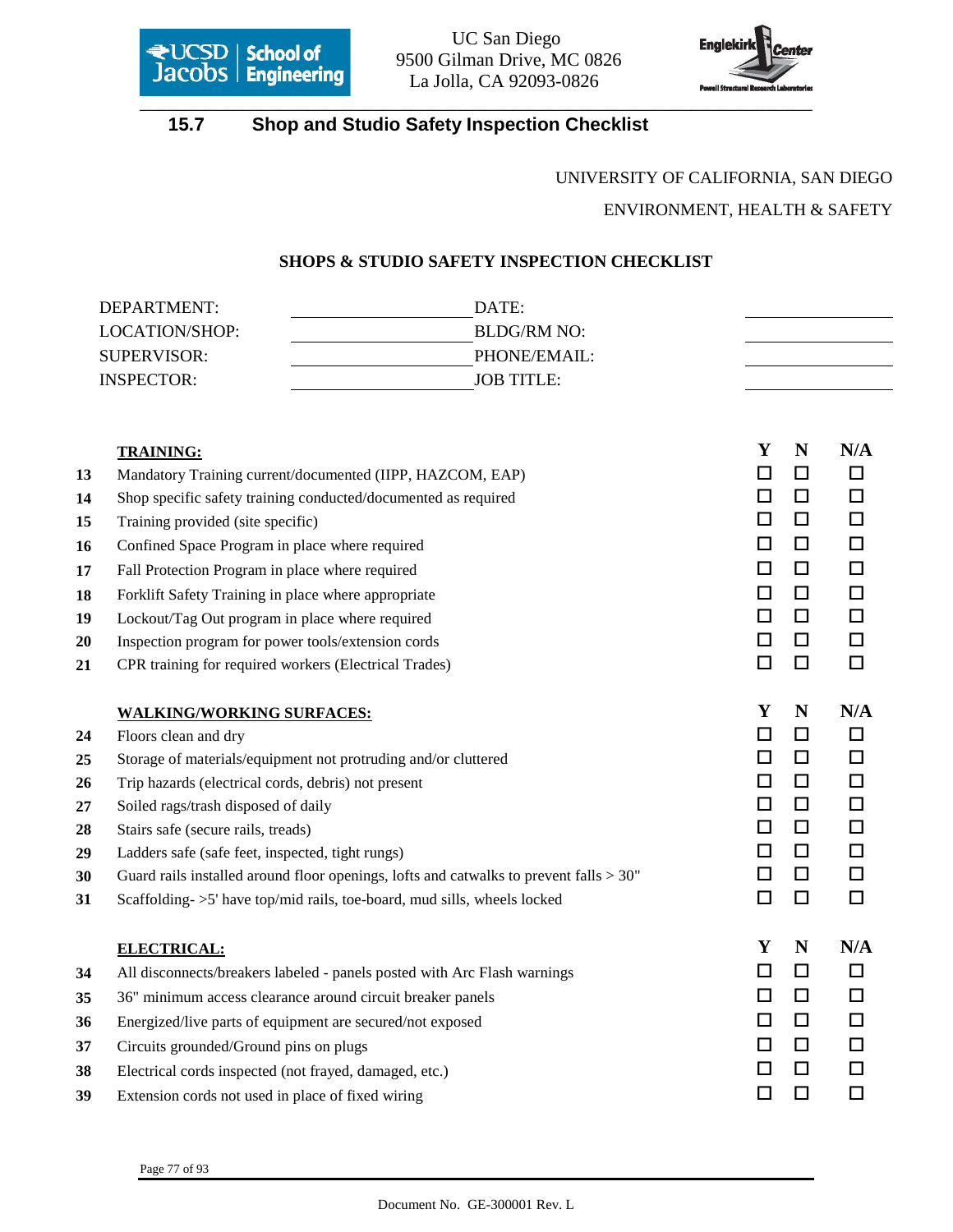|    | ₹UCSD   School of<br>Jacobs   Engineering          | <b>UC San Diego</b><br>9500 Gilman Drive, MC 0826<br>La Jolla, CA 92093-0826           | <b>Englekirk</b><br><b>Powell Structural Research Laboratories</b> | <b><i><u>A</u></i></b> Center |        |
|----|----------------------------------------------------|----------------------------------------------------------------------------------------|--------------------------------------------------------------------|-------------------------------|--------|
| 40 | Plug/Multi tap adapters use banned                 |                                                                                        |                                                                    |                               |        |
| 41 | Explosion proof equipment used where needed        |                                                                                        |                                                                    |                               | $\Box$ |
| 42 | GFCI's in use in wet areas (bathrooms, near sinks) |                                                                                        |                                                                    |                               | $\Box$ |
| 43 | Open slots in circuit breakers panels secured      |                                                                                        |                                                                    |                               | П      |
| 44 | Covers in place on receptacles, boxes, switches    |                                                                                        |                                                                    |                               | П      |
| 45 | Electrical hand tools grounded or double insulated |                                                                                        |                                                                    |                               | П      |
| 46 | Electrical cords across walkways protected         |                                                                                        |                                                                    |                               | П      |
| 47 | Equipment approved, UL/FM listed                   |                                                                                        |                                                                    |                               | П      |
| 48 |                                                    | Spray Painting operations inside approved spray paint booths (outlets, light fixtures) |                                                                    |                               |        |

# UNIVERSITY OF CALIFORNIA, SAN DIEGO ENVIRONMENT, HEALTH & SAFETY

### **SHOPS & STUDIO SAFETY INSPECTION CHECKLIST**

|    | <b>MACHINE OPERATIONS:</b>                                                      | Y      | N      | N/A    |
|----|---------------------------------------------------------------------------------|--------|--------|--------|
| 56 | Barrier guards on moving machinery parts                                        | □      | $\Box$ | $\Box$ |
| 57 | Rotating shafts guarded                                                         | $\Box$ | $\Box$ | $\Box$ |
| 58 | Point-of-operation (POO) & Pinch points guarded                                 | $\Box$ | $\Box$ | $\Box$ |
| 59 | Fan blades adequately guarded $\left($ < 1/2" opening)                          | $\Box$ | $\Box$ | $\Box$ |
| 60 | Fixed machinery anchored to prevent movement                                    | $\Box$ | $\Box$ | $\Box$ |
| 61 | Anti-restart on woodworking machinery                                           | $\Box$ | $\Box$ | $\Box$ |
| 62 | Push-sticks provided                                                            | $\Box$ | $\Box$ | $\Box$ |
| 63 | Lower portion of blades guarded                                                 | $\Box$ | $\Box$ | □      |
| 64 | Belts/pulleys enclosed                                                          | $\Box$ | $\Box$ | $\Box$ |
| 65 | Bench grinders (1/8" tool rest, 1/4" tongue guard maximum clearances)           | $\Box$ | $\Box$ | $\Box$ |
| 66 | Band saw blades guarded above guide rollers                                     | $\Box$ | $\Box$ | $\Box$ |
| 67 | Jointer guards installed with auto return                                       | □      | $\Box$ | $\Box$ |
| 68 | Radial arm saw blade guard/head auto return doesn't extend past end of table    | $\Box$ | $\Box$ | $\Box$ |
| 69 | Safety zones around shop equipment                                              | □      | $\Box$ | □      |
| 70 | Table saw-blade guard, splitter, anti-kickback                                  | $\Box$ | $\Box$ | $\Box$ |
| 71 | Abrasive wheels given "ring-test"                                               | $\Box$ | $\Box$ | $\Box$ |
| 72 | Shop equipment have lockable disconnect                                         | $\Box$ | $\Box$ | $\Box$ |
| 73 | Lockout/Tag Out used for equipment (maintenance/adjustments, repairs)           | $\Box$ | $\Box$ | □      |
| 74 | Foot treadles guarded                                                           | $\Box$ | $\Box$ | $\Box$ |
| 75 | On/Off switch accessible w/o reaching across Point of Operations                | $\Box$ | $\Box$ | $\Box$ |
| 76 | Gas welding torches equipped with flashback arrestors                           | $\Box$ | $\Box$ | $\Box$ |
| 77 | Arc welders properly grounded                                                   | $\Box$ | $\Box$ | □      |
| 78 | Air tanks >1.5 cubic ft (11.2 gal) capacity inspected/issued permit by Cal/OSHA | □      | $\Box$ | п      |
| 79 | Compressed air nozzles have relief ports to safely vent when orifice is blocked | $\Box$ | $\Box$ | $\Box$ |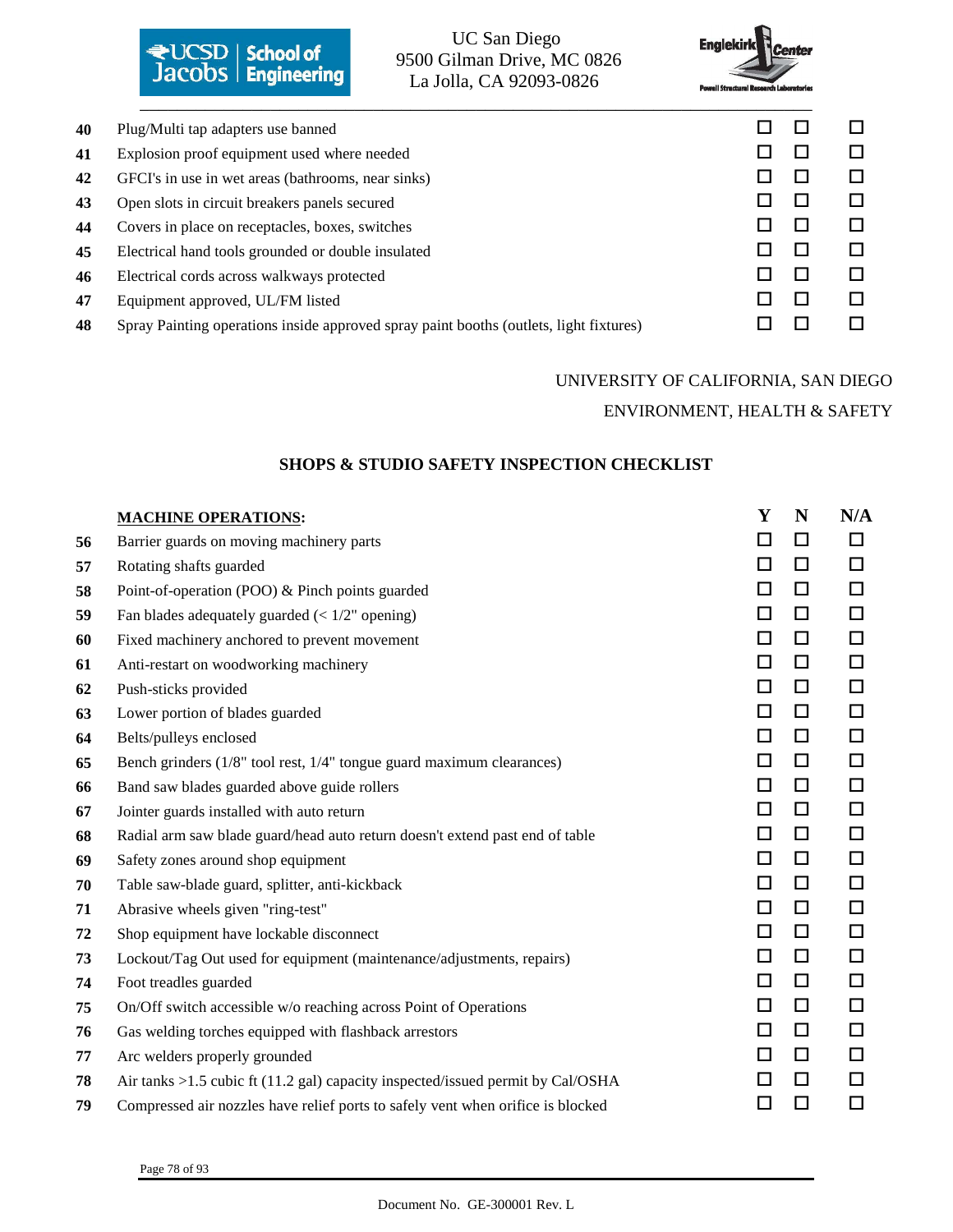

9500 Gilman Drive, MC 0826



|    | <b>HAZARDOUS MATERIALS:</b>                                           | Y  | N      | N/A |
|----|-----------------------------------------------------------------------|----|--------|-----|
| 82 | Hazardous Materials inventory list available                          | H  | П      | П   |
| 83 | Approved flammable lockers in use                                     | П  | $\Box$ | □   |
| 84 | Maximum storage: Flammables 60 gal., combustible 120 gal              |    | П      | п   |
| 85 | Solvents >10-1 gallon containers stored in approved flammable lockers | ы  | П      | □   |
| 86 | Compatible storage of hazardous materials                             | П  | П      | П   |
| 87 | Manufacturer's label affixed/not defaced                              |    | П      | П   |
| 88 | Dispensing/secondary containers labeled                               | П  | П      | П   |
| 89 | Material Safety Data Sheet (MSDS) available & accessible              | П  | П      | П   |
| 90 | Hazardous Waste properly disposed of                                  |    | П      | п   |
| 91 | Only 1-day supply of flammable material kept outside flame locker     | ΙI | $\Box$ | П   |
| 92 | "No Smoking" signs posted & observed                                  | П  | П      | П   |
| 93 | New/Initial hazardous materials purchases approved by EH&S            |    | П      | п   |
| 94 | Ventilation equipment available $\&$ used when required               | П  | $\Box$ | П   |
| 95 | Proper storage/containment/separation of acids                        |    | П      | п   |
| 96 | Dispensing containers bonded to prevent static electricity            |    |        |     |

# UNIVERSITY OF CALIFORNIA, SAN DIEGO ENVIRONMENT, HEALTH & SAFETY

#### **SHOPS & STUDIO SAFETY INSPECTION CHECKLIST**

|            | <b>GENERAL SAFETY/ADMINISTRATION/TRAINING:</b>                                 | Y | N      | N/A    |
|------------|--------------------------------------------------------------------------------|---|--------|--------|
| 104        | Required literature posted (Cal-OSHA, WC, Annual Injury & Illness Summary)     | П | П      | □      |
| 105        | Aisles (minimum 44" pathway)/Building exit corridors clear/unobstructed        | □ | □      | $\Box$ |
| 106        | Eyewash/Deluge Showers available where required (flushed/checked weekly)       | □ | □      | □      |
| 107        | Personal protective equipment used and stored properly                         | П | п      | $\Box$ |
| 108        | Appropriate fire extinguishers charged/mounted within 75' of all work stations | П | □      | $\Box$ |
| 109        | Compressed gas cylinders properly stored and secured/capped                    | П | П      | П      |
| <b>110</b> | Oxygen and Acetylene cylinder storage (minimum 20' separation)                 | □ | $\Box$ | $\Box$ |
| 111        | Inspection performed of weight handling equipment (overhead cranes, hoists)    | □ | □      | □      |
| 112        | Welding curtains used                                                          | П | п      | $\Box$ |
| 113        | Seismic securing of shelving equipment $> 5'$                                  | П | П      | $\Box$ |
| 114        | Space heaters have auto-tip-over switch                                        | П | □      | $\Box$ |
| 115        | Good personal hygiene practices maintained                                     | П | П      | □      |
| <b>116</b> | Smoking in designated areas only $(>25$ from entrances, buildings, etc.)       | □ | $\Box$ | $\Box$ |
| 117        | Approved first aid kit available and its location known to all employees       | П | п      | П      |
| 118        | Unstable storage practices/equipment                                           | П | П      | □      |
| 119        | Employees practice safe manual lifting procedures/techniques                   | П | П      | □      |
|            |                                                                                |   |        |        |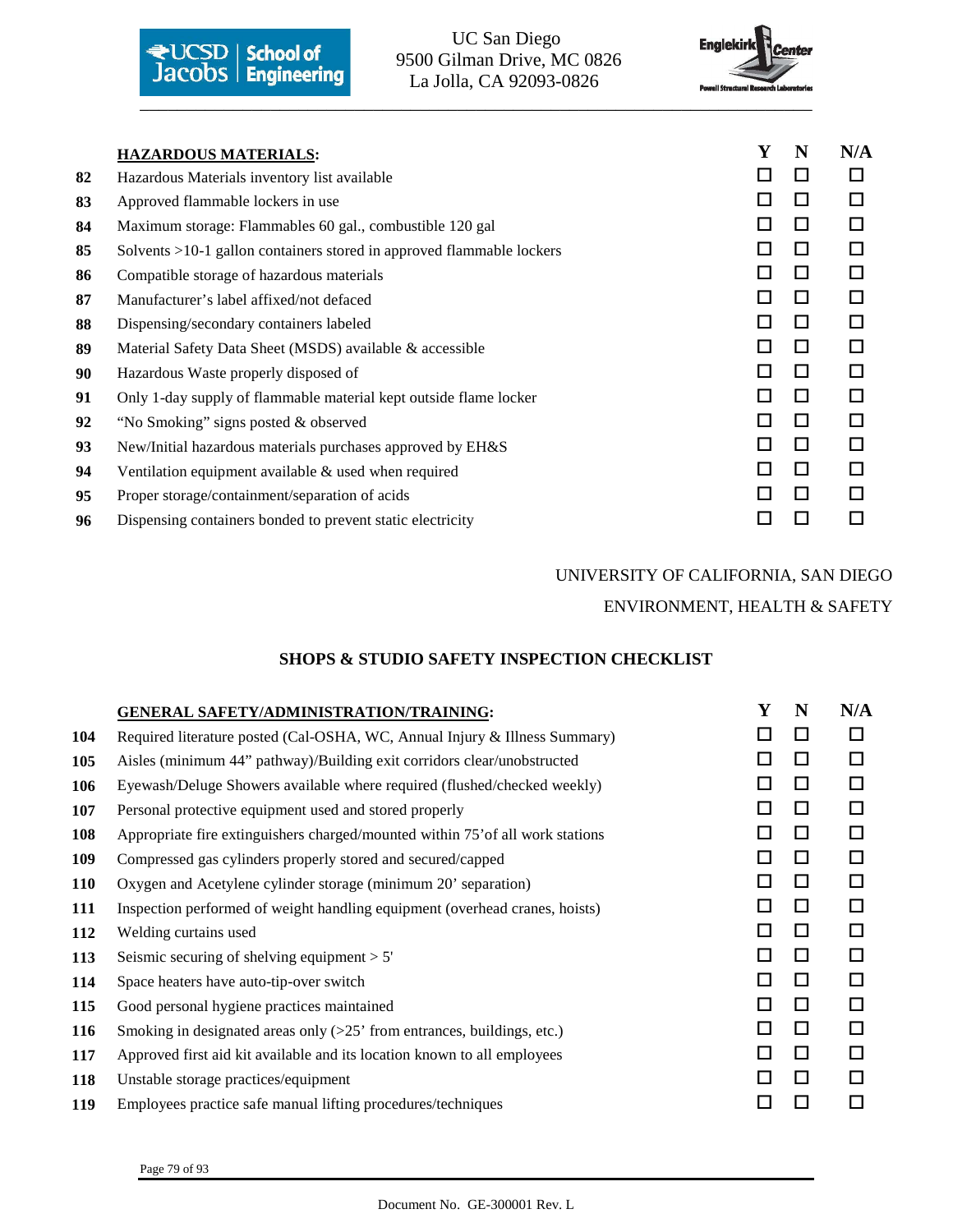

# 9500 Gilman Drive, MC 0826 La Jolla, CA 92093-0826



- 120 Hand trucks/carts available for moving heavy awkward items  $\square$
- **121** Are awkward postures assumed during work tasks □ □ □ □ □

### **ADDITIONAL FINDINGS:**

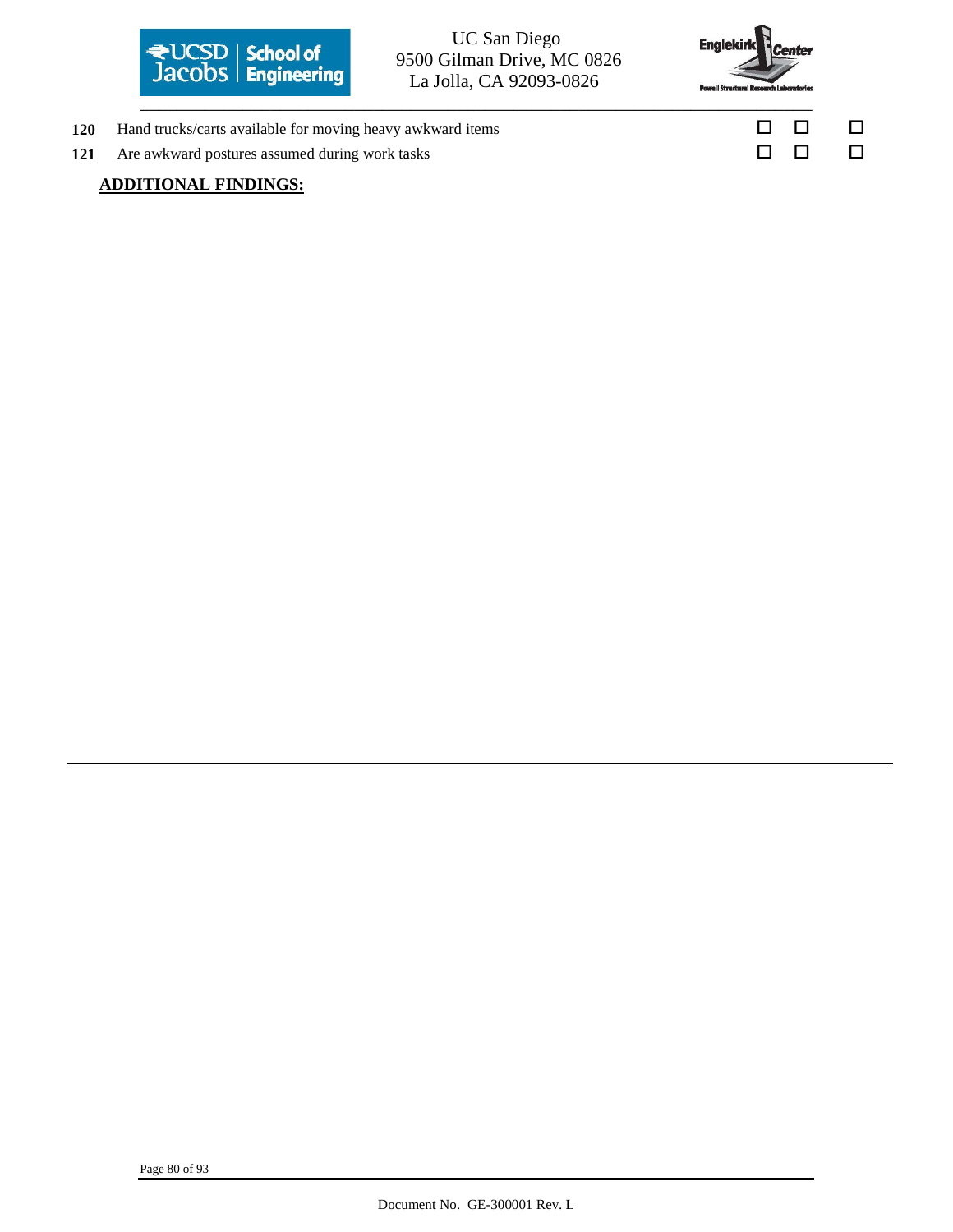

## **15.8 Supplemental Hazard assessment and Correction**

**SCOPE:** This section will outline the purpose and procedures of the hazard assessment and correction process which is used by the company.

**GENERAL INFORMATION:** A detailed analysis of each job to uncover hazards has several advantages. It can be used to identify areas of operations that may present hazards which can be eliminated prior to the occurrence of an injury or lost time incident. The job hazard assessment has several key requirements.

- To discover physical hazards and make decisions on how to abate the hazard.
- To uncover hazardous motions, positions, and actions which may lead to an incident.
- To detect unsafe materials being employed for the completion of a task.
- To detect necessary physical or mental skills for the operator to safely complete tasks.
- To assist in the selection of specialized equipment for the task.
- To detect weaknesses in the company training programs and improves them.

Four key analytical areas in job hazard analysis are:

- c. Analysis of tool, machine or equipment. Involves a review of any tool or machine that is used by a number of people. (i.e. portable drill, power sander)
- d. Individual job assessment. Most common of the four. Breaks job down into simple sub-routines which are the individually analyzed for hazards.
- e. Job classification assessment. Rather than analyzing all work stations where employees are doing the same operation, a random sample of a few areas are used to represent the whole of the task.
- f. Department assessment. This may be necessary when a department has "odd jobs" or incidental operations which may not lend themselves to a normal job hazard analysis. All scenarios must be considered when analyzing a potential hazard which does not normally occur in everyday operations.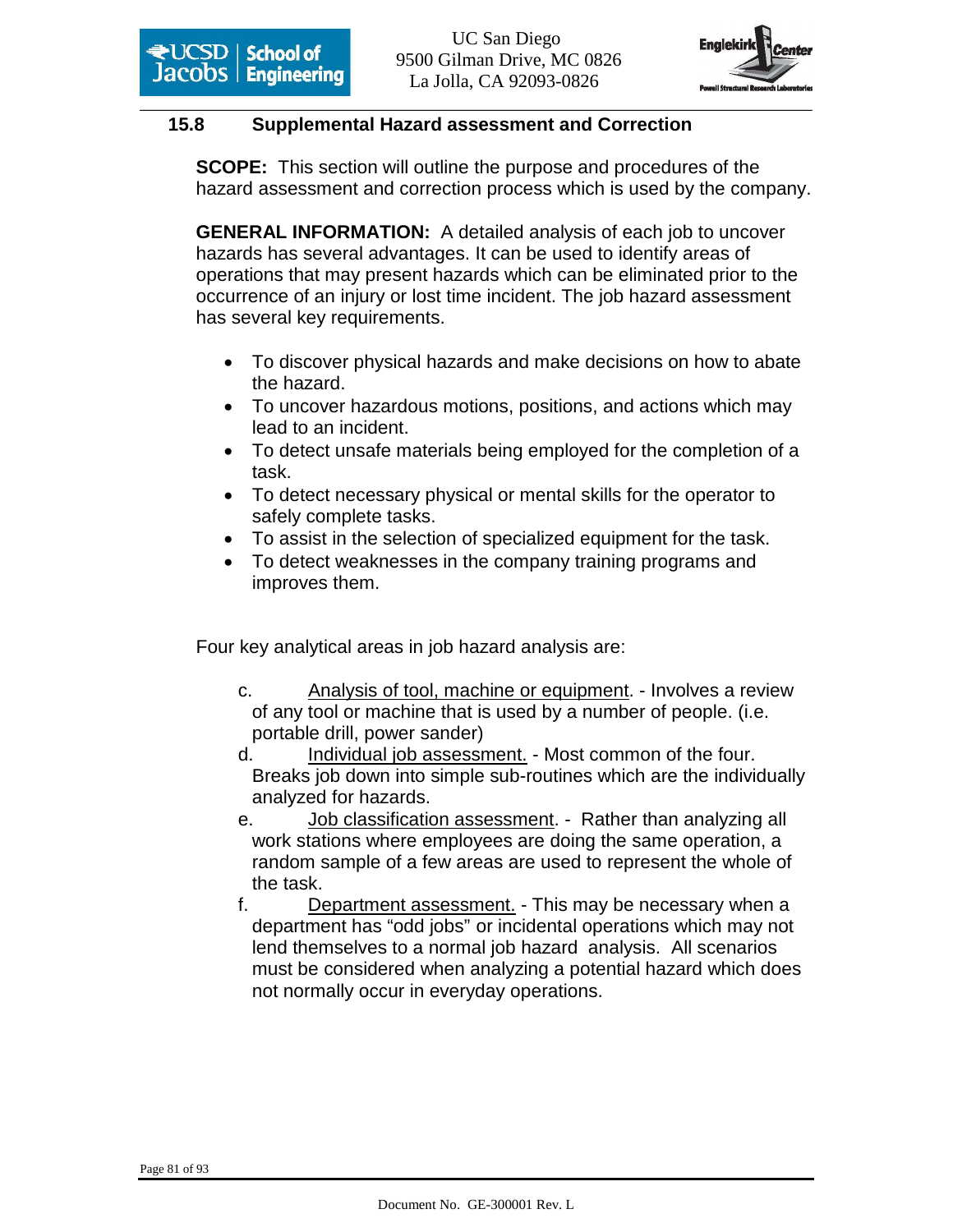

## **15.9 Job Hazard Analysis**

**The job hazard analysis is the responsibility of the line supervisor**. Every job within his / her area should be analyzed for hazards on a continuous basis. Any change in operations should indicate to the supervisor that a new assessment should be completed. Accidents don't just happen; they can all be prevented if corrective measures are properly instituted in hazardous work areas.

## **INSTRUCTIONS FOR COMPLETION OF JOB HAZARD ANALYSIS**

Use the following steps to complete a Job Hazard Analysis (JHA) for your area of responsibility. A complete JHA for a specific job should take about an hour. The more complex the job is, the longer the JHA will be. **Do not take any short cuts to finish a JHA quickly**, you may miss a critical element which could cause serious injury or death!

1. Identify the full range of jobs for which you are responsible.

 a. List all machines, equipment (including manual material handling devices), electrical appliances, pressure vessels and heating elements. Include all chemicals and unusual products or conditions in the work area.

 b. List all operations and processes performed in your area. Follow the flow of materials through the entire process and document all separate tasks.

 c. List all personnel involved in operations and keep in mind those tasks with particularly high hazards inherent to its completion.

2. Prioritize the jobs. Some guidelines include:

a. High cost, high severity injury accidents.

 b. Accident costs and injury rates (jobs known for high incidence of accidents).

 c. Repetitive jobs (can become automatic and prone to fatigue or short cuts).

d. New jobs (do JHA prior to full operation of new machines).

e. Bottlenecks in material flow or where scrap piles develop.

 f. Critical jobs which may affect entire operation if accident happened there.

 g. Complaints from employees on safety issues in job task completion.

h. Seasonal or infrequent jobs (nobody is entirely proficient at task).

I. Manual materials handling operations (1/4 to 1/3 of all injuries).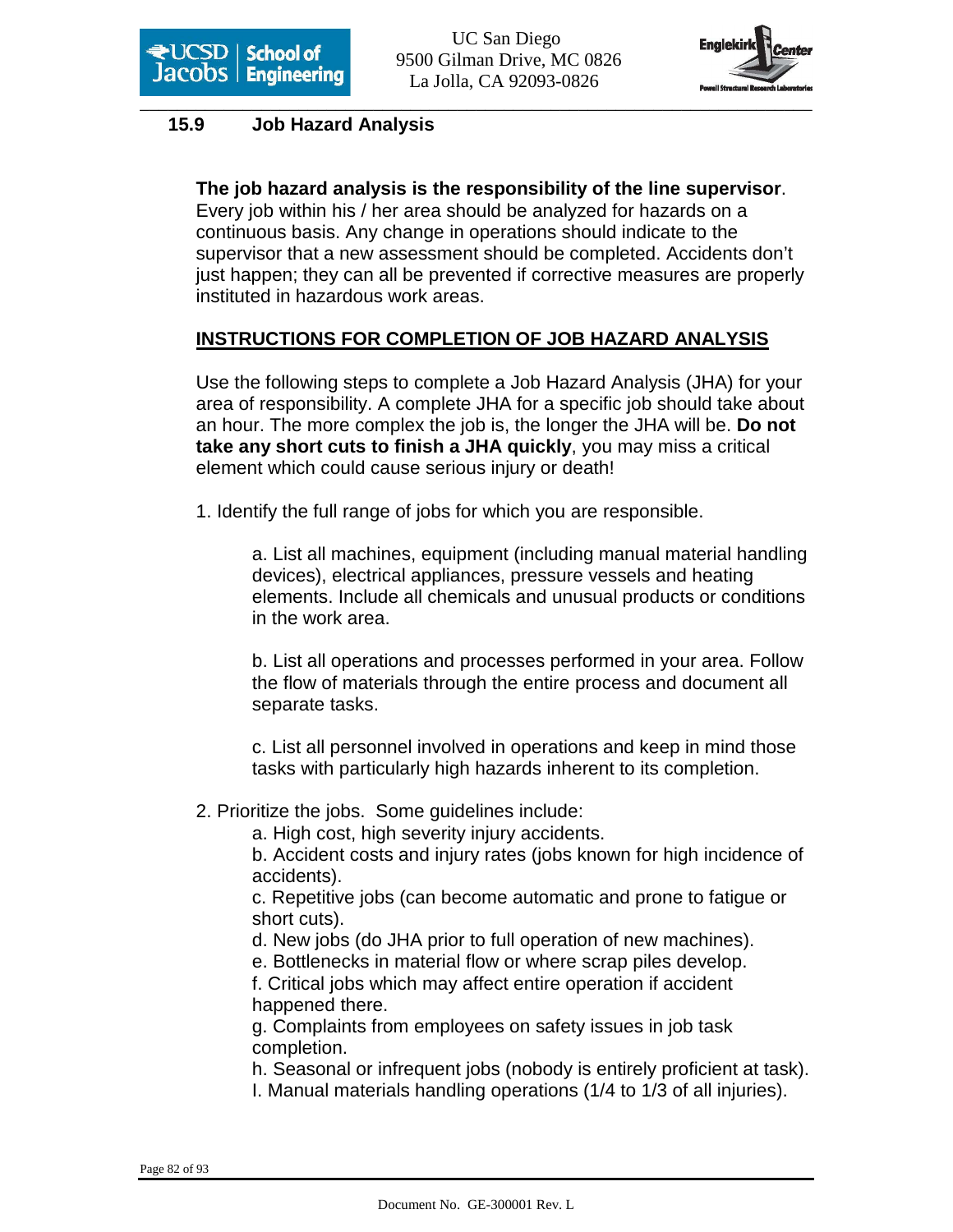

## **When jobs contain two or more of the above criteria their potential for hazard increases and should become a high priority.**

3. Utilize the Hazard Analysis and Correction Worksheet (HACW) provided in this section to complete the JHA. Direct observation of the job task is the best way to approach the JHA. This action enhances the employee's perception that management is concerned for their safety and they will show greater respect for the safety program as a whole.

 Once the specific task and operator have been selected, follow these steps:

- 1. Have the employee fill out the "employee safety review ". (at the end of the HACW).
- 2. Be sure the employee is trained and knowledgeable at their job task.
- 3. Explain that the purpose of the JHA is to eliminate hazards and provide a safer workplace.
- 4. Observe the performance of the job.
	- a. Break down job into individual tasks in a progression to the final outcome.
	- b. Use action verbs in your job task descriptions ( i.e...opens, pulls, climbs).
	- c. record **what** is done, **not how**.
- 5. Check your task breakdown with employee for completeness and get their agreement.

4. Use the information collected to identify all of the potential accident responsibilities and inherent hazards associated with each step and list them. Consider every possible mode of accident causation in this step including mechanical, electrical, biological and physical initiating factors. Complete the HACW sections which provide for the recommendation of safe work procedures and the development of solutions to hazards which have been uncovered. Remember to use action words and be as complete as possible in all descriptions. Attach additional paper if the space provided is not sufficient for complete explanation.

Your solutions should fall into one of four categories:

- a. Method Change The implementation of a new or better method of task completion.
- b. Engineering Revisions Modification of equipment or work area. Examples are guarding, ventilation, control relocation, and task automation.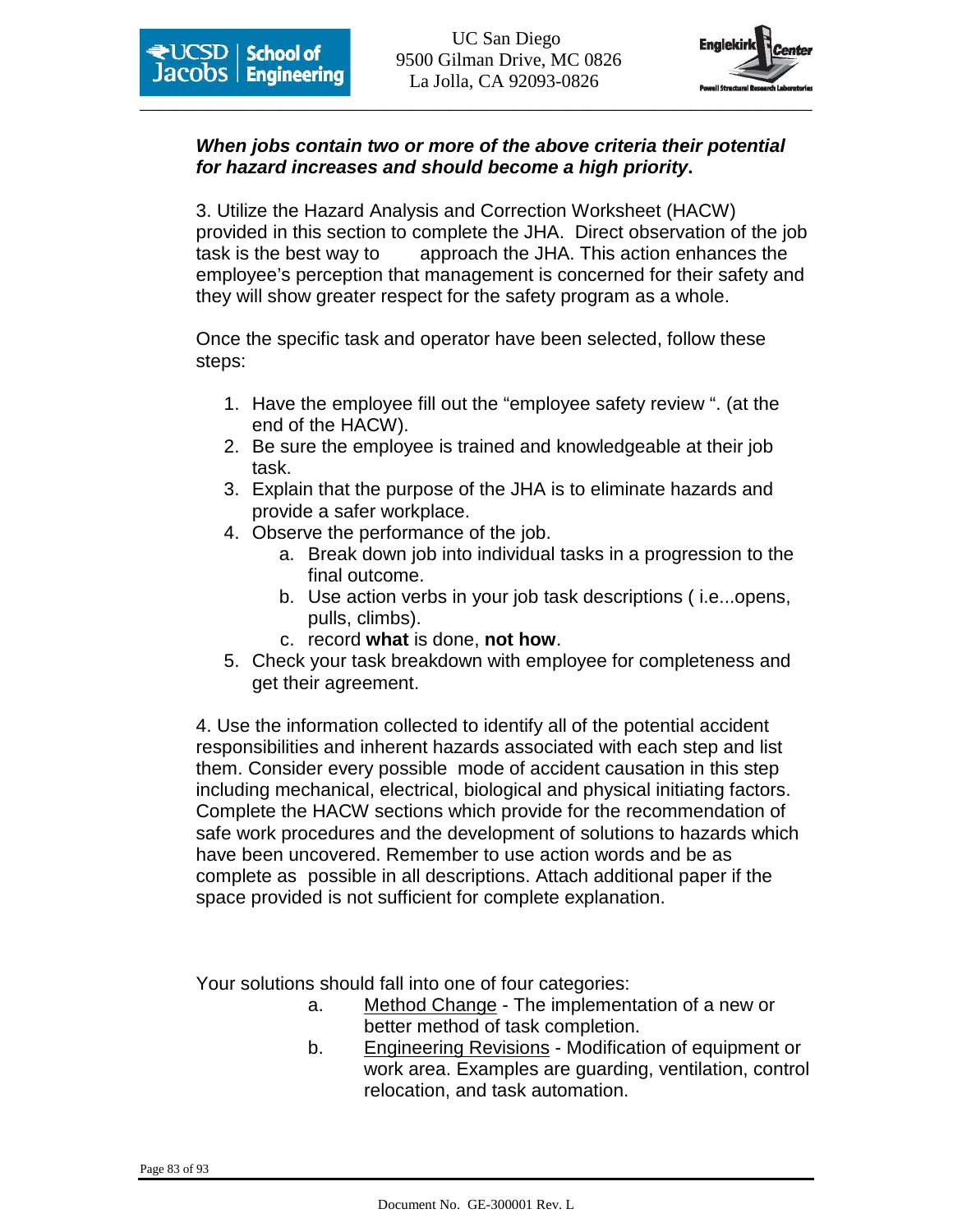



- c. Personnel Requirements Includes some human resource related issues. Examples are development of skills, retraining, scheduling, or personal protective equipment.
- d. Process Changes New equipment, materials, production scheduling and controls.

5. When finished with the HACW, act on the recommendations of the review to decrease the hazards identified. Send the original document to your local safety coordinator for approval and action on identified hazards beyond your abilities or authority. Retain a copy in your department record log. Keep the last three HACW's for each operator / job on file and review old copies for recommendations and actions pending before you replace them.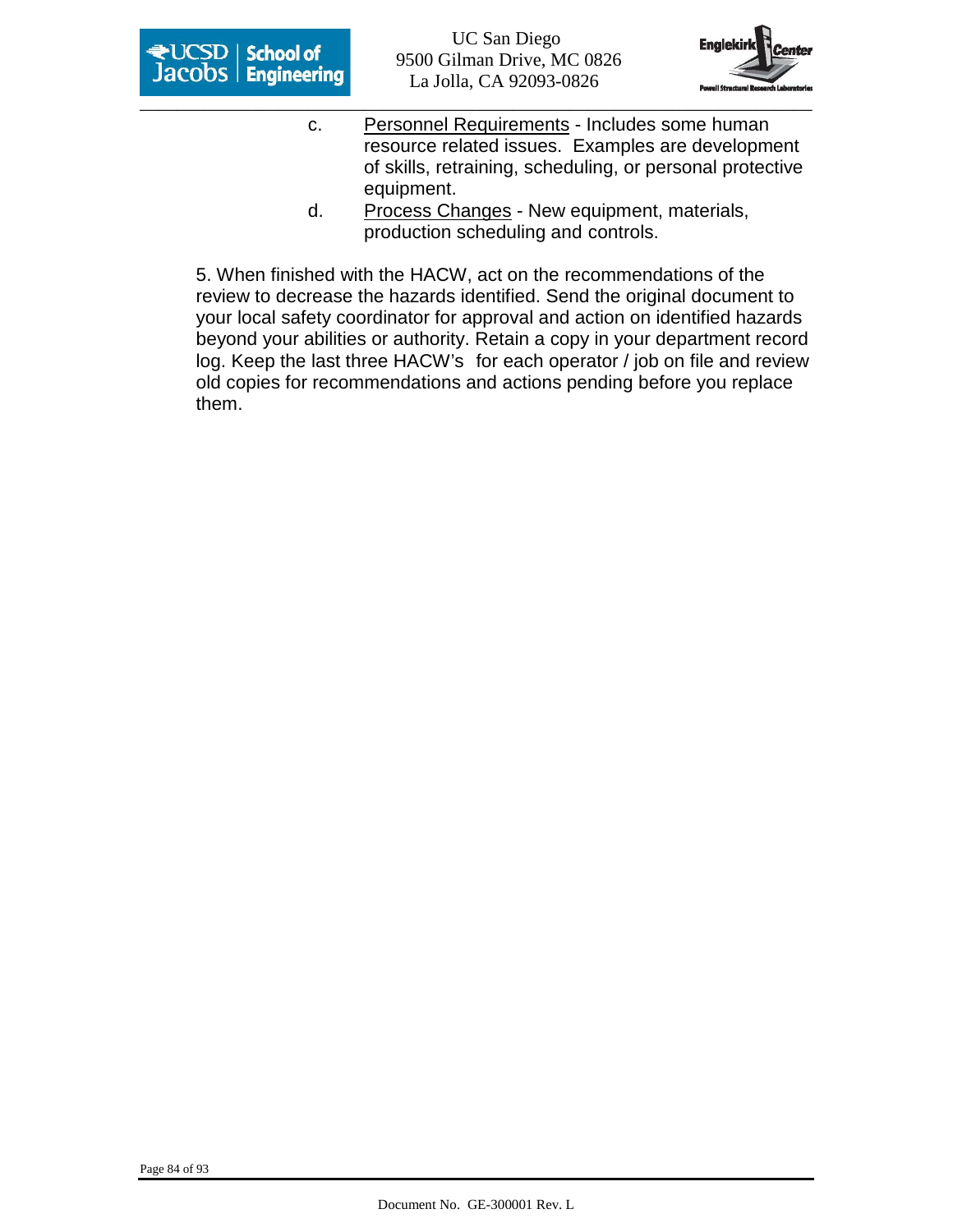

**UC San Diego** 9500 Gilman Drive, MC 0826 La Jolla, CA 92093-0826



#### 15.10 **Hazard Assessment and Correction Worksheet**

| Department: _____________         |  |  |
|-----------------------------------|--|--|
| Supervisor Name: ________________ |  |  |
|                                   |  |  |
| Job \ Task \ Machine name:        |  |  |
|                                   |  |  |

1. Describe any accidents that have occurred on this job in the past.

## 2. Describe the job and the hazards present.

|    | THE JOB (by step) | <b>HAZARD</b> (unsafe act / condition) |  |  |  |  |
|----|-------------------|----------------------------------------|--|--|--|--|
| 1) |                   |                                        |  |  |  |  |
| 2) |                   |                                        |  |  |  |  |
| 3) |                   |                                        |  |  |  |  |
| 4) |                   |                                        |  |  |  |  |
| 5) |                   |                                        |  |  |  |  |
| 6) |                   |                                        |  |  |  |  |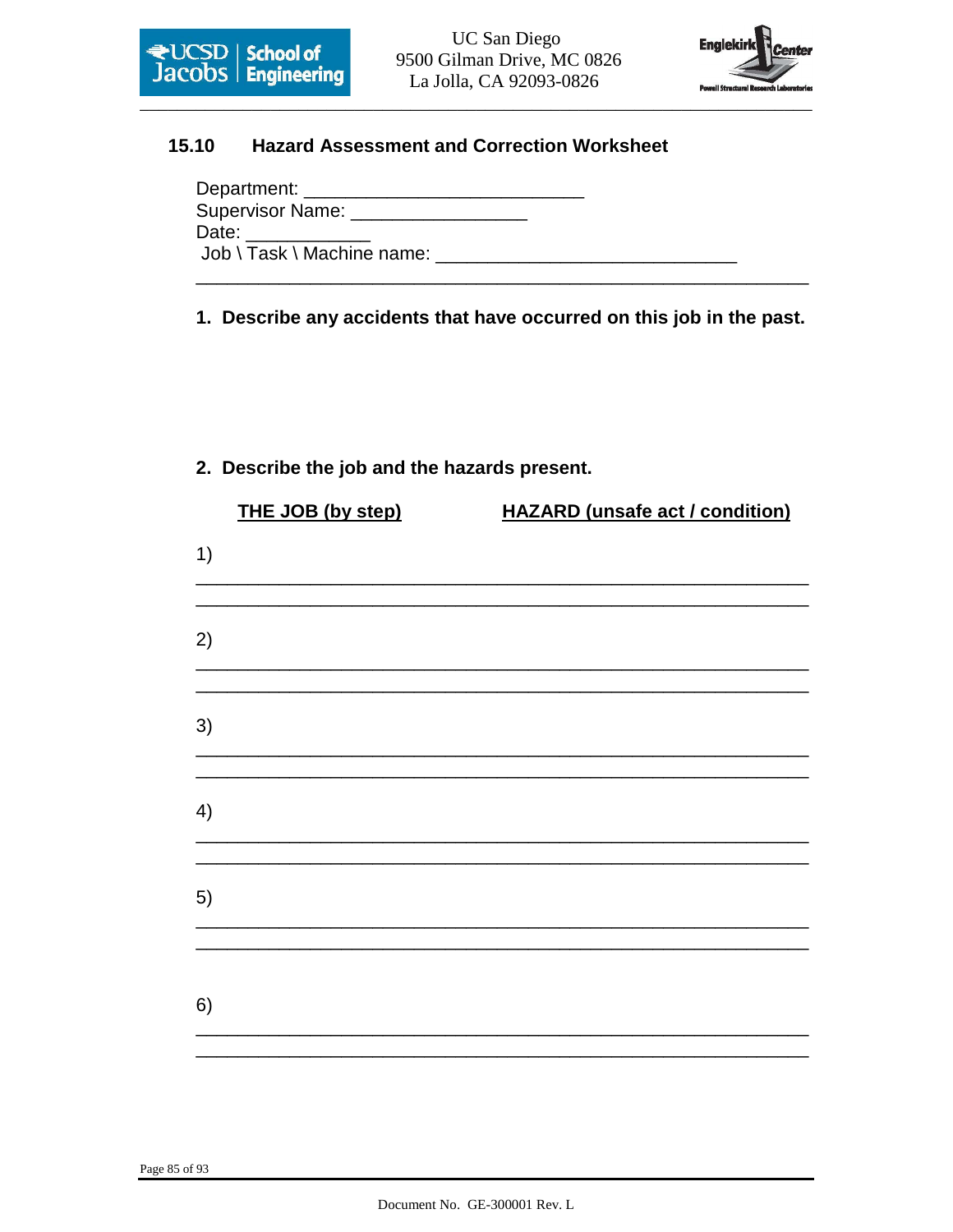



#### 15.11 **Unsafe Conditions Recommendations**

| <u> 1989 - Andrea Andrew Maria (h. 1989).</u>                                                                                                                        |  |
|----------------------------------------------------------------------------------------------------------------------------------------------------------------------|--|
| 2)                                                                                                                                                                   |  |
| ,我们也不会有一个人的事情。""我们的人们,我们也不会有一个人的人,我们也不会有一个人的人,我们也不会有一个人的人,我们也不会有一个人的人,我们也不会有一个人的<br>第一百一章 一个人的人,我们的人们的人们,我们的人们的人们的人们,我们的人们的人们的人们,我们的人们的人们,我们的人们的人们,我们的人们的人们,我们的人们的人们 |  |
| $\overline{3)}$                                                                                                                                                      |  |
|                                                                                                                                                                      |  |
| 4)                                                                                                                                                                   |  |
|                                                                                                                                                                      |  |
| 5)                                                                                                                                                                   |  |

#### POTENTIAL UNSAFE ACTS  $1)$

| $\overline{2}$ ) |  |
|------------------|--|
|                  |  |
| $\overline{3}$ ) |  |
| $\overline{4)}$  |  |
|                  |  |
| $\overline{5}$ ) |  |
|                  |  |
| $\overline{6)}$  |  |

#### PERSONAL PROTECTIVE EQUIPMENT FOR THIS JOB  $1)$

 $\overline{2)}$ 

 $3)$  $4)$  $5)$  $6)$ 

# PHYSICAL REQUIREMENTS OF THE JOB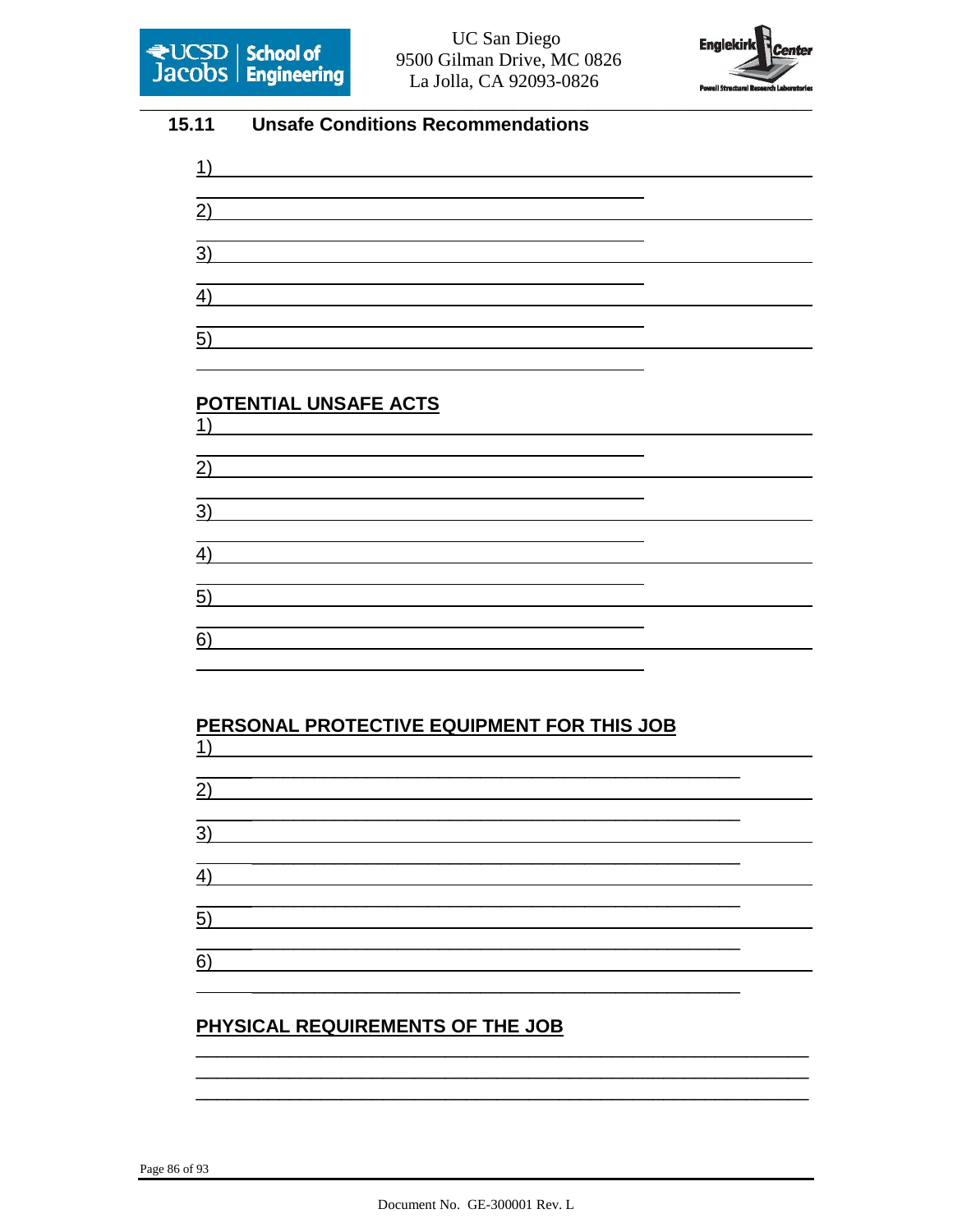



# **SPECIAL SKILLS NEEDED FOR TASK COMPLETION**

# **TRAINING NEEDED FOR THIS JOB**

## RECCOMENDATIONS AND RECOMENDATIONS

#### COMMENTS\_\_\_\_\_\_\_\_

Page 87 of 93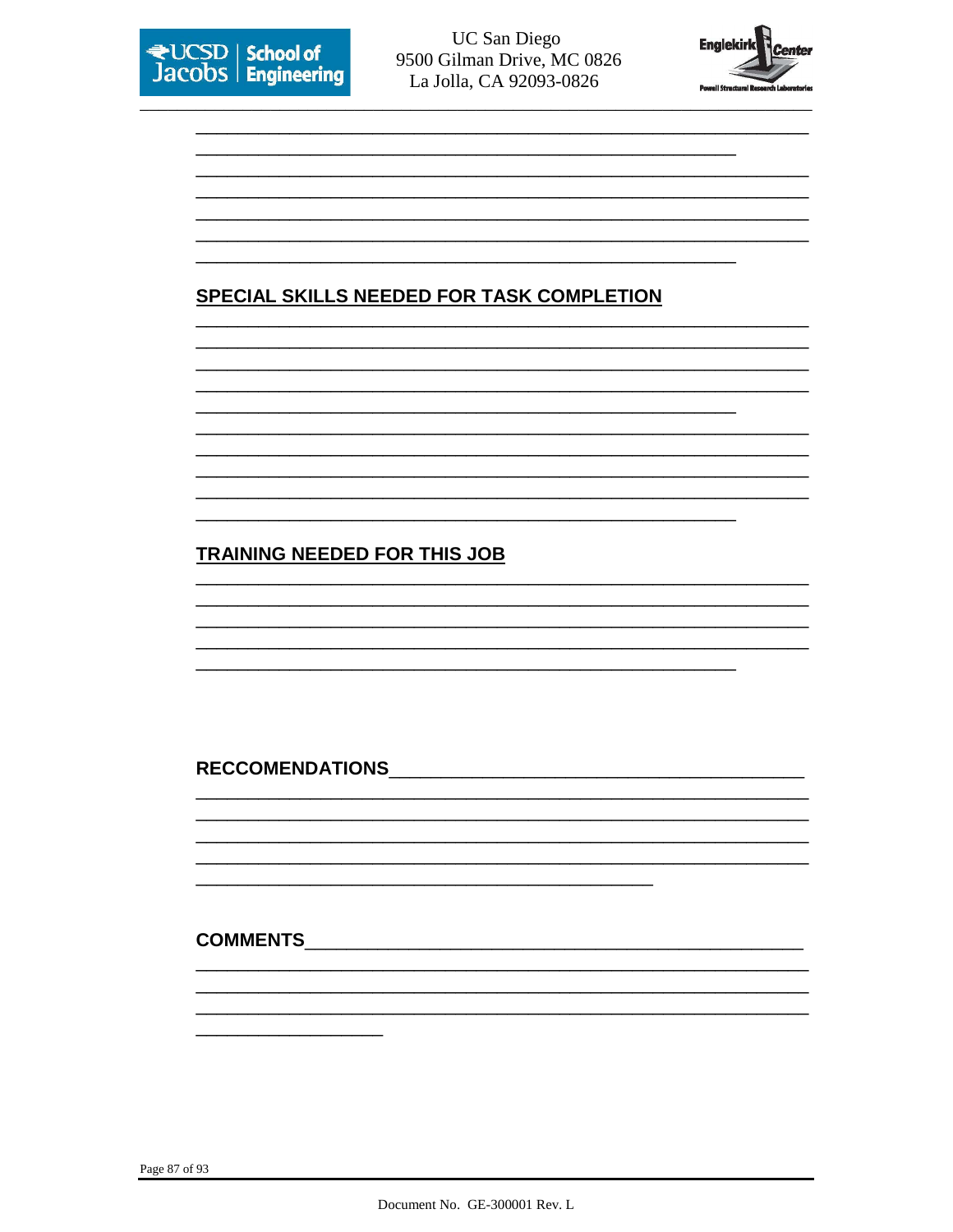



| 15.12    | <b>Employee Safety Review</b>                          |
|----------|--------------------------------------------------------|
| 1.       | What is your job?                                      |
| 2.       | Do you have minor injuries on your job?                |
| 3.       | Describe any accidents that have occurred on this job. |
|          |                                                        |
| 4.<br>1) | Your Job. (What do you do? Use action words please)    |
| 2)       |                                                        |
| 3)       |                                                        |
| 4)       |                                                        |
| 5)       |                                                        |
|          |                                                        |
| 5.<br>1) | Hazards of the job. (How can you hurt yourself?)       |
| 2)       |                                                        |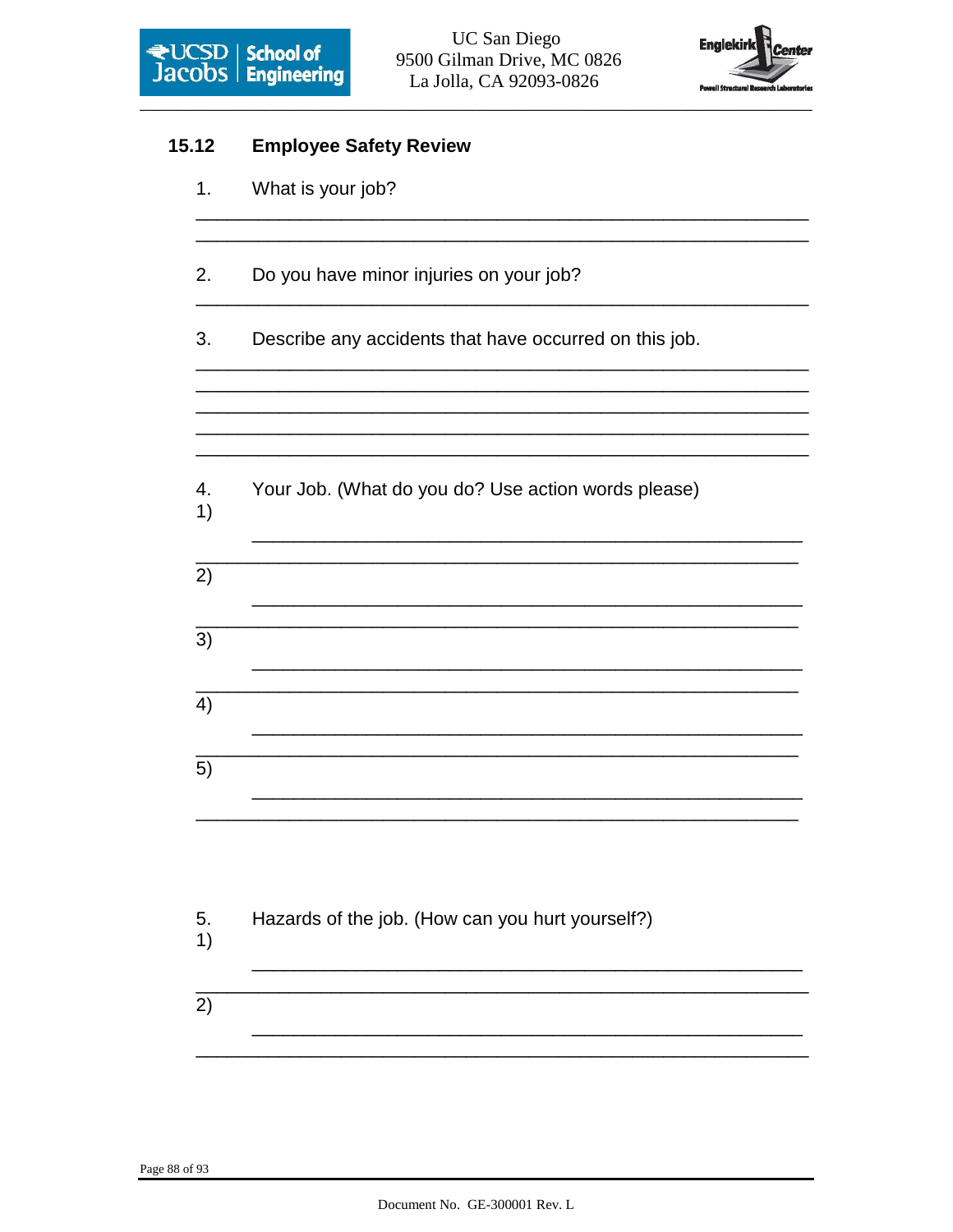



| 3)       |                                                                                                                                                   |
|----------|---------------------------------------------------------------------------------------------------------------------------------------------------|
| 4)       |                                                                                                                                                   |
| 5)       |                                                                                                                                                   |
| 6.<br>1) | Controls. (How can you avoid being injured?)                                                                                                      |
| 2)       |                                                                                                                                                   |
| 3)       |                                                                                                                                                   |
| 4)       |                                                                                                                                                   |
| 5)       |                                                                                                                                                   |
|          |                                                                                                                                                   |
| Date:    | <u> 1986 - Jan Stein Stein Stein Stein Stein Stein Stein Stein Stein Stein Stein Stein Stein Stein Stein Stein S</u><br>Department: _____________ |
| Name:    | How long at job?<br>(optional)                                                                                                                    |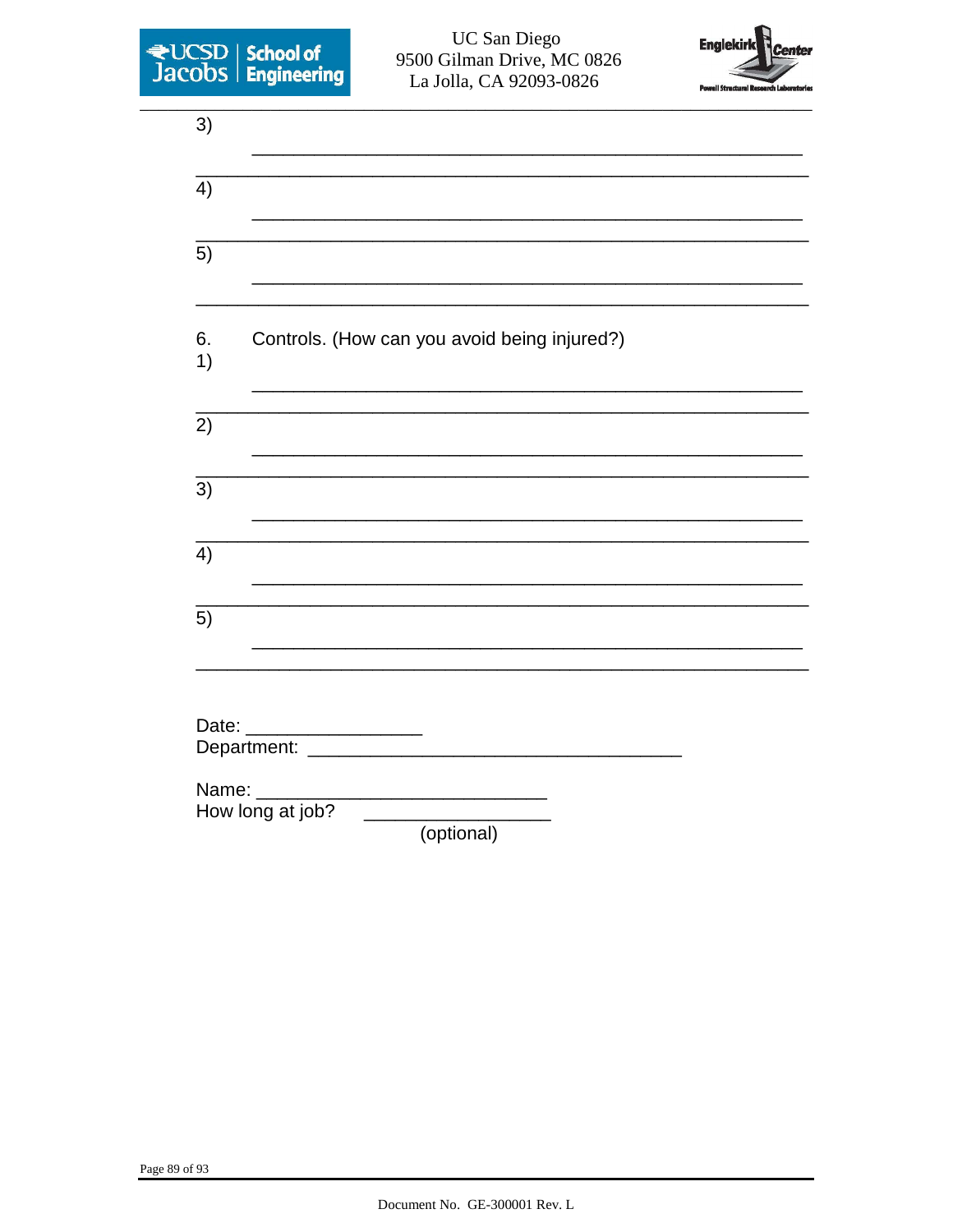



## **15.13 Hot Work Permit Checklist**

**This Hot Work Permit is required for any Temporary operation involving open flames or producing heat and/or sparks.** 

**This includes; but is not limited to: brazing, cutting, grinding, soldering, torch-applied roofing, and welding.** 

### **Required Precautions Checklist:**

- 1. Check that available sprinklers, hose streams and fire extinguishers are in service and operable.
- 2. Hot work equipment is in good working condition.

#### **Requirements within 35 ft. (11m) of Hot Work:**

- 1. Flammable liquid, dust, lint and oil deposits are removed.
- 2. Explosive atmosphere in the area is removed.
- 3. Floors are swept clean.
- 4. Combustible floors are wet down, covered with damp sand or fire-resistant sheets.
- 5. Remove other combustible material where possible. Otherwise, protect them with a FM Approved welding Pad blanket, curtain, fire-resistant tarpaulins or metal shields.
- 6. All wall and floor openings covered.
- 7. FM Approved welding pad, blankets and curtains are installed under and around work.
- **8.** Protect or shut down ducts and conveyors that might carry sparks to distant combustible material.

#### **Hot Work on Walls, Ceilings, or Roofs:**

- 1. Construction is noncombustible and without combustible coverings or insulation.
- 2. Combustible material on the other side of walls, ceilings, and roofs are moved away.

#### **Hot Work on Enclosed Equipment:**

- 1. Enclosed equipment is cleaned of all combustible material.
- 2. Containers are purged of flammable liquids or vapors.
- 3. Pressurized vessels, piping, and equipment is removed from service, isolated and vented.

#### **Fire Watch/ Hot Work Area Monitoring:**

- 1. Fire watch will be provided during hot work operations and for 60 minutes after work including any break activity.
- 2. Fire watch is supplied with a sustainable fir extinguisher and where practical, a small charge fire hose.
- 3. Fire watch is trained in the use of equipment and sounding alarms.
- 4. Fire watch may be required in adjoining areas, above and below hot work activities.

#### **Other Precautions Taken:**

Welding curtains in use, proper ventilation, and proper PPE selection/use.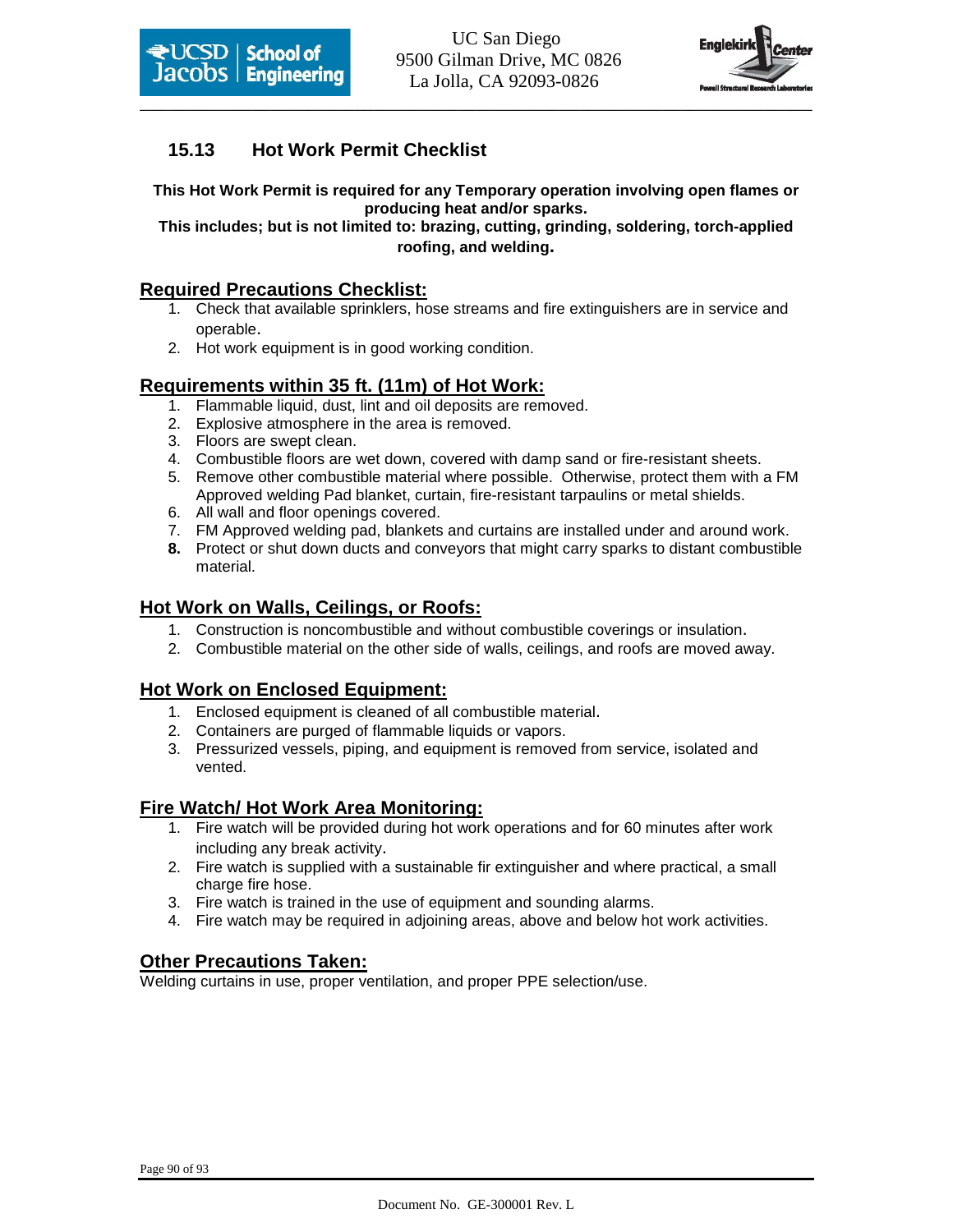

## **15.14 Daily Stationary Scaffold Inspection Checklist**

If you answer "NO" to any of the below, action is required before scaffolding may be used. Assure all manufacturers recommendations are followed.

| Project Name:                                                                                        |  |               | Project Location:      |  |  |  |
|------------------------------------------------------------------------------------------------------|--|---------------|------------------------|--|--|--|
| Completed by:                                                                                        |  |               | Date:                  |  |  |  |
|                                                                                                      |  | <b>YES</b> NO | <b>ACTION/COMMENTS</b> |  |  |  |
| Scaffold components and planking in safe<br>condition for use and planks graded for scaffold<br>use? |  |               |                        |  |  |  |
| Frame spacing and sill size capable of carrying<br>intended loading?                                 |  |               |                        |  |  |  |
| Competent person in charge of erection and to<br>inspection?                                         |  |               |                        |  |  |  |
| Sills properly placed and adequate sized?                                                            |  |               |                        |  |  |  |
| Screw jacks been used to level and plumb<br>scaffold instead of unstable objects?                    |  |               |                        |  |  |  |
| Base plates and/or screw jacks in firm contact<br>with sills and frame?                              |  |               |                        |  |  |  |
| Scaffold is level and plumb?                                                                         |  |               |                        |  |  |  |
| Scaffold legs braced with braces properly<br>attached?                                               |  |               |                        |  |  |  |
| Guard railing in place on all open sides and<br>ends?                                                |  |               |                        |  |  |  |
| Overhead protection or wire screening been<br>provided where necessary?                              |  |               |                        |  |  |  |
| Scaffold been tied to structure at least every 30'<br>in length and 26' in height?                   |  |               |                        |  |  |  |
| Free standing towers been guyed or tied every<br>26' in height?                                      |  |               |                        |  |  |  |
| Brackets, tube and clamp, and accessories been<br>properly placed with nuts and bolts tightened?     |  |               |                        |  |  |  |
| Scaffold free of makeshift devices or ladders to<br>increase height?                                 |  |               |                        |  |  |  |
| Planks have minimum 12" overlap and extend 6"<br>beyond supports?                                    |  |               |                        |  |  |  |
| Toe boards properly installed?                                                                       |  |               |                        |  |  |  |
| Conditions such as power lines, wind loading,<br>etc. controlled?                                    |  |               |                        |  |  |  |
| Safe way to get on and off the scaffold without<br>climbing on cross braces?                         |  |               |                        |  |  |  |
| Front face within 14 inches of the work or within<br>three feet for outrigger scaffolds?             |  |               |                        |  |  |  |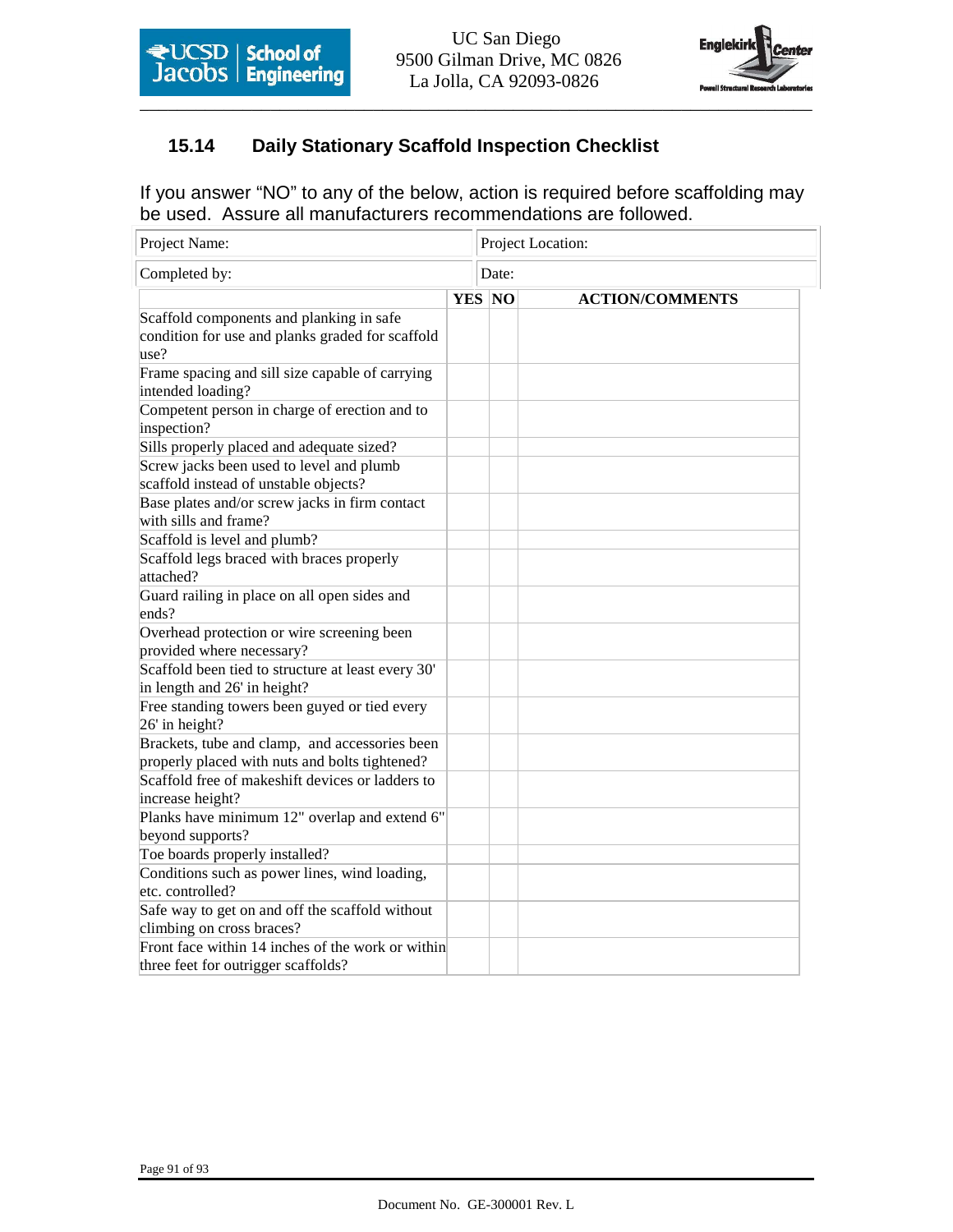

# **15.15 Fall Protection Inspection Checklist**

| Employee:           |                              |        | Date:                 |                             |        |
|---------------------|------------------------------|--------|-----------------------|-----------------------------|--------|
|                     | <b>Harness Manufacturer:</b> |        | <b>Serial Number:</b> |                             |        |
|                     | <b>HARNESS</b>               |        |                       | <b>LANYARD (CONTINUED)</b>  |        |
| <b>ITEM</b>         | <b>INSPECTION</b>            | YES/NO | <b>ITEM</b>           | <b>INSPECTION</b>           | YES/NO |
| <b>Labels</b>       | Present                      |        | <b>Stitching</b>      | Cut/Broken                  |        |
|                     | Legible                      |        |                       | Pulled/Missing              |        |
| Webbing             | Cuts/Frays                   |        |                       | <b>Burned</b>               |        |
|                     | <b>Heat Damage</b>           |        | <b>Connectors</b>     | Cracked                     |        |
|                     | Abraded                      |        |                       | <b>Missing Parts</b>        |        |
|                     | Holes/Burns                  |        |                       | Corroded                    |        |
|                     | <b>Chemical Damage</b>       |        |                       | <b>Sharp Edges</b>          |        |
|                     | UV Damage/Faded              |        |                       | Bent/Damaged                |        |
|                     | Painted                      |        | <b>Shock Abs</b>      | Cuts/Frays                  |        |
|                     | Dirt/Grease                  |        |                       | <b>Heat Damage</b>          |        |
| <b>Stitching</b>    | Cut/Broken                   |        |                       | Abraded                     |        |
|                     | Pulled/Missing               |        |                       | Holes/Burns                 |        |
|                     | <b>Burned</b>                |        |                       | <b>Chemical Damage</b>      |        |
| <b>Rivets</b>       | Corroded                     |        |                       | UV Damage/Faded             |        |
|                     | Missing                      |        |                       | Stretched/Used              |        |
|                     | Loose                        |        | <b>Service Date</b>   | Over 5 Years                |        |
| <b>Buckles</b>      | Cracked                      |        |                       | <b>ANCHORAGE CONNECTORS</b> |        |
|                     | <b>Missing Parts</b>         |        | Labels                | Present                     |        |
|                     | Welded                       |        |                       | Legible                     |        |
|                     | Corroded                     |        | Webbing               | Cuts/Frays                  |        |
|                     | <b>Sharp Edges</b>           |        |                       | <b>Heat Damage</b>          |        |
|                     | Bent/Damaged                 |        |                       | Abraded                     |        |
| <b>D-Rings</b>      | Cracked                      |        |                       | Holes/Burns                 |        |
|                     | Welded                       |        |                       | <b>Chemical Damage</b>      |        |
|                     | Bent                         |        |                       | UV Damage/Faded             |        |
|                     | Corroded                     |        |                       | Stretched                   |        |
|                     | <b>Sharp Edges</b>           |        |                       | Painted                     |        |
| <b>Grommets</b>     | <b>Bent</b>                  |        |                       | Dirt/Grease                 |        |
|                     | Loose                        |        | <b>Stitching</b>      | Cut/Broken                  |        |
|                     | Missing                      |        |                       | Pulled/Missing              |        |
|                     | Corroded                     |        |                       | <b>Burned</b>               |        |
| <b>Back Pad</b>     | Missing                      |        | <b>Wear Pad</b>       | Cuts/Frays                  |        |
|                     | Damaged/Cut                  |        |                       | <b>Heat Damage</b>          |        |
| <b>Keepers</b>      | Missing                      |        |                       | Abraded                     |        |
|                     | Damaged                      |        |                       | Holes/Burns                 |        |
| <b>Service Date</b> | Over 5 years                 |        | <b>D-Rings</b>        | Cracked                     |        |
|                     | <b>LANYARD</b>               |        |                       | Bent                        |        |
| Labels              | Present                      |        |                       | Corroded                    |        |
|                     | Legible                      |        |                       | <b>Sharp Edges</b>          |        |
| Webbing             | Cuts/Frays                   |        | <b>Service Date</b>   | Over 5 Years                |        |
|                     | <b>Heat Damage</b>           |        |                       |                             |        |
|                     | Abraded                      |        |                       | <b>COMMENTS</b>             |        |
|                     | Holes/Burns                  |        |                       |                             |        |
|                     | <b>Chemical Damage</b>       |        |                       |                             |        |
|                     | UV Damage/Faded              |        |                       |                             |        |
|                     | Stretched                    |        |                       |                             |        |
|                     | Painted                      |        |                       |                             |        |
|                     | Dirt/Grease                  |        |                       |                             |        |
|                     |                              |        |                       |                             |        |